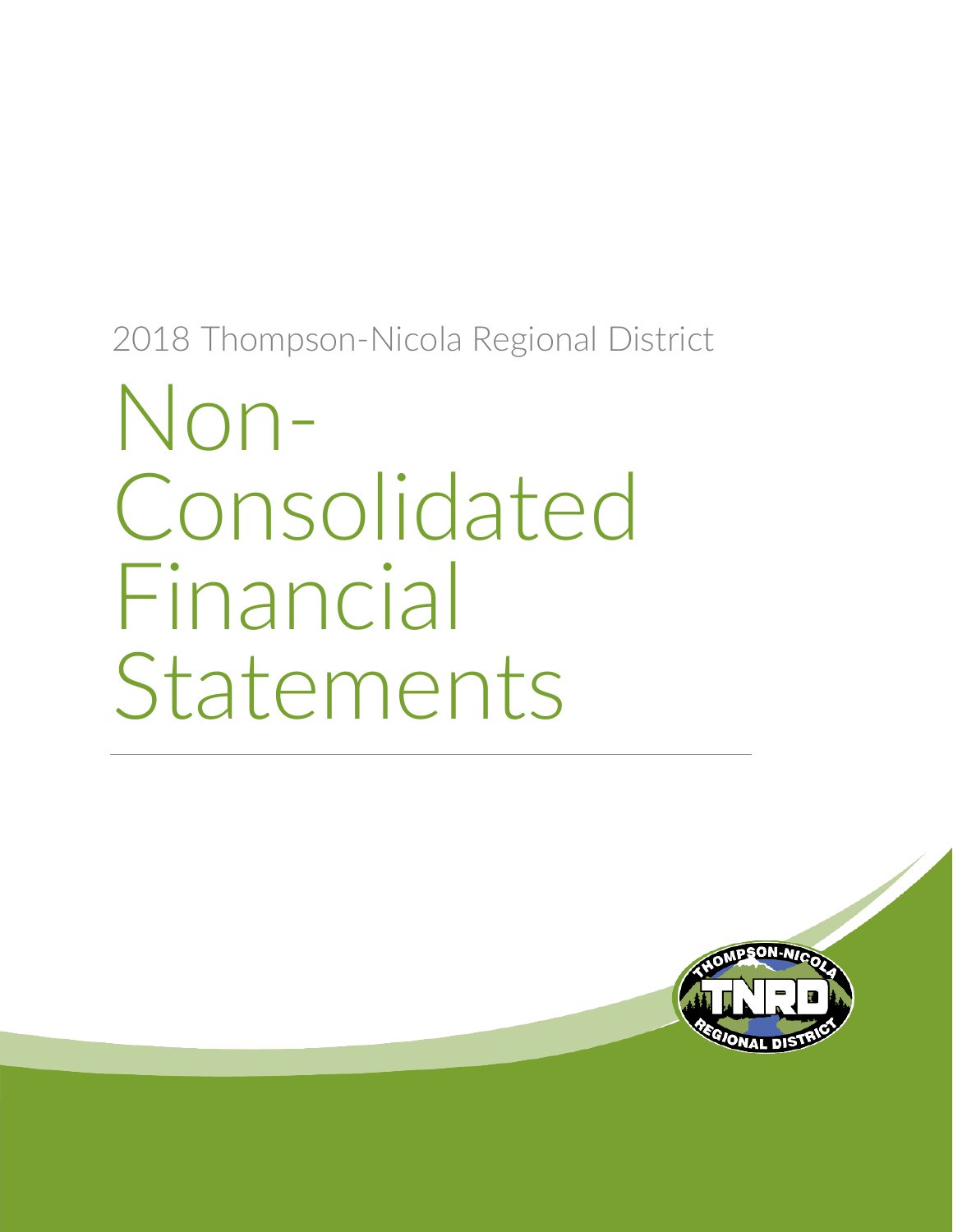Non-Consolidated Financial Statements of

## **THOMPSON-NICOLA REGIONAL DISTRICT**

Year ended December 31, 2018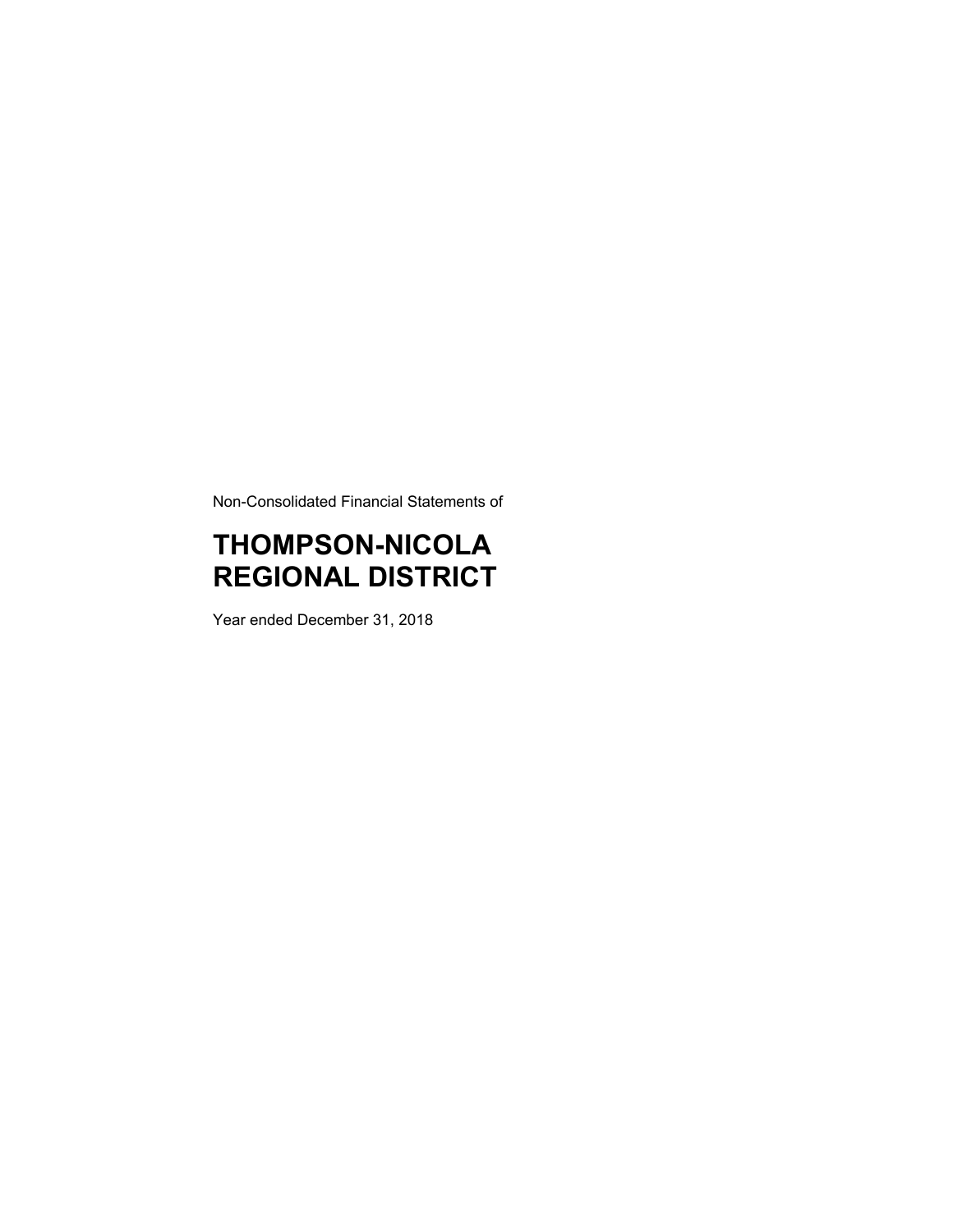Index to **Non-Consolidated** Financial Statements Year ended December 31, 2018, with comparative figures for 2017

| Blue River Cemetery Perpetual Care Fund                           | Page 1   |
|-------------------------------------------------------------------|----------|
| Avola Cemetery Perpetual Care Fund                                | Page 2   |
| Proposed Functions Reserve Fund                                   | Page 3   |
| <b>Waterworks Capital Fund</b>                                    | Page 4   |
| <b>Waterworks Operating Fund</b>                                  | Page 6   |
| Sewerage Capital Fund                                             | Page 8   |
| Sewerage Operating Fund                                           | Page 10  |
| <b>Utilities Capital Fund</b>                                     | Page 12  |
| <b>Utilities Operating Fund</b>                                   | Page 14  |
| <b>General Capital Fund</b>                                       | Page 16  |
| <b>General Operating Fund</b>                                     | Page 18  |
| General Operating Fund - Schedules of Revenue and Expenditures    | Page 21  |
| Waterworks Operating Fund - Schedules of Revenue and Expenditures | Page 145 |
| Sewerage Operating Fund - Schedules of Revenue and Expenditures   | Page 157 |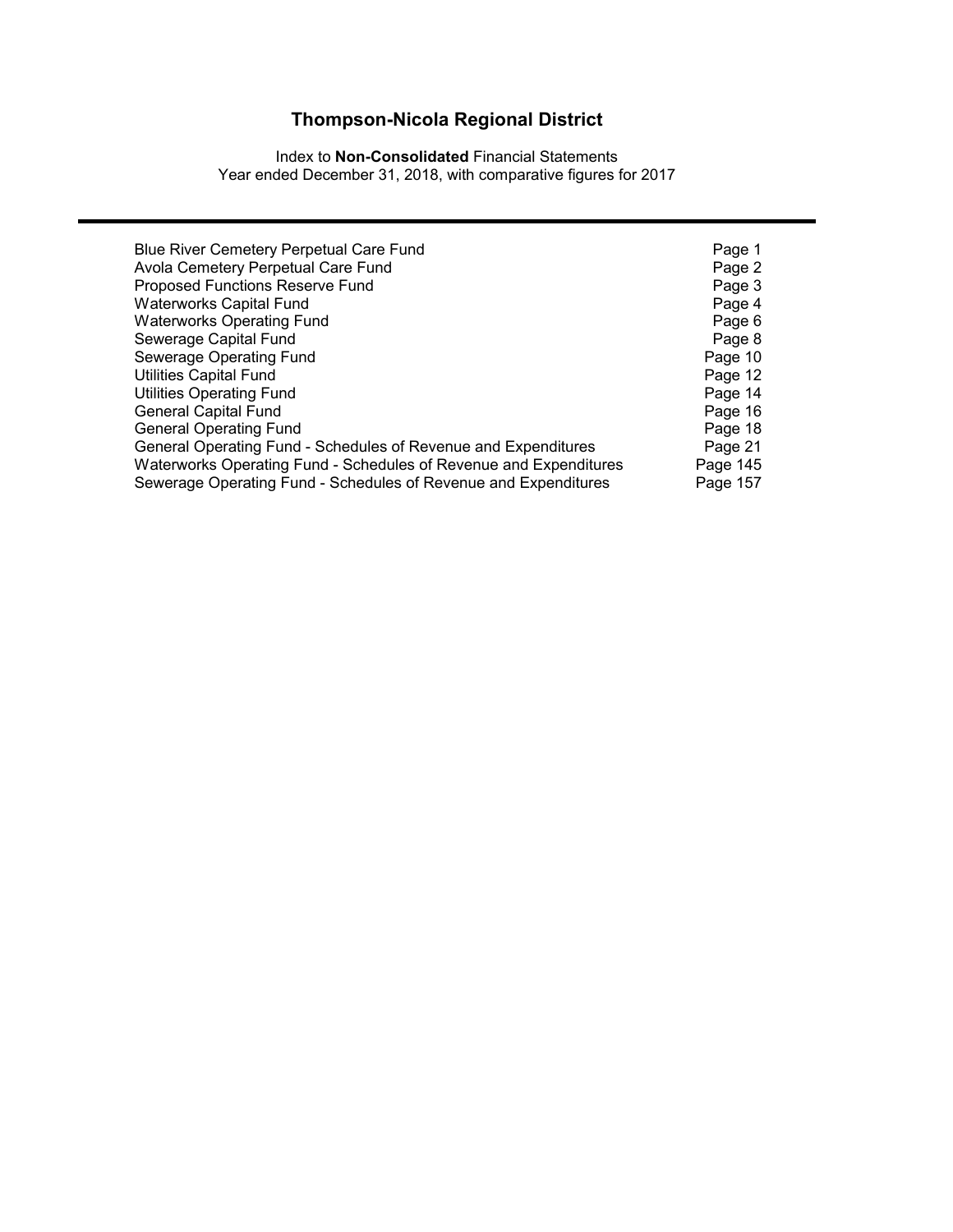#### **Blue River Cemetery Perpetual Care Fund**

#### Statement of Financial Position

|                                                                                                        | 2018              | 2017              |
|--------------------------------------------------------------------------------------------------------|-------------------|-------------------|
|                                                                                                        |                   |                   |
| <b>Assets</b>                                                                                          |                   |                   |
| Cash and cash equivalents                                                                              | 2,517             | 2,475             |
|                                                                                                        | \$<br>2,517<br>\$ | 2,475             |
| <b>Reserve</b>                                                                                         |                   |                   |
| Blue River opening trust fund balance<br><b>Blue River contributions</b><br><b>Blue River interest</b> | 2,475<br>42       | 2,441<br>10<br>24 |
| Balance at end of year                                                                                 | \$<br>\$<br>2,517 | 2,475             |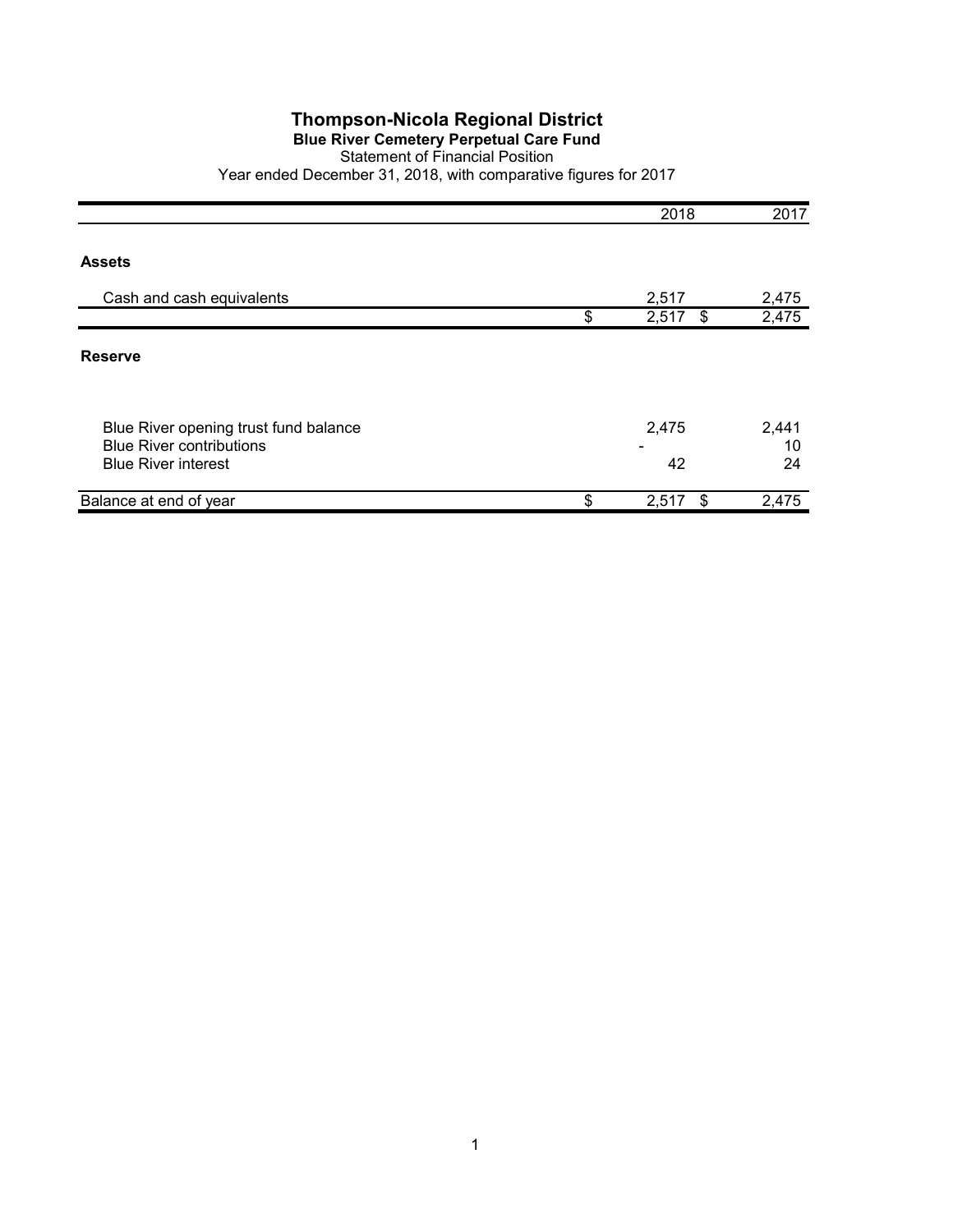## **Avola Cemetery Perpetual Care Fund**

## Statement of Financial Position

|                                                         | 2018            | 2017      |
|---------------------------------------------------------|-----------------|-----------|
|                                                         |                 |           |
| Cash and cash equivalents                               | 325             | 319       |
|                                                         | \$<br>$325$ \$  | 319       |
| <b>Reserve</b>                                          |                 |           |
| Avola opening trust fund balance<br>Avola contributions | 319             | 306<br>10 |
| Avola interest                                          | 6               | 3         |
| Balance at end of year                                  | \$<br>325<br>\$ | 319       |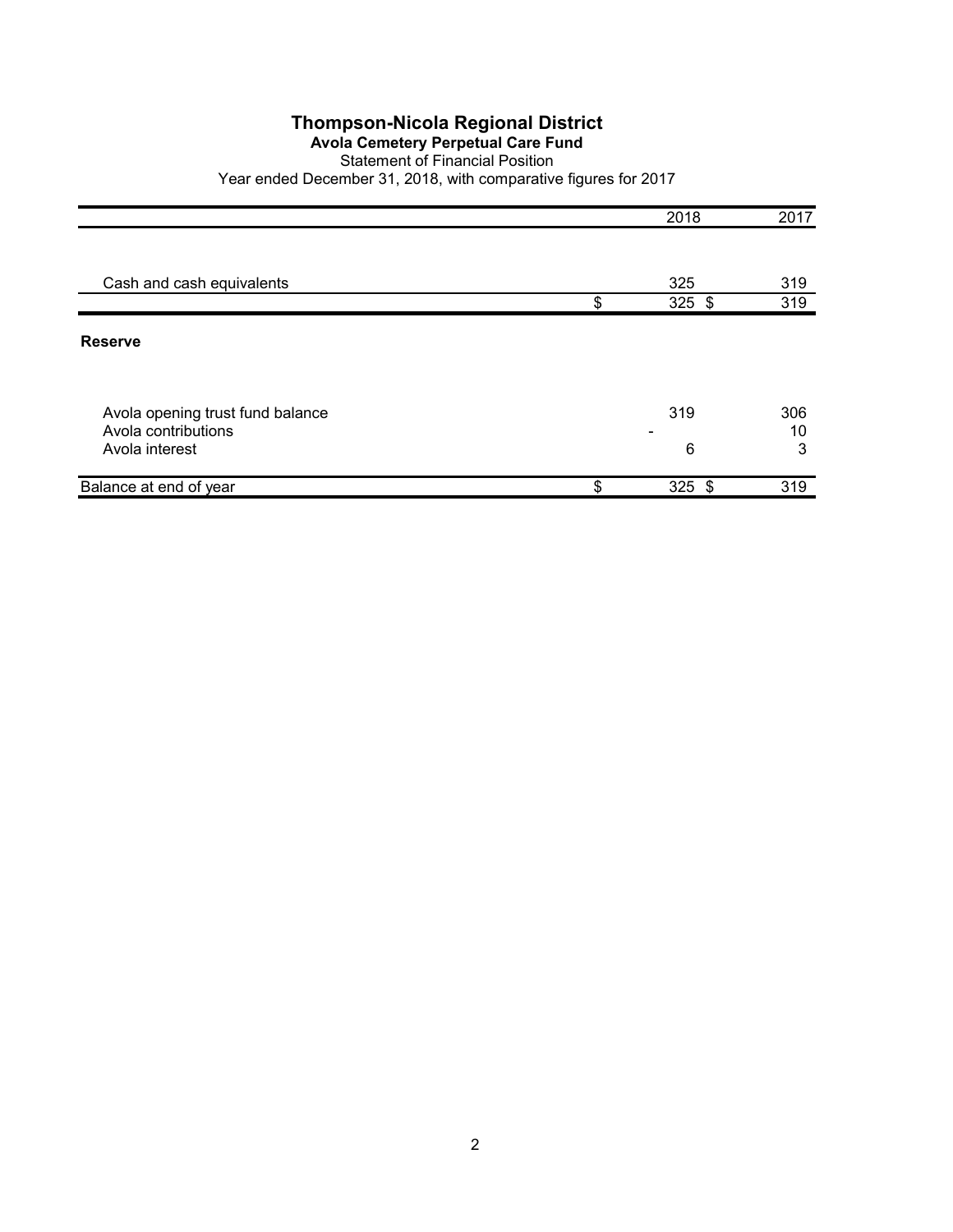## **Proposed Functions Reserve Fund**

Statement of Financial Position

|                                 | 2018             | 2017    |
|---------------------------------|------------------|---------|
| <b>Assets</b>                   |                  |         |
|                                 |                  |         |
| Due from other funds            | \$<br>174,158 \$ | 161,509 |
|                                 | \$<br>174,158 \$ | 161,509 |
| <b>Reserve</b>                  |                  |         |
| Balance at beginning of year    | \$<br>161,509 \$ | 150,059 |
| Add Revenue:                    |                  |         |
| Interest                        | 2,649            | 1,450   |
| Transfer from reserve           | 25,464           | 10,000  |
|                                 | 28,113           | 11,450  |
| <b>Deduct Expenditures:</b>     |                  |         |
| Loon Lake VFF Referendum        | 5,869            |         |
| McLure VFF Referendum           | 4,212            |         |
| South Green Lake VFF Referendum | 4,659            |         |
| Little Fort VFF Referendum      | 267              |         |
| Tobiano VFF Referendum          | 407              |         |
| 70 Mile VFF Referendum          | 50               |         |
|                                 | 15,464           | -       |
| Balance at end of year          | \$<br>174,158 \$ | 161,509 |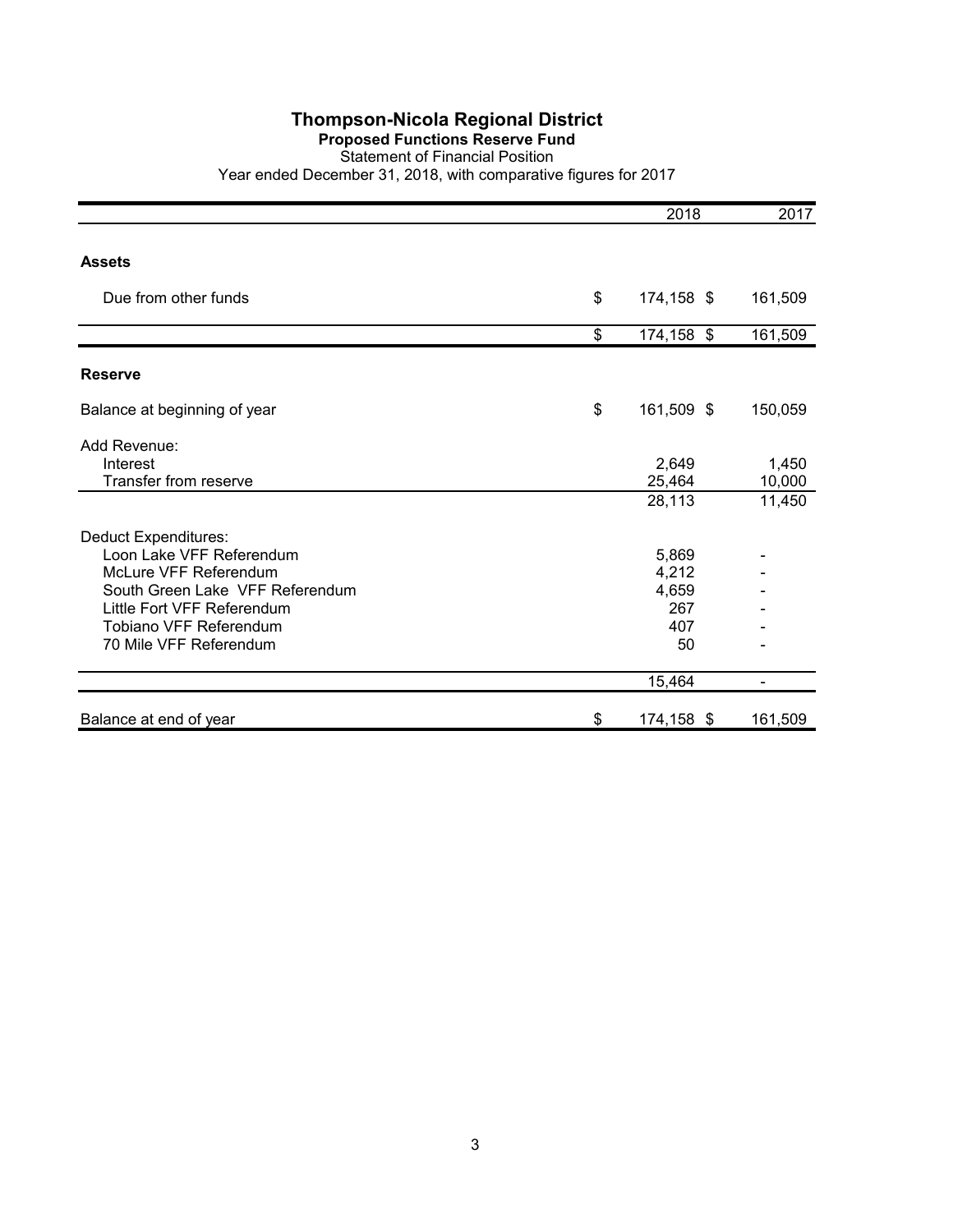#### **Waterworks Capital Fund**

Statement of Financial Position

| Year ended December 31, 2018, with comparative figures for 2017 |  |  |  |
|-----------------------------------------------------------------|--|--|--|
|                                                                 |  |  |  |

|                                           | 2018                 | 2017                 |
|-------------------------------------------|----------------------|----------------------|
|                                           |                      |                      |
| <b>Assets</b>                             |                      |                      |
| Due from other funds                      | \$<br>560,997 \$     | 403,137              |
| Tangible capital assets                   | 10,867,926           | 10,860,852           |
|                                           | \$<br>11,428,923 \$  | 11,263,989           |
| <b>Liabilities</b>                        |                      |                      |
|                                           |                      |                      |
| Deferred revenue<br>Short-term debt       | \$<br>5,812 \$       | 5,717<br>409,709     |
| Long-term debt                            | 2,190,475            | 1,322,326            |
|                                           | 2,196,287            | 1,737,752            |
|                                           |                      |                      |
| <b>Reserves</b><br>Surplus at end of year | 572,853<br>8,659,783 | 427,086<br>9,099,151 |
|                                           |                      |                      |
|                                           | \$<br>11,428,923 \$  | 11,263,989           |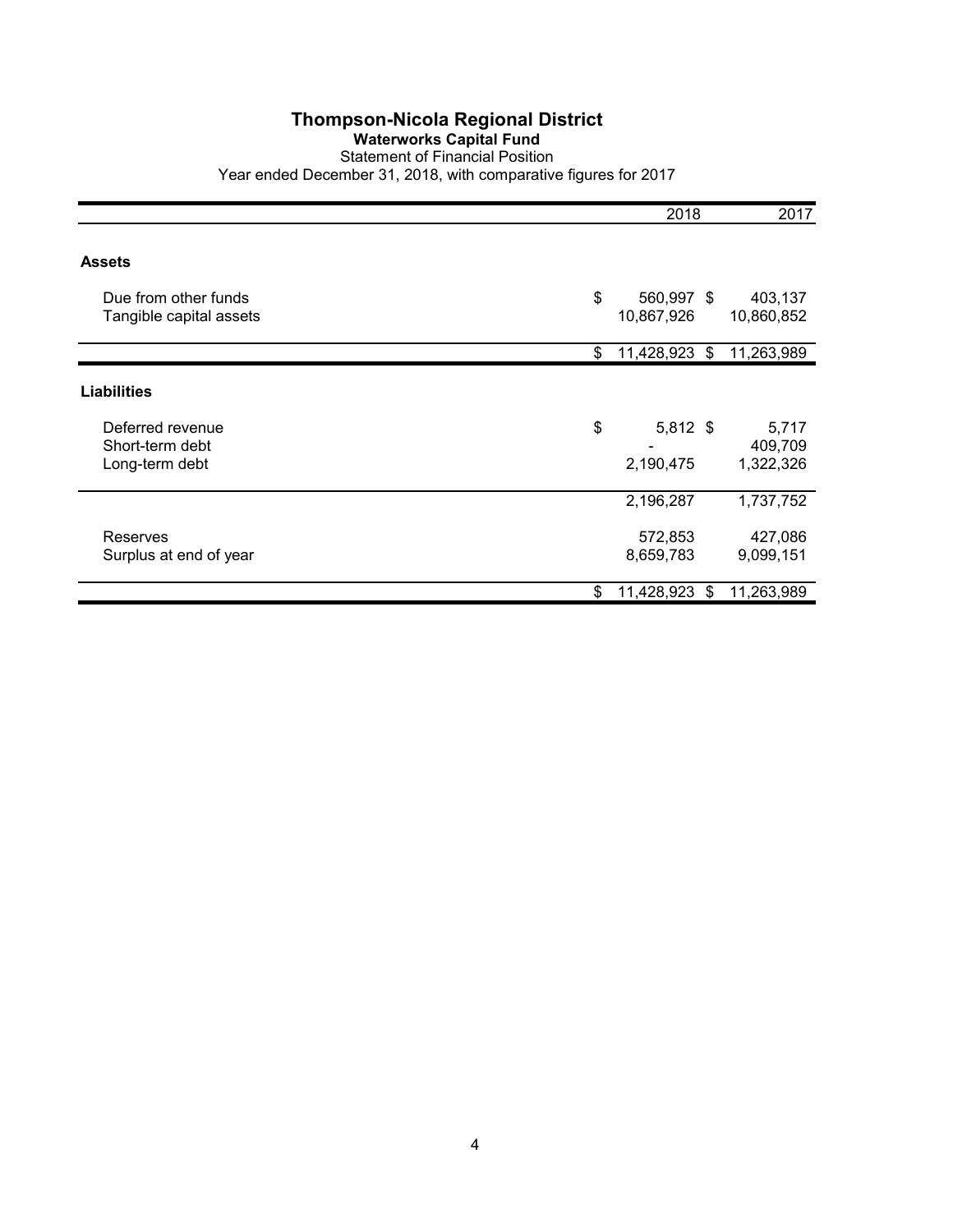## **Thompson-Nicola Regional District Waterworks Capital Fund**

## Statement of Changes in Equity

|                                      | Operations<br>2018   | Operations<br>2017 |
|--------------------------------------|----------------------|--------------------|
|                                      |                      |                    |
| Balance at beginning of year         | \$<br>$9.099.151$ \$ | 7,394,468          |
| Change in Tangible Capital Assets:   |                      |                    |
| Acquisitions of capital assets       | 372,730              | 1,957,885          |
| Amortization of capital assets       | (365,657)            | (337, 568)         |
| Debt in excess of assets capitalized | (778,291)            |                    |
| Commutations                         | 265,454              | 1,989              |
|                                      | 8,593,387            | 9,016,774          |
| Redemption of long term debt:        |                      |                    |
| TNRD debt: principal payments        | 56,327               | 74,616             |
| TNRD debt: actuarial adjustment      | 10.069               | 7.761              |
| Balance at end of year               | \$<br>8,659,783 \$   | 9.099.151          |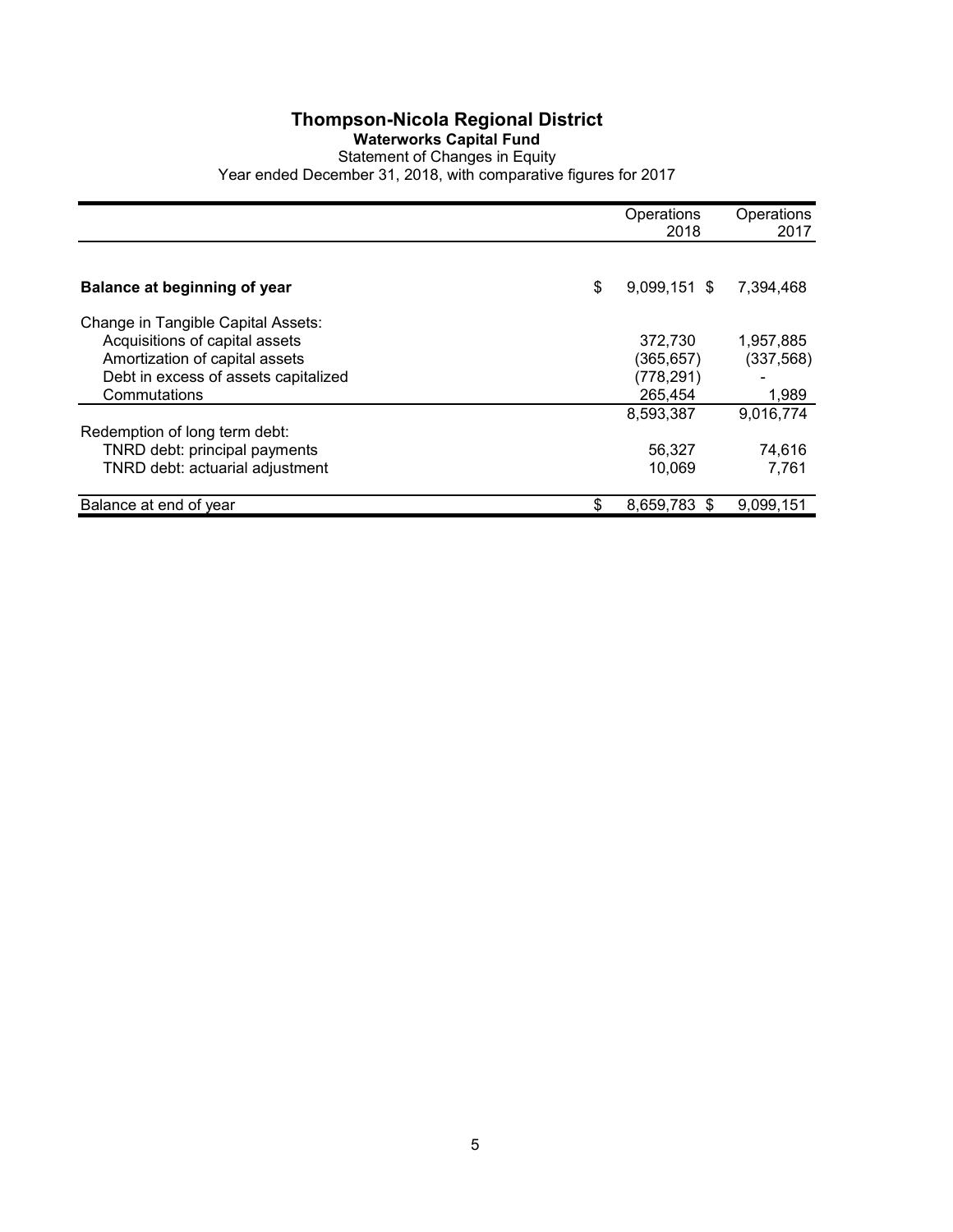## **Waterworks Operating Fund**

Statement of Financial Position Year ended December 31, 2018, with comparative figures for 2017

|                                                                                                                                      | 2018                                 | 2017                                  |
|--------------------------------------------------------------------------------------------------------------------------------------|--------------------------------------|---------------------------------------|
|                                                                                                                                      |                                      |                                       |
| <b>Assets</b>                                                                                                                        |                                      |                                       |
| Accounts receivable<br>Debt reserve funds - Municipal Finance Authority<br>Due to other funds                                        | \$<br>211,025 \$<br>86,721<br>76,519 | 1,018,501<br>55,281                   |
|                                                                                                                                      | \$<br>374,265 \$                     | 1,073,782                             |
| <b>Liabilities</b>                                                                                                                   |                                      |                                       |
| Accounts payable and accrued liabilities<br>Deferred revenue<br>Due from other funds<br>Debenture debt - Municipal Finance Authority | \$<br>24,727 \$<br>25,192<br>86,721  | 38,383<br>32,692<br>622,641<br>55,281 |
|                                                                                                                                      | 136,640                              | 748,997                               |
| Net income (loss)                                                                                                                    | 237,625                              | 324,785                               |
|                                                                                                                                      | \$<br>374,265 \$                     | 1,073,782                             |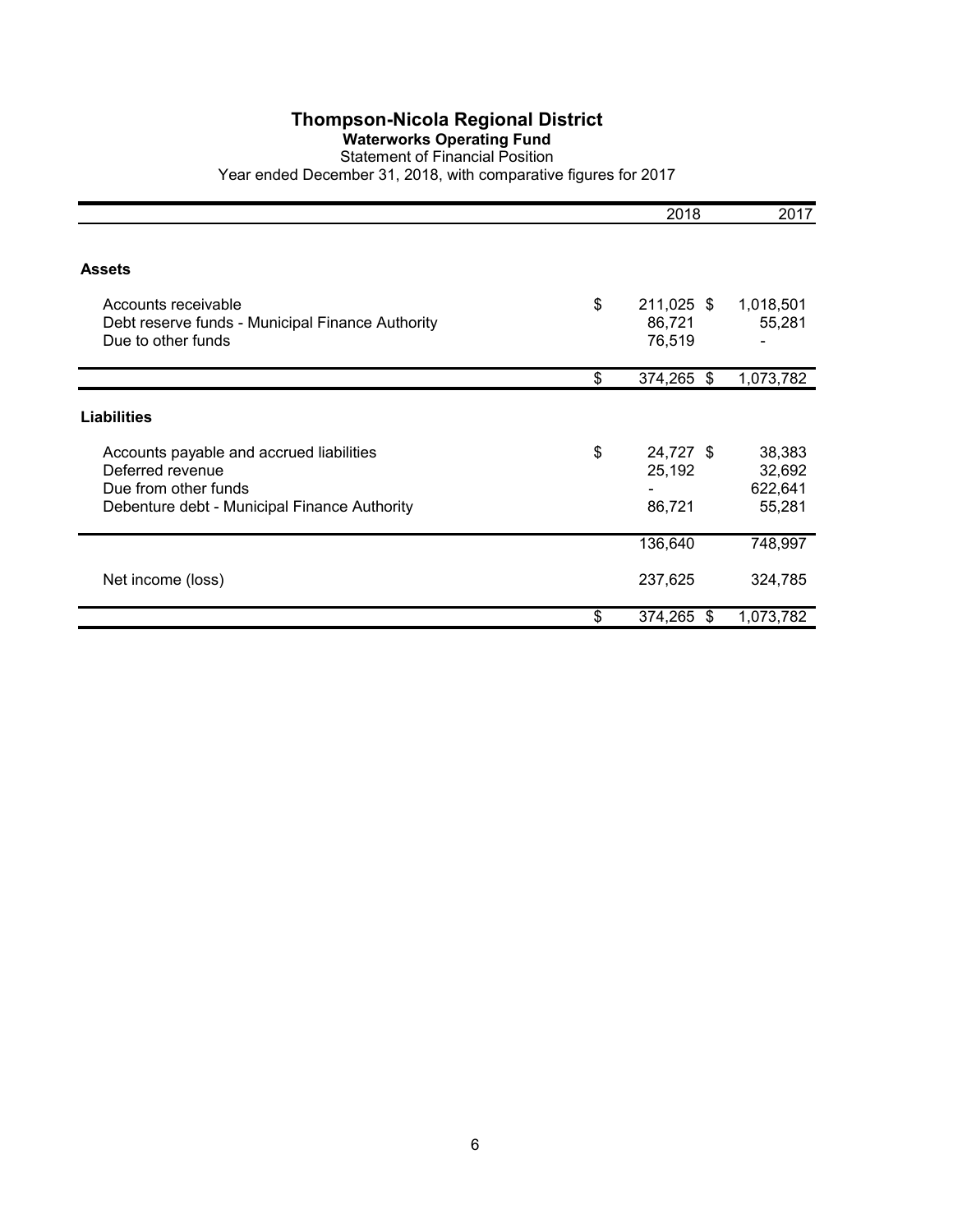#### **Waterworks Operating Fund**

Schedule of Revenue and Expenditures

|                                       |        | Operations   | <b>Budget</b>        | Operations |
|---------------------------------------|--------|--------------|----------------------|------------|
|                                       |        | 2018         | 2018                 | 2017       |
| Revenue:                              |        |              |                      |            |
| Parcel taxes                          | \$     | 329,631 \$   | 325,430 \$           | 343,727    |
| Grants in lieu of taxes               |        | 1,483        |                      | 960        |
| Government transfers and other grants |        | 323,754      | 1,404,064            | 1,284,424  |
| Water and sewer tolls                 |        | 826,980      | 797,504              | 827,542    |
| Interest                              |        | 9,906        | 3,925                | 4,396      |
| Other revenue                         |        | 28,860       | 460,000              | 736,197    |
| Transfer from reserve                 |        |              |                      | 18,177     |
| <b>Transfer from TCA Surplus</b>      |        | 365,657      |                      | 337,568    |
|                                       |        | 1,886,271    | 2,990,923            | 3,552,991  |
| Previous year's surplus               |        | 324,785      | 324,783              | 139,688    |
| <b>Total revenue</b>                  | \$     | 2,211,056 \$ | 3,315,706 \$         | 3,692,679  |
| <b>Expenditures:</b>                  | Page   |              |                      |            |
| <b>Black Pines Water Service</b>      | 146 \$ | 150,622 \$   | 1,517,379 \$         | 187,371    |
| <b>Blue River Water Service</b>       | 147    | 238,001      | 249,982              | 209,077    |
| Del Oro Water Service                 | 148    | 70,393       | 95,281               | 72,581     |
| Evergreen Water Service               | 149    | 35,844       | 52,527               | 31,181     |
| Loon Lake Water Service               | 150    | 54,449       | 81,176               | 70,354     |
| <b>Maple Mission Water Service</b>    | 151    | 58,012       | 54,873               | 54,102     |
| <b>Pritchard Water Service</b>        | 152    | 221,786      | 247,819              | 137,097    |
| Savona Water Service                  | 153    | 547,665      | 443,173              | 2,095,797  |
| Spences Bridge Water Service          | 154    | 238,752      | 186,239              | 196,895    |
| Vavenby Water Service                 | 155    | 206,104      | 216,390              | 209,107    |
| <b>Walhachin Water Service</b>        | 156    | 151,803      | 170,867              | 104,332    |
| Total expenditures                    |        | 1,973,431    | 3,315,706            | 3,367,894  |
| Surplus - end of year                 | \$     | 237,625 \$   | \$<br>$\blacksquare$ | 324,785    |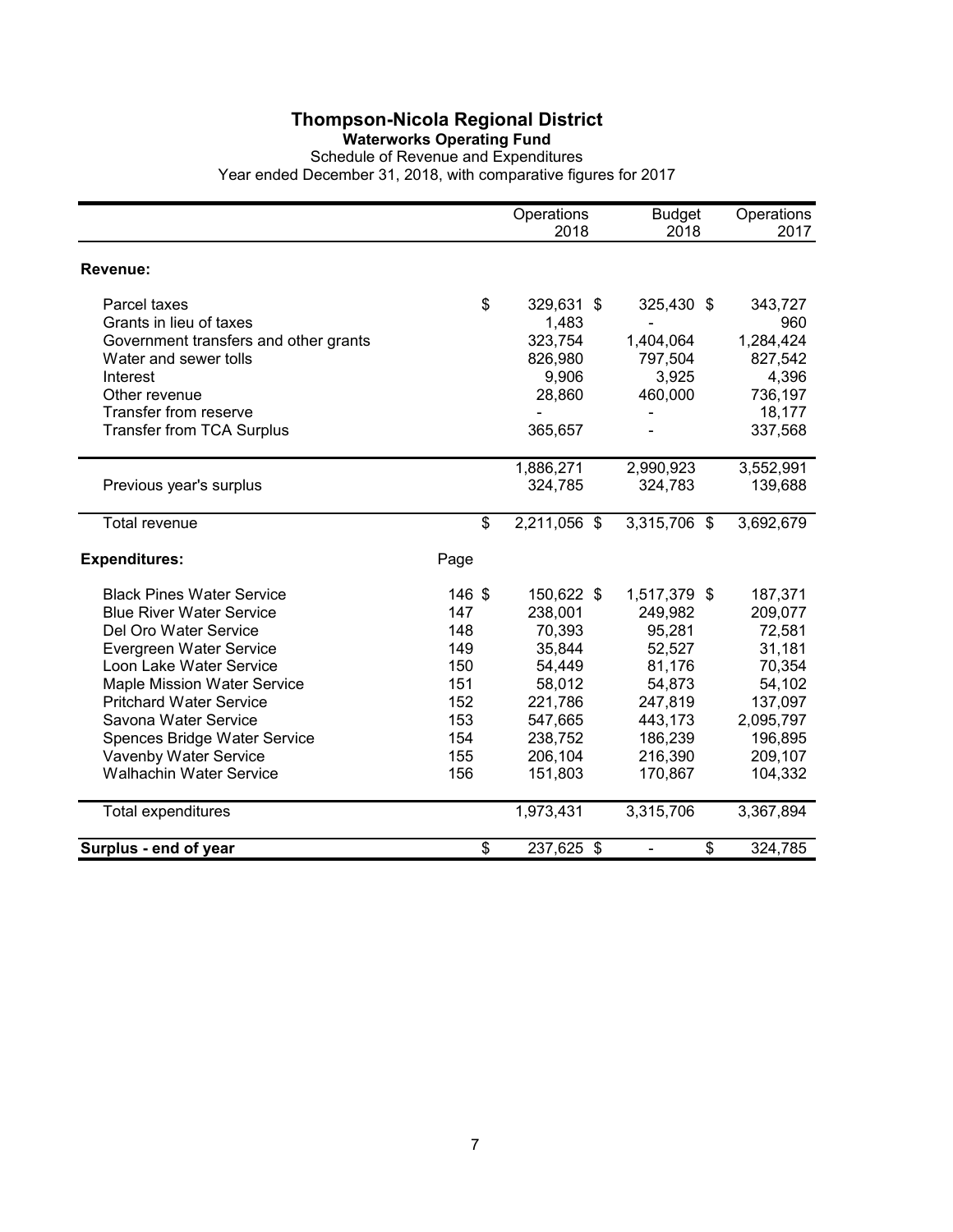## **Sewerage Capital Fund**

Statement of Financial Position Year ended December 31, 2018, with comparative figures for 2017

|                                                 | 2018                          | 2017                 |
|-------------------------------------------------|-------------------------------|----------------------|
|                                                 |                               |                      |
| <b>Assets</b>                                   |                               |                      |
| Due from other funds<br>Tangible capital assets | \$<br>256,747 \$<br>2,145,139 | 250,194<br>2,212,355 |
|                                                 | \$<br>2,401,886<br>\$         | 2,462,549            |
| <b>Liabilities</b>                              |                               |                      |
| Long-term debt                                  | \$<br>69,267 \$               | 101,678              |
| Reserves<br>Surplus at end of year              | 256,747<br>2,075,872          | 250,194<br>2,110,677 |
|                                                 | \$<br>2,401,886<br>S          | 2,462,549            |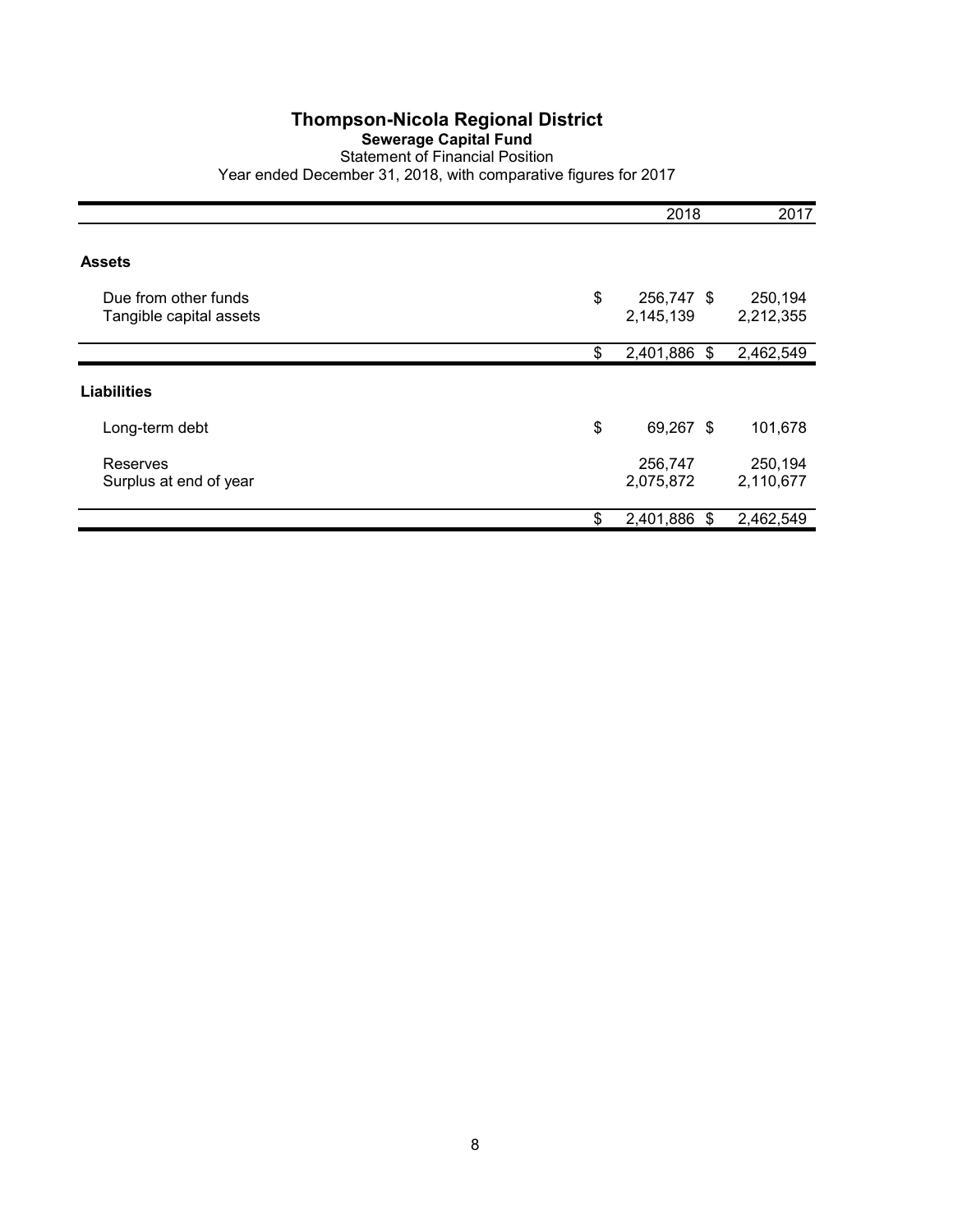#### **Thompson-Nicola Regional District Sewerage Capital Fund** Statement of Changes in Equity Year ended December 31, 2018, with comparative figures for 2017

|                                    | Operations<br>2018 | Operations<br>2017 |
|------------------------------------|--------------------|--------------------|
|                                    |                    |                    |
| Balance at beginning of year       | \$<br>2,110,677 \$ | 2,125,947          |
| Change in Tangible Capital Assets: |                    |                    |
| Acquisitions of capital assets     | 49.339             | 71,776             |
| Amortization of capital assets     | (116,555)          | (119, 704)         |
|                                    | 2,043,461          | 2,078,019          |
| Redemption of long term debt:      |                    |                    |
| TNRD debt: principal payments      | 15,689             | 16,339             |
| TNRD debt: actuarial adjustment    | 16,722             | 16.319             |
| Balance at end of year             | \$<br>2,075,872 \$ | 2,110,677          |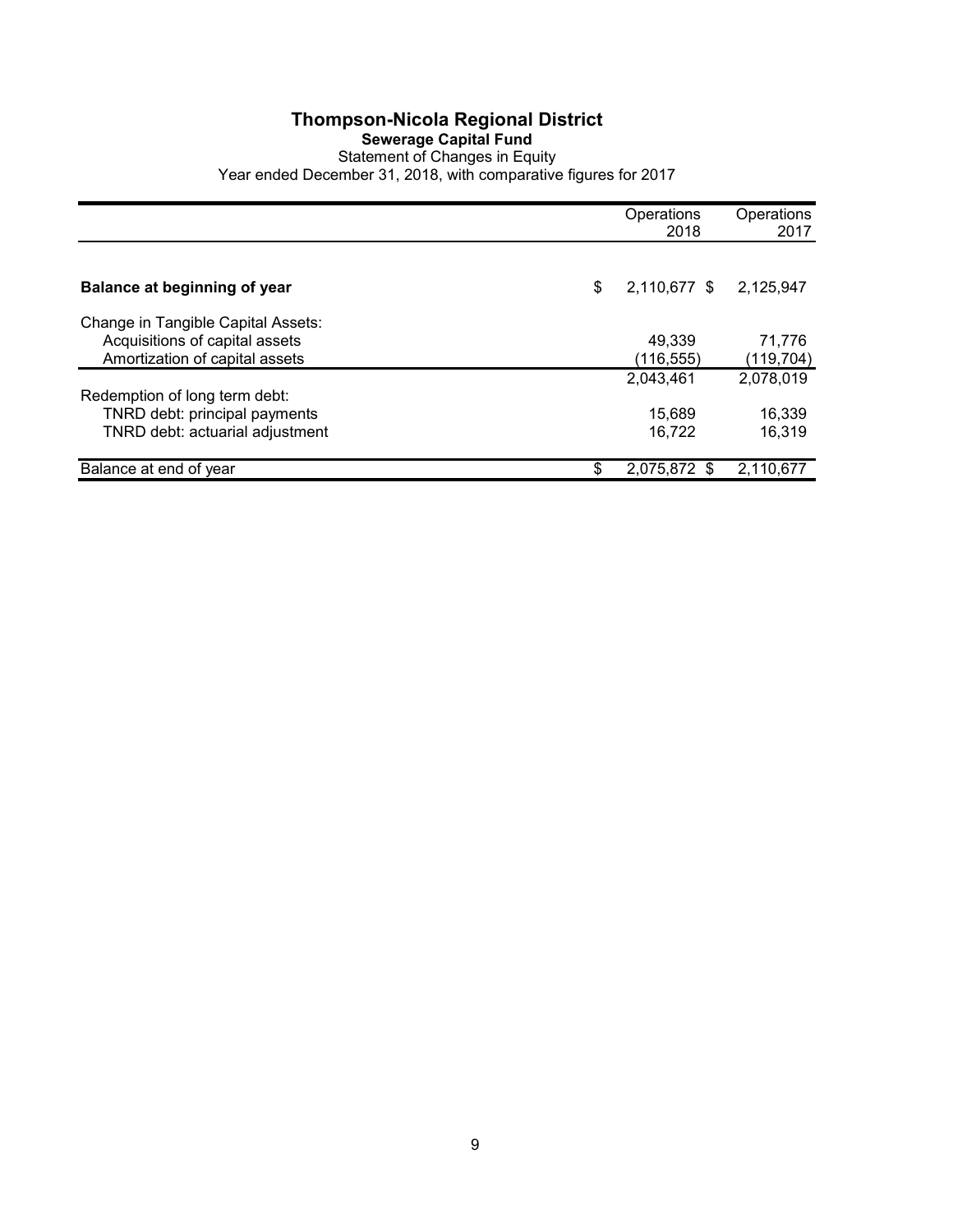## **Sewerage Operating Fund**

#### Statement of Financial Position Year ended December 31, 2018, with comparative figures for 2017

|                                                                                               | 2018                                | 2017                       |
|-----------------------------------------------------------------------------------------------|-------------------------------------|----------------------------|
| <b>Assets</b>                                                                                 |                                     |                            |
| Accounts receivable<br>Debt reserve funds - Municipal Finance Authority<br>Due to other funds | \$<br>16,367 \$<br>27,470<br>47,973 | 17,945<br>27,263<br>93,953 |
|                                                                                               | \$<br>91,810<br>\$                  | 139,161                    |
| <b>Liabilities</b>                                                                            |                                     |                            |
| Accounts payable and accrued liabilities<br>Debenture debt - Municipal Finance Authority      | \$<br>817 \$<br>27,470              | 815<br>27,263              |
|                                                                                               | 28,287                              | 28,078                     |
| Surplus at end of year                                                                        | 63,524                              | 111,083                    |
|                                                                                               | \$<br>91,811<br>\$                  | 139,161                    |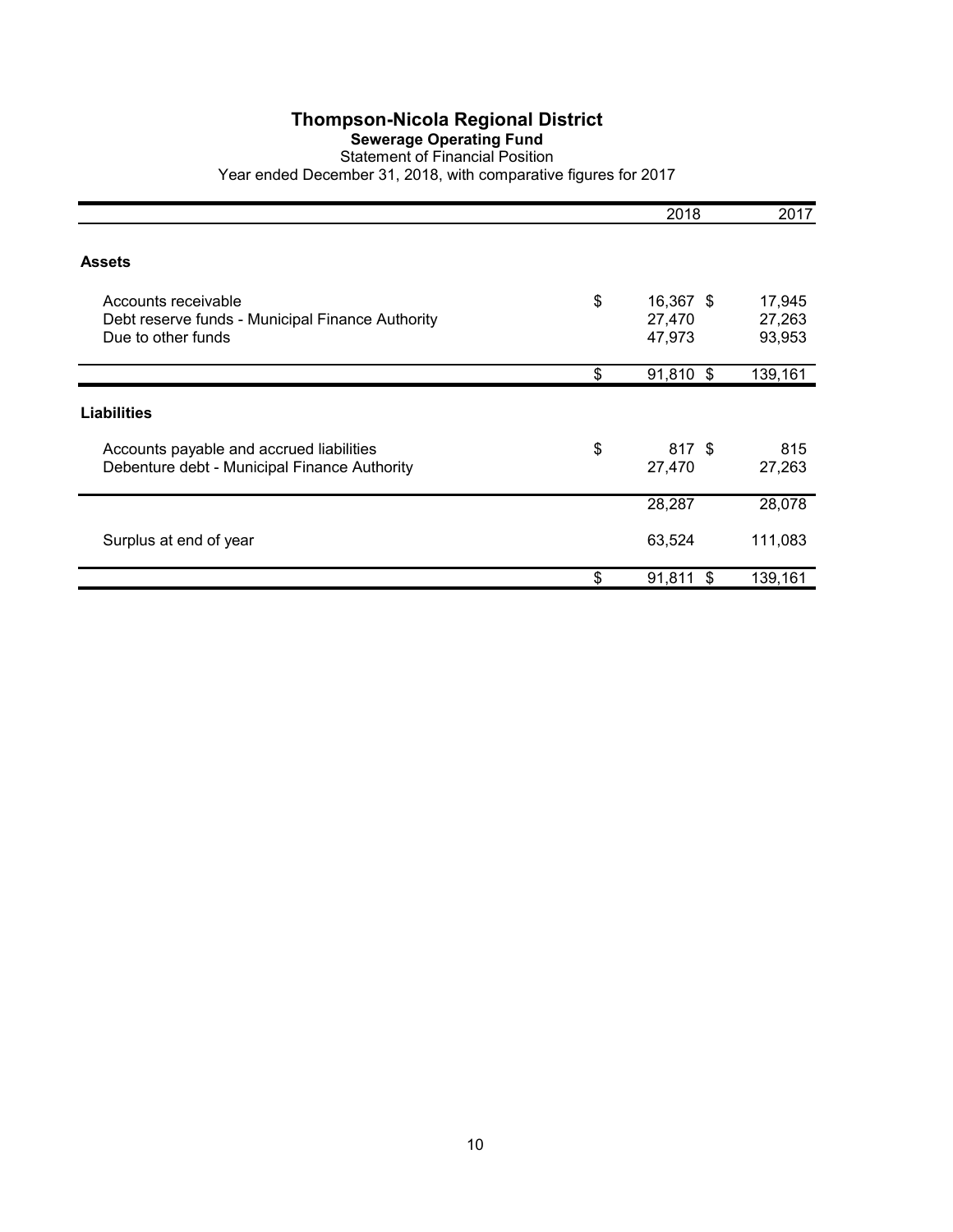#### **Sewerage Operating Fund**

Schedule of Revenue and Expenditures

|                                       |        | Operations | <b>Budget</b> | Operations |
|---------------------------------------|--------|------------|---------------|------------|
|                                       |        | 2018       | 2018          | 2017       |
| Revenue:                              |        |            |               |            |
| Tax requisition                       | \$     | 12,931 \$  | 12,931 \$     | 10,749     |
| Parcel taxes                          |        | 141,582    | 141,582       | 139,374    |
| Grants in lieu of taxes               |        | 8          |               |            |
| Government transfers and other grants |        | 398,572    | 487,357       | 91,109     |
| Water and sewer tolls                 |        | 121,565    | 117,936       | 121,643    |
| Disposal fees                         |        | 3,060      | 7,000         | 13,260     |
| Interest                              |        | 4,103      | 1,900         | 2,542      |
| Other revenue                         |        | 41,090     | 20,729        | 871        |
| Transfer from reserve                 |        |            |               | 15,450     |
| <b>Transfer from TCA Surplus</b>      |        | 116,555    |               | 119,704    |
|                                       |        | 839,466    | 789,435       | 514,702    |
| Previous year's surplus               |        | 111,083    | 111,079       | 108,455    |
| Total revenue                         | \$     | 950,549 \$ | 900,514 \$    | 623,157    |
| <b>Expenditures:</b>                  | Page   |            |               |            |
| Paul Lake Sewer System                | 158 \$ | 120,461 \$ | 147,907 \$    | 107,151    |
| <b>Pritchard Sewer System</b>         | 159    | 317,246    | 280,399       | 357,540    |
| Septage Disposal Service Area A       | 160    | 407,322    | 430,215       | 46,519     |
| Septage Disposal Service Area B       | 161    | 25,756     | 25,753        | 714        |
| Septage Disposal Service Area O       | 162    | 16,240     | 16,240        | 150        |
| <b>Total expenditures</b>             |        | 887,025    | 900,514       | 512,074    |
| Surplus - end of year                 | \$     | 63,524 \$  | \$            | 111,083    |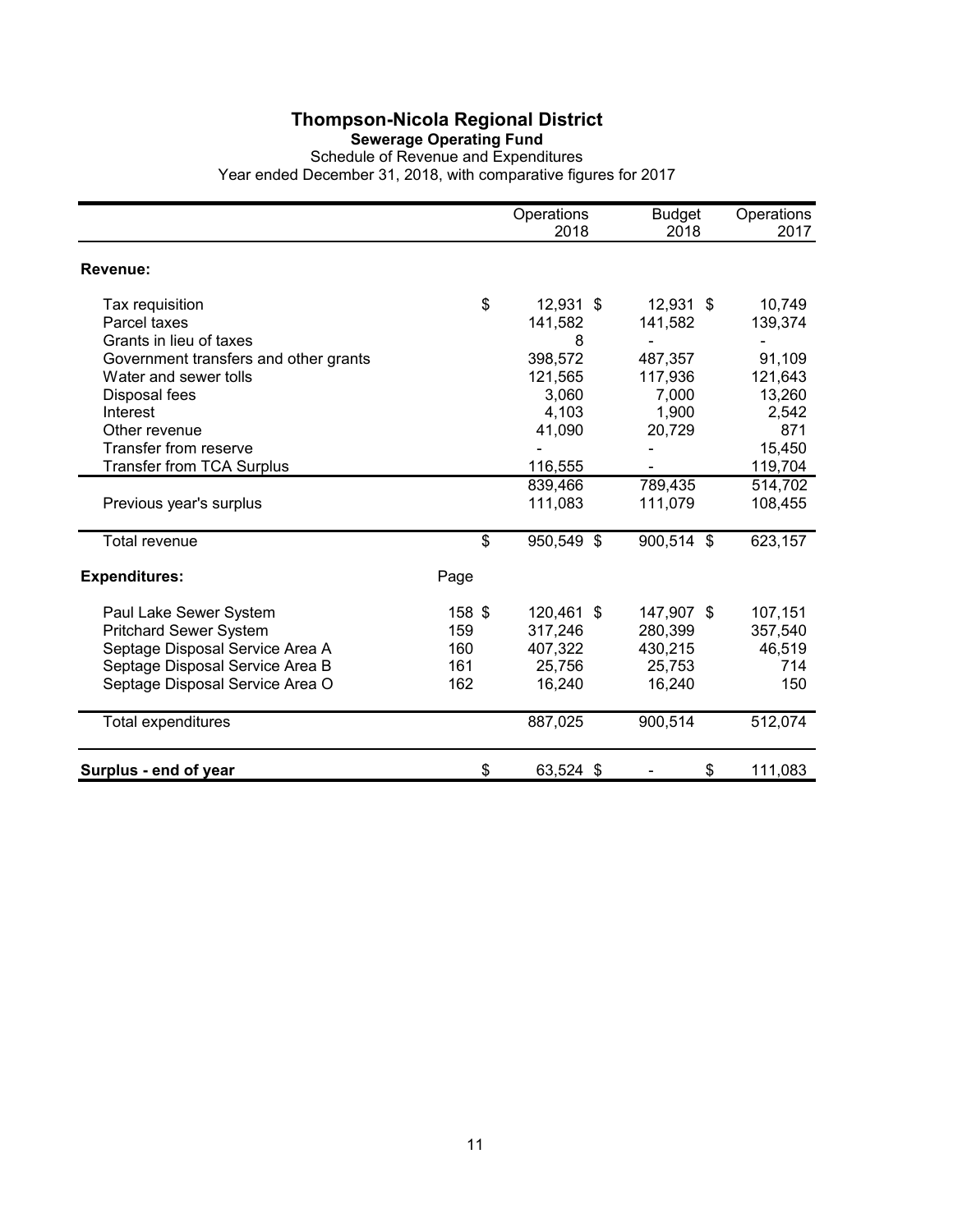## **Thompson-Nicola Regional District Utilities Capital Fund** Statement of Financial Position Year ended December 31, 2018, with comparative figures for 2017

|                        |                                | 2018 | 2017     |
|------------------------|--------------------------------|------|----------|
| <b>Assets</b>          | \$                             | \$   |          |
| <b>Liabilities</b>     |                                |      |          |
| Long-term debt         | \$<br>$\overline{\phantom{a}}$ | \$   | 5,335    |
| Deficit at end of year | -                              |      | (5, 335) |
|                        | \$                             | \$   |          |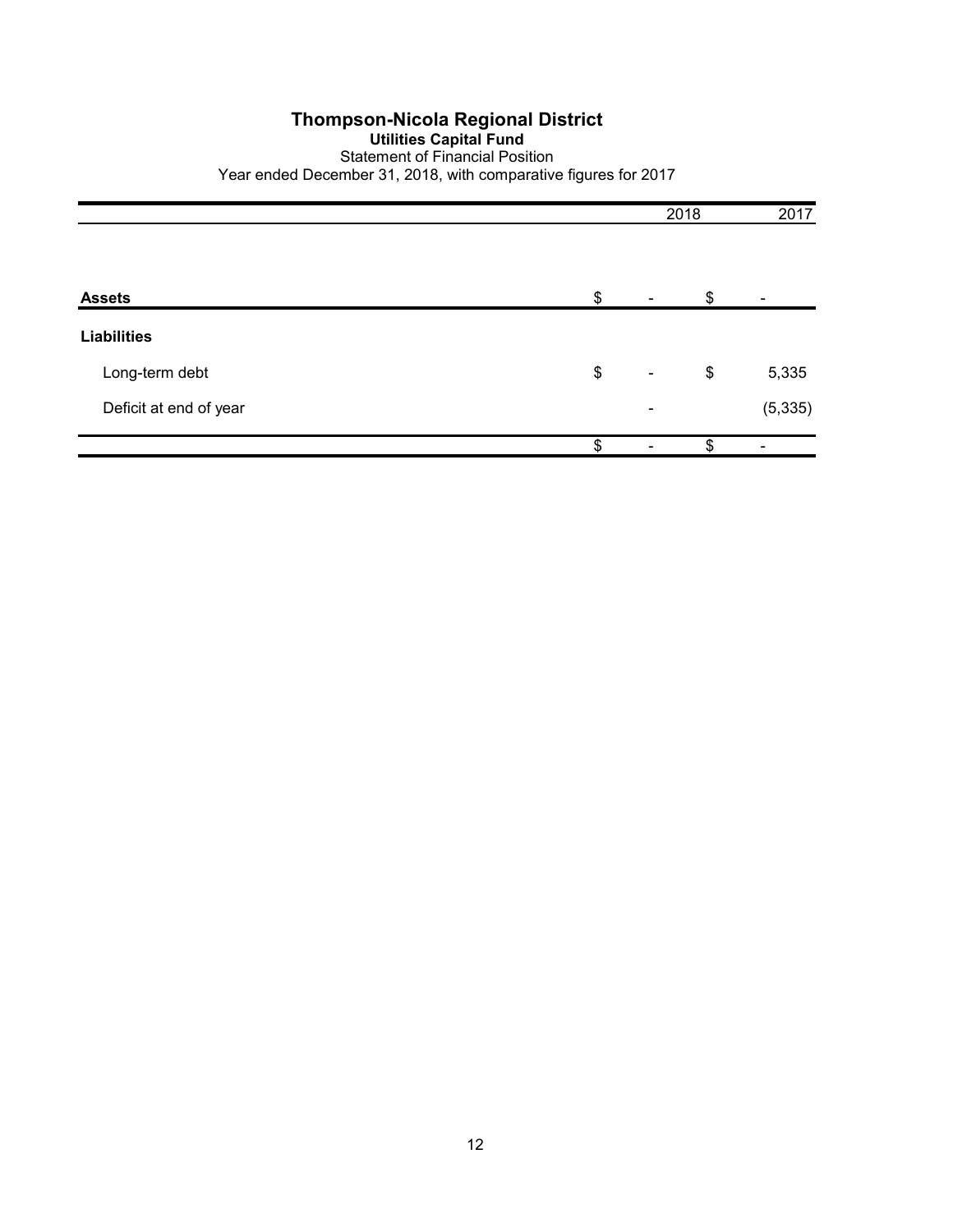## **Thompson-Nicola Regional District Utilities Capital Fund** Statement of Changes in Equity Year ended December 31, 2018, with comparative figures for 2017

|                                     | Operations<br>2018 | Operations<br>2017 |
|-------------------------------------|--------------------|--------------------|
|                                     |                    |                    |
| <b>Balance at beginning of year</b> | \$<br>$(5,335)$ \$ | (10, 465)          |
| Change in Tangible Capital Assets:  |                    |                    |
|                                     | (5, 335)           | (10, 465)          |
| Redemption of long term debt:       |                    |                    |
| TNRD debt: principal payments       | 3,748              | 3,748              |
| TNRD debt: actuarial adjustment     | 1,587              | 1,382              |
| Balance at end of year              | \$<br>\$           | (5, 335)           |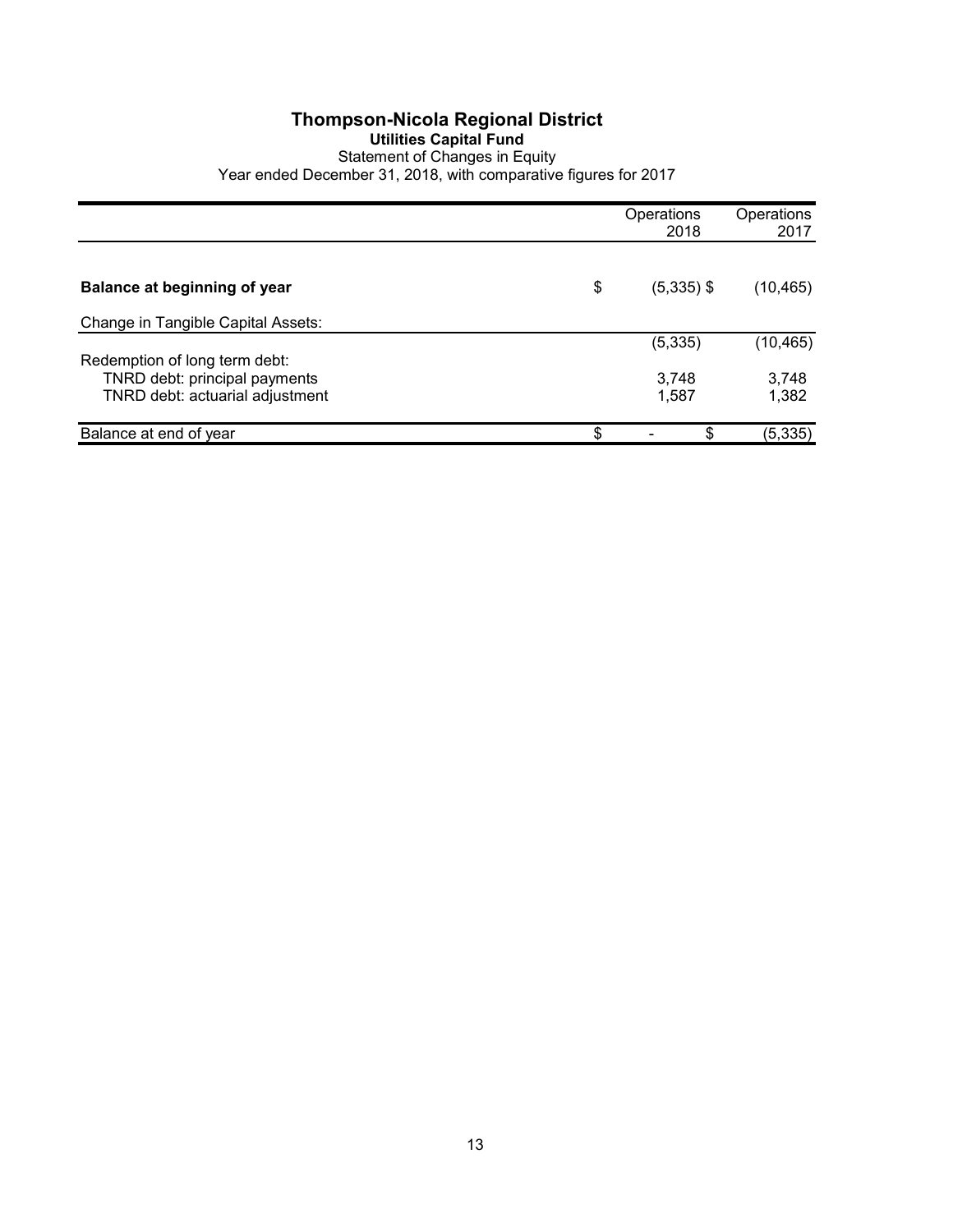## **Utilities Operating Fund**

#### Statement of Financial Position Year ended December 31, 2018, with comparative figures for 2017

|                                                                                          | 2018            | 2017         |
|------------------------------------------------------------------------------------------|-----------------|--------------|
| <b>Assets</b>                                                                            |                 |              |
| Debt reserve funds - Municipal Finance Authority<br>Due from other funds                 | \$<br>\$<br>919 | 3,178<br>263 |
|                                                                                          | \$<br>919 \$    | 3,441        |
| <b>Liabilities</b>                                                                       |                 |              |
| Accounts payable and accrued liabilities<br>Debenture debt - Municipal Finance Authority | \$<br>\$        | 261<br>3,178 |
|                                                                                          |                 | 3,439        |
| Surplus at end of year                                                                   | 919             | 2            |
|                                                                                          | \$<br>919<br>\$ | 3,441        |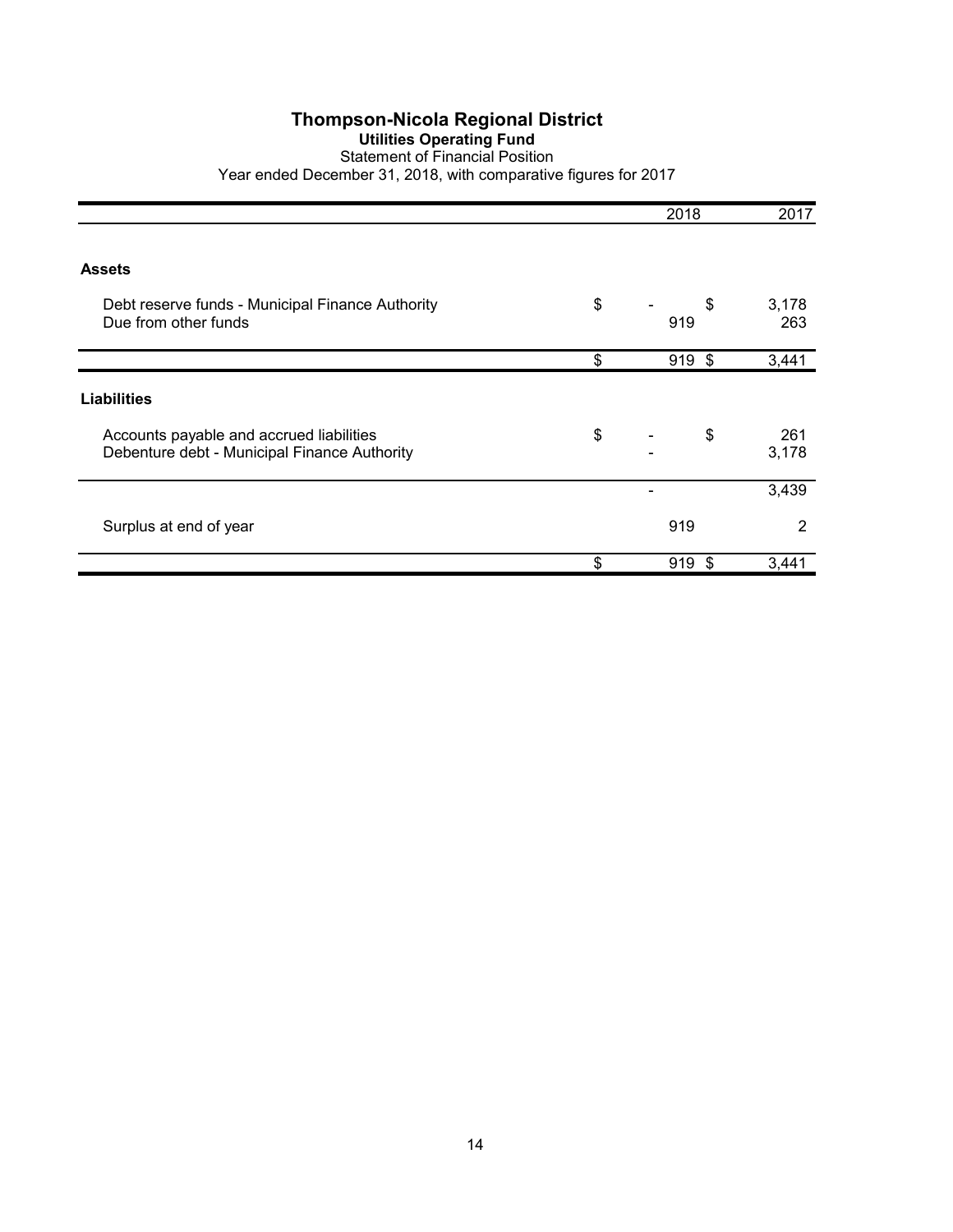#### **Thompson-Nicola Regional District Utilities Operating Fund Telephone and Hydro Utility Service Within a Portion of "J"** Schedule of Revenue and Expenditures Year ended December 31, 2018, with comparative figures for 2017

|                                                             | Operations<br>2018           | <b>Budget</b><br>2018 | Operations<br>2017 |
|-------------------------------------------------------------|------------------------------|-----------------------|--------------------|
| Revenue:                                                    |                              |                       |                    |
| Tax requisition<br>Other revenue<br>Previous year's surplus | \$<br>$6,248$ \$<br>656<br>2 | $6,248$ \$            | 6,248              |
| Total revenue                                               | 6,906                        | 6,248                 | 6,249              |
| <b>Expenditures:</b>                                        |                              |                       |                    |
| Administration charge<br>Debenture payments                 | 182<br>5,805                 | 182<br>6,066          | 182<br>6,065       |
| <b>Total expenditures</b>                                   | 5,987                        | 6,248                 | 6,247              |
| Surplus - end of year                                       | \$<br>919 \$                 | \$                    | $\overline{2}$     |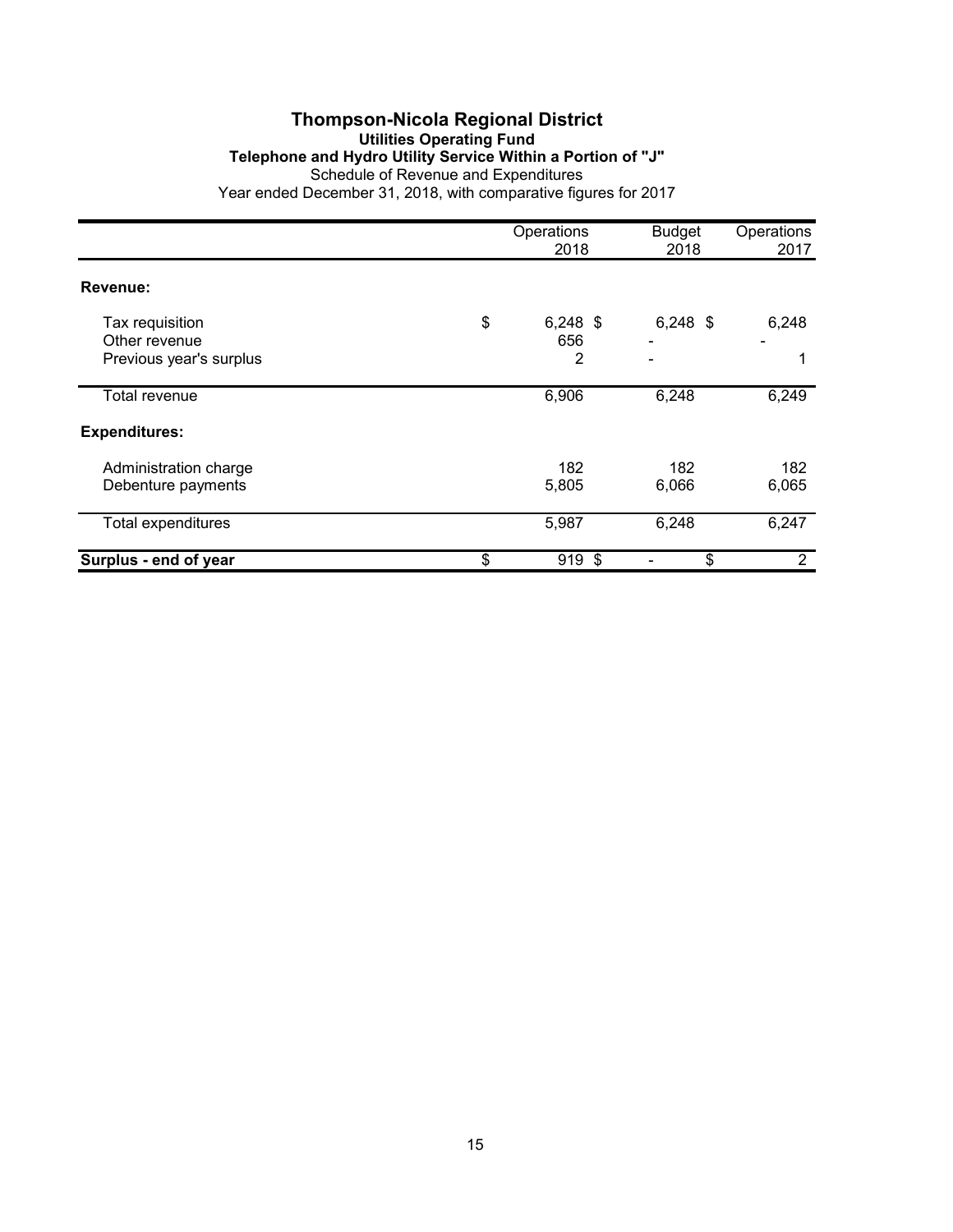## **Thompson-Nicola Regional District General Capital Fund** Statement of Financial Position Year ended December 31, 2018, with comparative figures for 2017

|                                                                               | 2018                                                | 2017                   |
|-------------------------------------------------------------------------------|-----------------------------------------------------|------------------------|
| Assets                                                                        |                                                     |                        |
| Due from local governments<br>Due from other funds<br>Tangible capital assets | \$111,636,318 \$121,369,949<br>18,189<br>37,384,132 | 18,189<br>36,274,109   |
|                                                                               | \$149,038,639                                       | \$157,662,247          |
| Liabilities                                                                   |                                                     |                        |
| Short-term debt<br>Debenture debt - Municipal Finance Authority               | \$<br>$91,881$ \$<br>111,636,318                    | 102,680<br>121,369,949 |
|                                                                               | 111,728,199                                         | 121,472,629            |
| Equity in fixed assets                                                        | 37,310,440                                          | 36,189,618             |
|                                                                               | \$149,038,639 \$157,662,247                         |                        |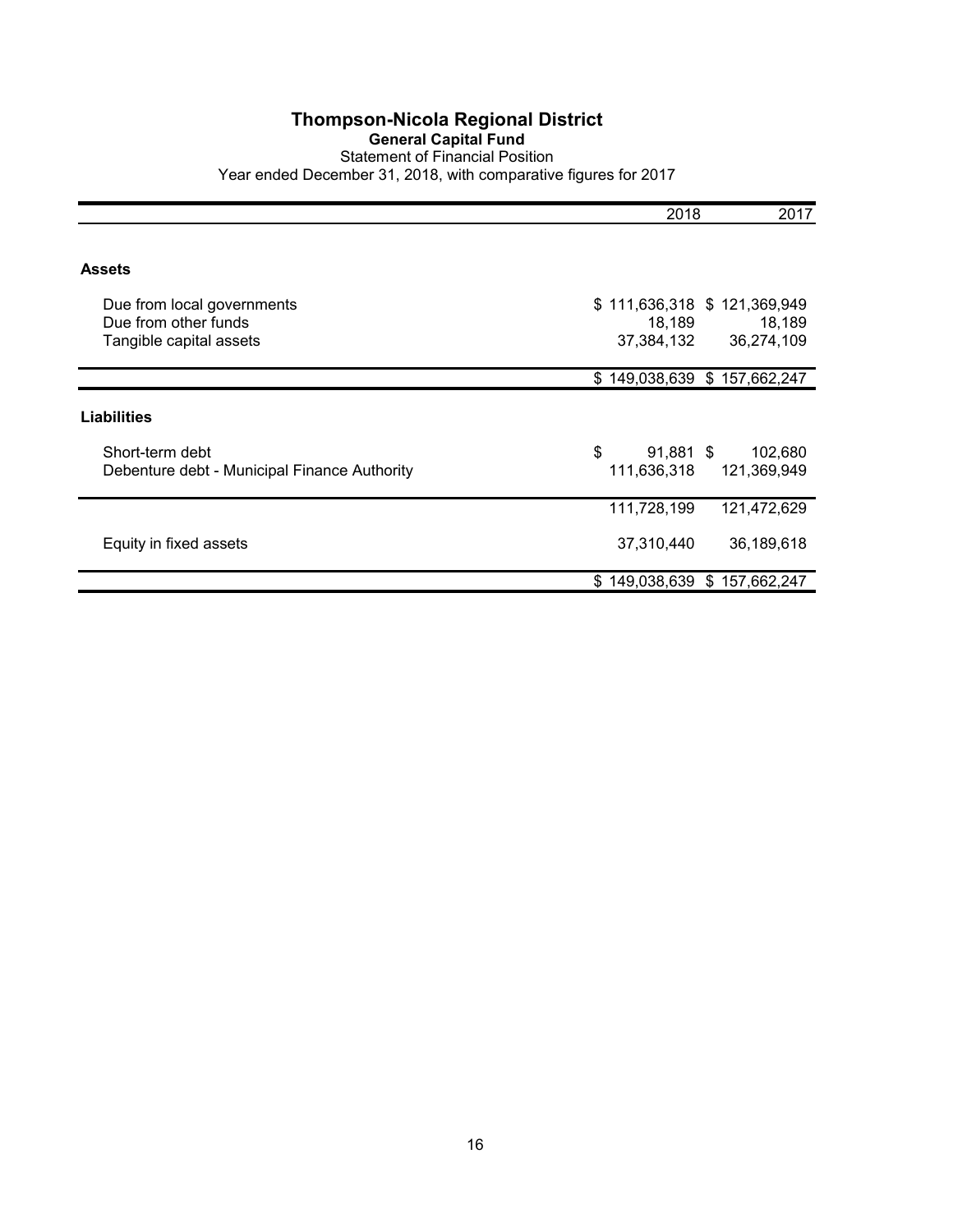## **Thompson-Nicola Regional District General Capital Fund** Statement of Changes in Equity Year ended December 31, 2018, with comparative figures for 2017

|                                                                      | Operations<br>2018             | Operations<br>2017 |
|----------------------------------------------------------------------|--------------------------------|--------------------|
| Balance at beginning of year                                         | \$<br>36,189,618 \$ 36,821,613 |                    |
| Change in Tangible Capital Assets:<br>Acquisitions of capital assets | 3,699,447                      | 1,956,821          |
| Disposal of capital assets<br>Amortization of capital assets         | (49, 864)<br>(2,539,561)       | (2,600,114)        |
| Redemption of long term debt:                                        | 37.299.640                     | 36,178,320         |
| TNRD debt: principal payments                                        | 10,800                         | 11,298             |
| Balance at end of year                                               | \$<br>37,310,440 \$            | 36,189,618         |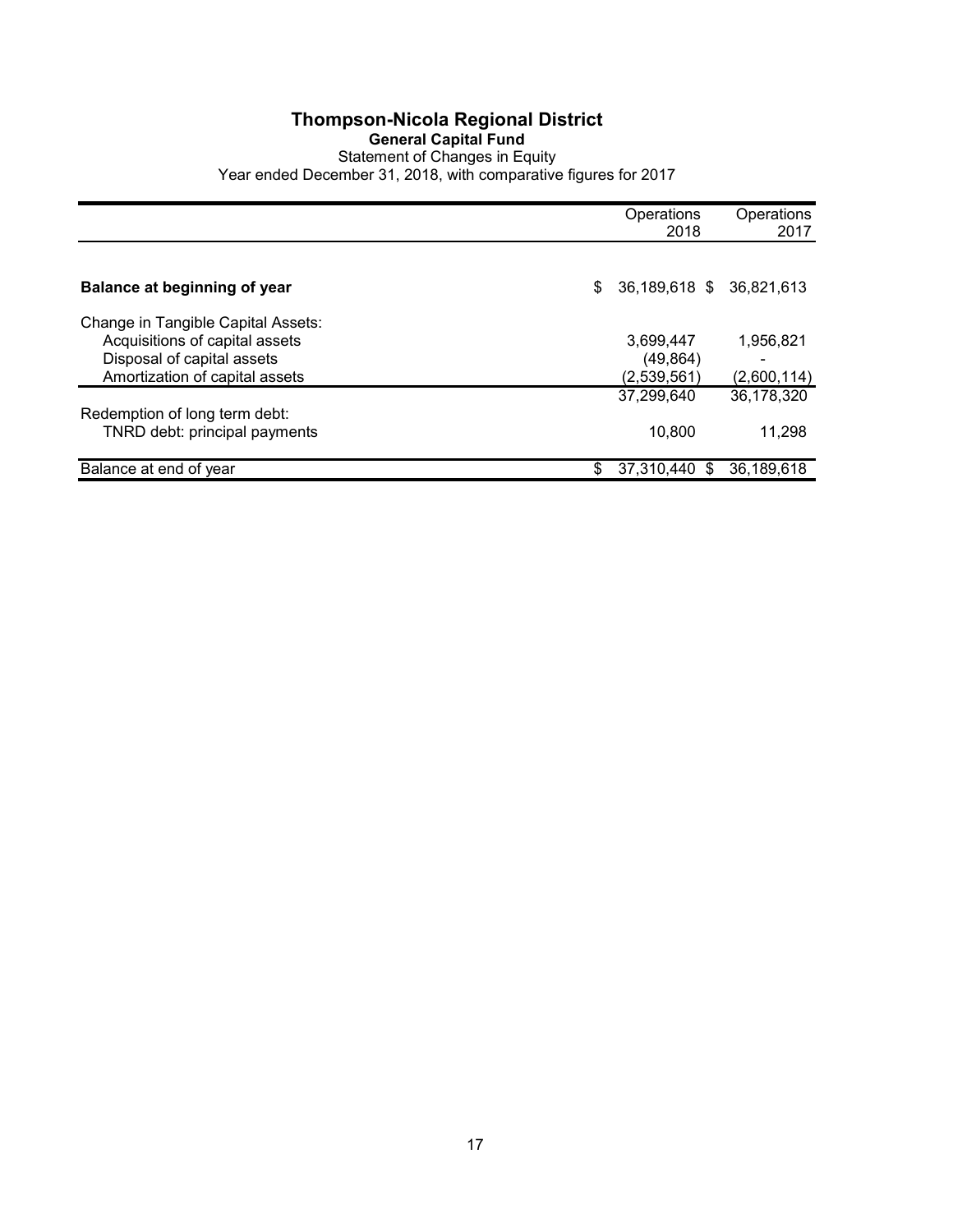## **General Operating Fund**

Statement of Financial Position Year ended December 31, 2018, with comparative figures for 2017

|                                                                                                                                                                                               | 2018                                                                              | 2017                                                                   |
|-----------------------------------------------------------------------------------------------------------------------------------------------------------------------------------------------|-----------------------------------------------------------------------------------|------------------------------------------------------------------------|
|                                                                                                                                                                                               |                                                                                   |                                                                        |
| <b>Assets</b>                                                                                                                                                                                 |                                                                                   |                                                                        |
| Cash and cash equivalents<br>Accounts receivable<br>Prepaid expenses<br>Due from other funds<br>MFA debt reserve funds                                                                        | \$<br>38,248,492 \$<br>3,581,357<br>83,164<br>7,512,927                           | 33, 172, 344<br>5,412,015<br>139,487<br>622,641<br>8,077,333           |
|                                                                                                                                                                                               | \$<br>49,425,940 \$                                                               | 47,423,820                                                             |
| <b>Liabilities</b>                                                                                                                                                                            |                                                                                   |                                                                        |
| Accounts payable and accrued liabilities<br>Accrued employee liabilities<br>Deferred revenue<br>Due to other funds<br>Landfill remediation liability<br>Member municipalities - debt reserves | \$<br>1,891,680 \$<br>715,162<br>5,229,123<br>1,135,502<br>5,461,528<br>7,512,927 | 2,492,627<br>611,443<br>4,375,552<br>927,246<br>5,461,528<br>8,077,333 |
|                                                                                                                                                                                               | 21,945,922                                                                        | 21,945,729                                                             |
| Surplus at end of year<br>Capital reserves<br>Insurance deductible reserves<br>Operating reserves                                                                                             | 7,165,301<br>3,980,423<br>11,749<br>16,322,545                                    | 8,582,145<br>3,752,379<br>11,560<br>13,132,007                         |
|                                                                                                                                                                                               | \$<br>49,425,940<br>\$                                                            | 47,423,820                                                             |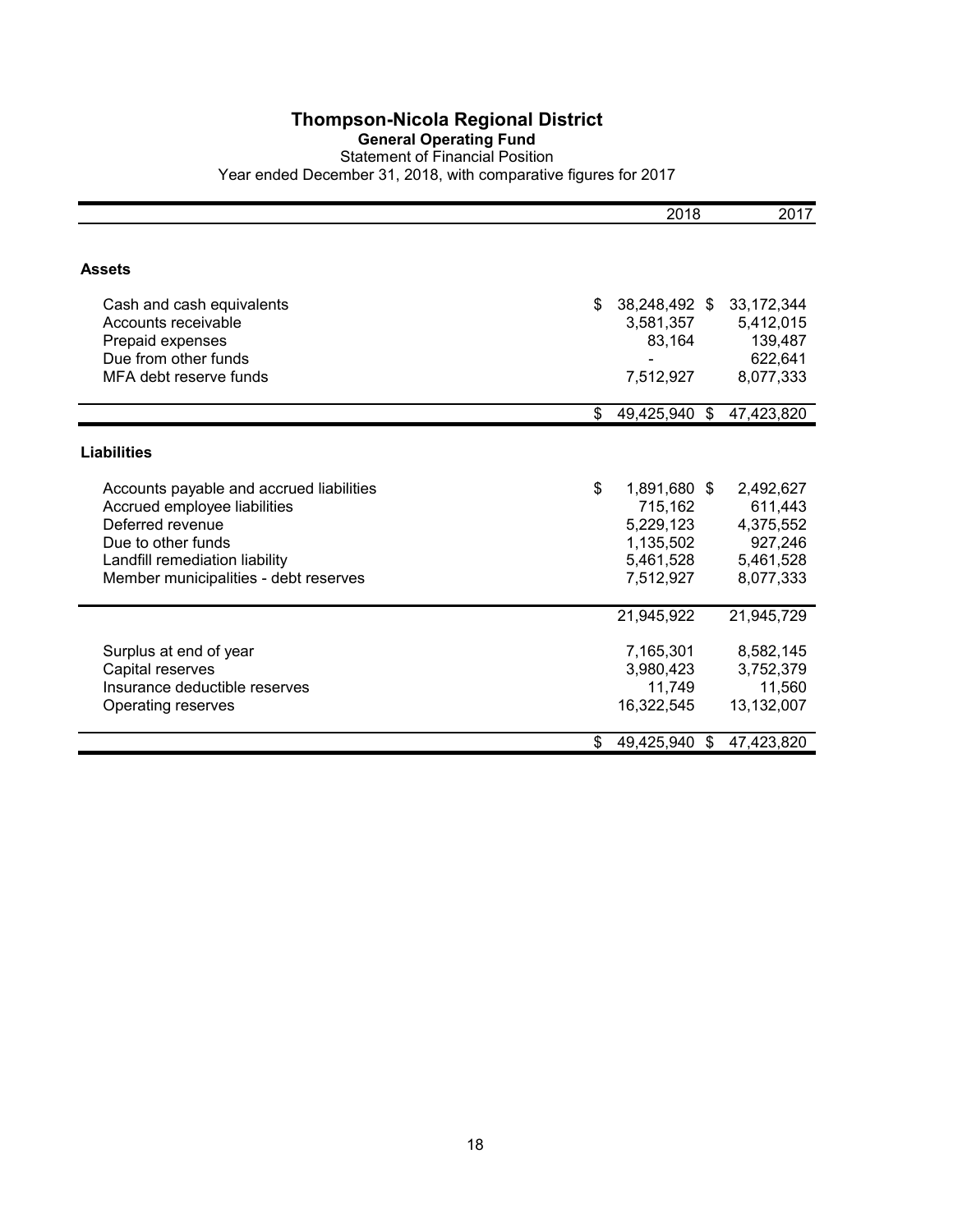#### **General Operating Fund**

Schedule of Revenue and Expenditures

|                                           |    | Operations<br>2018 | <b>Budget</b><br>2018 | Operations<br>2017 |
|-------------------------------------------|----|--------------------|-----------------------|--------------------|
|                                           |    |                    |                       |                    |
| Revenue:                                  |    |                    |                       |                    |
| Tax requisition                           | \$ | 23,657,515 \$      | 23,657,516 \$         | 23,840,029         |
| Grants in lieu of taxes                   |    | 166.093            | 111,115               | 181,193            |
| Government transfers and other grants     |    | 3,481,203          | 6,057,884             | 4,632,183          |
| Sale of services                          |    | 3,218,614          | 3,098,550             | 3,149,809          |
| Administration charges to functions       |    | 672,762            | 636,429               | 665,691            |
| Interest                                  |    | 862.547            | 115,450               | 437,919            |
| Other revenue                             |    | 2,670,117          | 1,462,913             | 2,215,012          |
| Transfer from reserve                     |    | 260,149            | 422,914               | 812,250            |
| <b>Transfer from TCA Surplus</b>          |    | 2,539,561          |                       | 2,600,114          |
|                                           |    | 37,528,561         | 35,562,771            | 38,534,200         |
| Member municipalities MFA debt repayments |    | 13,223,417         |                       | 14,238,328         |
|                                           |    | 50,751,978         | 35,562,771            | 52,772,528         |
| Previous year's surplus                   |    | 8,582,145          | 8,582,137             | 7,880,380          |
|                                           |    |                    |                       |                    |
| Total revenue                             | S  | 59.334.123<br>-S   | 44.144.908<br>S       | 60.652.908         |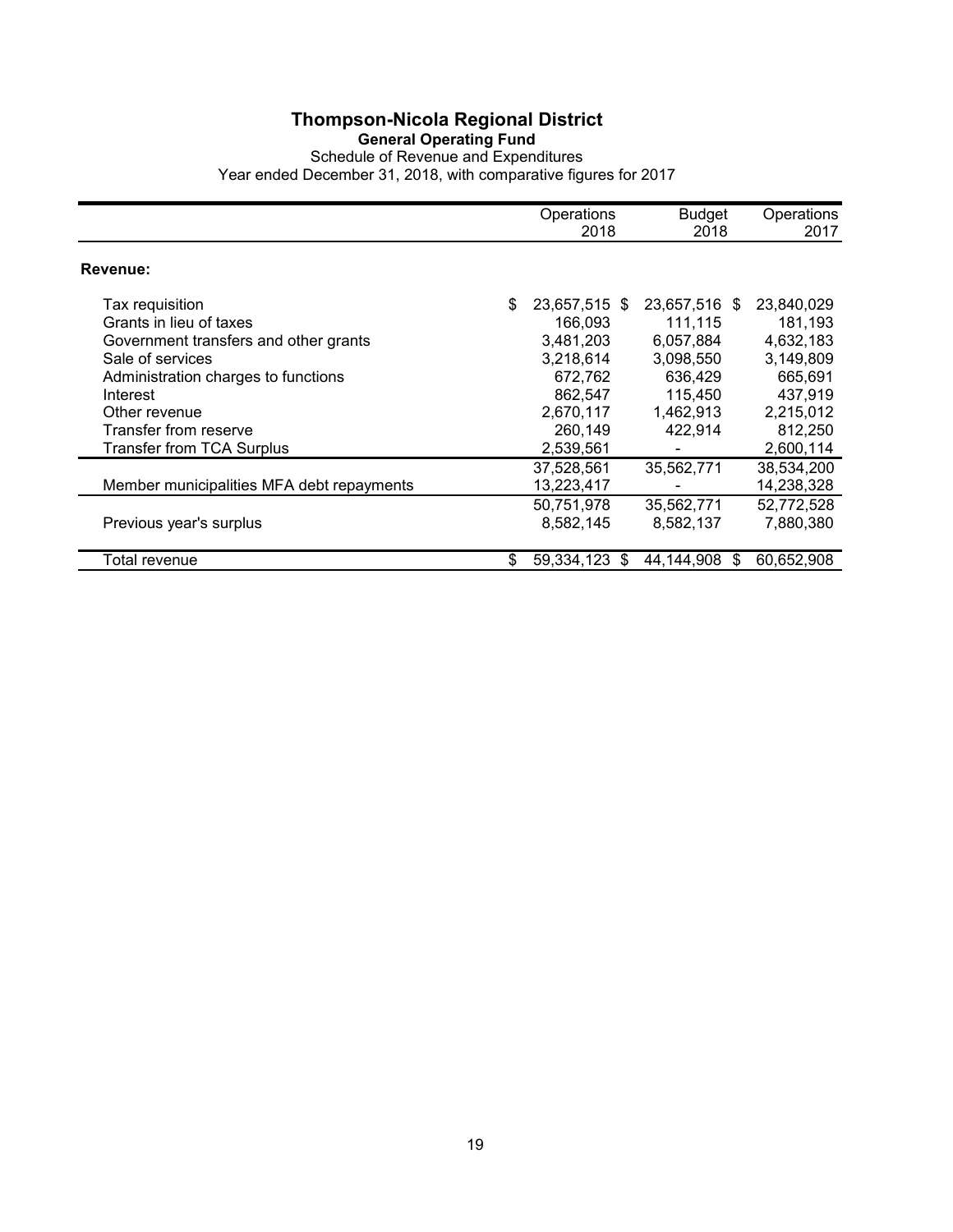**General Operating Fund**

Schedule of Revenue and Expenditures Year ended December 31, 2018, with comparative figures for 2017

|                                              |                 | Operations   | <b>Budget</b> | Operations |
|----------------------------------------------|-----------------|--------------|---------------|------------|
|                                              |                 | 2018         | 2018          | 2017       |
|                                              |                 |              |               |            |
| <b>Expenditures:</b>                         | Page            |              |               |            |
| <b>General Government Services</b>           |                 |              |               |            |
| Legislative and Administration               | $24 \text{ } $$ | 7,313,199 \$ | 10,410,846 \$ | 5,600,082  |
| Electoral Area Administration                | 26              | 641,562      | 645,450       | 584,386    |
| <b>Protective Services</b>                   |                 |              |               |            |
| <b>Fire Protection</b>                       | 27              | 2,058,370    | 1,752,010     | 1,837,846  |
| <b>Rescue Services</b>                       | 45              | 938,075      | 1,113,241     | 850,881    |
| Dangerous Dog Control                        | 51              | 11,675       | 145,058       | 15,829     |
| <b>Emergency Preparedness Program</b>        | 52              | 1,587,871    | 794,856       | 3,163,954  |
| <b>Building Standards</b>                    | 53              | 947,044      | 1,073,026     | 863,088    |
| <b>Transportation Services</b>               |                 |              |               |            |
| <b>Street Lighting</b>                       | 54              | 43,715       | 47,835        | 37,886     |
| <b>Transit Services</b>                      | 63              | 81,697       | 81,697        | 74,248     |
| <b>Environmental Health Services</b>         |                 |              |               |            |
| Solid Waste Management                       | 67              | 11,239,367   | 12,675,105    | 11,560,046 |
| Solid Waste Management Plan Review           | 68              | 32,250       | 75,000        | 182,129    |
| <b>Noxious Weed Control</b>                  | 69              | 544,259      | 618,548       | 326,025    |
| Mosquito Control                             | 70              | 468,215      | 573,003       | 455,388    |
| <b>Alternative Waste Collection Services</b> | 75              | 450,350      | 414,083       | 457,030    |
| <b>Public Health and Welfare</b>             | 80              | 106,129      | 194,628       | 101,670    |
| <b>Environmental Development</b>             |                 |              |               |            |
| Environmental Planning and Zoning            | 87              | 1,019,374    | 1,447,699     | 1,081,995  |
| Regional Development Commission              | 88              | 355,442      | 371,990       | 321,619    |
| <b>Economic Development and Tourism</b>      | 91              | 216,193      | 558,876       | 209,198    |
| Promotion                                    |                 |              |               |            |
| <b>Gold Country Communities</b>              | 102             | 76,535       | 87,035        | 76,535     |
| <b>Recreational And Cultural Services</b>    |                 |              |               |            |
| Nicola Valley Aquatic Centre                 | 103             | 191,153      | 188,654       | 186,755    |
| North Thompson Sportsplex                    | 104             | 165,196      | 165,196       | 164,991    |
| <b>Regional Parks</b>                        | 105             | 29,599       | 250,200       | 48,417     |
| <b>Community Parks</b>                       | 106             | 495,852      | 568,929       | 499,703    |
| <b>Community Halls</b>                       | 114             | 187,218      | 231,186       | 204,094    |
| Recreation                                   | 122             | 561,893      | 566,339       | 758,228    |
| <b>Crime Prevention Programs</b>             | 135             | 20,750       | 25,750        | 20,600     |
| <b>Television</b>                            | 136             | 25,748       | 34,825        | 25,618     |
| Thompson-Nicola Regional District Library    | 143             | 9,123,675    | 9,020,844     | 8,111,195  |
| System                                       |                 |              |               |            |
| Nicola Valley Archives                       | 144             | 12,999       | 12,999        | 12,999     |
| Total expenditures                           |                 | 38,945,405   | 44,144,908    | 37,832,435 |
| Member municipalities MFA debt repayments    |                 | 13,223,417   |               | 14,238,328 |
| Surplus - end of year                        | \$              | 7,165,301 \$ | \$            | 8,582,145  |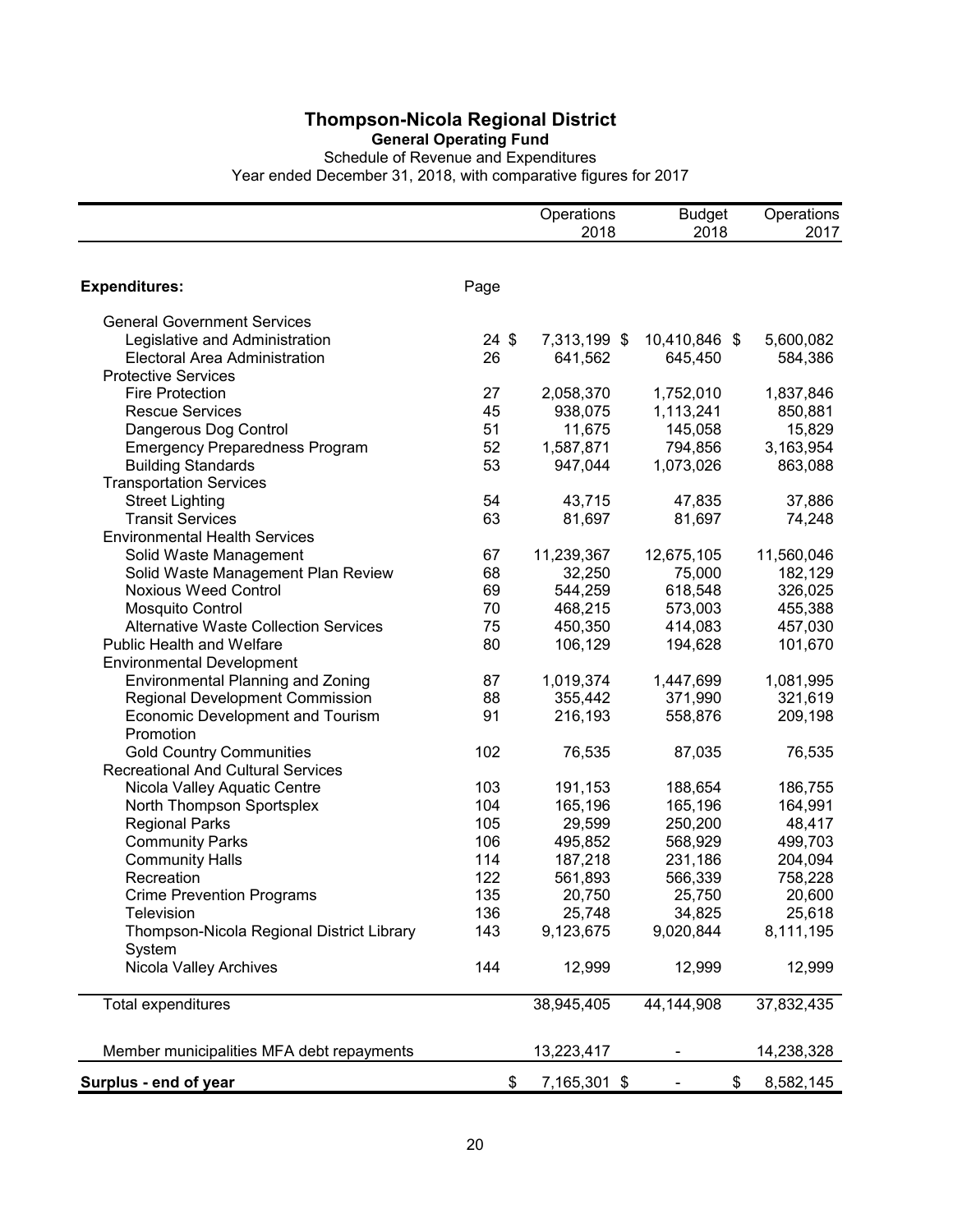**General Operating Fund**

Schedules of Revenue and Expenditures Index Year ended December 31, 2018, with comparative figures for 2017

| Executive and Legislative, Administrative and Administration Building<br>Electoral Area Administration - Utilities                                                                                                                                                                                                                                                                                                                                                                                                                                                                                                                                                                  |                                                                                                                                                                                         | Page 24<br>Page 26            |
|-------------------------------------------------------------------------------------------------------------------------------------------------------------------------------------------------------------------------------------------------------------------------------------------------------------------------------------------------------------------------------------------------------------------------------------------------------------------------------------------------------------------------------------------------------------------------------------------------------------------------------------------------------------------------------------|-----------------------------------------------------------------------------------------------------------------------------------------------------------------------------------------|-------------------------------|
| Fire Protection: (Summary)<br>Local Service Area of E (Clinton)<br>Local Service Area of E (Loon Lake)<br>Specified Area P (Paul Lake)<br>Specified Area P (Whitecroft)<br>Local Service Area of L (VLA Flats)<br>Local Service Area of L and P (Pritchard)<br>Local Service Area of O (Little Fort)<br>Local Service Area of P (McLure)<br>Specified Area of A (Blackpool)<br>Specified Area of A and B (Vavenby)<br>Specified Area of I (Ashcroft)<br>Specified Area of J and M (Mamit Lake)<br>Specified Area of M and N (Merritt)<br>Specified Area of O (Barriere)<br>Specified Area of E (South Green Lake)<br>Specified Area of E (70 Mile)<br>Specified Area of J (Tobiano) | Page 28<br>Page 29<br>Page 30<br>Page 31<br>Page 32<br>Page 33<br>Page 34<br>Page 35<br>Page 36<br>Page 37<br>Page 38<br>Page 39<br>Page 40<br>Page 41<br>Page 42<br>Page 43<br>Page 44 | Page 27                       |
| Rescue Services: (Summary)<br>E - 911 Service<br>Search and Rescue<br>Highway Rescue: Areas A and B<br>Search and Rescue: Areas A, B, O, Clearwater and Barriere<br><b>Westwold First Responders</b>                                                                                                                                                                                                                                                                                                                                                                                                                                                                                | Page 46<br>Page 47<br>Page 48<br>Page 49<br>Page 50                                                                                                                                     | Page 45                       |
| Dangerous Dog Control<br><b>Emergency Preparedness Program</b><br><b>Building Standards</b>                                                                                                                                                                                                                                                                                                                                                                                                                                                                                                                                                                                         |                                                                                                                                                                                         | Page 51<br>Page 52<br>Page 53 |
| Street Lighting: (Summary)<br>Critical Intersections (except Areas B and E)<br>Specified Area of A (Blackpool)<br>Specified Area of A (Vavenby)<br>Specified Area of B (Avola)<br>Specified Area of J (Tobiano)<br>Specified Area of N (Coldwater Road)<br>Specified Area of P (Pritchard)<br>Specified Area of P (Whitecroft Village)                                                                                                                                                                                                                                                                                                                                              | Page 55<br>Page 56<br>Page 57<br>Page 58<br>Page 59<br>Page 60<br>Page 61<br>Page 62                                                                                                    | Page 54                       |
| Transit Services: (Summary)<br>Electoral Area A<br>Specified Area of M (Lower Nicola)<br>Specified Areas of A, B and O (Valley Connector)                                                                                                                                                                                                                                                                                                                                                                                                                                                                                                                                           | Page 64<br>Page 65<br>Page 66                                                                                                                                                           | Page 63                       |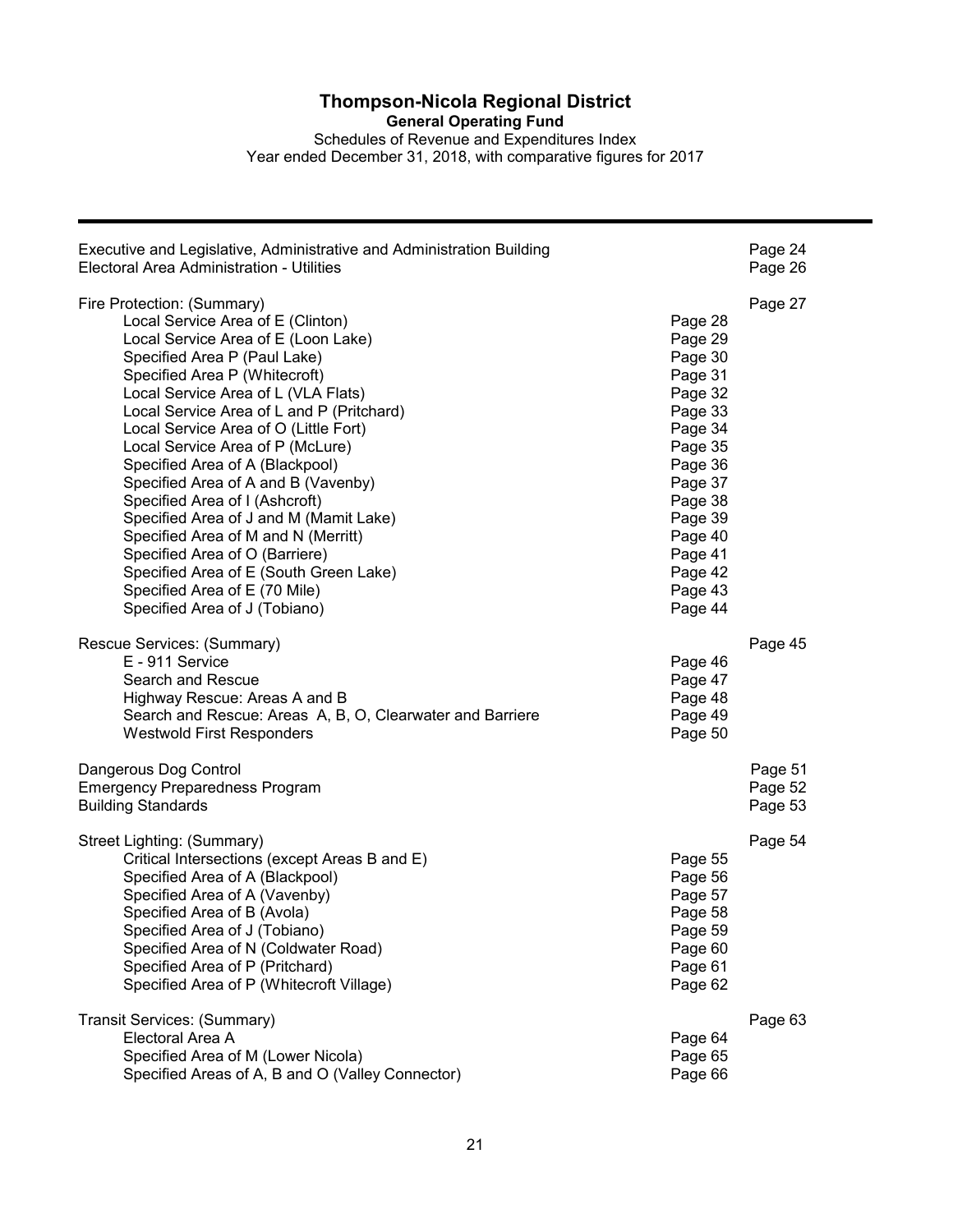**General Operating Fund**

Schedules of Revenue and Expenditures Index Year ended December 31, 2018, with comparative figures for 2017

| Solid Waste Management                                                                                                                                                                                                                                                     |                                                                                                              | Page 67  |
|----------------------------------------------------------------------------------------------------------------------------------------------------------------------------------------------------------------------------------------------------------------------------|--------------------------------------------------------------------------------------------------------------|----------|
| Solid Waste Management Plan Review                                                                                                                                                                                                                                         |                                                                                                              | Page 68  |
| <b>Noxious Weed Control</b>                                                                                                                                                                                                                                                |                                                                                                              | Page 69  |
| Mosquito Control: (Summary)<br>Electoral Area O, a Specified Area of P and Barriere<br>Extended Service of Area A and Clearwater<br>Electoral Area M & N (Nicola Valley)<br>Kamloops, Chase, Logan Lake and Areas J and L and a Specified Area of P                        | Page 71<br>Page 72<br>Page 73<br>Page 74                                                                     | Page 70  |
| Alternative Waste Collection Services: (Summary)<br>Electoral Area B<br>Electoral Area J<br>Electoral Area P<br>Electoral Area N                                                                                                                                           | Page 76<br>Page 77<br>Page 78<br>Page 79                                                                     | Page 75  |
| Public Health and Welfare: (Summary)<br>Electoral Area A<br>Electoral Area B<br>Electoral Area O and a Specified Area of P<br>Chase and Area L and a Specified Area of P<br>Clinton and a Specified Area of E<br>Thompson River Watershed                                  | Page 81<br>Page 82<br>Page 83<br>Page 84<br>Page 85<br>Page 86                                               | Page 80  |
| Environmental Planning and Zoning                                                                                                                                                                                                                                          |                                                                                                              | Page 87  |
| Regional Development Commission: (Summary)<br><b>Film Commission</b><br>Tourism                                                                                                                                                                                            | Page 89<br>Page 90                                                                                           | Page 88  |
| Economic Development and Tourism Promotion Grant-in-Aid: (Summary)<br>Electoral Area A<br>Electoral Area B<br>Electoral Area E<br>Electoral Area I<br>Electoral Area J<br>Electoral Area L<br>Electoral Area M<br>Electoral Area N<br>Electoral Area O<br>Electoral Area P | Page 92<br>Page 93<br>Page 94<br>Page 95<br>Page 96<br>Page 97<br>Page 98<br>Page 99<br>Page 100<br>Page 101 | Page 91  |
| Gold Country Communities Grant-in-Aid                                                                                                                                                                                                                                      |                                                                                                              | Page 102 |
| Nicola Valley Aquatic Centre Grant-in-Aid                                                                                                                                                                                                                                  |                                                                                                              | Page 103 |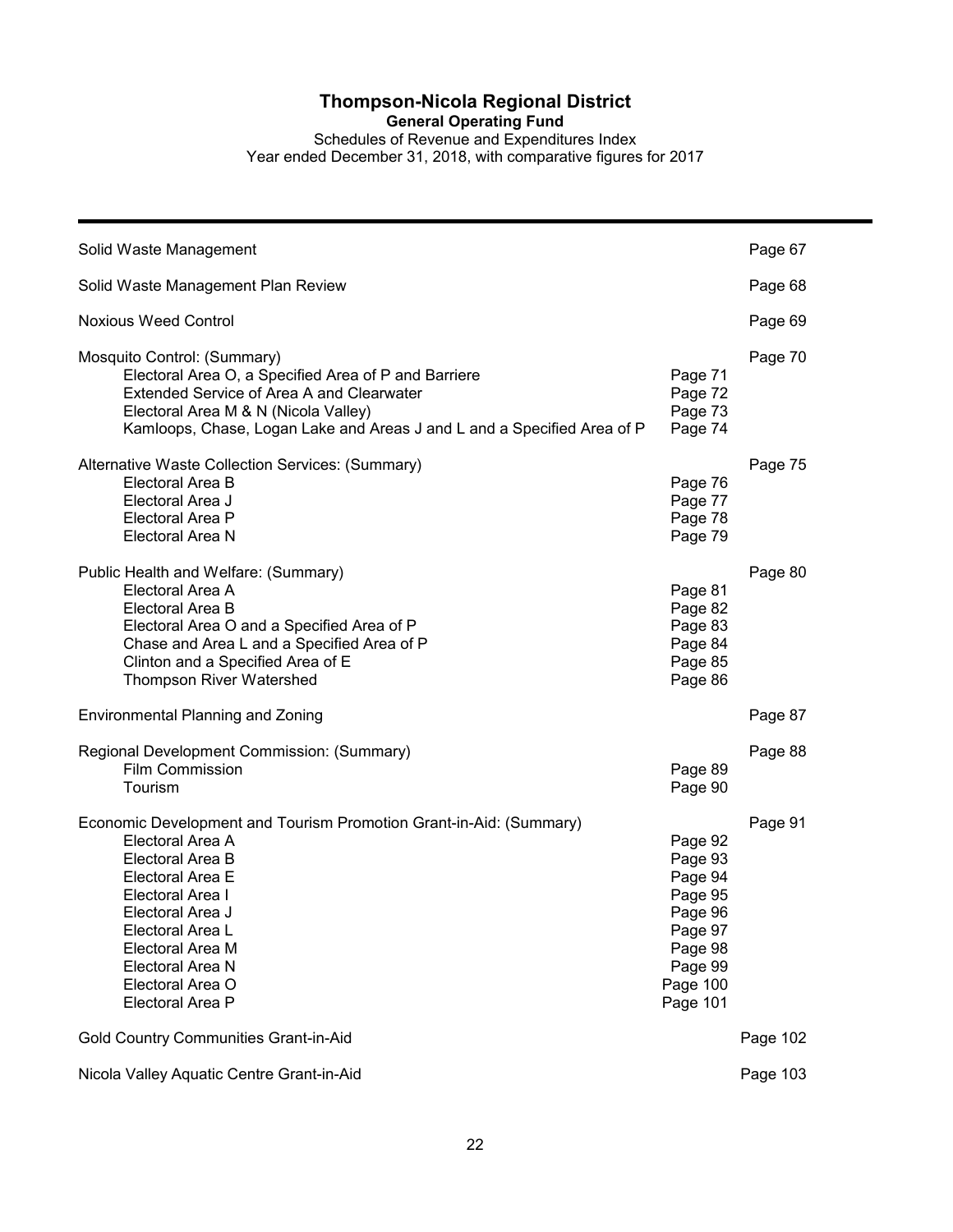**General Operating Fund**

Schedules of Revenue and Expenditures Index Year ended December 31, 2018, with comparative figures for 2017

| North Thompson Sportsplex                                   | Page 104 |
|-------------------------------------------------------------|----------|
| <b>Regional Parks</b>                                       | Page 105 |
| Community Parks: (Summary)                                  | Page 106 |
| Electoral Area A                                            | Page 107 |
| Electoral Area B                                            | Page 108 |
| Electoral Area J                                            | Page 109 |
| Electoral Area L                                            | Page 110 |
| Electoral Area N                                            | Page 111 |
| Specified Area of J (Tobiano)                               | Page 112 |
| Electoral Area O and a Specified Area of P                  | Page 113 |
| Community Halls: (Summary)                                  | Page 114 |
| Electoral Area B                                            | Page 115 |
| Local Service Within a Portion of Areas L and P (Pritchard) | Page 116 |
| Specified Areas A and B (Vavenby)                           | Page 117 |
| Specified Area of O (Little Fort)                           | Page 118 |
| Specified Area of A (Upper Clearwater)                      | Page 119 |
| Specified Area of J (Savona)                                | Page 120 |
| Specified Area of A (Blackpool)                             | Page 121 |
| Recreation: (Summary)                                       | Page 122 |
| Electoral Area A                                            | Page 123 |
| Electoral Area B                                            | Page 124 |
| Electoral Area E                                            | Page 125 |
| Electoral Area I                                            | Page 126 |
| Electoral Area J                                            | Page 127 |
| Electoral Area L                                            | Page 128 |
| Electoral Area M                                            | Page 129 |
| Electoral Area N                                            | Page 130 |
| Electoral Area O                                            | Page 131 |
| Electoral Area P                                            | Page 132 |
| Specified Area of M (Lower Nicola)                          | Page 133 |
| Specified Areas of M and N (Merritt)                        | Page 134 |
| Crime Stoppers Program                                      | Page 135 |
| Television: (Summary)                                       | Page 136 |
| Electoral Area A                                            | Page 137 |
| Electoral Area B                                            | Page 138 |
| Electoral Area O and a Specified Area of P                  | Page 139 |
| Lytton and a Specified Area of I                            | Page 140 |
| Specified Area of I (Spences Bridge)                        | Page 141 |
| Specified Area of M and J (Mamit Lake)                      | Page 142 |
| Thompson-Nicola Regional District Library System            | Page 143 |
| Nicola Valley Archives                                      | Page 144 |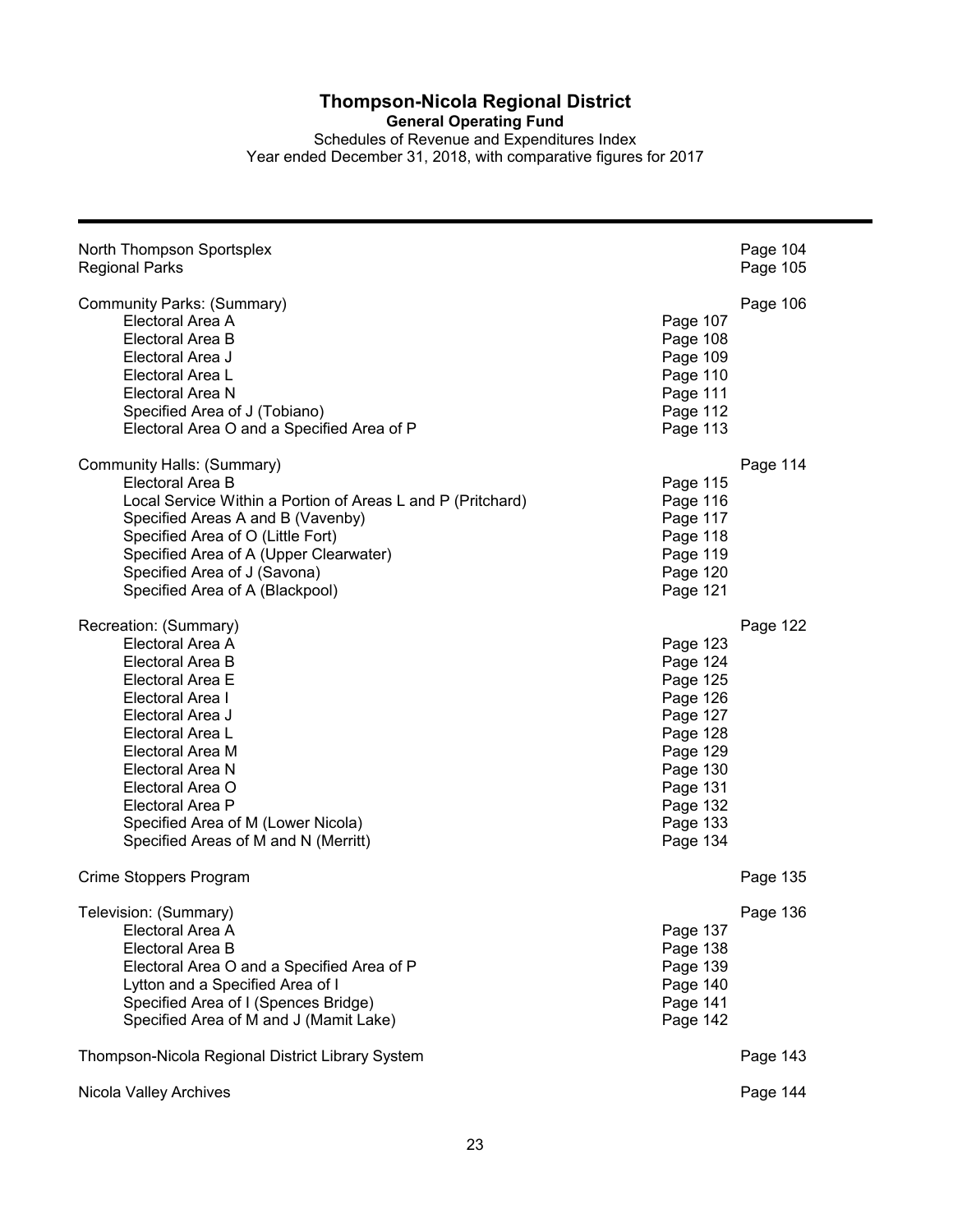#### **Thompson-Nicola Regional District General Operating Fund Executive and Legislative, Administrative and Administration Building All Member Municipalities** Schedule of Revenue and Expenditures

|                                                   | Operations<br>2018           | <b>Budget</b><br>2018     | Operations<br>2017  |
|---------------------------------------------------|------------------------------|---------------------------|---------------------|
|                                                   |                              |                           |                     |
| Revenue:                                          |                              |                           |                     |
| Tax requisition<br>Grants in lieu of taxes        | \$<br>2,991,294 \$<br>50,384 | 2,991,294 \$<br>30,000    | 2,471,733<br>50,866 |
| Government transfers and other grants             | 1,056,486                    | 4,752,334                 | 1,020,902           |
| Administration charges to functions               | 672,762                      | 636,429                   | 665,691             |
| Interest                                          | 630,489                      | 100,000                   | 355,722             |
| Other revenue<br><b>Transfer from TCA Surplus</b> | 1,348,932<br>315,073         | 646,150<br>$\blacksquare$ | 623,041<br>412,032  |
| Previous year's surplus                           | 1,254,640                    | 1,254,639                 | 1,254,735           |
|                                                   |                              |                           |                     |
| <b>Total revenue</b>                              | 8,320,060                    | 10,410,846                | 6,854,722           |
| <b>Expenditures:</b>                              |                              |                           |                     |
| Executive and legislative                         |                              |                           |                     |
| Advertising                                       |                              | 20,000                    | 1,160               |
| Administration charge                             | 83,220                       | 83,220                    | 72,520              |
| Amortization                                      | 14,644                       | $\overline{\phantom{a}}$  | 20,908              |
| Audit and legal                                   | 5,055                        | $\overline{\phantom{a}}$  |                     |
| <b>Building costs</b>                             | 621,707                      | 646,150                   | 564,925             |
| Dues, licences and fees                           | 53,638                       | 53,000                    | 51,910              |
| <b>Election costs</b>                             | 66,662                       | 80,000                    | $\blacksquare$      |
| Furniture and equipment                           | 403                          | $\overline{\phantom{a}}$  | 209                 |
| General                                           | 17,831                       | 54,060                    | 38,133              |
| Grant-in-aid                                      |                              | 10,000                    |                     |
| Information systems                               | 39,196                       | 60,000                    |                     |
| Insurance                                         | 9,653                        | 11,000                    | 4,057               |
| Office supplies                                   | 146                          | 750                       | 98                  |
| Programs                                          | 776,921                      | 1,027,260                 | 845,804             |
| Salaries and benefits                             | 374,448                      | 433,655                   | 382,247             |
| Directors' indemnities and benefits               | 525,853                      | 609,600                   | 525,975             |
| Staff development                                 | 677                          | 1,500                     | 940                 |
| Telephone                                         | 18,524                       | 27,250                    | 17,086              |
| Conventions                                       | 90,072                       | 109,500                   | 95,959              |
| Travel, meals and accommodations                  | 104,751                      | 113,500                   | 83,949              |
| Capital purchases                                 | 19,458                       | 3,625,074                 |                     |
| Transfer to reserve                               | 10,000                       | 10,000                    | 10,000              |
| Total executive and legislative                   | 2,832,859                    | 6,975,519                 | 2,715,880           |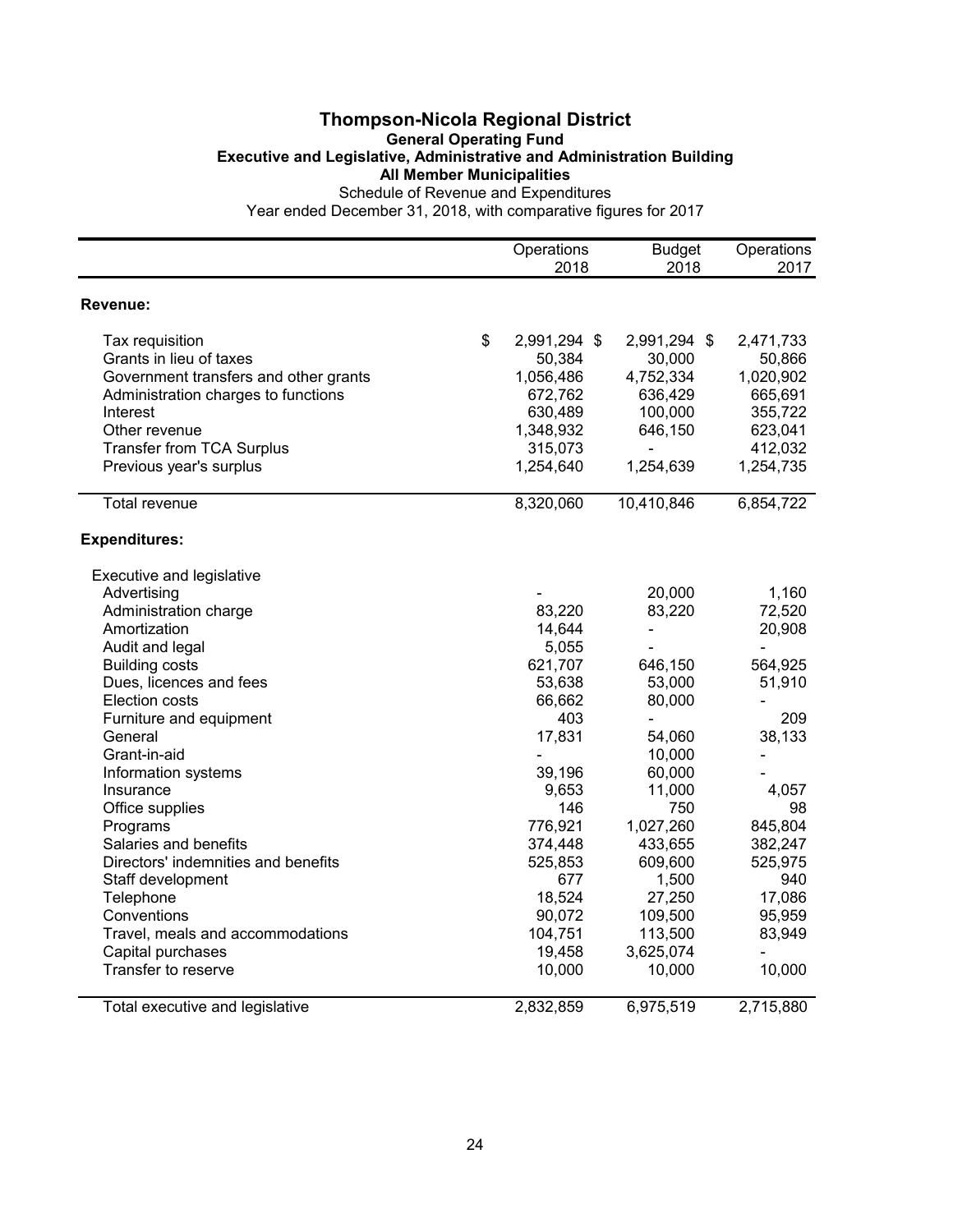#### **Thompson-Nicola Regional District General Operating Fund Executive and Legislative, Administrative and Administration Building All Member Municipalities** Schedule of Revenue and Expenditures

|                                  | Operations<br>2018 | <b>Budget</b><br>2018          | Operations<br>2017 |
|----------------------------------|--------------------|--------------------------------|--------------------|
| <b>Expenditures: (continued)</b> |                    |                                |                    |
| Administration                   |                    |                                |                    |
| Advertising                      | \$<br>8,970 \$     | 7,000 \$                       | 3,071              |
| Amortization                     | 300,429            |                                | 391,125            |
| Audit and legal                  | 36,869             | 75,000                         | 56,098             |
| Bank charges                     | 4,855              | 10,000                         | 4,731              |
| Dues, licences and fees          | 8,439              | 9,500                          | 9,332              |
| Furniture and equipment          | 84,162             | 160,000                        | 39,550             |
| General                          | 247,540            | 180,000                        | 57,982             |
| Interest on reserves             | 527,581            | 70,000                         | 279,458            |
| Grant-in-aid                     | 5,000              | 20,000                         |                    |
| Insurance                        | 11,214             | 13,000                         | 10,483             |
| Office overhead                  | 107,026            | 111,276                        | 107,866            |
| Office supplies                  | 32,077             | 46,000                         | 18,012             |
| Programs                         | 12,591             | 73,316                         | 78,045             |
| Public hearings                  | 15,974             | 20,000                         | 5,064              |
| Referendums                      |                    | 25,000                         |                    |
| Salaries and benefits            | 1,920,881          | 2,056,735                      | 1,748,933          |
| Staff development                | 6,820              | 40,000                         | 21,684             |
| Telephone                        | 5,234              | 9,000                          | 4,509              |
| Travel, meals and accommodations | 67,370             | 59,500                         | 48,259             |
| Capital purchases                | 1,077,308          | 450,000                        |                    |
| Total administration             | 4,480,340          | 3,435,327                      | 2,884,202          |
| <b>Total expenditures</b>        | 7,313,199          | 10,410,846                     | 5,600,082          |
| Surplus - end of year            | \$<br>1,006,861 \$ | \$<br>$\overline{\phantom{0}}$ | 1,254,640          |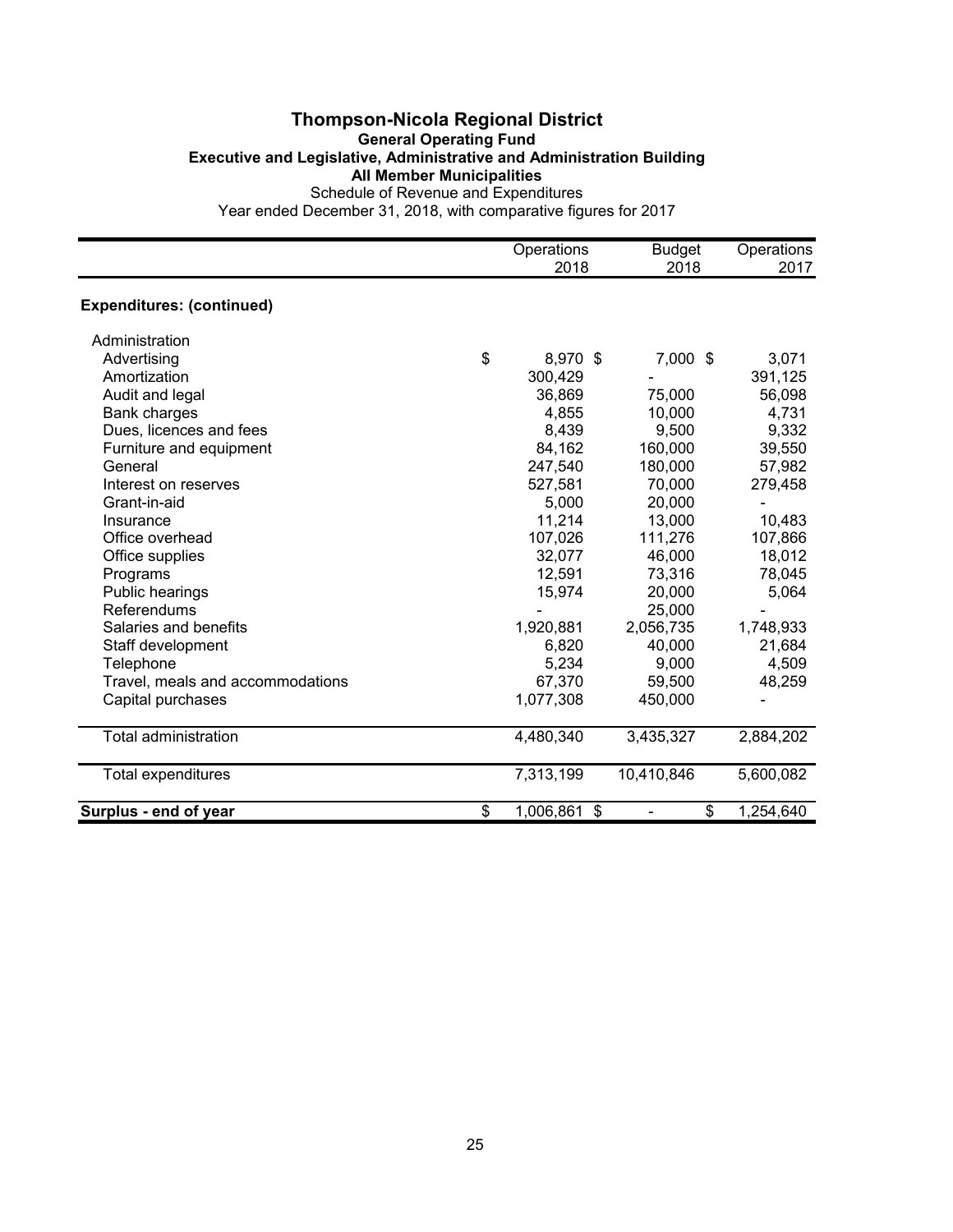## **Thompson-Nicola Regional District General Operating Fund Executive and Legislative, Administrative and Administration Building Electoral Area Administration - Utilities** Schedule of Revenue and Expenditures

|                                                   | Operations<br>2018         | <b>Budget</b><br>2018 | Operations<br>2017 |
|---------------------------------------------------|----------------------------|-----------------------|--------------------|
| Revenue:                                          |                            |                       |                    |
| Other revenue<br><b>Transfer from TCA Surplus</b> | \$<br>621,707 \$<br>19,855 | 645,450 \$            | 564,925<br>19,460  |
| <b>Total revenue</b>                              | 641,562                    | 645,450               | 584,385            |
| <b>Expenditures:</b>                              |                            |                       |                    |
| Advertising                                       | 3,237                      | 1,530                 |                    |
| Amortization                                      | 19,855                     |                       | 19,460             |
| Audit and legal                                   |                            | 3,050                 |                    |
| Dues, licences and fees                           | 1,151                      | 1,500                 | 1,463              |
| Furniture and equipment                           | 9,822                      | 11,200                | 10,481             |
| General                                           | 3,229                      | 10,000                | 1,100              |
| Insurance                                         | 1,112                      | 1,160                 | 1,119              |
| Office supplies                                   | 4,948                      | 3,715                 | 3,271              |
| Programs                                          | 47,329                     | 67,300                | 53,882             |
| Salaries and benefits                             | 441,390                    | 440,533               | 424,157            |
| Staff development                                 | 10,950                     | 11,000                | 12,797             |
| Telephone                                         | 7,499                      | 8,000                 | 6,909              |
| Travel, meals and accommodations                  | 52,859                     | 53,962                | 49,746             |
| Capital purchases                                 | 38,181                     | 32,500                |                    |
| <b>Total expenditures</b>                         | 641,562                    | 645,450               | 584,385            |
| Surplus - end of year                             | \$<br>\$                   | \$                    |                    |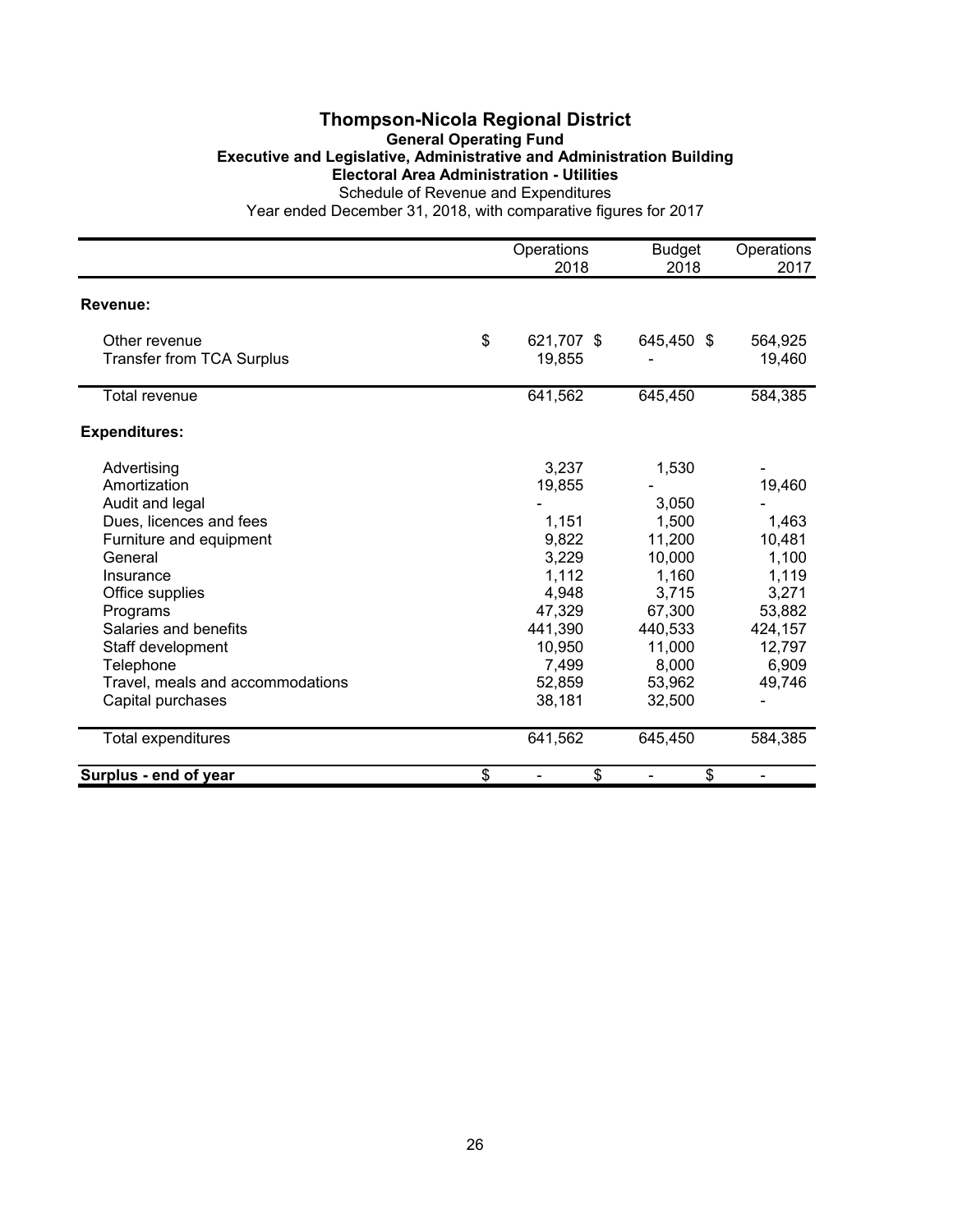## **Thompson-Nicola Regional District General Operating Fund Fire Protection**

Summary of Revenue and Expenditures Year ended December 31, 2018, with comparative figures for 2017

|                                       | Operations<br>2018 |              | <b>Budget</b><br>2018          | Operations<br>2017 |  |
|---------------------------------------|--------------------|--------------|--------------------------------|--------------------|--|
| Revenue:                              |                    |              |                                |                    |  |
| Tax requisition                       | \$                 | 1,224,367 \$ | 1,224,367 \$                   | 1,127,991          |  |
| Grants in lieu of taxes               |                    | 1,524        |                                |                    |  |
| Government transfers and other grants |                    | 132,154      | 84,736                         | 47,264             |  |
| Interest                              |                    | 15,185       | 350                            | 8,426              |  |
| Other revenue                         |                    | 236,924      | 300                            | 469,934            |  |
| <b>Transfer from TCA Surplus</b>      |                    | 90,219       |                                | 78,503             |  |
| Transfer from reserve                 |                    | 187,250      |                                | 306,000            |  |
| Previous year's surplus               |                    | 442,261      | 442,257                        | 241,989            |  |
| <b>Total revenue</b>                  |                    | 2,329,884    | 1,752,010                      | 2,280,107          |  |
| <b>Expenditures:</b>                  |                    |              |                                |                    |  |
| Administration charge                 |                    | 34,771       | 34,771                         | 47,398             |  |
| Amortization                          |                    | 90,219       |                                | 78,503             |  |
| <b>Bank charges</b>                   |                    |              | 55                             |                    |  |
| Debenture payments                    |                    | 102,208      | 100,000                        | 1,530              |  |
| <b>Building costs</b>                 |                    | 36,393       | 55,650                         | 37,618             |  |
| Dues, licences and fees               |                    |              | 1,832                          |                    |  |
| <b>Equipment costs</b>                |                    | 735          | 4,950                          |                    |  |
| Furniture and equipment               |                    | 35           |                                |                    |  |
| General                               |                    | 11,295       | 3,740                          | 34,404             |  |
| Grant-in-aid                          |                    | 827,835      | 802,738                        | 781,016            |  |
| Insurance                             |                    | 32,601       | 19,950                         | 28,068             |  |
| Office supplies                       |                    | 2,406        | 5,000                          | 2,010              |  |
| Operating costs                       |                    | 80,102       | 113,100                        | 151,507            |  |
| Programs                              |                    | 13,401       | 39,700                         | 66,149             |  |
| Salaries and benefits                 |                    | 43,749       | 43,889                         | 52,201             |  |
| Firefighters indemnities              |                    | 76,391       | 50,000                         | 107,935            |  |
| Telephone                             |                    | 14,025       | 13,450                         | 7,638              |  |
| Travel, meals and accommodations      |                    | 13,155       | 13,400                         | 12,775             |  |
| Capital purchases                     |                    | 482,967      | 261,685                        | 341,546            |  |
| Transfer to reserve                   |                    | 196,082      | 188,100                        | 87,548             |  |
| Total expenditures                    |                    | 2,058,370    | 1,752,010                      | 1,837,846          |  |
| Surplus - end of year                 | \$                 | 271,514 \$   | \$<br>$\overline{\phantom{a}}$ | 442,261            |  |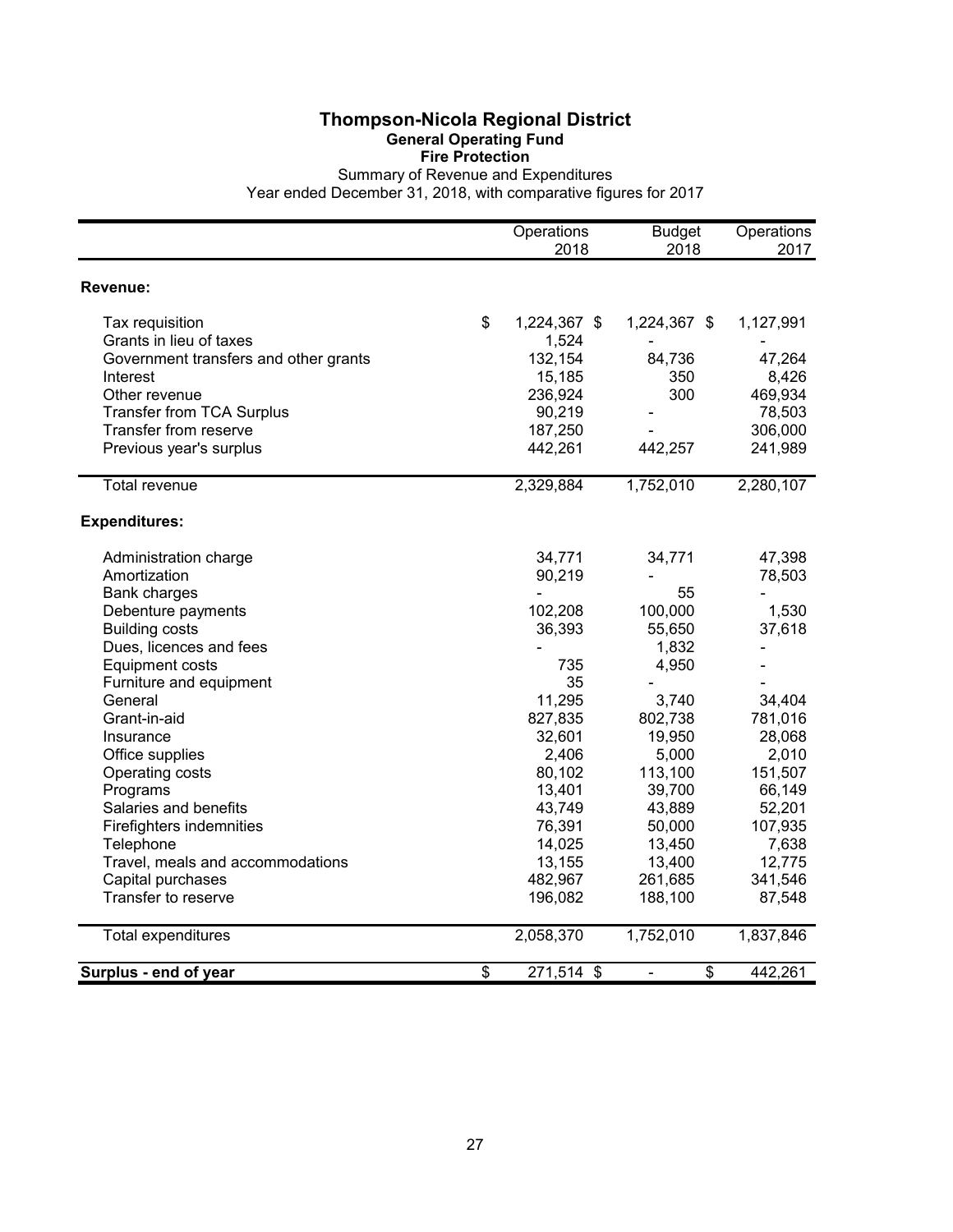## **Thompson-Nicola Regional District General Operating Fund Fire Protection Local Service Area of E (Clinton)**

Schedule of Revenue and Expenditures

|                                       | Operations<br>2018 | <b>Budget</b><br>2018 | Operations<br>2017 |  |
|---------------------------------------|--------------------|-----------------------|--------------------|--|
| Revenue:                              |                    |                       |                    |  |
| Tax requisition                       | \$<br>27,810 \$    | 27,810 \$             | 27,295             |  |
| Total revenue                         | 27,810             | 27,810                | 27,295             |  |
| <b>Expenditures:</b>                  |                    |                       |                    |  |
| Administration charge<br>Grant-in-aid | 810<br>27,000      | 810<br>27,000         | 795<br>26,500      |  |
| Total expenditures                    | 27,810             | 27,810                | 27,295             |  |
| Surplus - end of year                 | \$<br>\$           | \$                    |                    |  |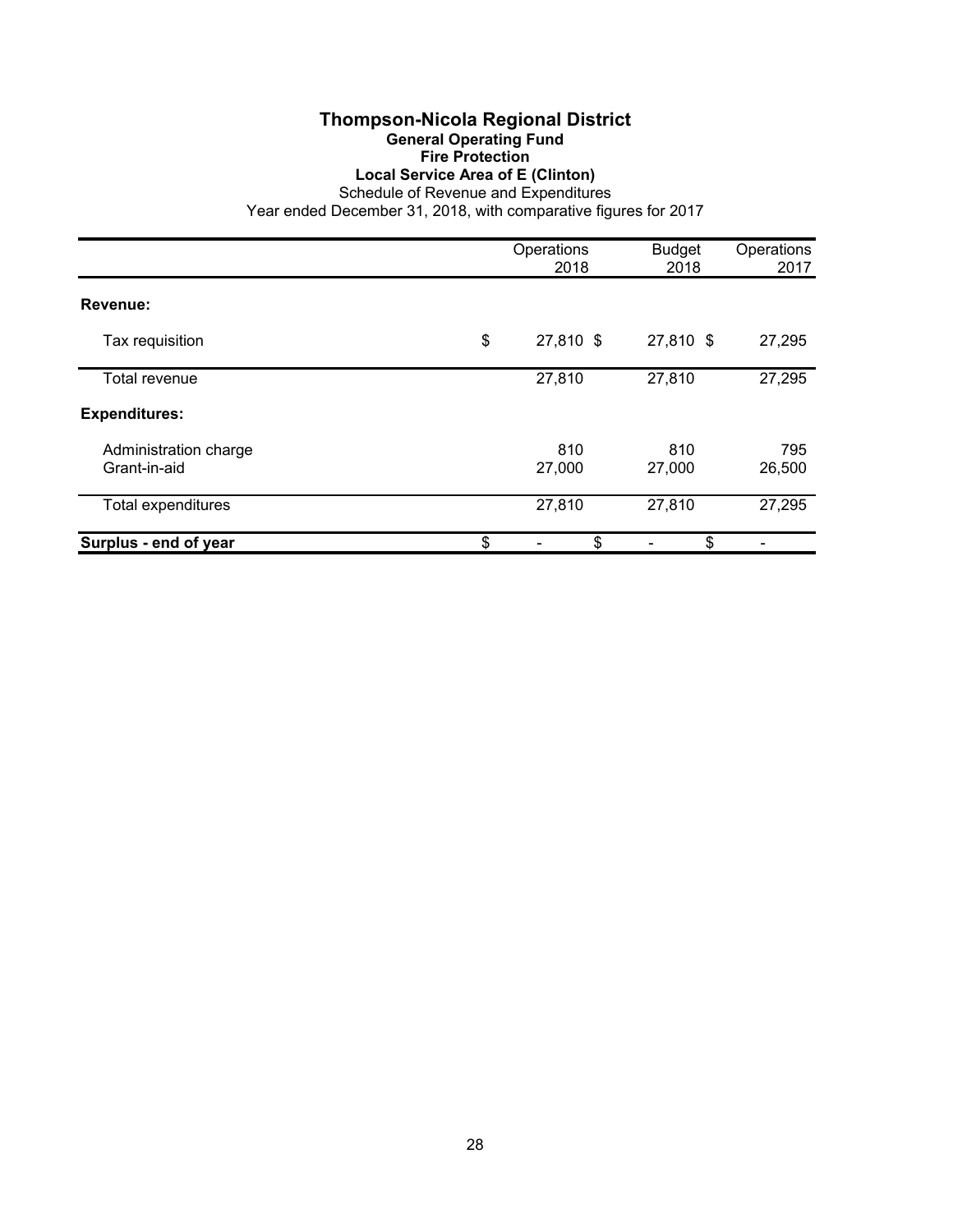## **Thompson-Nicola Regional District General Operating Fund Fire Protection Local Service Area of E (Loon Lake)**

Schedule of Revenue and Expenditures

|                                  | Operations<br>2018 | <b>Budget</b><br>2018 | Operations<br>2017 |
|----------------------------------|--------------------|-----------------------|--------------------|
|                                  |                    |                       |                    |
| Revenue:                         |                    |                       |                    |
| Tax requisition                  | \$<br>28,325 \$    | 28,325 \$             | 22,660             |
| Other revenue                    | 168,000            |                       |                    |
| <b>Transfer from TCA Surplus</b> | 891                |                       |                    |
| Total revenue                    | 197,216            | 28,325                | 22,660             |
| <b>Expenditures:</b>             |                    |                       |                    |
| Administration charge            | 825                | 825                   | 660                |
| Amortization                     | 891                |                       |                    |
| <b>Building costs</b>            | 2,758              |                       |                    |
| Grant-in-aid                     | 27,500             | 27,500                | 22,000             |
| Capital purchases                | 161,350            |                       |                    |
| Total expenditures               | 193,324            | 28,325                | 22,660             |
| Surplus - end of year            | \$<br>3,892 \$     | \$                    |                    |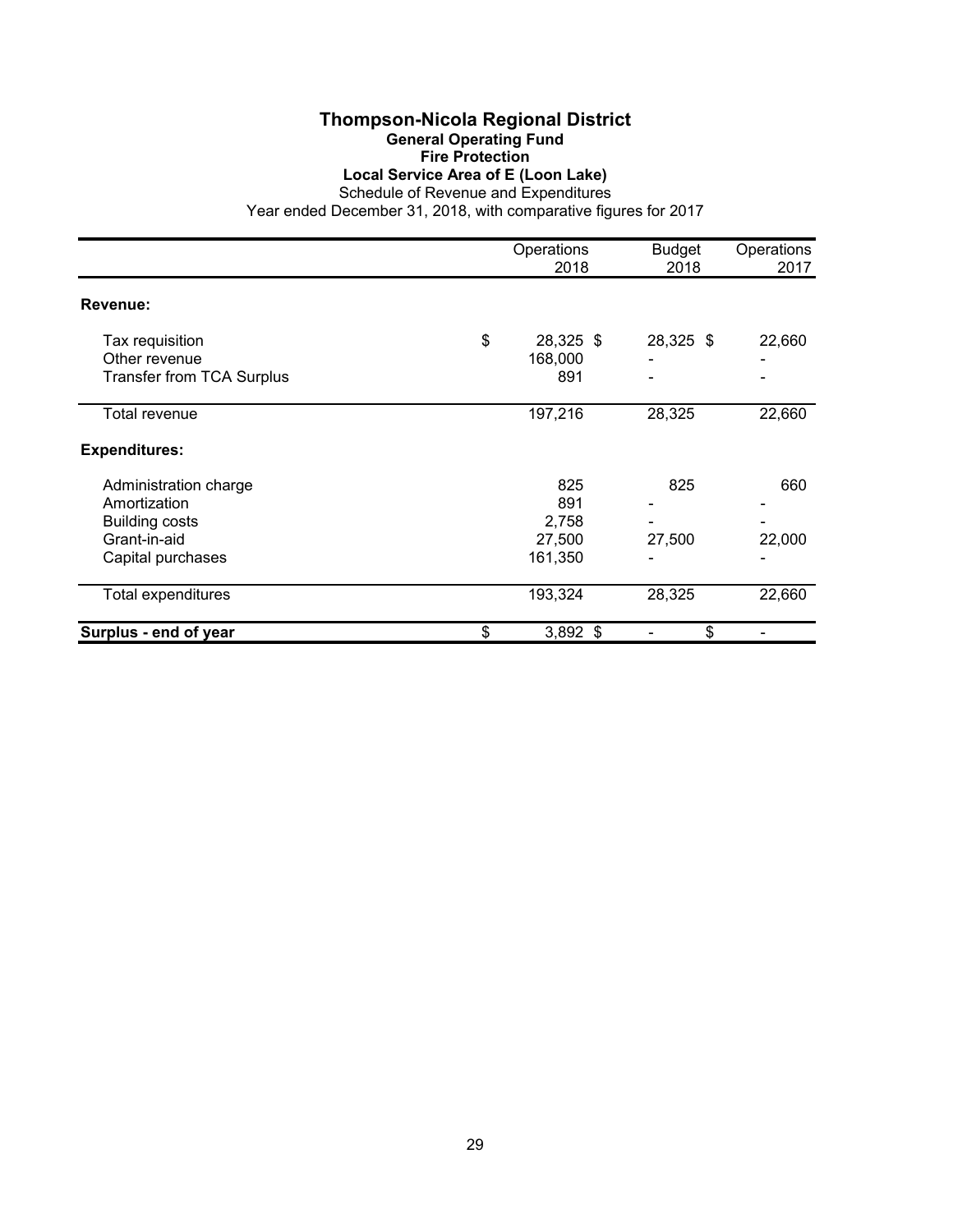## **Thompson-Nicola Regional District General Operating Fund Fire Protection**

## **Specified Area P (Paul Lake)**

Schedule of Revenue and Expenditures

|                                            | Operations<br>2018 |                          | <b>Budget</b><br>2018 |                          | Operations<br>2017 |                  |
|--------------------------------------------|--------------------|--------------------------|-----------------------|--------------------------|--------------------|------------------|
| Revenue:                                   |                    |                          |                       |                          |                    |                  |
| Tax requisition<br>Previous year's surplus | \$                 | $\overline{\phantom{a}}$ | \$                    | $\overline{\phantom{a}}$ | \$                 | 35,847<br>35,847 |
|                                            |                    |                          |                       |                          |                    |                  |
| Surplus - end of year                      |                    |                          | \$                    |                          | \$                 |                  |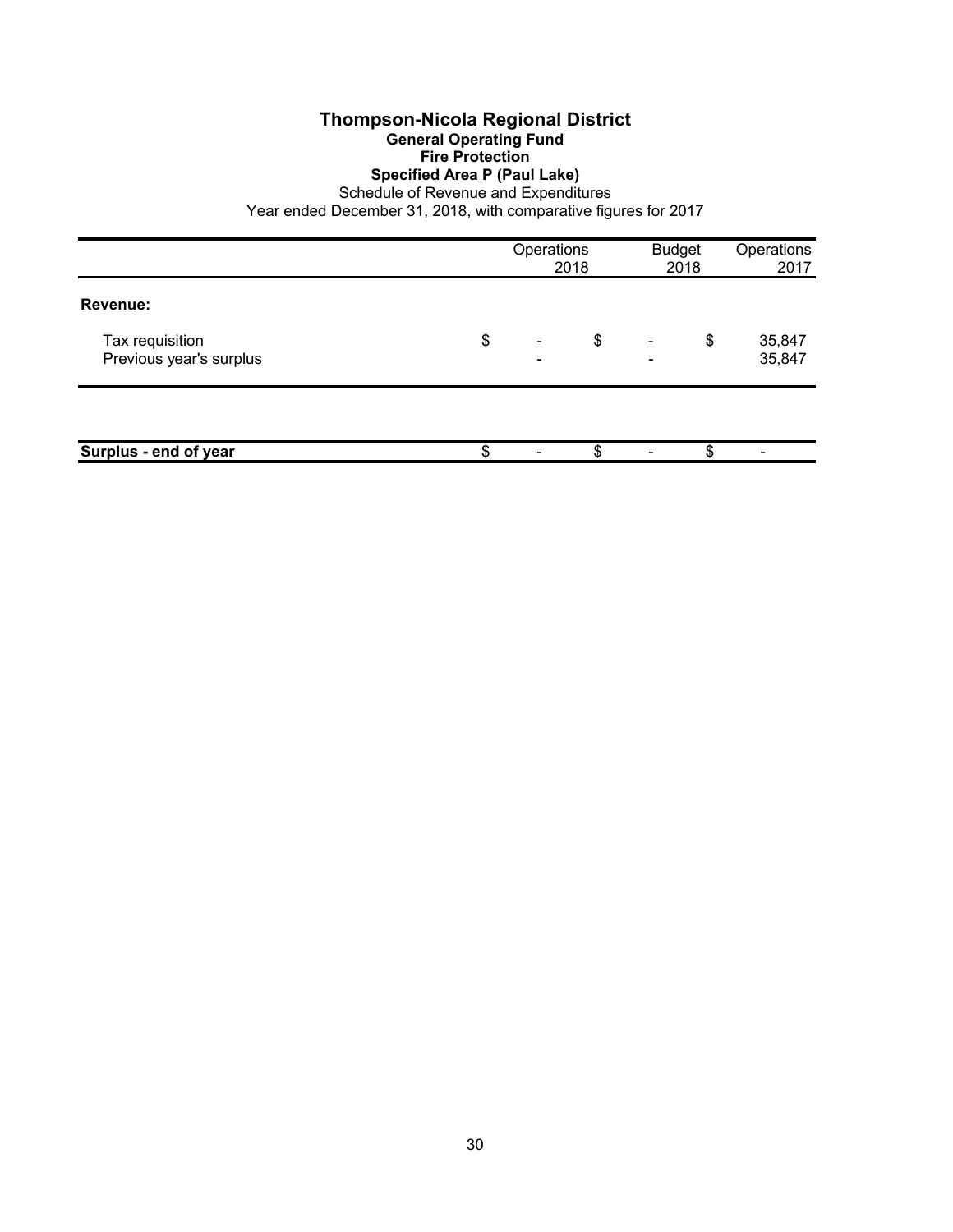#### **Thompson-Nicola Regional District General Operating Fund Fire Protection Specified Area P (Whitecroft)**

Schedule of Revenue and Expenditures

|                                       | Operations<br>2018 | <b>Budget</b><br>2018 | Operations<br>2017 |
|---------------------------------------|--------------------|-----------------------|--------------------|
| Revenue:                              |                    |                       |                    |
| Tax requisition                       | \$<br>25,750 \$    | 25,750 \$             | 25,750             |
| Total revenue                         | 25,750             | 25,750                | 25,750             |
| <b>Expenditures:</b>                  |                    |                       |                    |
| Administration charge<br>Grant-in-aid | 750<br>25,000      | 750<br>25,000         | 750<br>25,000      |
| <b>Total expenditures</b>             | 25,750             | 25,750                | 25,750             |
| Surplus - end of year                 | \$<br>\$           | \$                    |                    |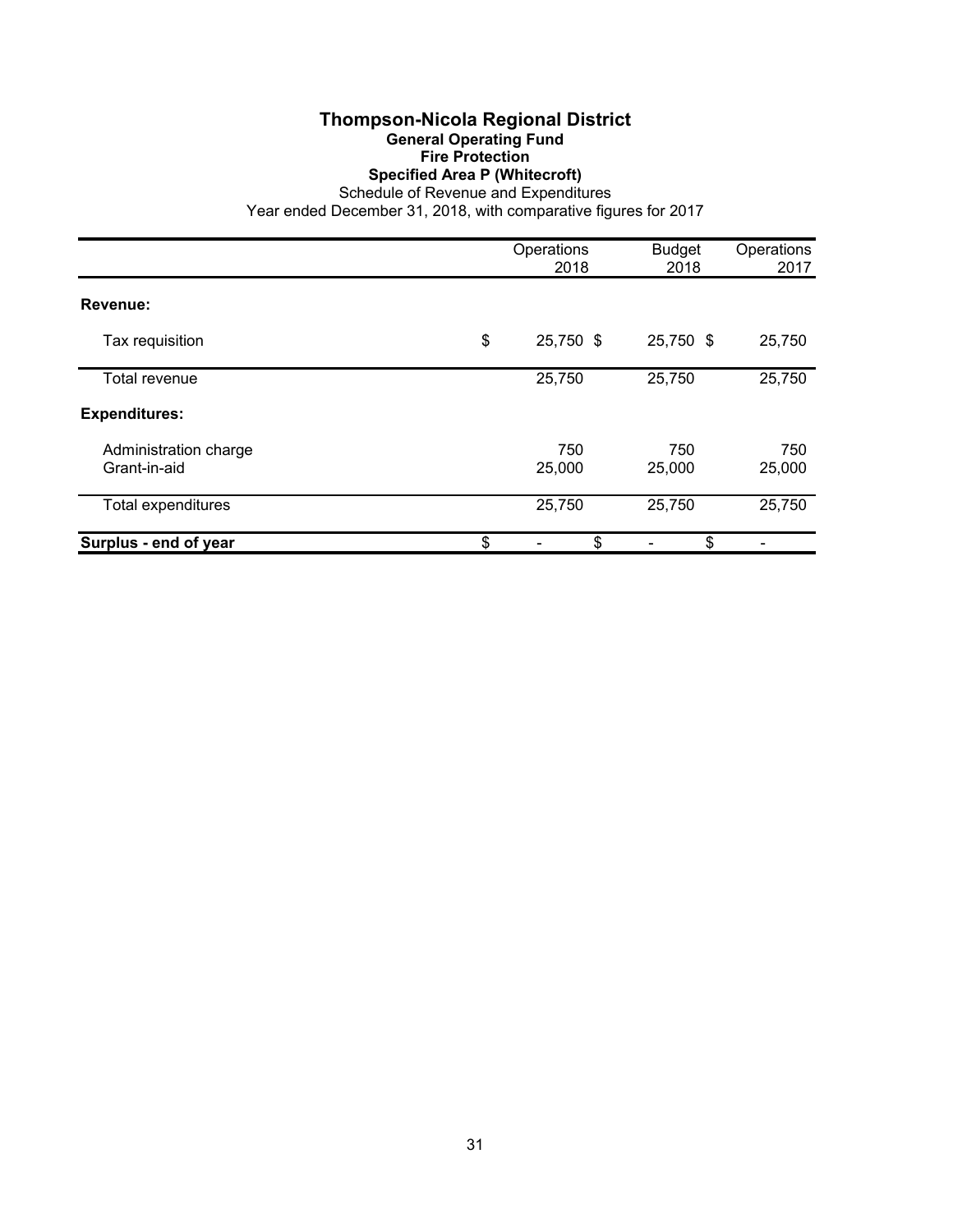## **Thompson-Nicola Regional District General Operating Fund Fire Protection Local Service Area of L (VLA Flats)**

Schedule of Revenue and Expenditures

|                                       | Operations<br>2018 | <b>Budget</b><br>2018 | Operations<br>2017 |  |
|---------------------------------------|--------------------|-----------------------|--------------------|--|
| Revenue:                              |                    |                       |                    |  |
| Tax requisition                       | \$<br>15,450 \$    | 15,450 \$             | 15,450             |  |
| Total revenue                         | 15,450             | 15,450                | 15,450             |  |
| <b>Expenditures:</b>                  |                    |                       |                    |  |
| Administration charge<br>Grant-in-aid | 450<br>15,000      | 450<br>15,000         | 450<br>15,000      |  |
| Total expenditures                    | 15,450             | 15,450                | 15,450             |  |
| Surplus - end of year                 | \$<br>\$           | \$                    |                    |  |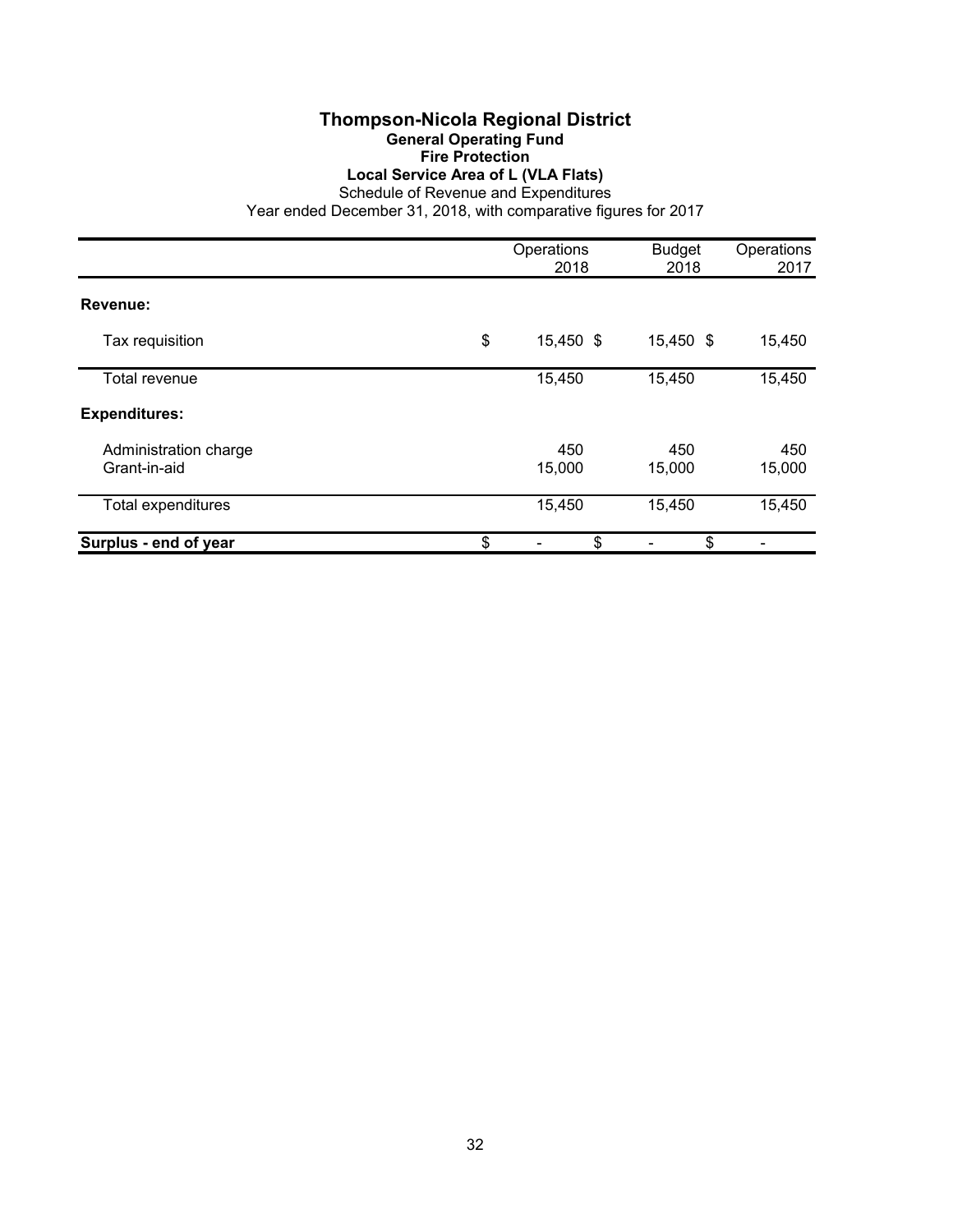#### **Thompson-Nicola Regional District General Operating Fund Fire Protection**

**Local Service Area of L and P (Pritchard)**

Schedule of Revenue and Expenditures

|                                       | Operations       | <b>Budget</b> | Operations |
|---------------------------------------|------------------|---------------|------------|
|                                       | 2018             | 2018          | 2017       |
| Revenue:                              |                  |               |            |
| Tax requisition                       | \$<br>161,195 \$ | 161,195 \$    | 149,415    |
| Grants in lieu of taxes               | 60               |               |            |
| Government transfers and other grants | 8,226            |               |            |
| Interest                              | 2,923            | 100           | 3,148      |
| Other revenue                         | 3,088            |               | 215,128    |
| <b>Transfer from TCA Surplus</b>      | 44,537           |               | 35,383     |
| Transfer from reserve                 |                  |               | 306,000    |
| Previous year's surplus               | 114,697          | 114,696       | 29,855     |
| <b>Total revenue</b>                  | 334,726          | 275,991       | 738,929    |
| <b>Expenditures:</b>                  |                  |               |            |
| Administration charge                 | 6,714            | 6,714         | 16,353     |
| Amortization                          | 44,537           |               | 35,383     |
| Debenture payments                    | 102,208          | 100,000       | 1,530      |
| <b>Building costs</b>                 | 6,164            | 16,150        | 16,682     |
| General                               | 2,870            |               | 2,678      |
| Insurance                             | 16,519           | 10,300        | 16,379     |
| Office supplies                       | 23               |               | 32         |
| Operating costs                       | 30,695           | 37,600        | 76,715     |
| Programs                              | 10,329           | 26,500        | 56,330     |
| Salaries and benefits                 | 15,506           | 13,227        | 19,399     |
| Firefighters indemnities              | 19,235           | 22,000        | 70,527     |
| Telephone                             | 3,372            | 3,500         | 2,036      |
| Travel, meals and accommodations      | 4,233            | 5,000         | 4,798      |
| Capital purchases                     | 8,226            | 15,000        | 273,142    |
| Transfer to reserve                   | 21,053           | 20,000        | 32,248     |
| Total expenditures                    | 291,684          | 275,991       | 624,232    |
| Surplus - end of year                 | \$<br>43,042 \$  | \$            | 114,697    |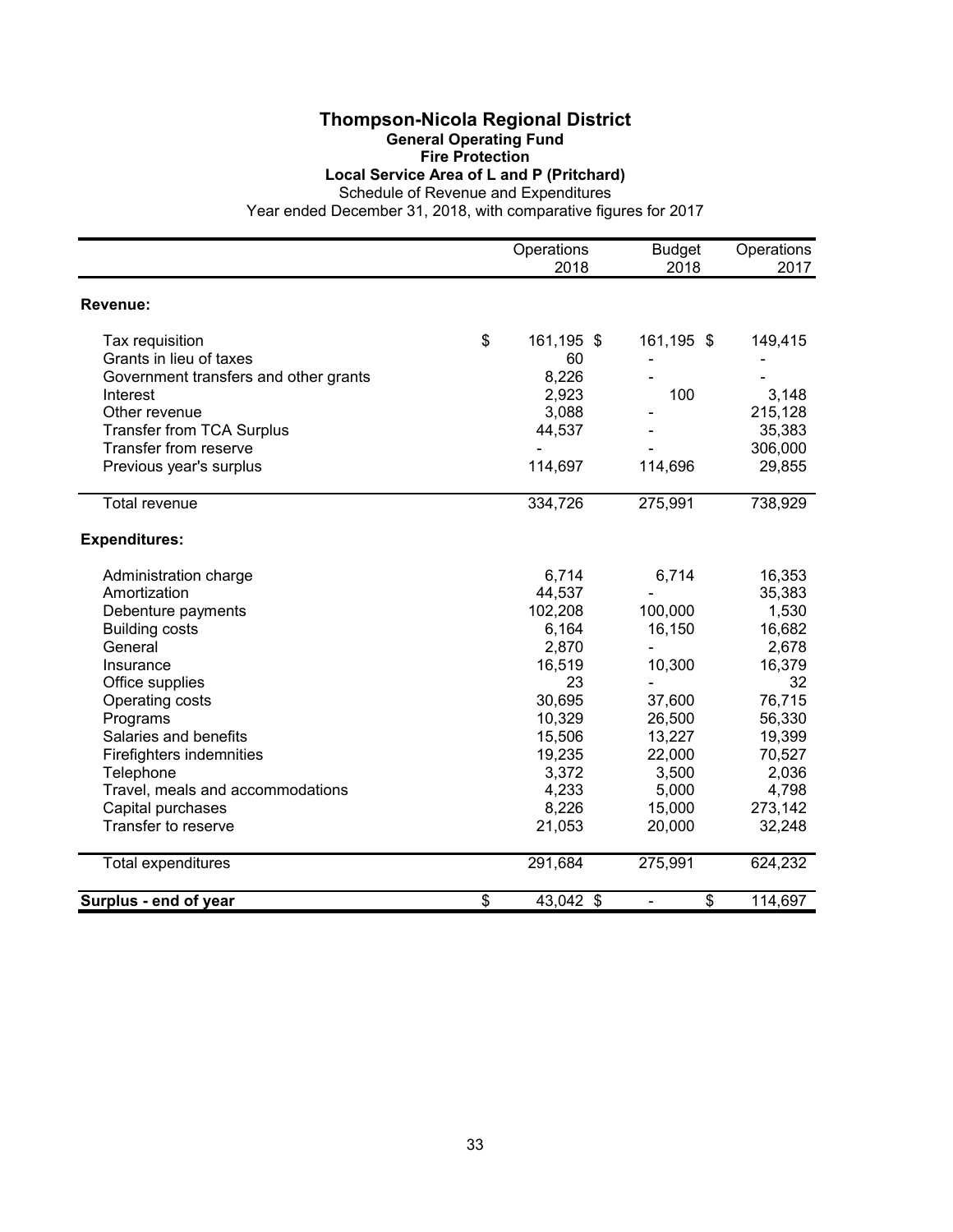### **Thompson-Nicola Regional District General Operating Fund Fire Protection Local Service Area of O (Little Fort)**

Schedule of Revenue and Expenditures

|                                                       | Operations<br>2018       | <b>Budget</b><br>2018 | Operations<br>2017     |
|-------------------------------------------------------|--------------------------|-----------------------|------------------------|
| Revenue:                                              |                          |                       |                        |
| Tax requisition<br><b>Transfer from TCA Surplus</b>   | \$<br>30,385 \$<br>5,981 | 30,385 \$             | 30,385<br>5,981        |
| Total revenue                                         | 36,366                   | 30,385                | 36,366                 |
| <b>Expenditures:</b>                                  |                          |                       |                        |
| Administration charge<br>Amortization<br>Grant-in-aid | 885<br>5,981<br>29,500   | 885<br>29,500         | 885<br>5,981<br>29,500 |
| Total expenditures                                    | 36,366                   | 30,385                | 36,366                 |
| Surplus - end of year                                 | \$<br>\$                 | \$                    |                        |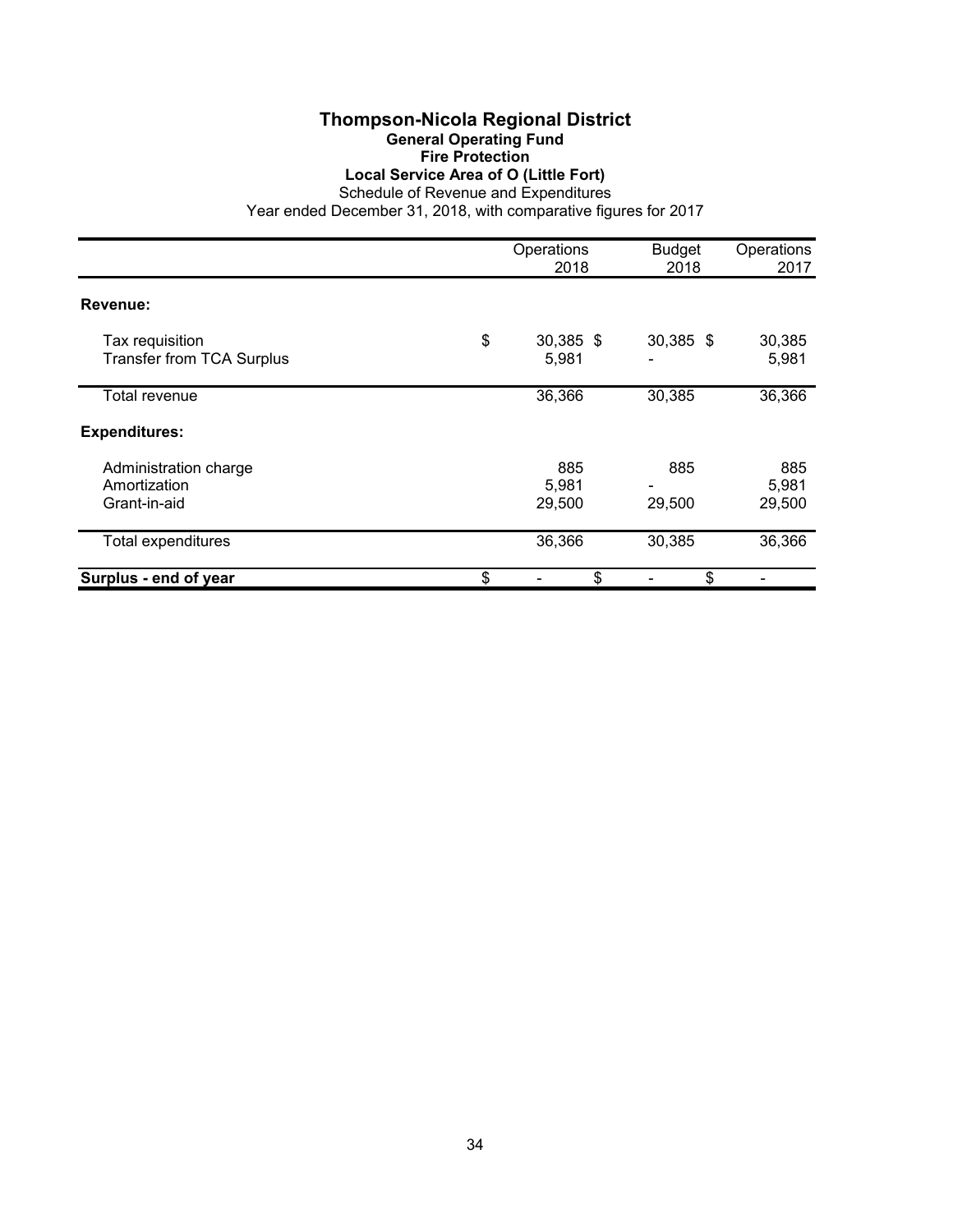## **Thompson-Nicola Regional District General Operating Fund Fire Protection Local Service Area of P (McLure)**

Schedule of Revenue and Expenditures

|                                                          | Operations<br>2018        | <b>Budget</b><br>2018 | Operations<br>2017 |
|----------------------------------------------------------|---------------------------|-----------------------|--------------------|
| Revenue:                                                 |                           |                       |                    |
| Tax requisition<br>Government transfers and other grants | \$<br>39,431 \$<br>64,495 | 39,431 \$<br>34,736   | 39,431<br>47,264   |
| Total revenue                                            | 103,926                   | 74,167                | 86,695             |
| <b>Expenditures:</b>                                     |                           |                       |                    |
| Administration charge<br>Grant-in-aid<br>Insurance       | 1,148<br>102,778<br>96    | 1,148<br>73,019       | 1,148<br>85,547    |
| Total expenditures                                       | 104,022                   | 74,167                | 86,695             |
| Surplus (deficit) - end of year                          | \$<br>(96) \$             | \$                    |                    |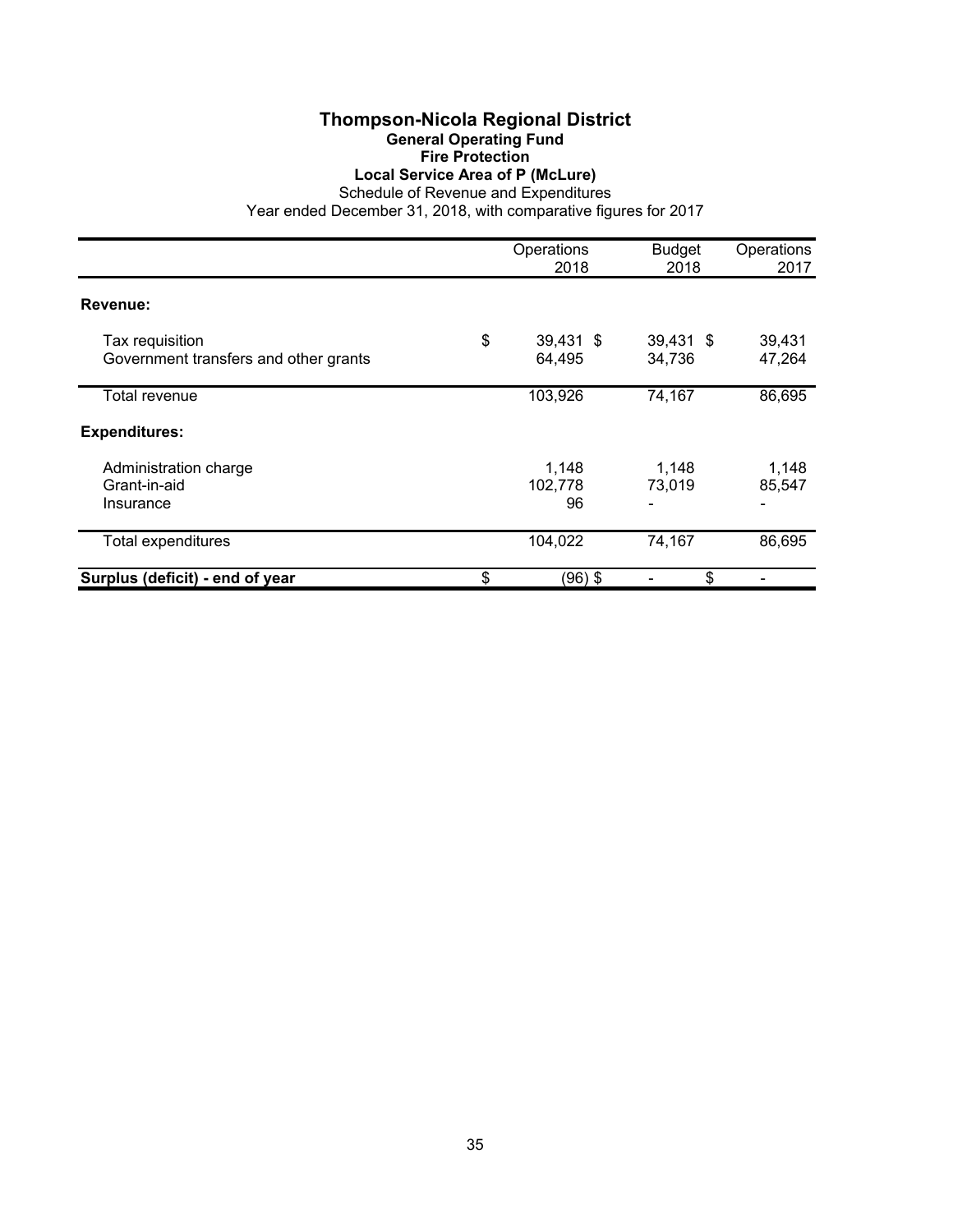#### **Thompson-Nicola Regional District General Operating Fund Fire Protection Specified Area of A (Blackpool)**

Schedule of Revenue and Expenditures

|                                       | Operations       | <b>Budget</b>        | Operations |
|---------------------------------------|------------------|----------------------|------------|
|                                       | 2018             | 2018                 | 2017       |
| Revenue:                              |                  |                      |            |
| Tax requisition                       | \$<br>131,354 \$ | 131,354 \$           | 131,221    |
| Government transfers and other grants | 55,190           | 45,000               |            |
| Interest                              | 4,825            |                      | 1,608      |
| Other revenue                         | 40,283           | 300                  | 128,425    |
| Transfer from TCA Surplus             | 25,657           |                      | 24,880     |
| Transfer from reserve                 | 187,250          |                      |            |
| Previous year's surplus               | 135,659          | 135,658              | 32,313     |
| Total revenue                         | 580,218          | 312,312              | 318,447    |
| <b>Expenditures:</b>                  |                  |                      |            |
| Administration charge                 | 1,150            | 1,150                | 3,823      |
| Amortization                          | 25,657           |                      | 24,880     |
| Bank charges                          |                  | 55                   |            |
| <b>Building costs</b>                 | 14,343           | 28,500               | 11,283     |
| Dues, licences and fees               |                  | 1,832                |            |
| <b>Equipment costs</b>                | 735              | 4,950                |            |
| Furniture and equipment               | 35               |                      |            |
| General                               | 3,982            | 3,740                | 3,285      |
| Insurance                             | 7,826            | 4,550                | 6,903      |
| Office supplies                       | 513              | 1,100                | 461        |
| Operating costs                       | 30,542           | 43,700               | 38,770     |
| Programs                              |                  |                      | 2,701      |
| Salaries and benefits                 | 16,819           | 17,435               | 16,737     |
| Firefighters indemnities              | 38,817           | 16,000               | 27,325     |
| Telephone                             | 6,657            | 4,950                | 1,913      |
| Travel, meals and accommodations      | 3,522            | 4,300                | 3,931      |
| Capital purchases                     | 278,066          | 80,050               | 11,368     |
| Transfer to reserve                   | 102,613          | 100,000              | 29,408     |
| <b>Total expenditures</b>             | 531,277          | 312,312              | 182,788    |
| Surplus - end of year                 | \$<br>48,941 \$  | \$<br>$\blacksquare$ | 135,659    |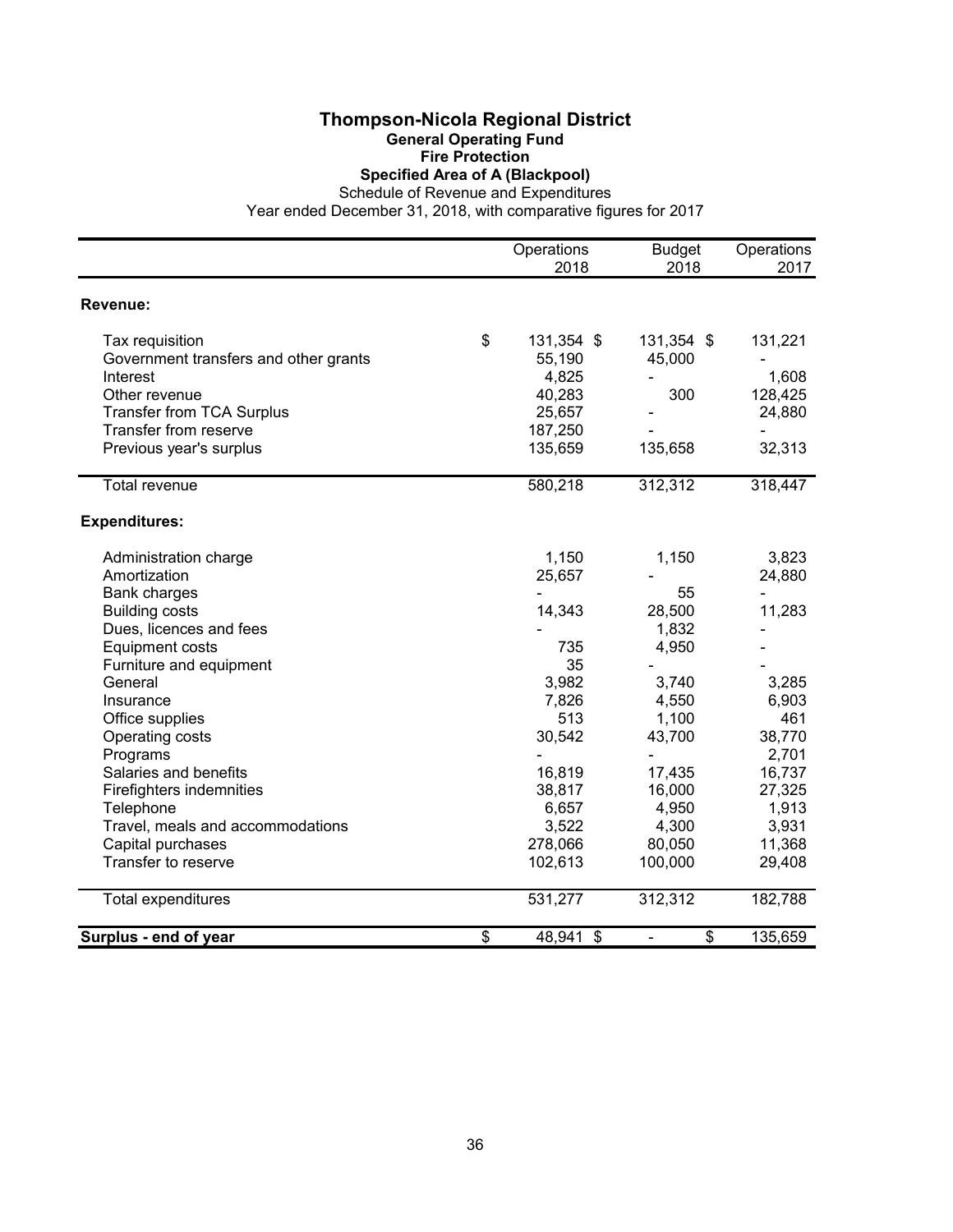### **Thompson-Nicola Regional District General Operating Fund Fire Protection Specified Area of A and B (Vavenby)**

Schedule of Revenue and Expenditures

|                                       | Operations       | <b>Budget</b>                      | Operations |
|---------------------------------------|------------------|------------------------------------|------------|
|                                       | 2018             | 2018                               | 2017       |
| Revenue:                              |                  |                                    |            |
| Tax requisition                       | \$<br>136,968 \$ | 136,968 \$                         | 128,020    |
| Grants in lieu of taxes               | 606              |                                    |            |
| Government transfers and other grants | 4,242            | 5,000                              |            |
| Interest                              | 6,047            | 250                                | 2,889      |
| Other revenue                         | 25,553           |                                    | 97,380     |
| Transfer from TCA Surplus             | 13,152           |                                    | 12,259     |
| Previous year's surplus               | 191,440          | 191,440                            | 142,983    |
| Total revenue                         | 378,008          | 333,658                            | 383,531    |
| <b>Expenditures:</b>                  |                  |                                    |            |
| Administration charge                 | 3,796            | 3,796                              | 5,251      |
| Amortization                          | 13,152           |                                    | 12,259     |
| <b>Building costs</b>                 | 13,129           | 11,000                             | 9,652      |
| General                               | 3,847            |                                    | 3,442      |
| Insurance                             | 7,226            | 4,000                              | 3,900      |
| Office supplies                       | 1,870            | 3,900                              | 1,517      |
| Operating costs                       | 18,864           | 31,800                             | 36,022     |
| Programs                              | 3,072            | 13,200                             | 7,118      |
| Salaries and benefits                 | 11,424           | 13,227                             | 16,065     |
| Firefighters indemnities              | 18,339           | 12,000                             | 10,083     |
| Telephone                             | 3,995            | 5,000                              | 3,689      |
| Travel, meals and accommodations      | 5,400            | 4,100                              | 4,046      |
| Capital purchases                     | 35,324           | 166,635                            | 57,036     |
| Transfer to reserve                   | 67,926           | 65,000                             | 22,011     |
| <b>Total expenditures</b>             | 207,364          | 333,658                            | 192,091    |
| Surplus - end of year                 | \$<br>170,644 \$ | \$<br>$\qquad \qquad \blacksquare$ | 191,440    |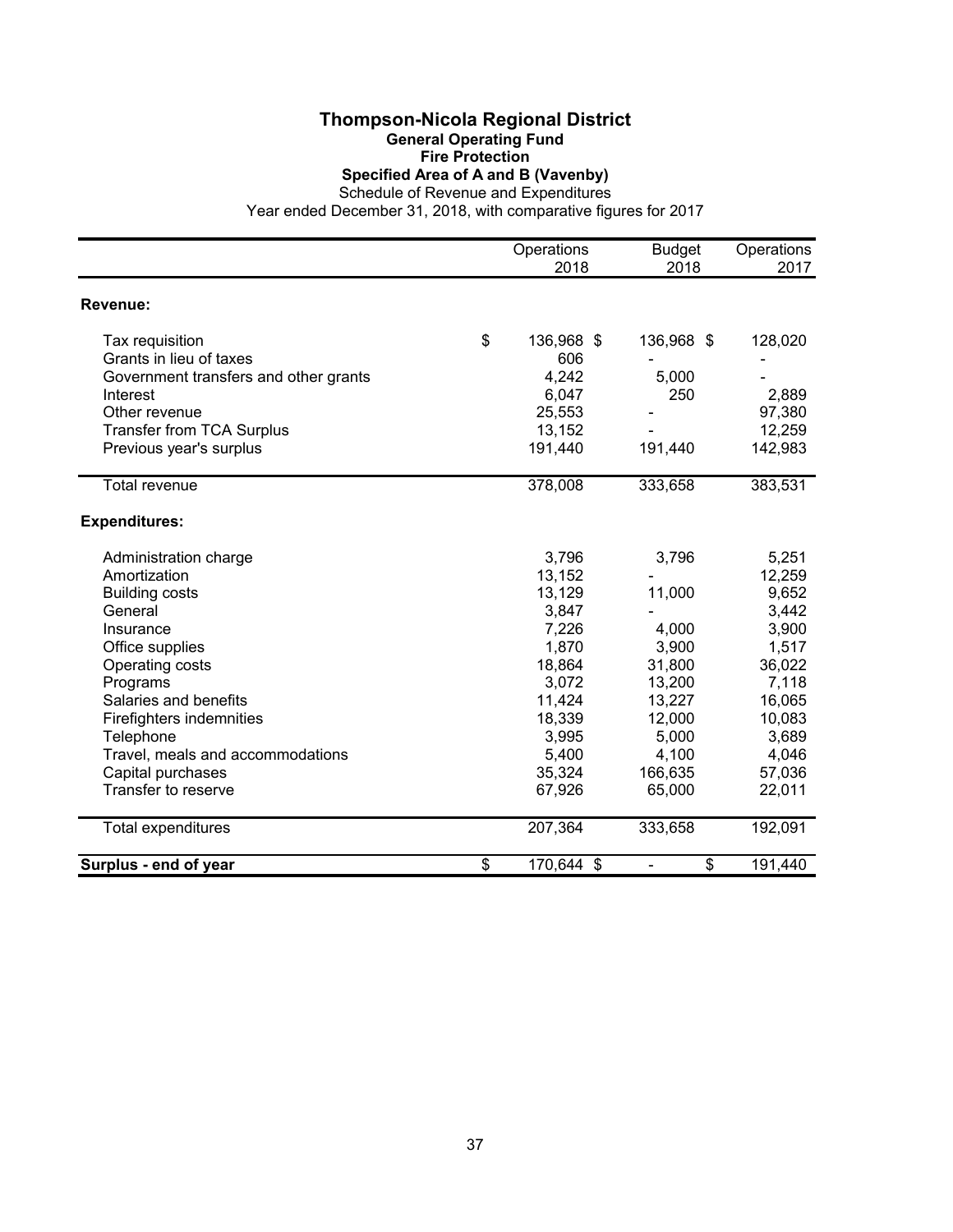### **Thompson-Nicola Regional District General Operating Fund Fire Protection Specified Area of I (Ashcroft)**

Schedule of Revenue and Expenditures

|                                                              | Operations<br>2018     | <b>Budget</b><br>2018 | Operations<br>2017   |
|--------------------------------------------------------------|------------------------|-----------------------|----------------------|
| Revenue:                                                     |                        |                       |                      |
| Tax requisition<br>Interest<br>Previous year's surplus       | \$<br>22,660 \$<br>928 | 22,660 \$<br>-        | 20,450<br>542<br>150 |
| Total revenue                                                | 23,588                 | 22,660                | 21,142               |
| <b>Expenditures:</b>                                         |                        |                       |                      |
| Administration charge<br>Grant-in-aid<br>Transfer to reserve | 660<br>22,000<br>928   | 660<br>22,000         | 600<br>20,000<br>542 |
| Total expenditures                                           | 23,588                 | 22,660                | 21,142               |
| Surplus - end of year                                        | \$<br>\$               | \$                    |                      |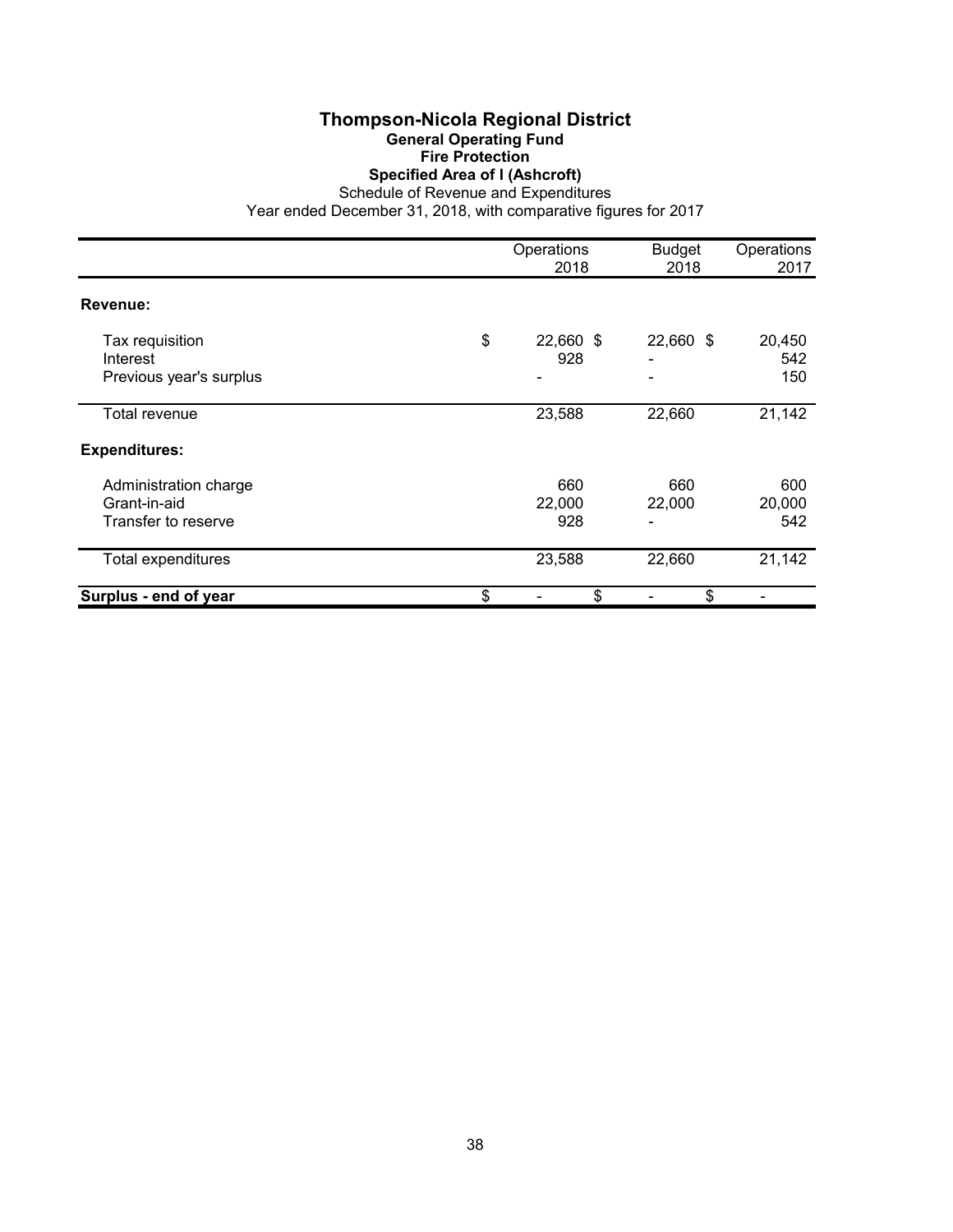#### **Thompson-Nicola Regional District General Operating Fund Fire Protection Specified Area of J and M (Mamit Lake)** Schedule of Revenue and Expenditures

|                                       | Operations<br>2018 | <b>Budget</b><br>2018 | Operations<br>2017 |
|---------------------------------------|--------------------|-----------------------|--------------------|
| Revenue:                              |                    |                       |                    |
| Tax requisition                       | \$<br>$3,869$ \$   | $3,869$ \$            | 3,869              |
| Total revenue                         | 3,869              | 3,869                 | 3,869              |
| <b>Expenditures:</b>                  |                    |                       |                    |
| Administration charge<br>Grant-in-aid | 150<br>3,719       | 150<br>3,719          | 150<br>3,719       |
| Total expenditures                    | 3,869              | 3,869                 | 3,869              |
| Surplus - end of year                 | \$<br>\$           | \$                    |                    |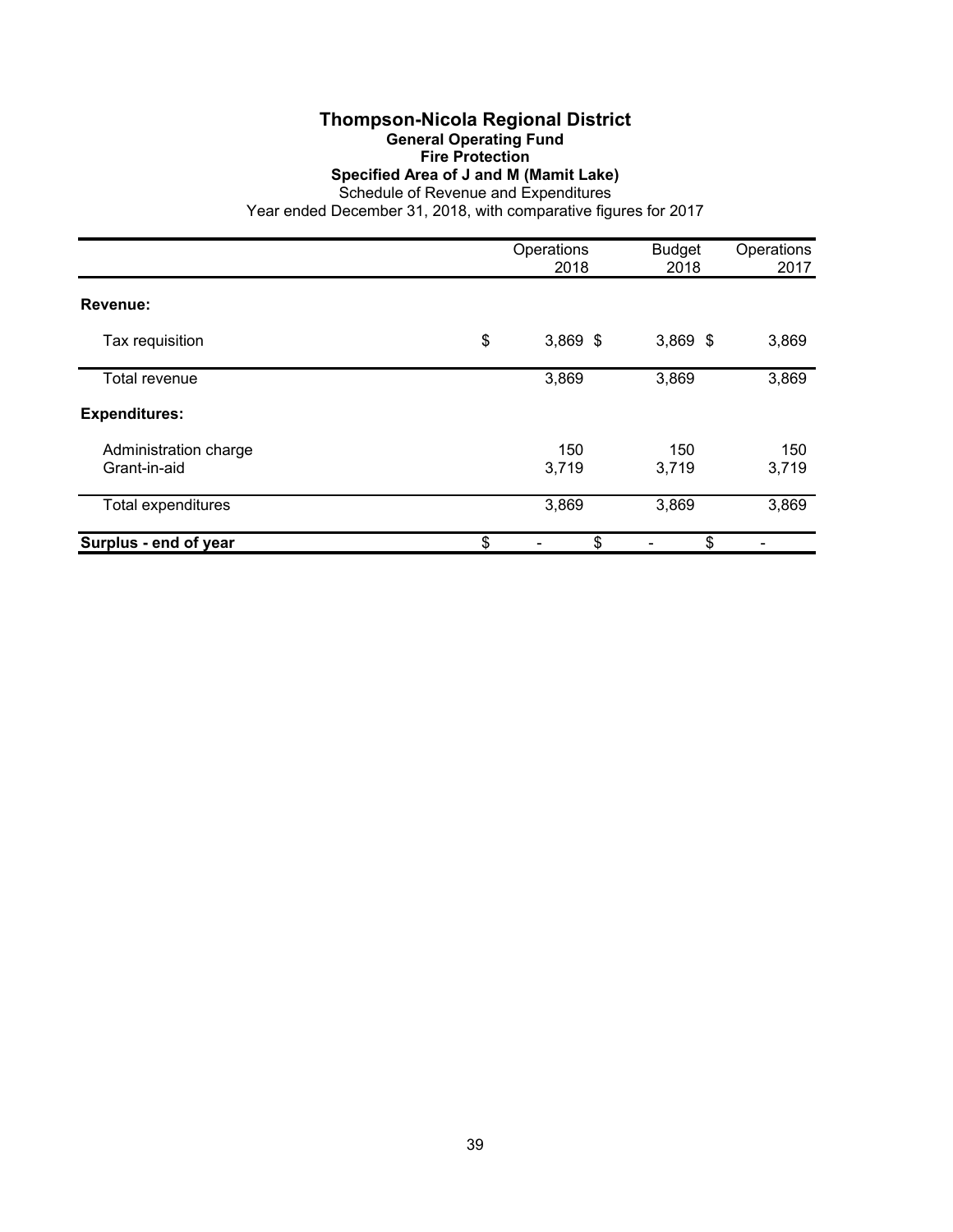### **Thompson-Nicola Regional District General Operating Fund Fire Protection Specified Area of M and N (Merritt)**

Schedule of Revenue and Expenditures

|                                                                       | Operations<br>2018             | <b>Budget</b><br>2018 | Operations<br>2017 |
|-----------------------------------------------------------------------|--------------------------------|-----------------------|--------------------|
| Revenue:                                                              |                                |                       |                    |
| Tax requisition<br>Grants in lieu of taxes<br>Previous year's surplus | \$<br>143,020 \$<br>858<br>150 | 143,020 \$<br>150     | 140,362<br>645     |
| Total revenue                                                         | 144,028                        | 143,170               | 141,007            |
| <b>Expenditures:</b>                                                  |                                |                       |                    |
| Administration charge<br>Grant-in-aid                                 | 4,170<br>139,338               | 4,170<br>139,000      | 4,107<br>136,750   |
| Total expenditures                                                    | 143,508                        | 143,170               | 140,857            |
| Surplus - end of year                                                 | \$<br>520 \$                   | \$                    | 150                |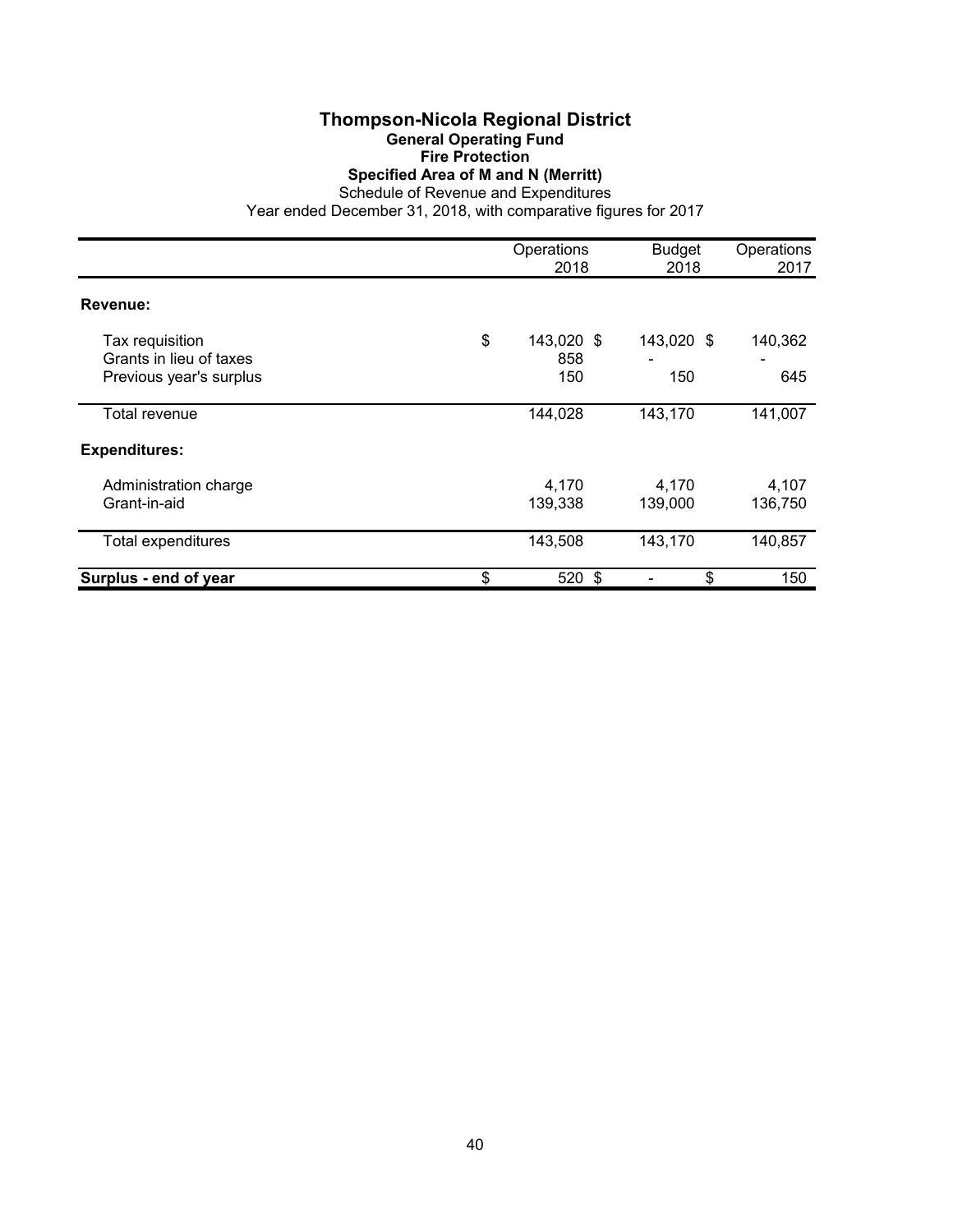# **Thompson-Nicola Regional District General Operating Fund Fire Protection Specified Area of O (Barriere)**

Schedule of Revenue and Expenditures

|                                                              | Operations<br>2018       | <b>Budget</b><br>2018    | Operations<br>2017       |
|--------------------------------------------------------------|--------------------------|--------------------------|--------------------------|
| Revenue:                                                     |                          |                          |                          |
| Tax requisition<br>Interest                                  | \$<br>46,360 \$<br>461   | 46,360 \$                | 48,420<br>239            |
| Total revenue                                                | 46,821                   | 46,360                   | 48,659                   |
| <b>Expenditures:</b>                                         |                          |                          |                          |
| Administration charge<br>Grant-in-aid<br>Transfer to reserve | 1,260<br>42,000<br>3,561 | 1,260<br>42,000<br>3,100 | 1,320<br>44,000<br>3,339 |
| <b>Total expenditures</b>                                    | 46,821                   | 46,360                   | 48,659                   |
| Surplus - end of year                                        | \$<br>\$                 | \$                       |                          |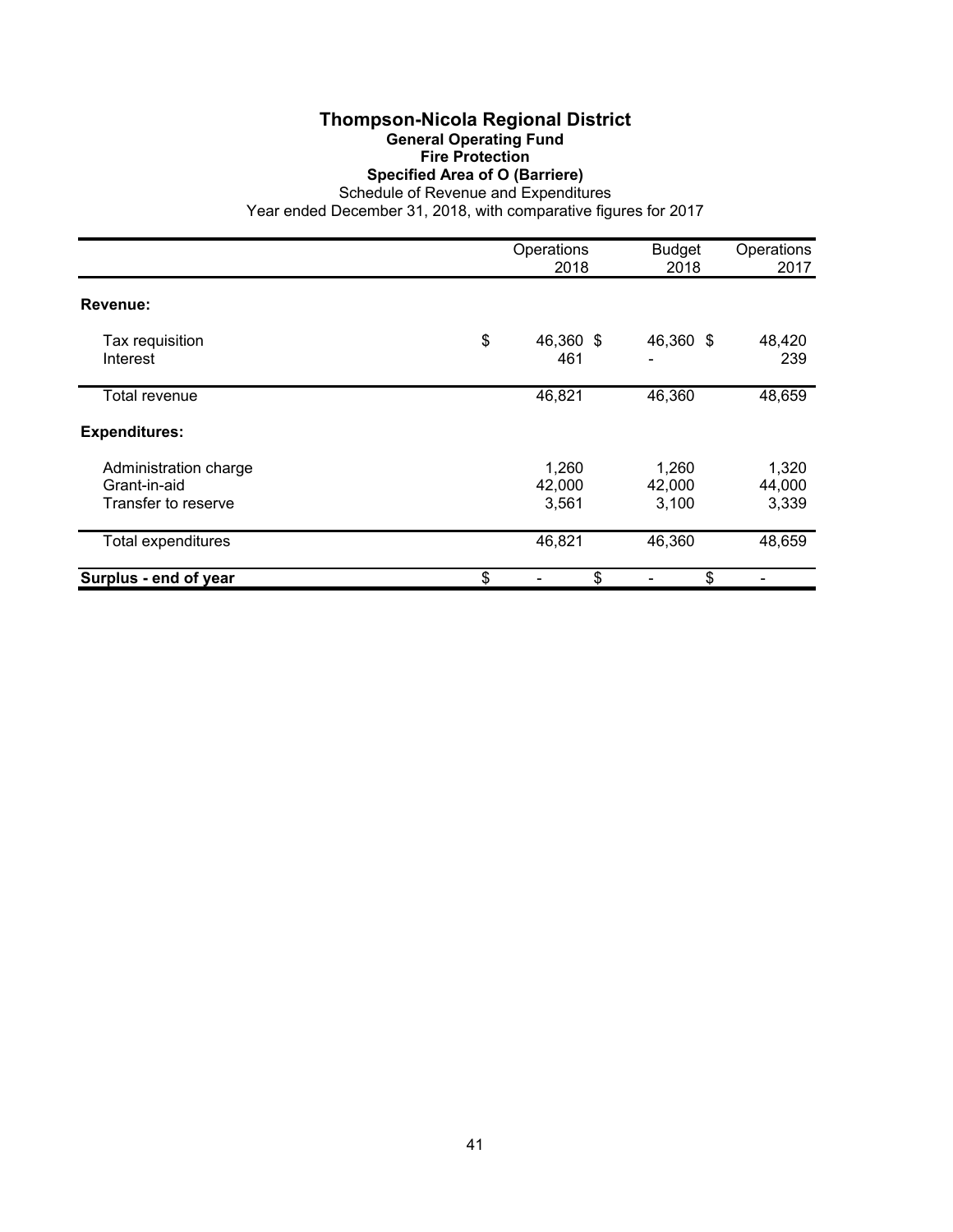#### **Thompson-Nicola Regional District General Operating Fund Fire Protection Specified Area of E (South Green Lake)** Schedule of Revenue and Expenditures

|                                                             | Operations<br>2018     | <b>Budget</b><br>2018    | Operations<br>2017     |
|-------------------------------------------------------------|------------------------|--------------------------|------------------------|
| Revenue:                                                    |                        |                          |                        |
| Tax requisition<br>Other revenue<br>Previous year's surplus | \$<br>93,520 \$<br>313 | 93,520 \$<br>313         | 88,590<br>4,000<br>196 |
| Total revenue                                               | 93,833                 | 93,833                   | 92,786                 |
| <b>Expenditures:</b>                                        |                        |                          |                        |
| Administration charge<br>Grant-in-aid<br>Insurance          | 2,733<br>85,000<br>934 | 2,733<br>90,000<br>1,100 | 2,586<br>89,000<br>887 |
| <b>Total expenditures</b>                                   | 88,667                 | 93,833                   | 92,473                 |
| Surplus - end of year                                       | \$<br>5,166 \$         | \$                       | 313                    |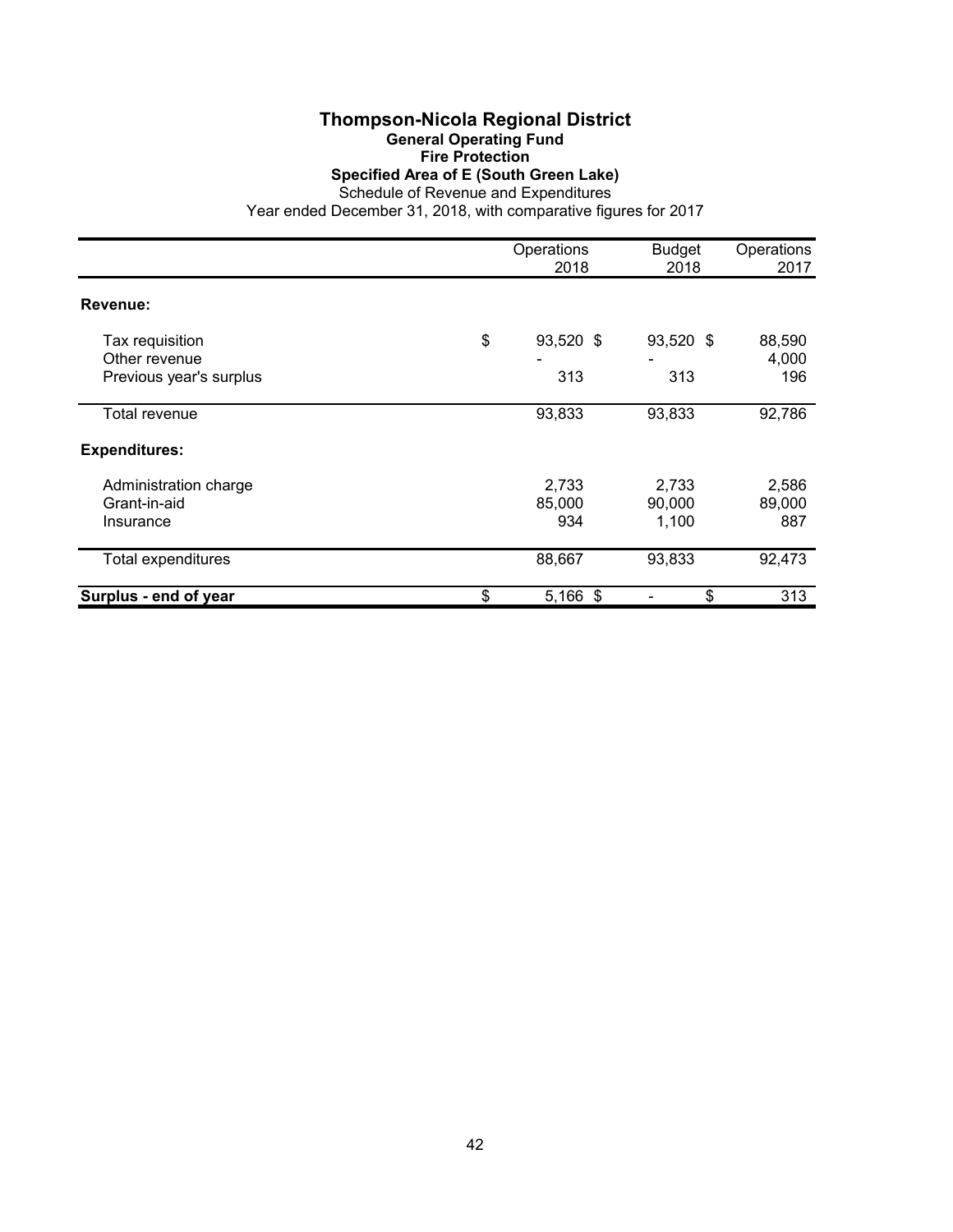## **Thompson-Nicola Regional District General Operating Fund Fire Protection Specified Area of E (70 Mile)**

Schedule of Revenue and Expenditures

|                                                  | Operations<br>2018   | <b>Budget</b><br>2018 | Operations<br>2017      |
|--------------------------------------------------|----------------------|-----------------------|-------------------------|
| Revenue:                                         |                      |                       |                         |
| Tax requisition<br>Other revenue                 | \$<br>29,870 \$      | 29,870 \$             | 29,870<br>25,000        |
| Previous year's surplus                          | 1                    | -                     |                         |
| Total revenue                                    | 29,871               | 29,870                | 54,871                  |
| <b>Expenditures:</b>                             |                      |                       |                         |
| Administration charge<br>General<br>Grant-in-aid | 870<br>600<br>29,000 | 870<br>29,000         | 870<br>25,000<br>29,000 |
| Total expenditures                               | 30,470               | 29,870                | 54,870                  |
| Surplus (deficit) - end of year                  | \$<br>$(599)$ \$     | \$                    |                         |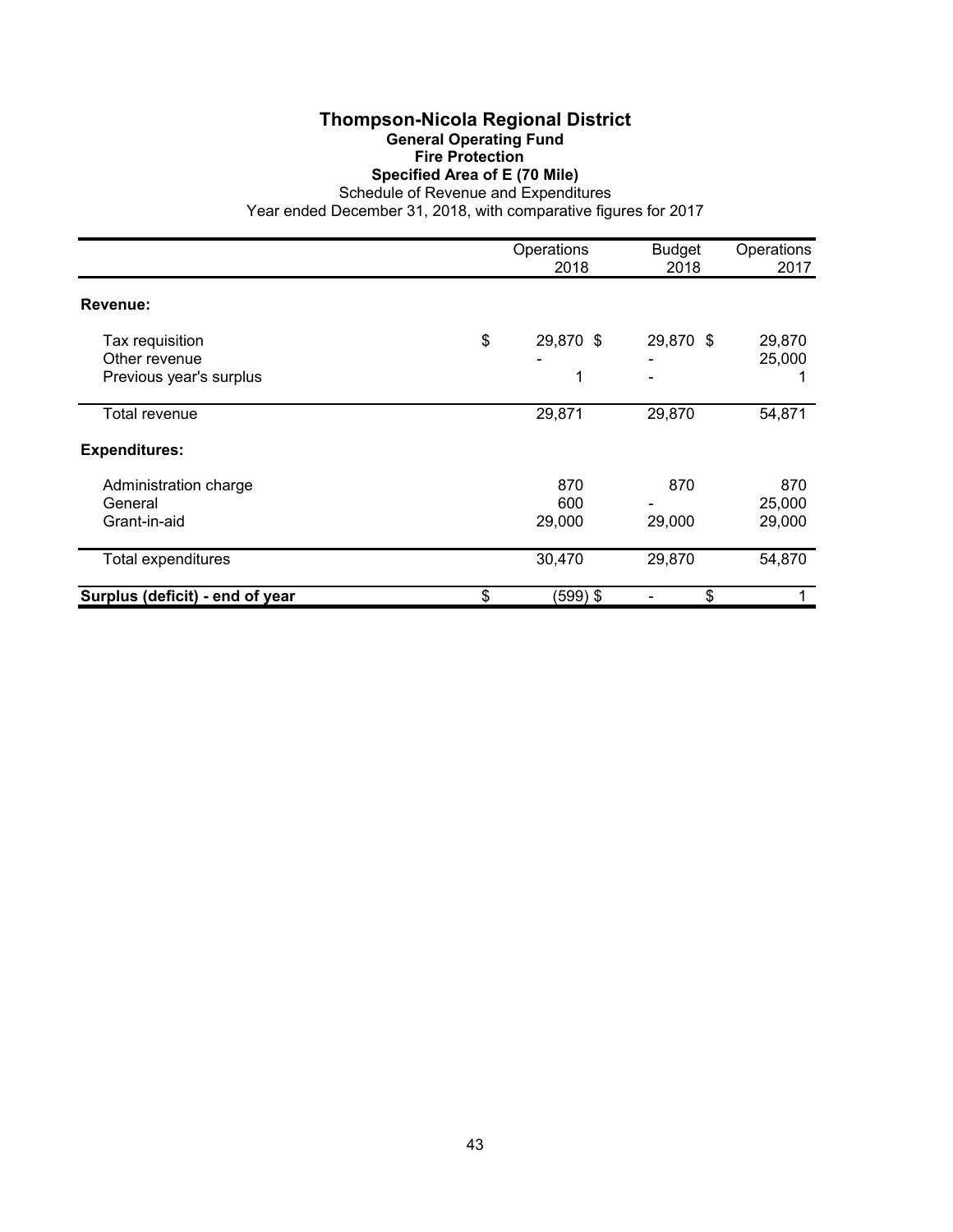# **Thompson-Nicola Regional District General Operating Fund Fire Protection Specified Area of J (Tobiano)**

Schedule of Revenue and Expenditures

|                                       | Operations<br>2018 | <b>Budget</b><br>2018 | Operations<br>2017 |
|---------------------------------------|--------------------|-----------------------|--------------------|
| Revenue:                              |                    |                       |                    |
| Tax requisition                       | \$<br>288,400 \$   | 288,400 \$            | 262,650            |
| Total revenue                         | 288,400            | 288,400               | 262,650            |
| <b>Expenditures:</b>                  |                    |                       |                    |
| Administration charge<br>Grant-in-aid | 8,400<br>280,000   | 8,400<br>280,000      | 7,650<br>255,000   |
| Total expenditures                    | 288,400            | 288,400               | 262,650            |
| Surplus - end of year                 | \$<br>\$           | \$                    |                    |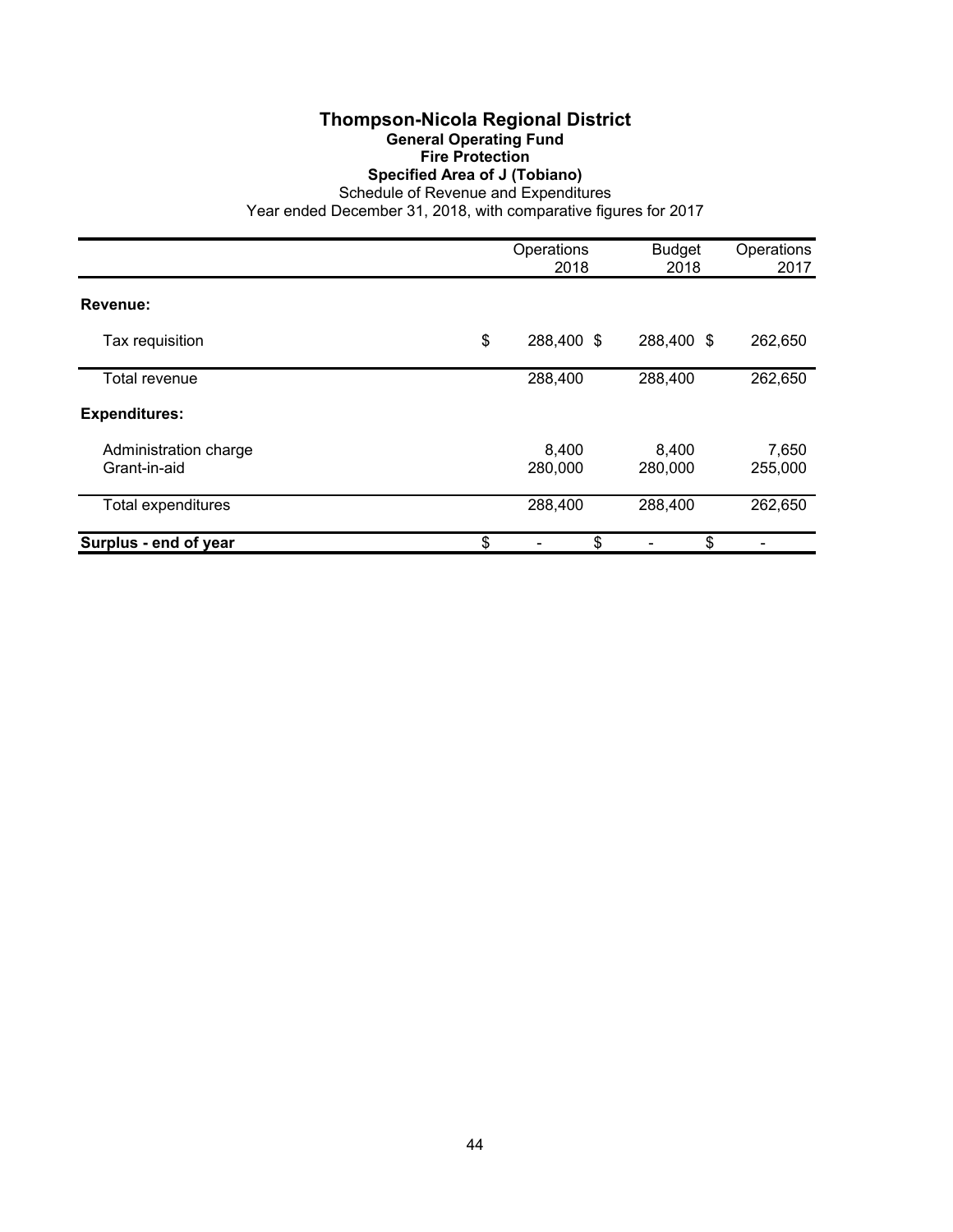#### **Thompson-Nicola Regional District General Operating Fund Rescue Services**

Summary of Revenue and Expenditures Year ended December 31, 2018, with comparative figures for 2017

|                                  | Operations       | <b>Budget</b> | Operations |
|----------------------------------|------------------|---------------|------------|
|                                  | 2018             | 2018          | 2017       |
| Revenue:                         |                  |               |            |
| Tax requisition                  | \$<br>667,905 \$ | 667,905 \$    | 640,873    |
| Sale of services                 | 148,631          | 147,000       | 146,874    |
| Interest                         | 29,269           | 7,500         | 16,650     |
| Other revenue                    | 127,231          |               | 23,225     |
| <b>Transfer from TCA Surplus</b> | 24,936           |               | 31,213     |
| Transfer from reserve            |                  | 150,000       |            |
| Previous year's surplus          | 140,836          | 140,836       | 132,882    |
| Total revenue                    | 1,138,808        | 1,113,241     | 991,717    |
| <b>Expenditures:</b>             |                  |               |            |
| Administration charge            | 39,111           | 39,111        | 34,926     |
| Amortization                     | 24,936           |               | 31,213     |
| General                          | 5,941            | 10,000        | 5,365      |
| Grant-in-aid                     | 98,662           | 196,830       | 160,110    |
| Insurance                        | 2,423            | 4,000         | 2,165      |
| Operating costs                  | 29,500           | 20,800        | 45,294     |
| Programs                         | 467,348          | 537,000       | 466,910    |
| Telephone                        | 56,423           | 68,000        | 52,582     |
| Capital purchases                | 78,665           | 230,000       | 36,472     |
| Transfer to reserve              | 135,066          | 7,500         | 15,844     |
| <b>Total expenditures</b>        | 938,075          | 1,113,241     | 850,881    |
| Surplus - end of year            | \$<br>200,733 \$ | \$            | 140,836    |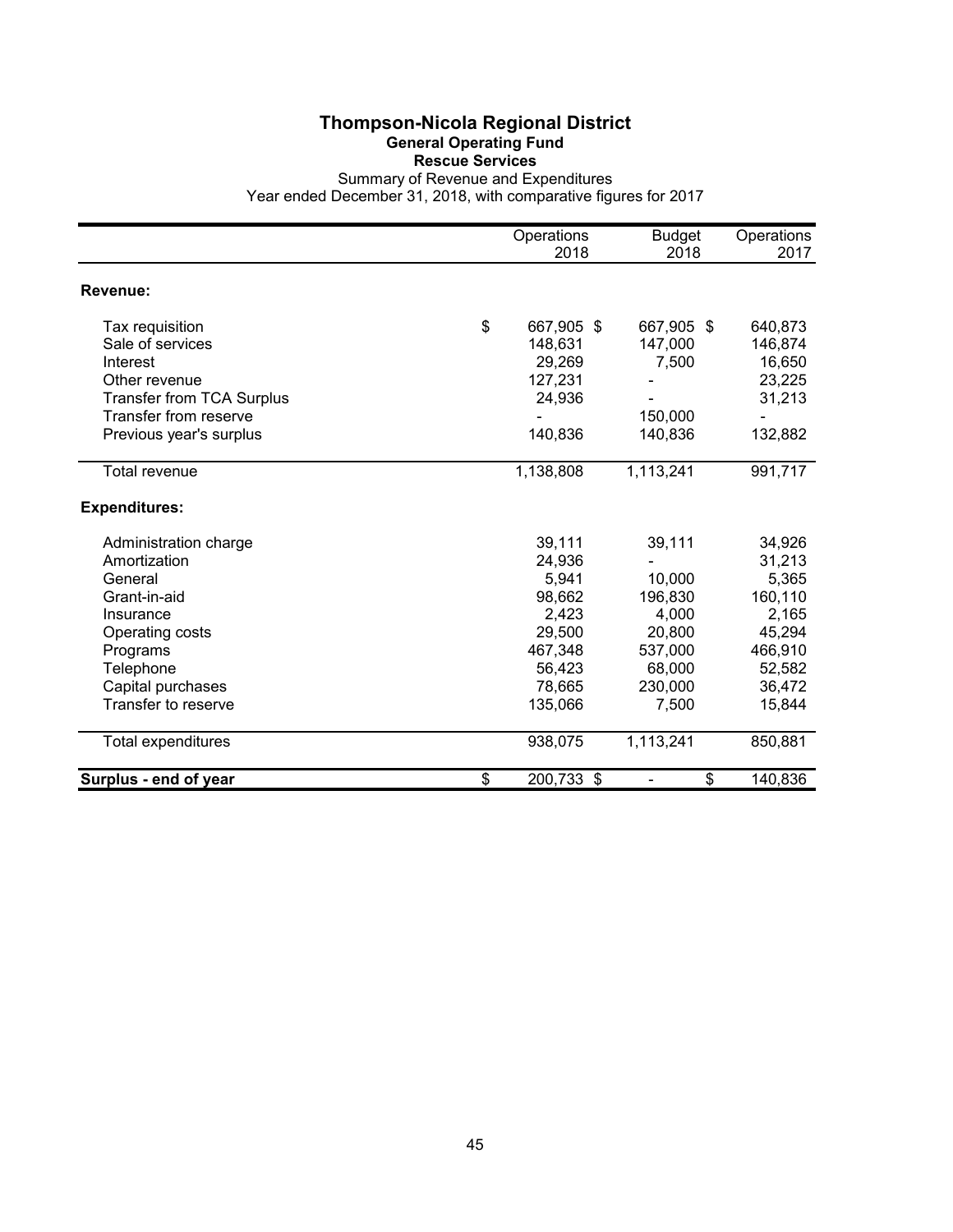#### **Thompson-Nicola Regional District General Operating Fund**

**E - 911 Service**

**All Member Municipalities (except Kamloops)**

Schedule of Revenue and Expenditures

|                                  | Operations       | <b>Budget</b> | Operations |
|----------------------------------|------------------|---------------|------------|
|                                  | 2018             | 2018          | 2017       |
| Revenue:                         |                  |               |            |
| Tax requisition                  | \$<br>502,525 \$ | 502,525 \$    | 488,760    |
| Sale of services                 | 148,631          | 147,000       | 146,874    |
| Interest                         | 29,269           | 7,500         | 16,650     |
| Other revenue                    | 127,231          |               | 23,225     |
| <b>Transfer from TCA Surplus</b> | 24,936           |               | 31,213     |
| Transfer from reserve            |                  | 150,000       |            |
| Previous year's surplus          | 104,467          | 104,467       | 83,633     |
| <b>Total revenue</b>             | 937,059          | 911,492       | 790,355    |
| <b>Expenditures:</b>             |                  |               |            |
| Administration charge            | 34,192           | 34,192        | 30,393     |
| Amortization                     | 24,936           |               | 31,213     |
| General                          | 5,941            | 10,000        | 5,365      |
| Insurance                        | 2,073            | 4,000         | 1,815      |
| Operating costs                  | 29,500           | 20,800        | 45,294     |
| Programs                         | 467,348          | 537,000       | 466,910    |
| Telephone                        | 56,423           | 68,000        | 52,582     |
| Capital purchases                | 78,665           | 230,000       | 36,472     |
| Transfer to reserve              | 135,066          | 7,500         | 15,844     |
| Total expenditures               | 834,144          | 911,492       | 685,888    |
| Surplus - end of year            | \$<br>102,915 \$ | \$            | 104,467    |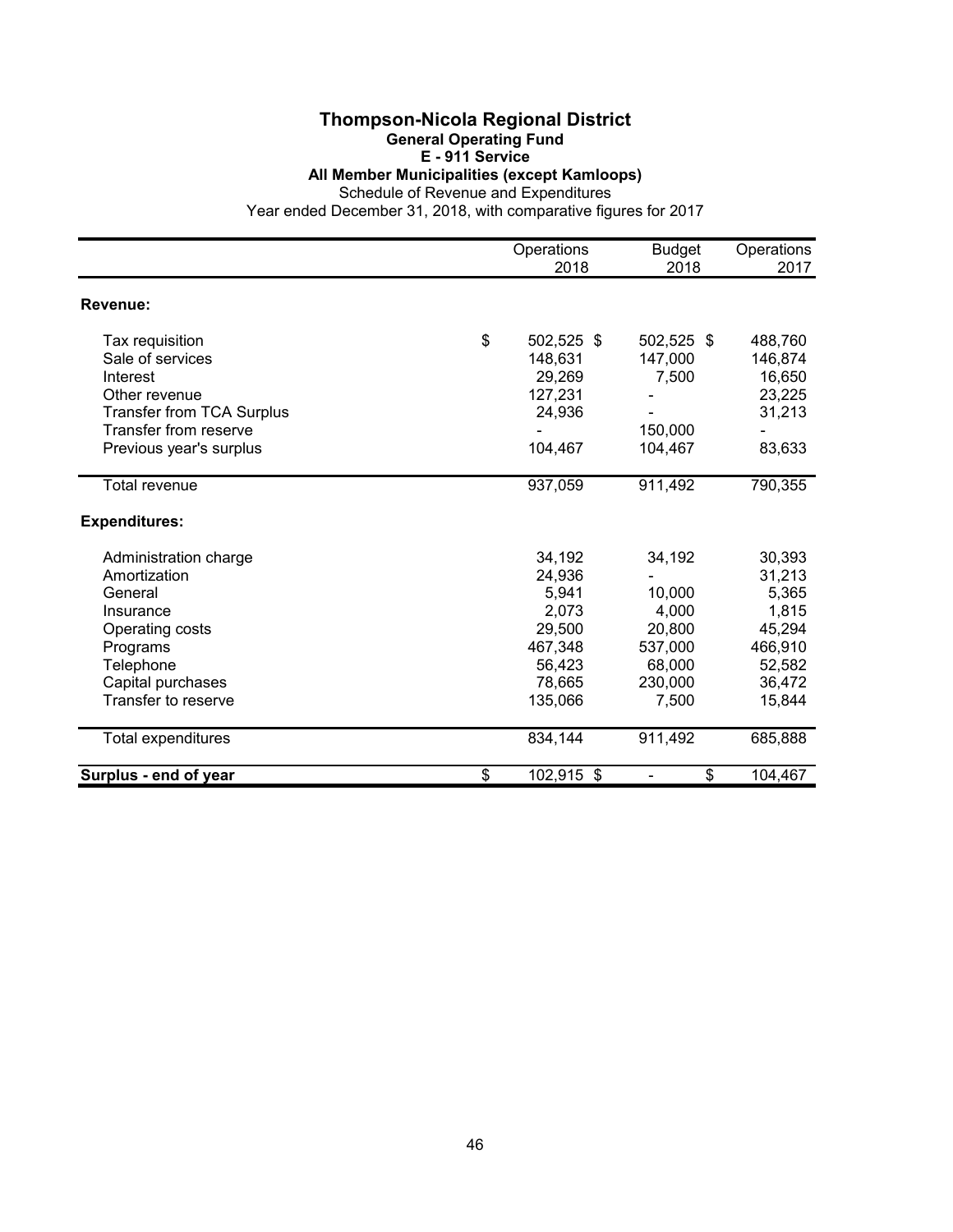# **Thompson-Nicola Regional District General Operating Fund Search and Rescue**

Schedule of Revenue and Expenditures Year ended December 31, 2018, with comparative figures for 2017

|                                                    | Operations<br>2018         | <b>Budget</b><br>2018 | Operations<br>2017      |
|----------------------------------------------------|----------------------------|-----------------------|-------------------------|
| Revenue:                                           |                            |                       |                         |
| Tax requisition<br>Previous year's surplus         | \$<br>122,265 \$<br>36,369 | 122,265 \$<br>36,369  | 108,998<br>49,249       |
| Total revenue                                      | 158,634                    | 158,634               | 158,247                 |
| <b>Expenditures:</b>                               |                            |                       |                         |
| Administration charge<br>Grant-in-aid<br>Insurance | 3,634<br>60,832<br>350     | 3,634<br>155,000      | 3,248<br>118,280<br>350 |
| Total expenditures                                 | 64,816                     | 158,634               | 121,878                 |
| Surplus - end of year                              | \$<br>93,818 \$            | \$                    | 36,369                  |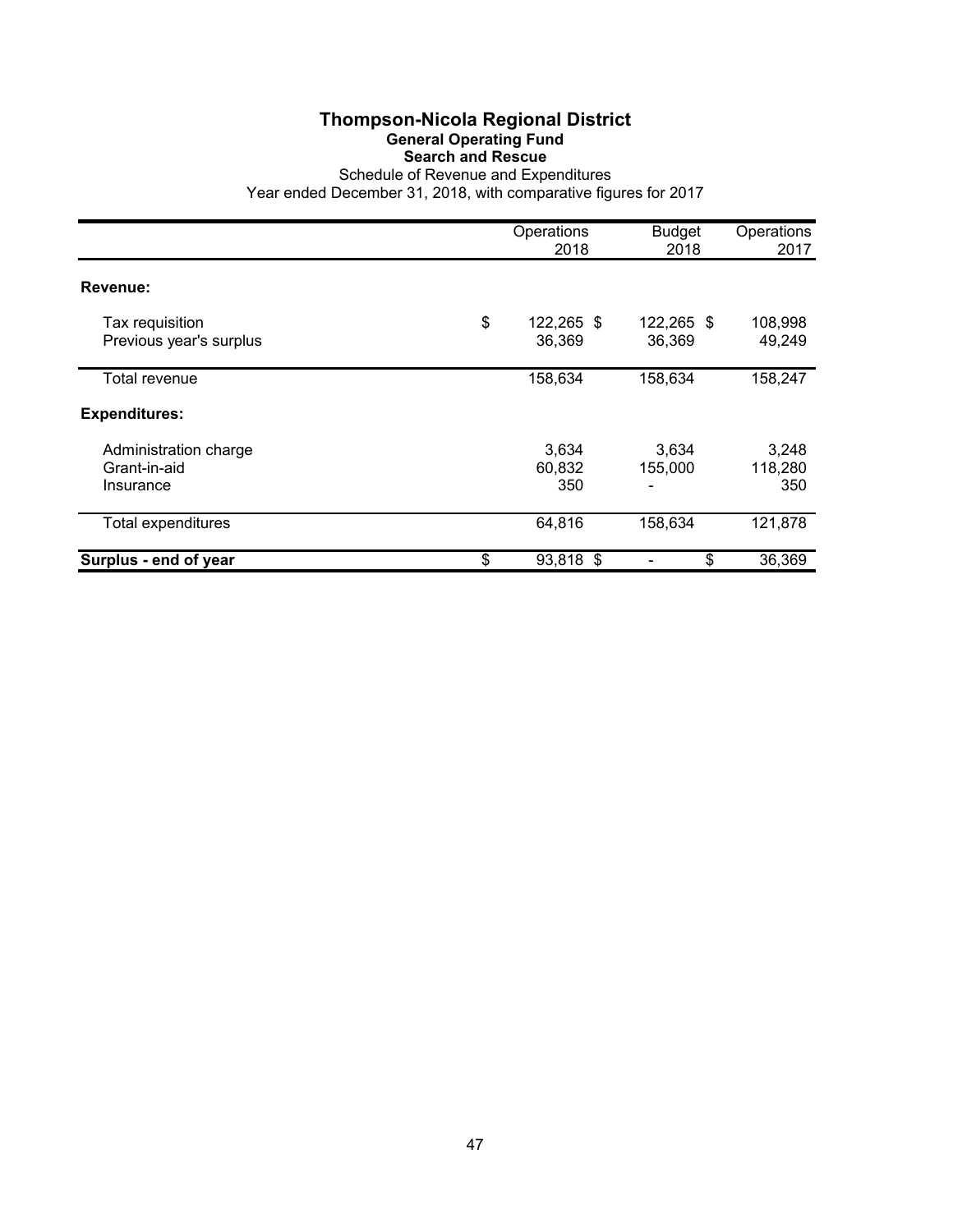#### **Thompson-Nicola Regional District General Operating Fund Highway Rescue: Areas A and B**

Schedule of Revenue and Expenditures

|                                       | Operations<br>2018 | <b>Budget</b><br>2018 | Operations<br>2017 |
|---------------------------------------|--------------------|-----------------------|--------------------|
| Revenue:                              |                    |                       |                    |
| Tax requisition                       | \$<br>19,395 \$    | 19,395 \$             | 19,395             |
| Total revenue                         | 19,395             | 19,395                | 19,395             |
| <b>Expenditures:</b>                  |                    |                       |                    |
| Administration charge<br>Grant-in-aid | 565<br>18,830      | 565<br>18,830         | 565<br>18,830      |
| Total expenditures                    | 19,395             | 19,395                | 19,395             |
| Surplus - end of year                 | \$<br>\$           | \$                    |                    |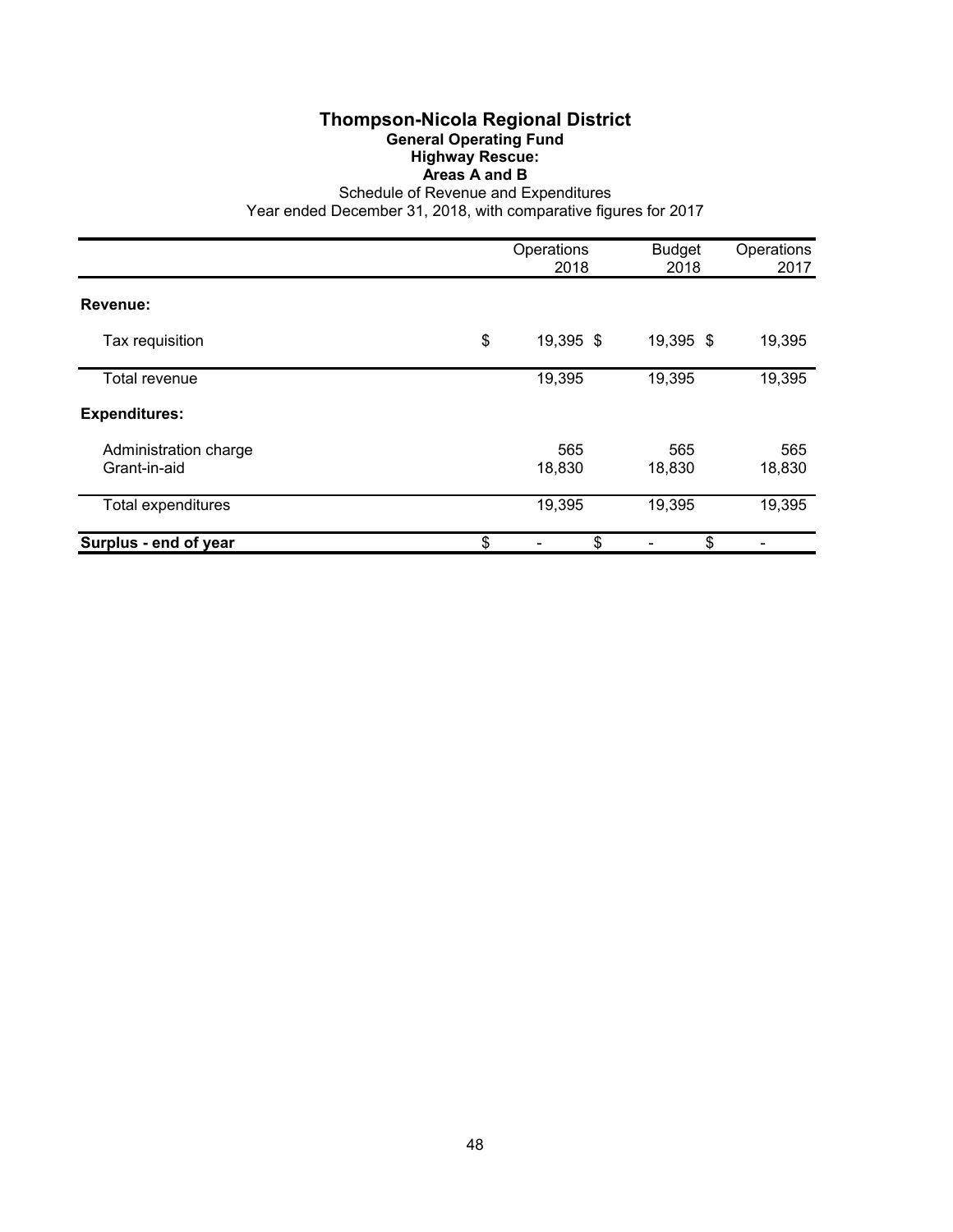### **Thompson-Nicola Regional District General Operating Fund**

### **Search and Rescue:**

**Areas A, B, O, Clearwater and Barriere**

Schedule of Revenue and Expenditures

|                                       | Operations<br>2018 | <b>Budget</b><br>2018 | Operations<br>2017 |
|---------------------------------------|--------------------|-----------------------|--------------------|
| Revenue:                              |                    |                       |                    |
| Tax requisition                       | \$<br>19,570 \$    | 19,570 \$             | 19,570             |
| Total revenue                         | 19,570             | 19,570                | 19,570             |
| <b>Expenditures:</b>                  |                    |                       |                    |
| Administration charge<br>Grant-in-aid | 570<br>19,000      | 570<br>19,000         | 570<br>19,000      |
| Total expenditures                    | 19,570             | 19,570                | 19,570             |
| Surplus - end of year                 | \$<br>\$           | \$                    |                    |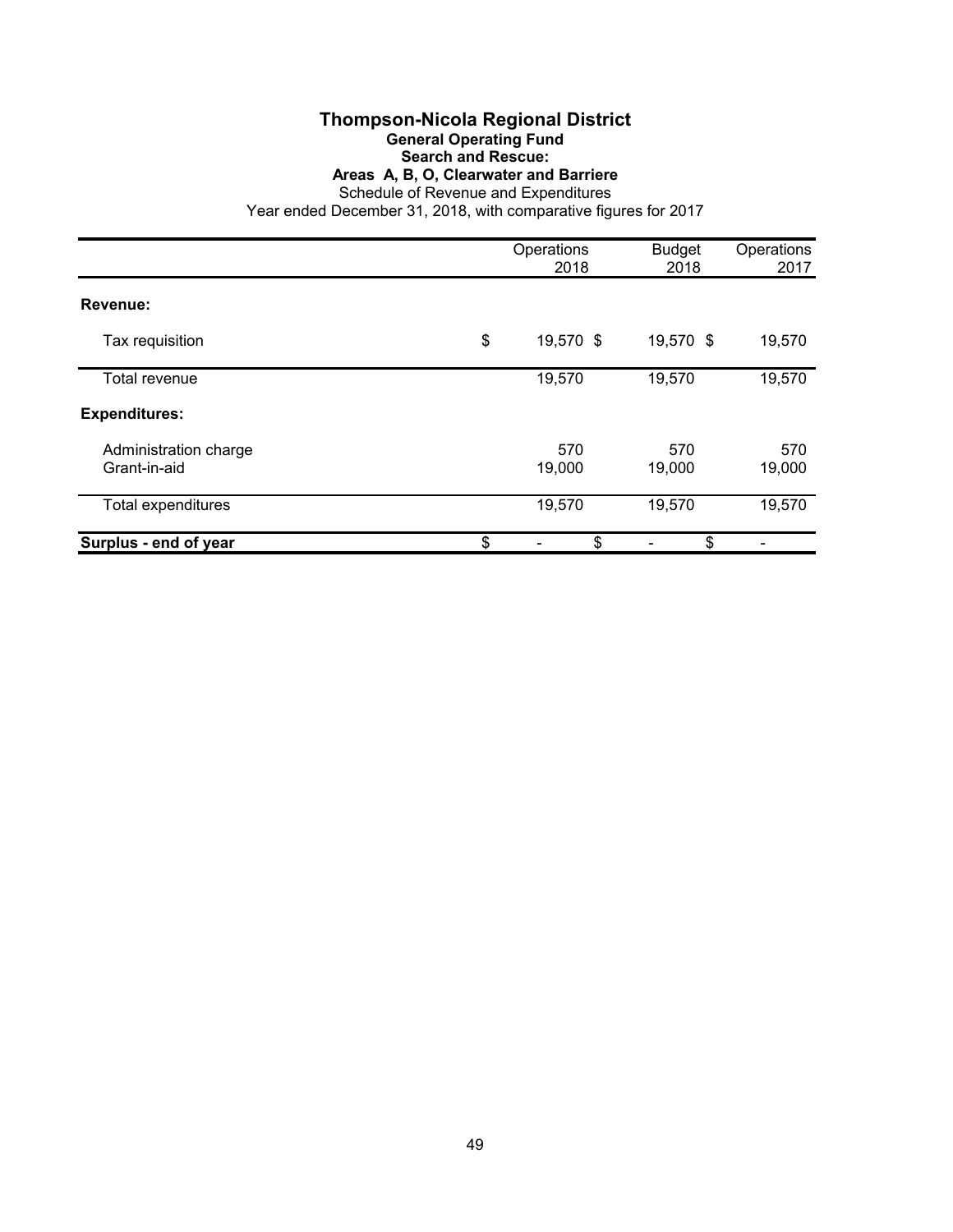# **Thompson-Nicola Regional District General Operating Fund Westwold First Responders Local Service of Area L**

Schedule of Revenue and Expenditures Year ended December 31, 2018, with comparative figures for 2017

|                                       | Operations<br>2018 | <b>Budget</b><br>2018 | Operations<br>2017 |
|---------------------------------------|--------------------|-----------------------|--------------------|
| Revenue:                              |                    |                       |                    |
| Tax requisition                       | \$<br>$4,150$ \$   | 4,150 \$              | 4,150              |
| Total revenue                         | 4,150              | 4,150                 | 4,150              |
| <b>Expenditures:</b>                  |                    |                       |                    |
| Administration charge<br>Grant-in-aid | 150                | 150<br>4,000          | 150<br>4,000       |
| <b>Total expenditures</b>             | 150                | 4,150                 | 4,150              |
| Surplus - end of year                 | \$<br>$4,000$ \$   | \$                    |                    |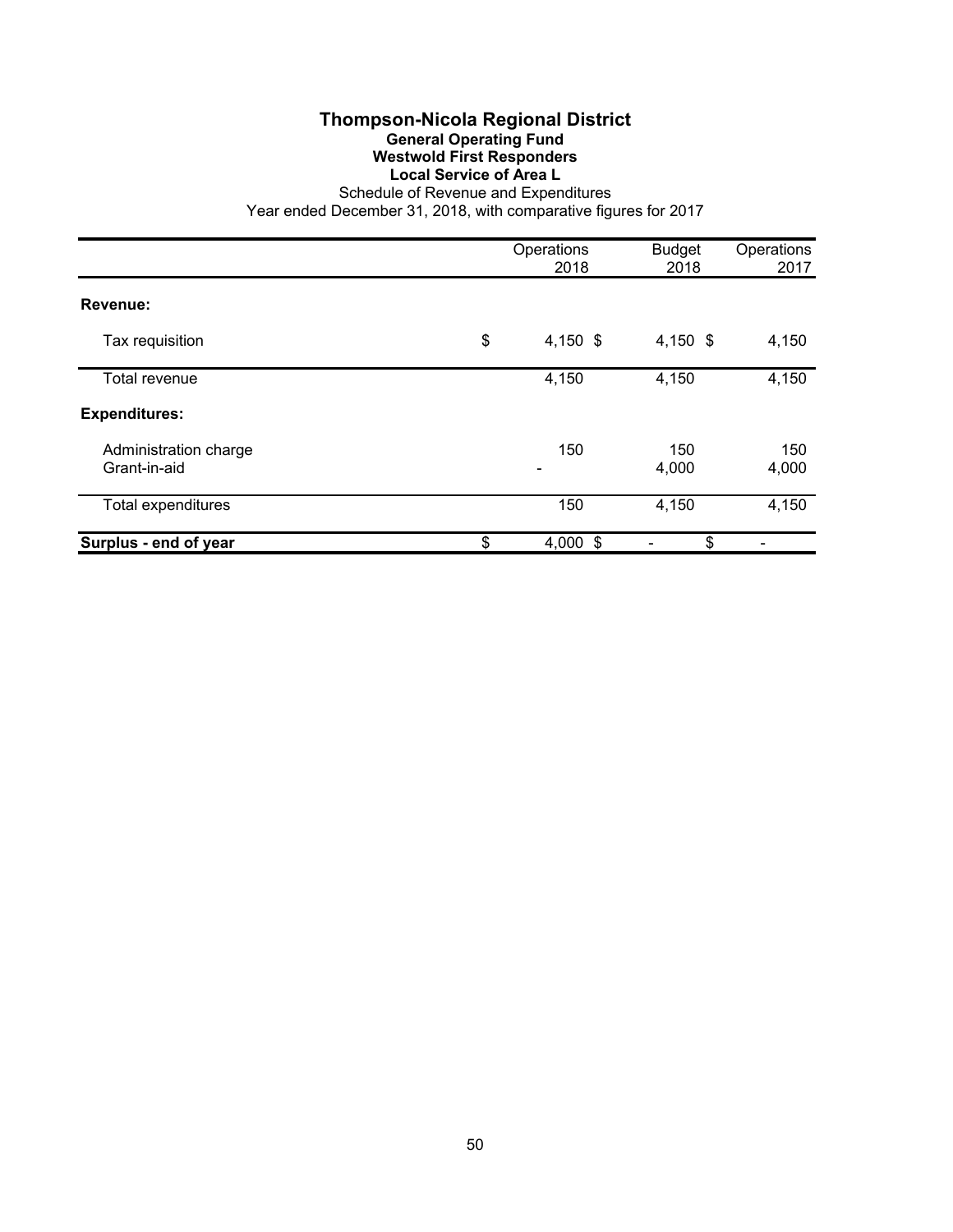#### **Thompson-Nicola Regional District General Operating Fund Dangerous Dog Control Electoral Areas I, J, M, N, O and P** Schedule of Revenue and Expenditures

|                             | Operations<br>2018       | <b>Budget</b><br>2018 | Operations<br>2017 |
|-----------------------------|--------------------------|-----------------------|--------------------|
| Revenue:                    |                          |                       |                    |
| Tax requisition<br>Interest | \$<br>15,525 \$<br>2,112 | 15,525 \$             | 30,975<br>1,091    |
| Previous year's surplus     | 129,532                  | 129,533               | 113,295            |
| Total revenue               | 147,169                  | 145,058               | 145,361            |
| <b>Expenditures:</b>        |                          |                       |                    |
| Administration charge       | 525                      | 525                   | 975                |
| General                     |                          | 129,533               |                    |
| Insurance                   | 350                      |                       | 350                |
| Programs                    | 10,800                   | 15,000                | 14,504             |
| <b>Total expenditures</b>   | 11,675                   | 145,058               | 15,829             |
| Surplus - end of year       | \$<br>135,494 \$         | \$                    | 129,532            |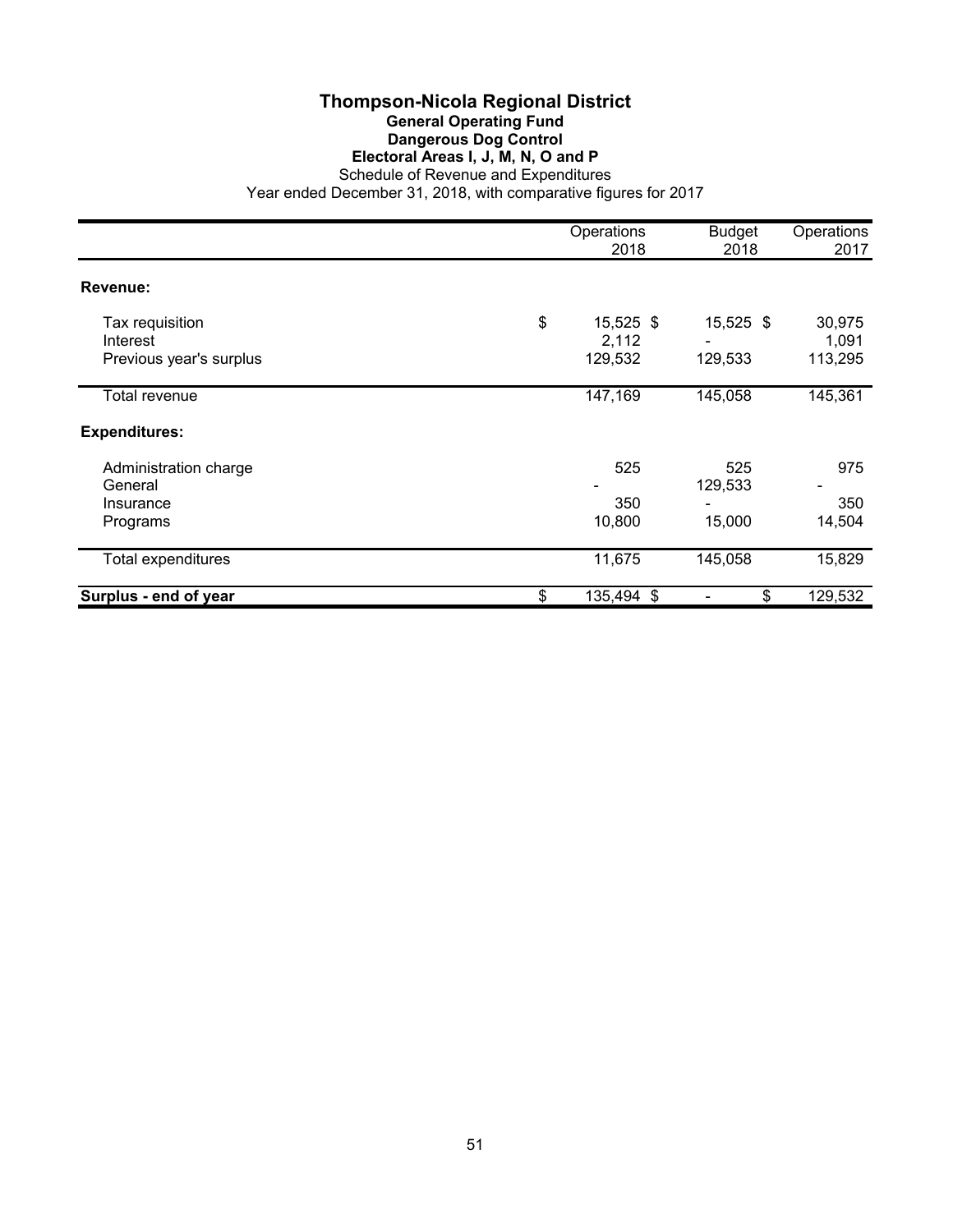### **Thompson-Nicola Regional District General Operating Fund Emergency Preparedness Program All Electoral Areas and Ashcroft, Barriere, Cache Creek, Chase. Clearwater, Clinton and Lytton** Schedule of Revenue and Expenditures

|                                                   | Operations<br>2018 | <b>Budget</b><br>2018 | Operations<br>2017 |
|---------------------------------------------------|--------------------|-----------------------|--------------------|
| Revenue:                                          |                    |                       |                    |
| Tax requisition                                   | \$<br>227,572 \$   | 227,572 \$            | 168,227            |
| Government transfers and other grants<br>Interest | 1,453,347<br>1,097 | 500,000               | 2,972,293          |
| Other revenue                                     | (15,903)           |                       | 56,715             |
| <b>Transfer from TCA Surplus</b>                  | 200                |                       | 200                |
| Previous year's surplus                           | 67,284             | 67,284                | 33,803             |
| <b>Total revenue</b>                              | 1,733,597          | 794,856               | 3,231,238          |
| <b>Expenditures:</b>                              |                    |                       |                    |
| Advertising                                       | 91                 | 750                   |                    |
| Administration charge                             | 10,956             | 10,956                | 8,130              |
| Amortization                                      | 200                |                       | 200                |
| Furniture and equipment                           | 251                |                       | 262                |
| General                                           | 4,109              | 16,000                | 2,347              |
| Insurance                                         | 1,220              | 1,500                 | 1,122              |
| Office supplies                                   | 2,414              | 1,150                 | 907                |
| Programs                                          | 1,456,208          | 614,000               | 3,043,290          |
| Salaries and benefits                             | 103,481            | 142,000               | 101,248            |
| Staff development                                 | 1,757              | 2,500                 | 1,243              |
| Telephone                                         | 1,514              | 3,500                 | 1,155              |
| Travel, meals and accommodations                  | 5,670              | 2,500                 | 4,050              |
| Total expenditures                                | 1,587,871          | 794,856               | 3,163,954          |
| Surplus - end of year                             | \$<br>145,726 \$   | \$                    | 67,284             |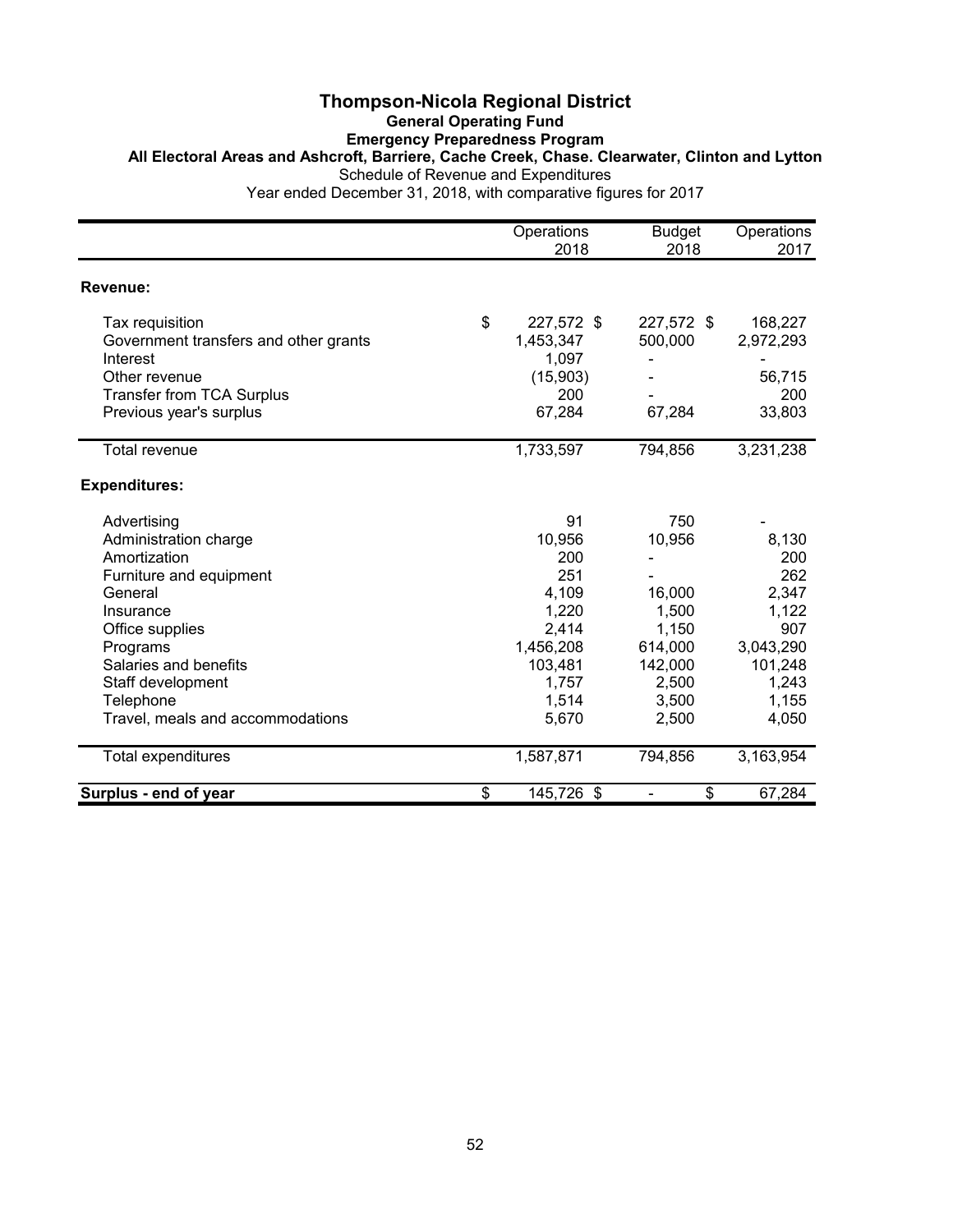### **Thompson-Nicola Regional District General Operating Fund Building Standards All Electoral Areas**

Schedule of Revenue and Expenditures

|                                  | Operations       | <b>Budget</b>        | Operations |
|----------------------------------|------------------|----------------------|------------|
|                                  | 2018             | 2018                 | 2017       |
| Revenue:                         |                  |                      |            |
| Tax requisition                  | \$<br>280,679 \$ | 280,679 \$           | 217,801    |
| Sale of services                 | 565,046          | 396,550              | 438,974    |
| Interest                         | 3,192            |                      | 3,481      |
| Other revenue                    | 24,768           |                      | 17,395     |
| <b>Transfer from TCA Surplus</b> | 14,841           |                      | 19,849     |
| Transfer from reserve            | 50,000           | 200,000              |            |
| Previous year's surplus          | 195,797          | 195,797              | 361,385    |
| Total revenue                    | 1,134,323        | 1,073,026            | 1,058,885  |
| <b>Expenditures:</b>             |                  |                      |            |
| Advertising                      | 1,420            | 2,000                | 1,500      |
| Amortization                     | 14,841           |                      | 19,849     |
| Audit and legal                  | 14,151           | 20,000               | 6,053      |
| Dues, licences and fees          | 4,331            | 4,500                | 3,465      |
| Furniture and equipment          | 5,803            | 8,000                | 932        |
| General                          | 1,812            | 32,500               | 1,417      |
| Insurance                        | 2,496            | 6,000                | 2,365      |
| Office supplies                  | 19,150           | 21,200               | 12,101     |
| Office overhead                  | 34,430           | 35,826               | 39,578     |
| Salaries and benefits            | 740,617          | 839,000              | 718,180    |
| Staff development                | 10,315           | 14,000               | 6,694      |
| Telephone                        | 5,315            | 6,000                | 4,994      |
| Travel, meals and accommodations | 58,781           | 54,000               | 45,960     |
| Capital purchases                | 33,582           | 30,000               |            |
| Total expenditures               | 947,044          | 1,073,026            | 863,088    |
| Surplus - end of year            | \$<br>187,279 \$ | \$<br>$\blacksquare$ | 195,797    |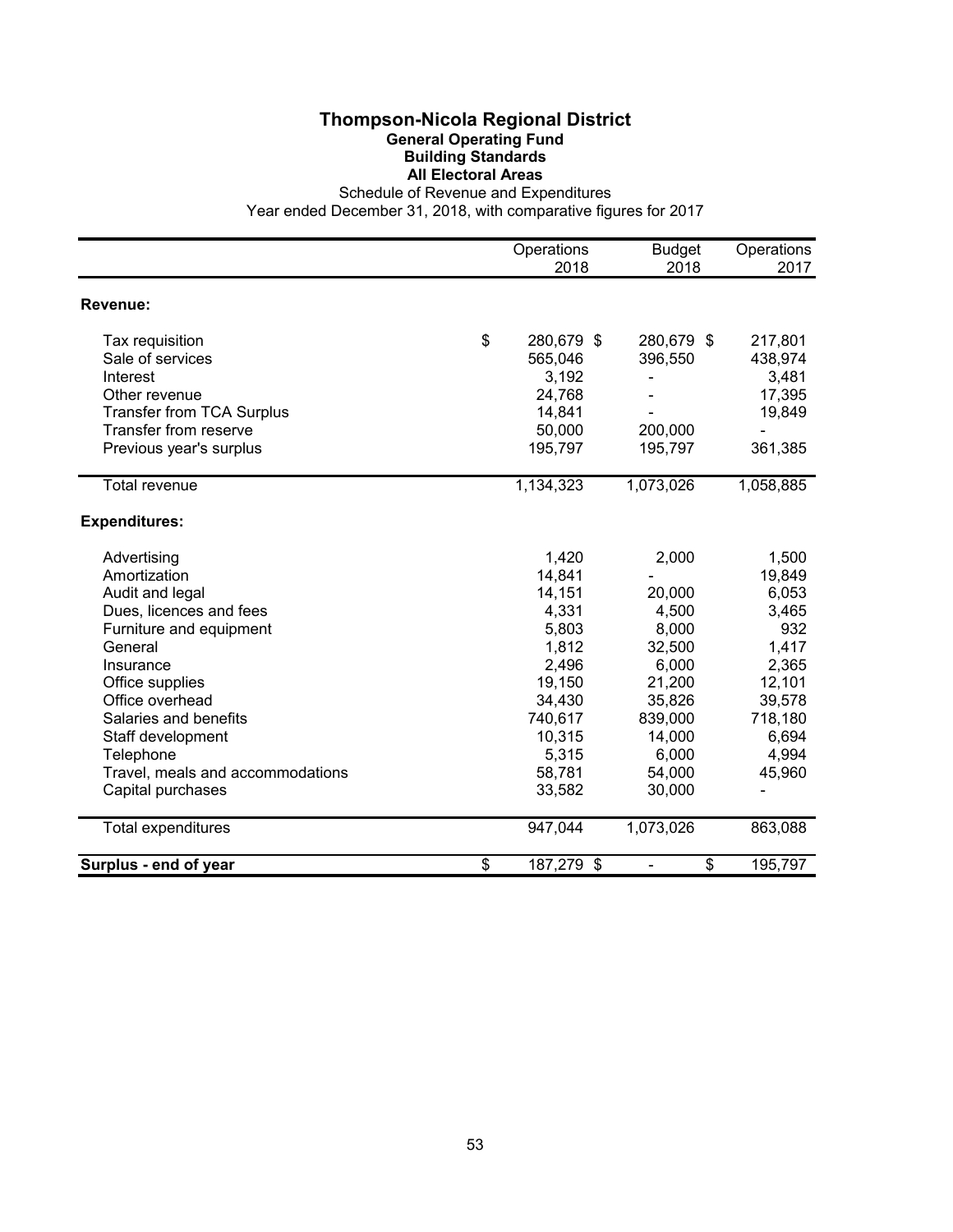# **Thompson-Nicola Regional District General Operating Fund Street Lighting**

Summary of Revenue and Expenditures Year ended December 31, 2018, with comparative figures for 2017

|                                                                                                                | Operations<br>2018                      | <b>Budget</b><br>2018           | Operations<br>2017              |
|----------------------------------------------------------------------------------------------------------------|-----------------------------------------|---------------------------------|---------------------------------|
| Revenue:                                                                                                       |                                         |                                 |                                 |
| Tax requisition<br>Grants in lieu of taxes<br>Government transfers and other grants<br>Previous year's surplus | \$<br>26,681 \$<br>201<br>129<br>21,154 | 26,681 \$<br>21,154             | 42,307<br>219<br>16,514         |
| Total revenue                                                                                                  | 48,165                                  | 47,835                          | 59,040                          |
| <b>Expenditures:</b>                                                                                           |                                         |                                 |                                 |
| Administration charge<br>Grant-in-aid<br>Insurance<br><b>Utilities</b>                                         | 1,535<br>4,223<br>300<br>37,657         | 1,535<br>5,000<br>300<br>41,000 | 1,535<br>4,229<br>300<br>31,822 |
| <b>Total expenditures</b>                                                                                      | 43,715                                  | 47,835                          | 37,886                          |
| Surplus - end of year                                                                                          | \$<br>4,450 \$                          | \$                              | 21,154                          |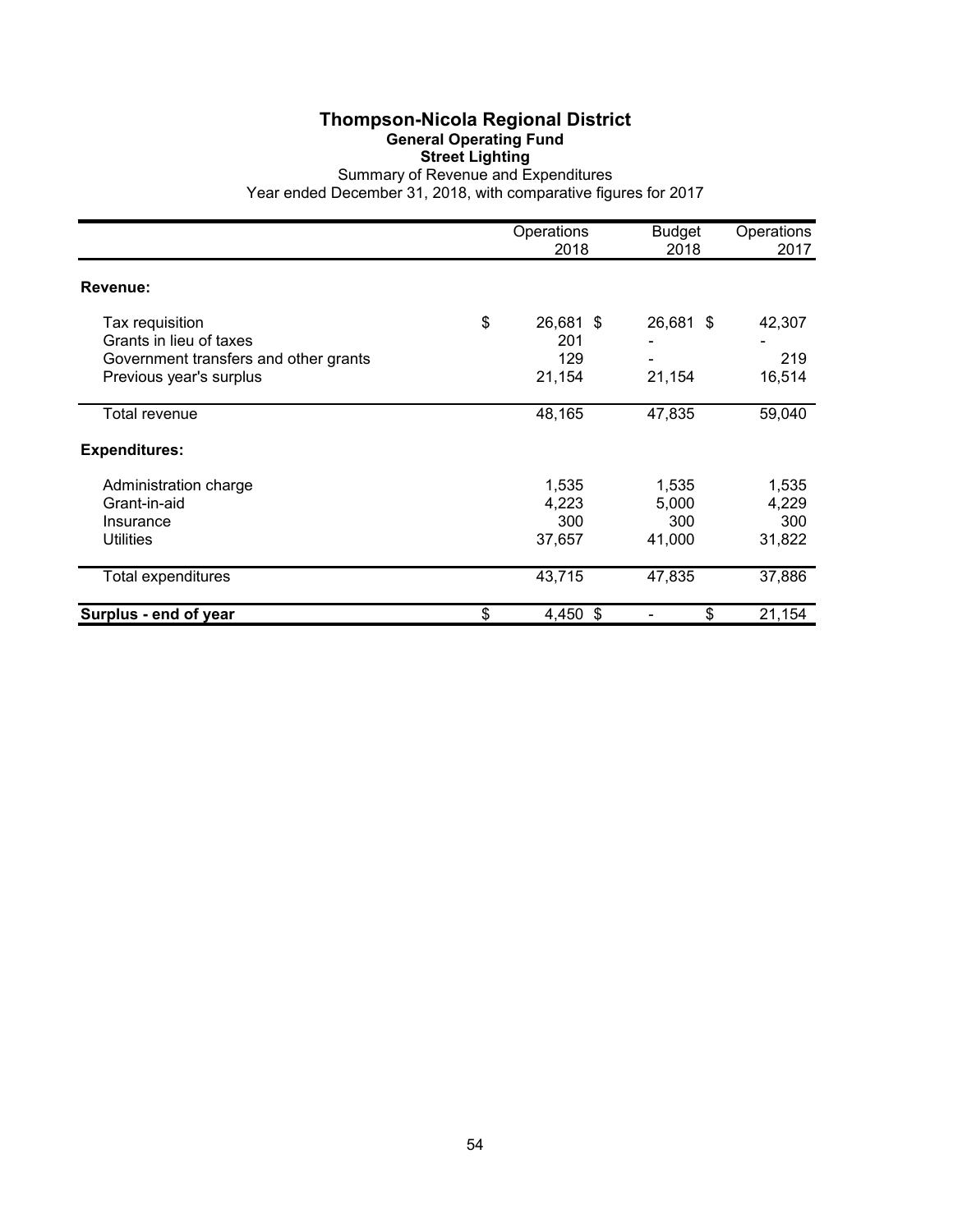#### **Thompson-Nicola Regional District General Operating Fund Street Lighting Critical Intersections (except Areas B and E)**

Schedule of Revenue and Expenditures

|                                            | Operations<br>2018            | <b>Budget</b><br>2018   | Operations<br>2017                 |
|--------------------------------------------|-------------------------------|-------------------------|------------------------------------|
| Revenue:                                   |                               |                         |                                    |
| Tax requisition<br>Previous year's surplus | \$<br>$(10,986)$ \$<br>10,986 | $(10,986)$ \$<br>10,986 | $\overline{\phantom{0}}$<br>10,986 |
| Total revenue                              | $\overline{\phantom{0}}$      |                         | 10,986                             |
| Surplus - end of year                      | \$<br>\$                      | \$                      | 10,986                             |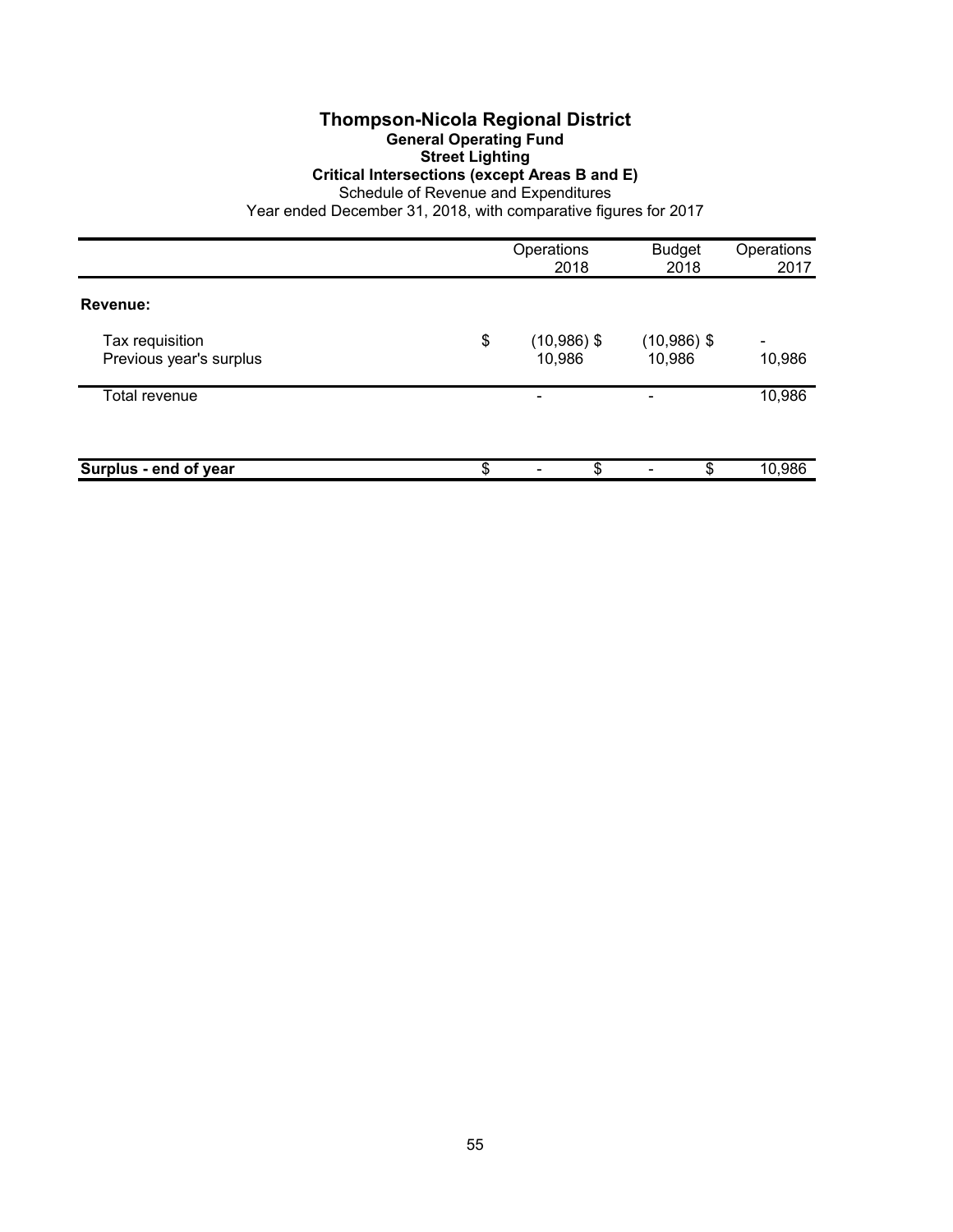# **Thompson-Nicola Regional District General Operating Fund Street Lighting Specified Area of A (Blackpool)**

Schedule of Revenue and Expenditures

|                                                      | Operations<br>2018        | <b>Budget</b><br>2018 | Operations<br>2017 |
|------------------------------------------------------|---------------------------|-----------------------|--------------------|
| Revenue:                                             |                           |                       |                    |
|                                                      |                           |                       |                    |
| Tax requisition<br>Previous year's surplus (deficit) | \$<br>$3,390$ \$<br>3,873 | $3,390$ \$<br>3,872   | 8,268<br>(1,005)   |
|                                                      |                           |                       |                    |
| Total revenue                                        | 7,263                     | 7,262                 | 7,263              |
| <b>Expenditures:</b>                                 |                           |                       |                    |
| Administration charge                                | 212                       | 212                   | 212                |
| Insurance                                            | 50                        | 50                    | 50                 |
| <b>Utilities</b>                                     | 8,353                     | 7,000                 | 3,128              |
| <b>Total expenditures</b>                            | 8,615                     | 7,262                 | 3,390              |
| Surplus (deficit) - end of year                      | \$<br>$(1,352)$ \$        | \$                    | 3,873              |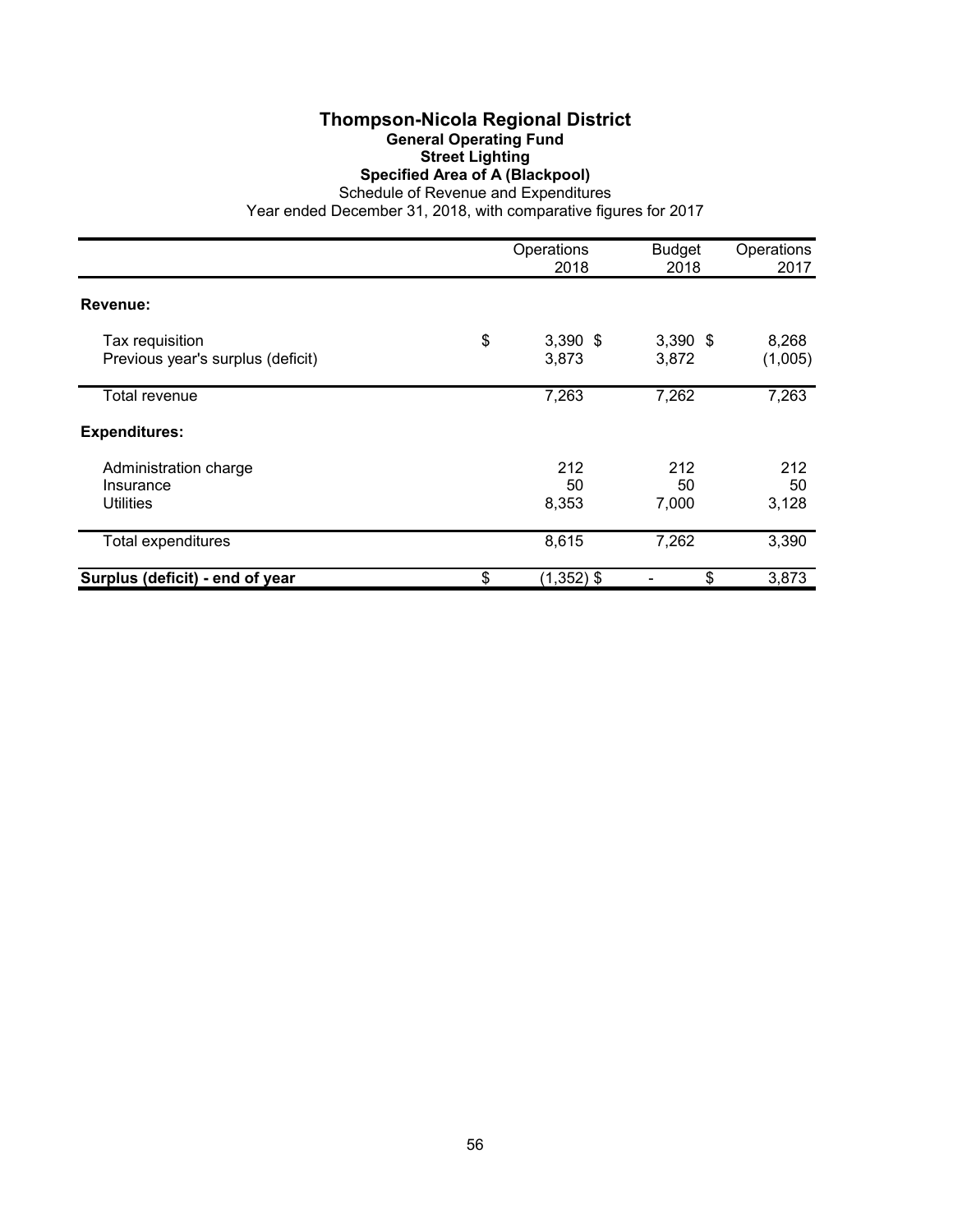# **Thompson-Nicola Regional District General Operating Fund Street Lighting Specified Area of A (Vavenby)**

Schedule of Revenue and Expenditures

|                                                                       | Operations<br>2018               | <b>Budget</b><br>2018 | Operations<br>2017 |
|-----------------------------------------------------------------------|----------------------------------|-----------------------|--------------------|
| Revenue:                                                              |                                  |                       |                    |
| Tax requisition<br>Grants in lieu of taxes<br>Previous year's surplus | \$<br>$9,405$ \$<br>201<br>1,978 | $9,405$ \$<br>1,977   | 10,078<br>1,305    |
| Total revenue                                                         | 11,584                           | 11,382                | 11,383             |
| <b>Expenditures:</b>                                                  |                                  |                       |                    |
| Administration charge<br>Insurance<br><b>Utilities</b>                | 332<br>50<br>9,865               | 332<br>50<br>11,000   | 332<br>50<br>9,023 |
| <b>Total expenditures</b>                                             | 10,247                           | 11,382                | 9,405              |
| Surplus - end of year                                                 | \$<br>$1,337$ \$                 | \$                    | 1,978              |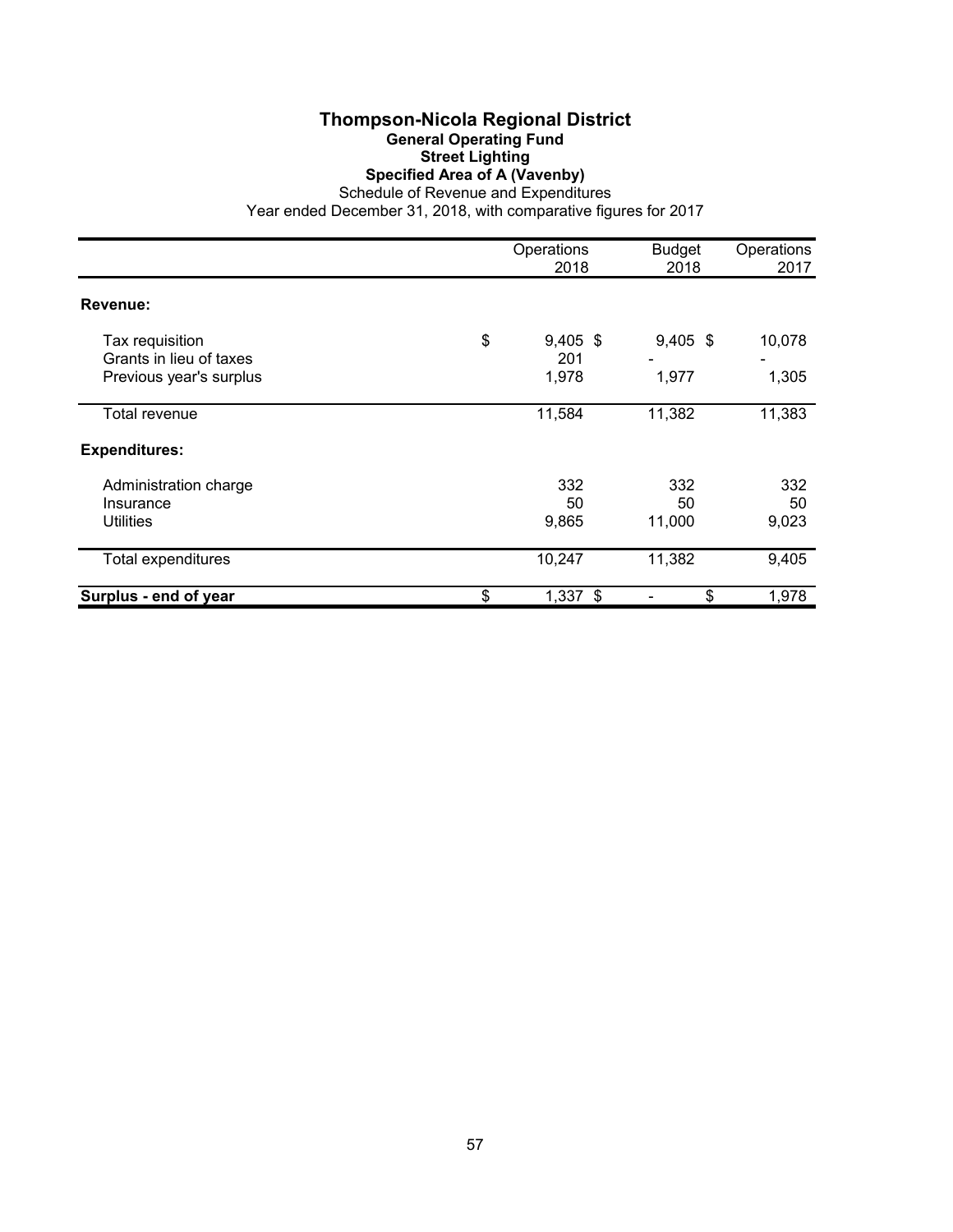# **Thompson-Nicola Regional District General Operating Fund Street Lighting Specified Area of B (Avola)**

Schedule of Revenue and Expenditures

|                                                        | Operations<br>2018        | <b>Budget</b><br>2018 | Operations<br>2017 |
|--------------------------------------------------------|---------------------------|-----------------------|--------------------|
| Revenue:                                               |                           |                       |                    |
| Tax requisition<br>Previous year's surplus             | \$<br>$8,557$ \$<br>1,692 | 8,557 \$<br>1,692     | 8,978<br>1,271     |
| Total revenue                                          | 10,249                    | 10,249                | 10,249             |
| <b>Expenditures:</b>                                   |                           |                       |                    |
| Administration charge<br>Insurance<br><b>Utilities</b> | 299<br>50<br>8,363        | 299<br>50<br>9,900    | 299<br>50<br>8,208 |
| <b>Total expenditures</b>                              | 8,712                     | 10,249                | 8,557              |
| Surplus - end of year                                  | \$<br>$1,537$ \$          | \$                    | 1,692              |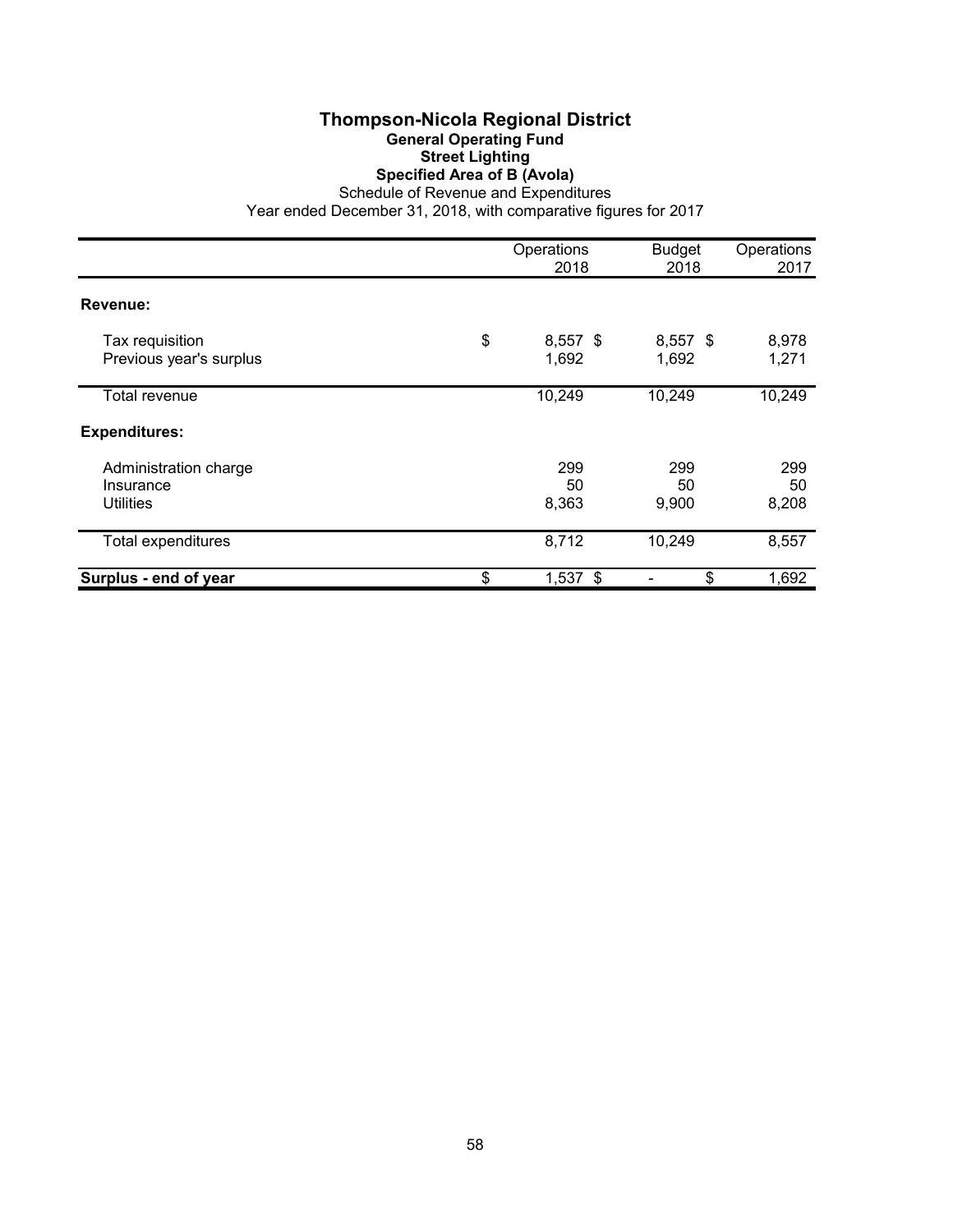# **Thompson-Nicola Regional District General Operating Fund Street Lighting Specified Area of J (Tobiano)**

Schedule of Revenue and Expenditures

|                                            | Operations<br>2018    | <b>Budget</b><br>2018 | Operations<br>2017 |
|--------------------------------------------|-----------------------|-----------------------|--------------------|
| Revenue:                                   |                       |                       |                    |
| Tax requisition<br>Previous year's surplus | \$<br>4,379 \$<br>771 | 4,379 \$<br>771       | 3,023<br>2,127     |
| Total revenue                              | 5,150                 | 5,150                 | 5,150              |
| <b>Expenditures:</b>                       |                       |                       |                    |
| Administration charge<br>Grant-in-aid      | 150<br>4,223          | 150<br>5,000          | 150<br>4,229       |
| <b>Total expenditures</b>                  | 4,373                 | 5,150                 | 4,379              |
| Surplus - end of year                      | \$<br>777 \$          | \$                    | 771                |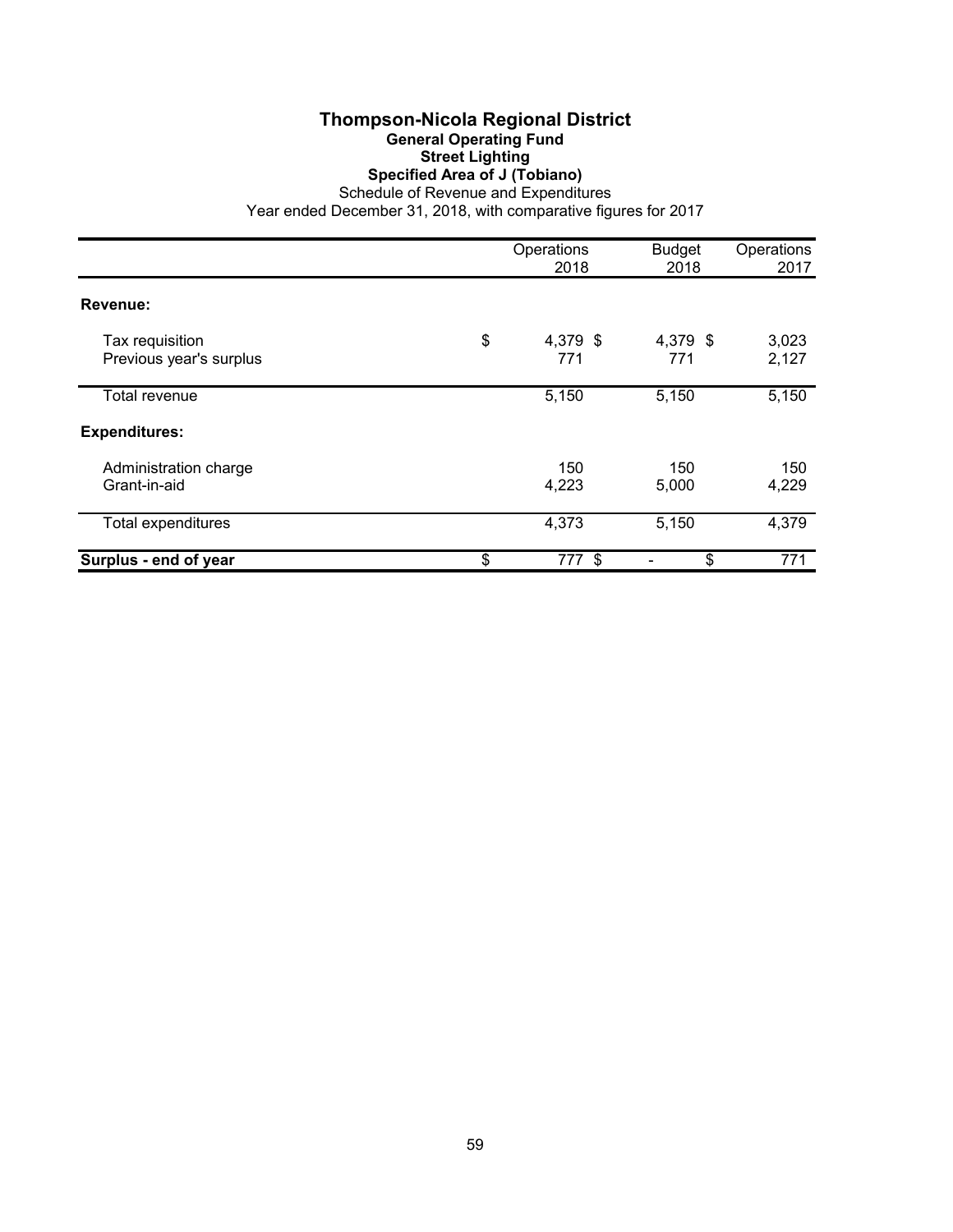#### **Thompson-Nicola Regional District General Operating Fund Street Lighting Specified Area of N (Coldwater Road)** Schedule of Revenue and Expenditures

|                                                        | Operations<br>2018      | <b>Budget</b><br>2018 | Operations<br>2017 |
|--------------------------------------------------------|-------------------------|-----------------------|--------------------|
| Revenue:                                               |                         |                       |                    |
| Tax requisition<br>Previous year's surplus             | \$<br>$2,931$ \$<br>669 | $2,931$ \$<br>669     | 3,078<br>522       |
| <b>Total revenue</b>                                   | 3,600                   | 3,600                 | 3,600              |
| <b>Expenditures:</b>                                   |                         |                       |                    |
| Administration charge<br>Insurance<br><b>Utilities</b> | 150<br>50<br>2,782      | 150<br>50<br>3,400    | 150<br>50<br>2,731 |
| Total expenditures                                     | 2,982                   | 3,600                 | 2,931              |
| Surplus - end of year                                  | \$<br>618 \$            | \$                    | 669                |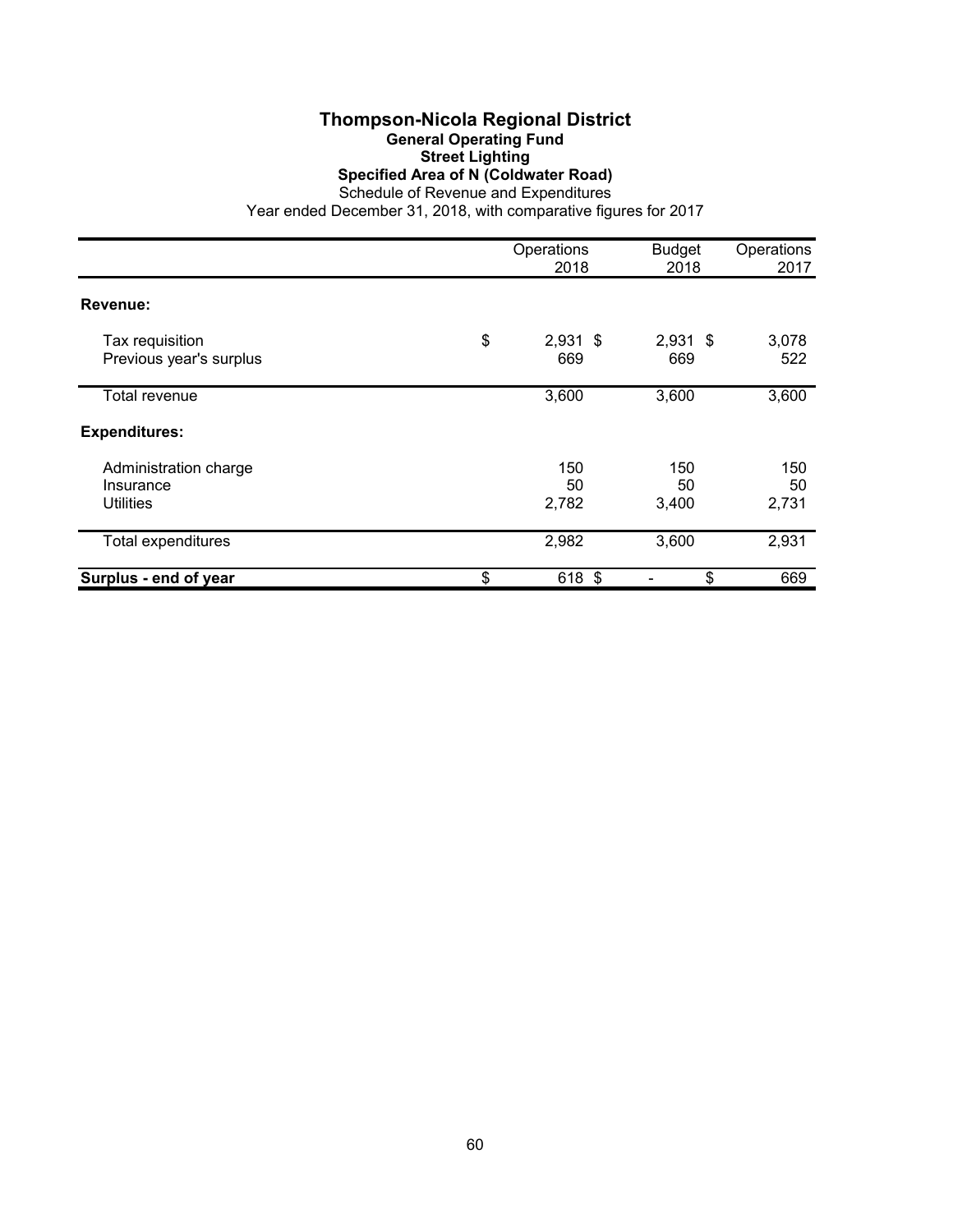# **Thompson-Nicola Regional District General Operating Fund Street Lighting Specified Area of P (Pritchard)**

Schedule of Revenue and Expenditures

|                                                                                     | Operations<br>2018           | <b>Budget</b><br>2018 | Operations<br>2017    |
|-------------------------------------------------------------------------------------|------------------------------|-----------------------|-----------------------|
| Revenue:                                                                            |                              |                       |                       |
| Tax requisition<br>Government transfers and other grants<br>Previous year's surplus | \$<br>7,407 \$<br>129<br>885 | 7,407 \$<br>885       | 7,208<br>219<br>1,084 |
| Total revenue                                                                       | 8,421                        | 8,292                 | 8,511                 |
| <b>Expenditures:</b>                                                                |                              |                       |                       |
| Administration charge<br>Insurance<br><b>Utilities</b>                              | 242<br>50<br>6,867           | 242<br>50<br>8,000    | 242<br>50<br>7,334    |
| Total expenditures                                                                  | 7,159                        | 8,292                 | 7,626                 |
| Surplus - end of year                                                               | \$<br>$1,262$ \$             | \$                    | 885                   |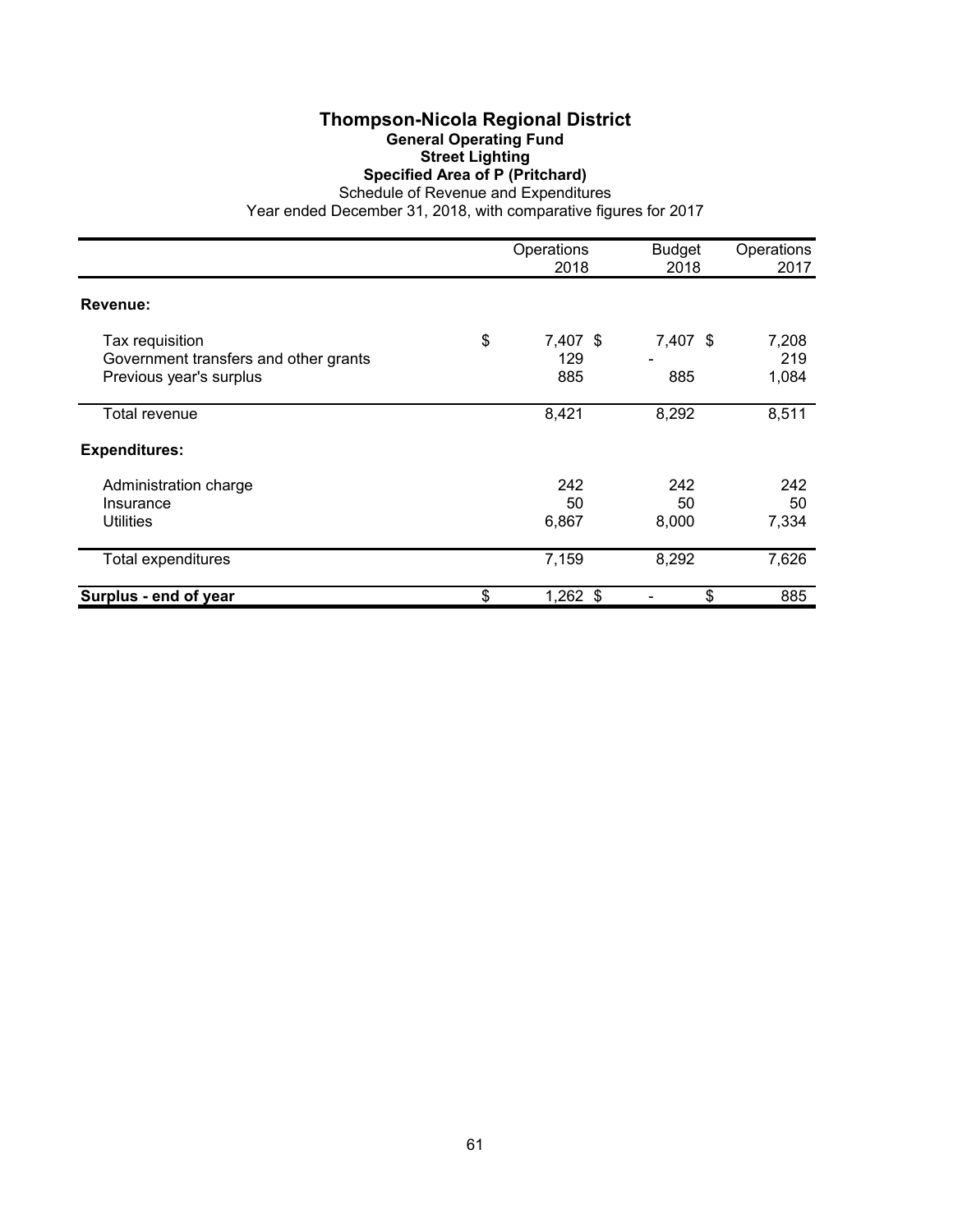#### **Thompson-Nicola Regional District General Operating Fund Street Lighting Specified Area of P (Whitecroft Village)** Schedule of Revenue and Expenditures

|                                                        | Operations<br>2018    | <b>Budget</b><br>2018 | Operations<br>2017 |
|--------------------------------------------------------|-----------------------|-----------------------|--------------------|
| Revenue:                                               |                       |                       |                    |
| Tax requisition<br>Previous year's surplus             | \$<br>1,598 \$<br>301 | 1,598 \$<br>302       | 1,674<br>225       |
| Total revenue                                          | 1,899                 | 1,900                 | 1,899              |
| <b>Expenditures:</b>                                   |                       |                       |                    |
| Administration charge<br>Insurance<br><b>Utilities</b> | 150<br>50<br>1,427    | 150<br>50<br>1,700    | 150<br>50<br>1,398 |
| <b>Total expenditures</b>                              | 1,627                 | 1,900                 | 1,598              |
| Surplus - end of year                                  | \$<br>272 \$          | \$                    | 301                |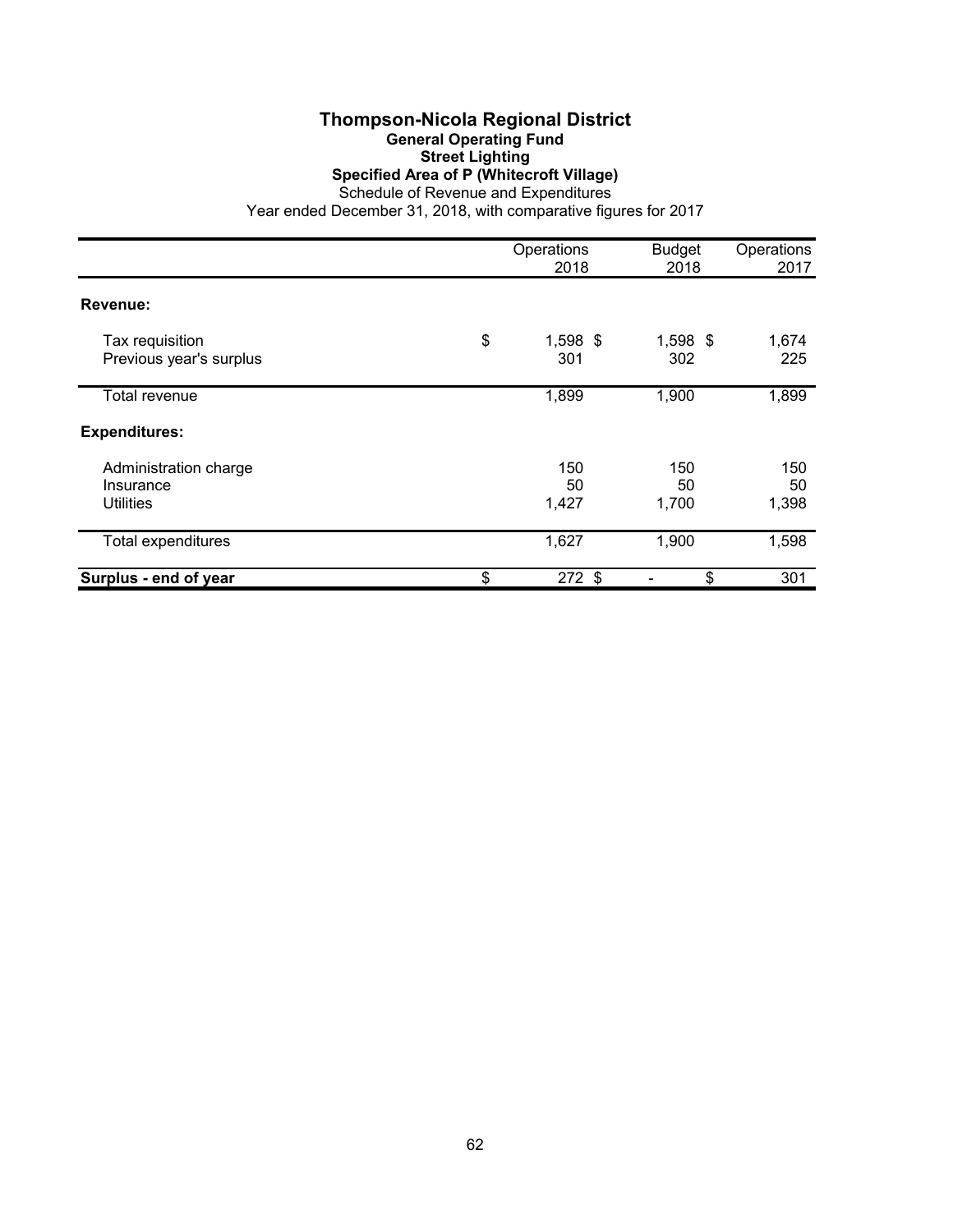### **Thompson-Nicola Regional District General Operating Fund Transit Services**

Summary of Revenue and Expenditures

|                                                                       | Operations<br>2018     | <b>Budget</b><br>2018 | Operations<br>2017 |
|-----------------------------------------------------------------------|------------------------|-----------------------|--------------------|
| Revenue:                                                              |                        |                       |                    |
| Tax requisition<br>Grants in lieu of taxes<br>Previous year's surplus | \$<br>81,697 \$<br>113 | 81,697 \$             | 73,537<br>711      |
| Total revenue                                                         | 81,810                 | 81,697                | 74,248             |
| <b>Expenditures:</b>                                                  |                        |                       |                    |
| Administration charge<br>Operating costs                              | 2,380<br>79,317        | 2,380<br>79,317       | 2,259<br>71,989    |
| Total expenditures                                                    | 81,697                 | 81,697                | 74,248             |
| Surplus - end of year                                                 | \$<br>113S             | \$                    |                    |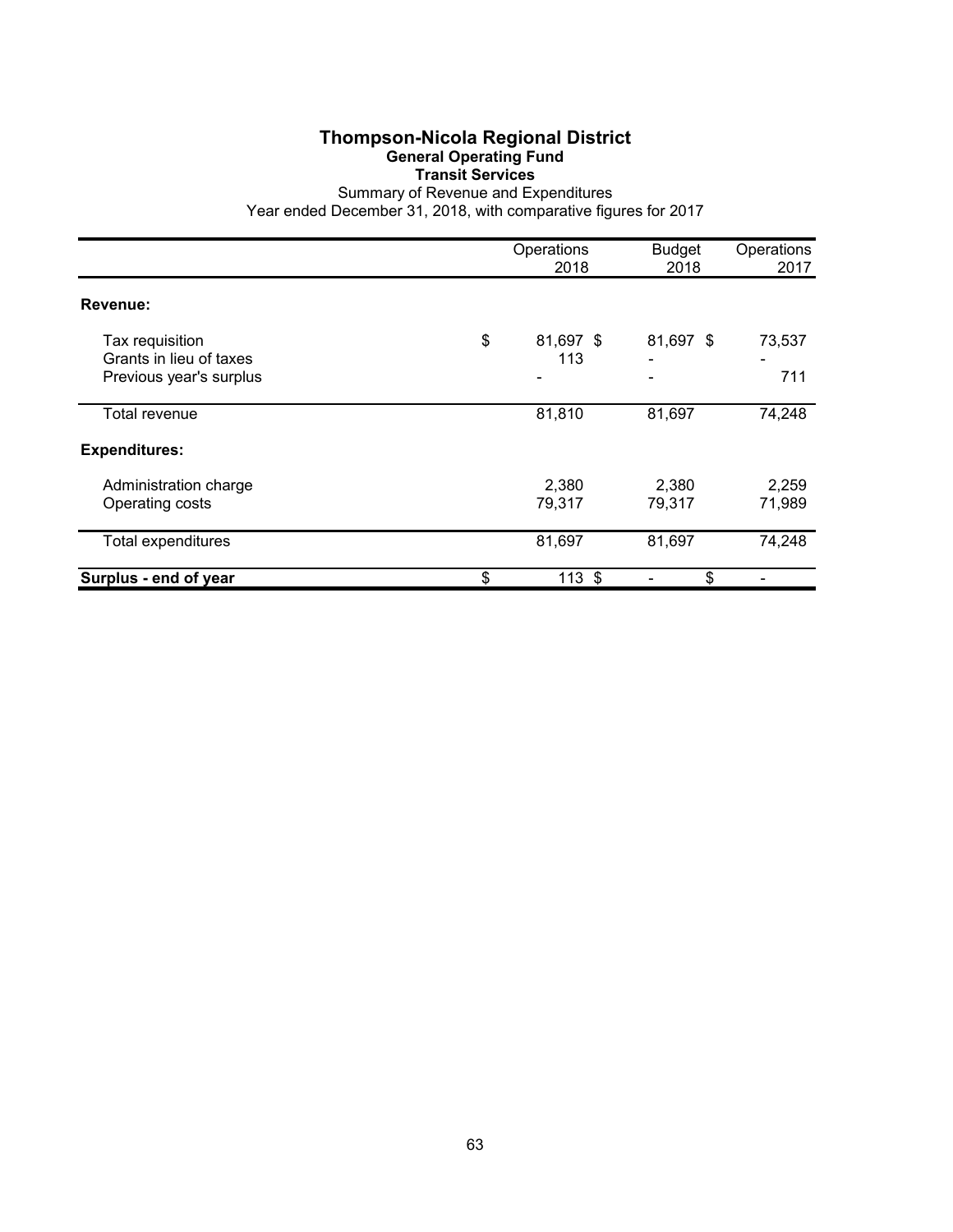# **Thompson-Nicola Regional District General Operating Fund Transit Service Electoral Area A**

Schedule of Revenue and Expenditures

|                                                                       | Operations<br>2018     | <b>Budget</b><br>2018 | Operations<br>2017 |
|-----------------------------------------------------------------------|------------------------|-----------------------|--------------------|
| Revenue:                                                              |                        |                       |                    |
| Tax requisition<br>Grants in lieu of taxes<br>Previous year's surplus | \$<br>39,364 \$<br>104 | 39,364 \$             | 36,796<br>89       |
| Total revenue                                                         | 39,468                 | 39,364                | 36,885             |
| <b>Expenditures:</b>                                                  |                        |                       |                    |
| Administration charge<br>Operating costs                              | 1,147<br>38,217        | 1,147<br>38,217       | 1,074<br>35,811    |
| Total expenditures                                                    | 39,364                 | 39,364                | 36,885             |
| Surplus - end of year                                                 | \$<br>$104$ \$         | \$                    |                    |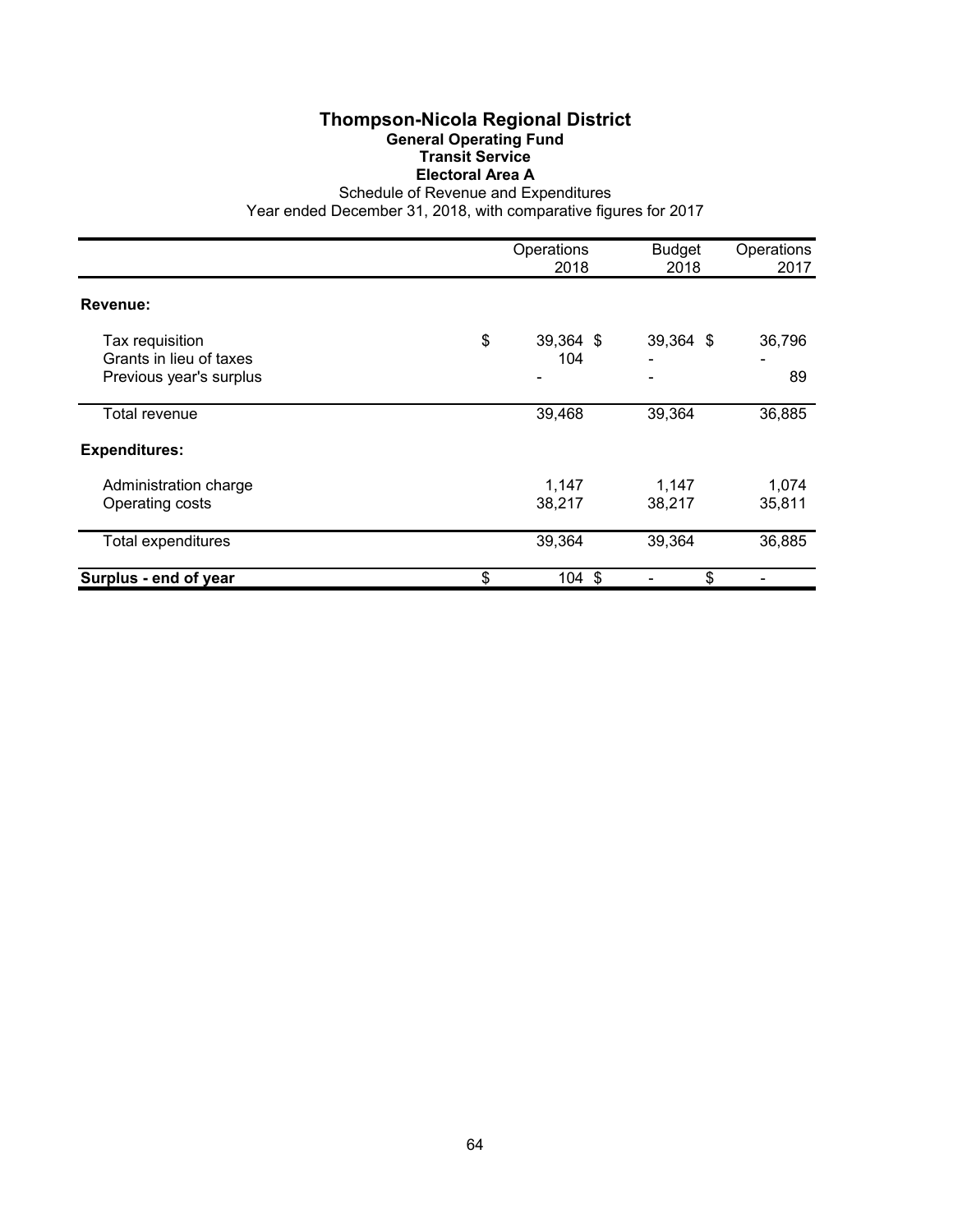# **Thompson-Nicola Regional District General Operating Fund Transit Service Specified Area of M (Lower Nicola)**

Schedule of Revenue and Expenditures

|                                          | Operations<br>2018 | <b>Budget</b><br>2018 | Operations<br>2017 |
|------------------------------------------|--------------------|-----------------------|--------------------|
| Revenue:                                 |                    |                       |                    |
| Tax requisition                          | \$<br>8,549 \$     | 8,549 \$              | 5,250              |
| Total revenue                            | 8,549              | 8,549                 | 5,250              |
| <b>Expenditures:</b>                     |                    |                       |                    |
| Administration charge<br>Operating costs | 249<br>8,300       | 249<br>8,300          | 250<br>5,000       |
| <b>Total expenditures</b>                | 8,549              | 8,549                 | 5,250              |
| Surplus - end of year                    | \$<br>\$           | \$                    |                    |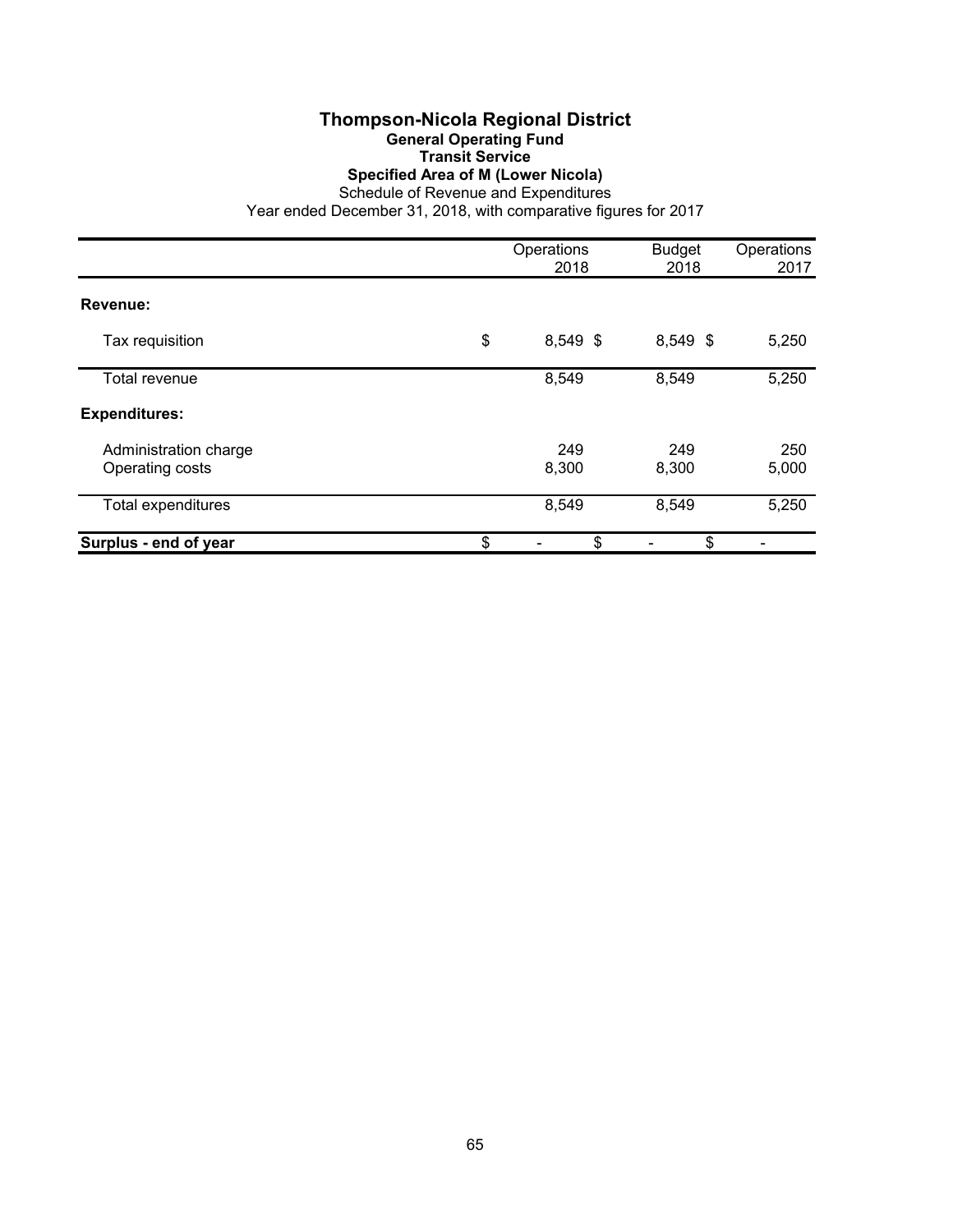#### **Thompson-Nicola Regional District General Operating Fund Transit Service Specified Areas of A, B and O (Valley Connector)** Schedule of Revenue and Expenditures Year ended December 31, 2018, with comparative figures for 2017

|                                                                       | Operations<br>2018           | <b>Budget</b><br>2018 | Operations<br>2017 |
|-----------------------------------------------------------------------|------------------------------|-----------------------|--------------------|
| Revenue:                                                              |                              |                       |                    |
| Tax requisition<br>Grants in lieu of taxes<br>Previous year's surplus | \$<br>33,784 \$<br>10        | 33,784 \$             | 31,491<br>621      |
| Total revenue                                                         | 33,794                       | 33,784                | 32,112             |
| <b>Expenditures:</b>                                                  |                              |                       |                    |
| Administration charge<br>Operating costs                              | 984<br>32,800                | 984<br>32,800         | 935<br>31,177      |
| <b>Total expenditures</b>                                             | 33,784                       | 33,784                | 32,112             |
| Surplus - end of year                                                 | \$<br>10 <sup>°</sup><br>-\$ | \$                    |                    |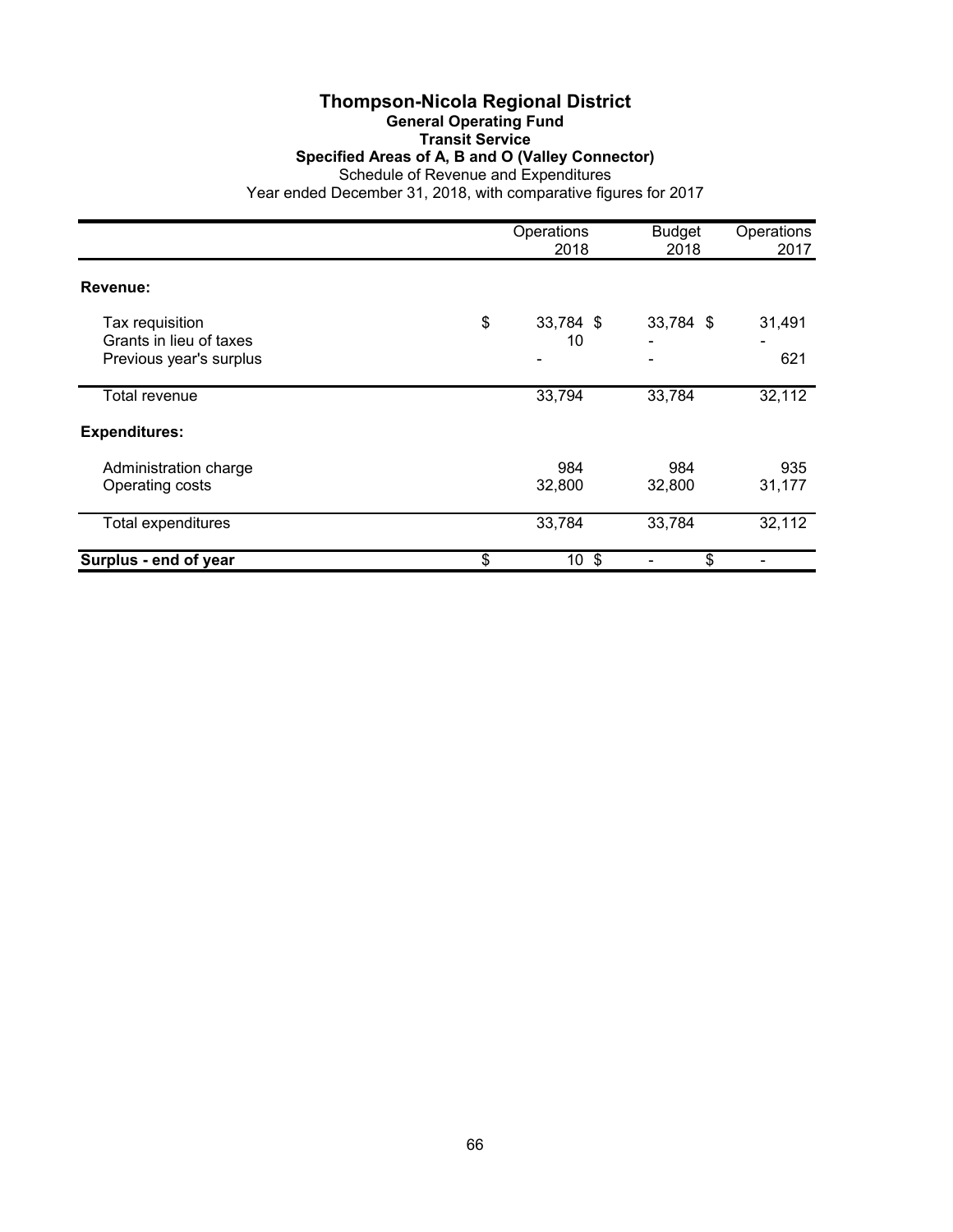#### **Thompson-Nicola Regional District General Operating Fund Solid Waste Management A Local Service of All Members except Kamloops** Schedule of Revenue and Expenditures

|                                       | Operations<br>2018 | <b>Budget</b><br>2018 | Operations<br>2017 |
|---------------------------------------|--------------------|-----------------------|--------------------|
|                                       |                    |                       |                    |
| Revenue:                              |                    |                       |                    |
| Tax requisition                       | \$<br>7,375,000 \$ | 7,375,000 \$          | 7,725,000          |
| Government transfers and other grants | 12,786             |                       |                    |
| Sale of services                      | 2,438,817          | 2,490,000             | 2,448,141          |
| Interest                              | 135,260            | 7,500                 | 29,618             |
| Other revenue                         | 155,580            |                       | 188,739            |
| <b>Transfer from TCA Surplus</b>      | 871,038            |                       | 896,571            |
| Previous year's surplus               | 2,802,605          | 2,802,605             | 3,074,582          |
| Total revenue                         | 13,791,086         | 12,675,105            | 14,362,651         |
| <b>Expenditures:</b>                  |                    |                       |                    |
| Advertising                           | 446                | 7,790                 | 996                |
| Administration charge                 | 319,653            | 319,653               | 319,461            |
| Amortization                          | 871,038            |                       | 896,571            |
| <b>Building costs</b>                 | 1,615              | 20,500                | 3,611              |
| Furniture and equipment               | 3,654              | 21,050                | 11,908             |
| General                               | 115,540            | 102,090               | 69,780             |
| Insurance                             | 23,623             | 32,500                | 25,157             |
| Programs                              | 6,937,919          | 9,065,858             | 8,085,772          |
| Salaries and benefits                 | 896,064            | 992,700               | 826,688            |
| Travel, meals and accommodations      | 44,972             | 87,084                | 37,393             |
| Capital purchases                     | 27,663             | 28,700                |                    |
| Transfer to reserve                   | 1,997,180          | 1,997,180             | 1,282,709          |
| <b>Total Residual Management</b>      | 11,239,367         | 12,675,105            | 11,560,046         |
| Surplus - end of year                 | \$<br>2,551,719 \$ | \$                    | 2,802,605          |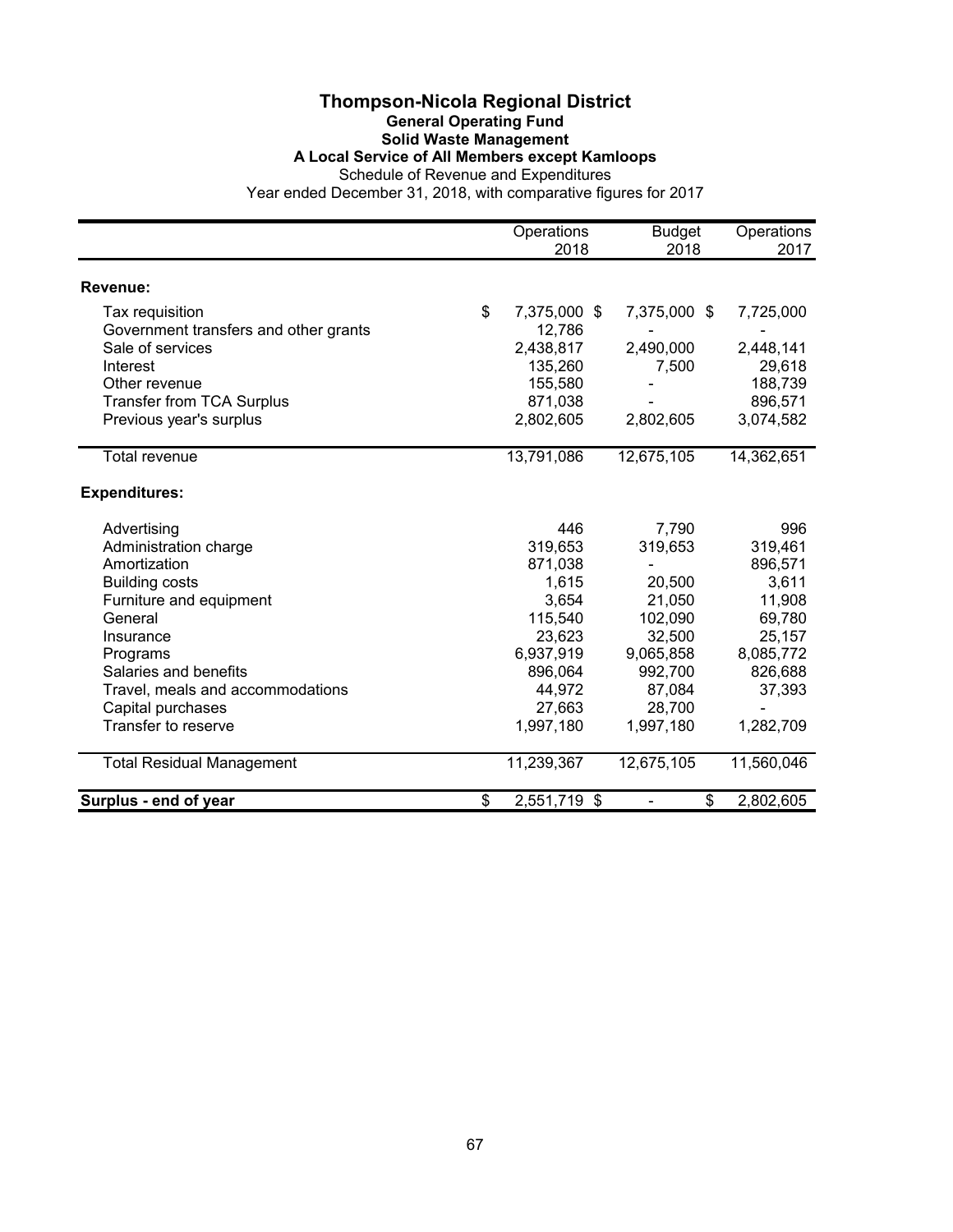# **Thompson-Nicola Regional District General Operating Fund Solid Waste Management Plan Review**

Schedule of Revenue and Expenditures Year ended December 31, 2018, with comparative figures for 2017

|                                            | Operations<br>2018        | <b>Budget</b><br>2018 | Operations<br>2017 |
|--------------------------------------------|---------------------------|-----------------------|--------------------|
| Revenue:                                   |                           |                       |                    |
| Tax requisition<br>Previous year's surplus | \$<br>32,129 \$<br>42,871 | 32,129 \$<br>42,871   | 101,073<br>123,927 |
| <b>Total revenue</b>                       | 75,000                    | 75,000                | 225,000            |
| <b>Expenditures:</b>                       |                           |                       |                    |
| Programs<br>Salaries and benefits          | 17,446<br>14,804          | 75,000<br>-           | 162,741<br>19,388  |
| <b>Total expenditures</b>                  | 32,250                    | 75,000                | 182,129            |
| Surplus - end of year                      | \$<br>42,750 \$           | \$                    | 42,871             |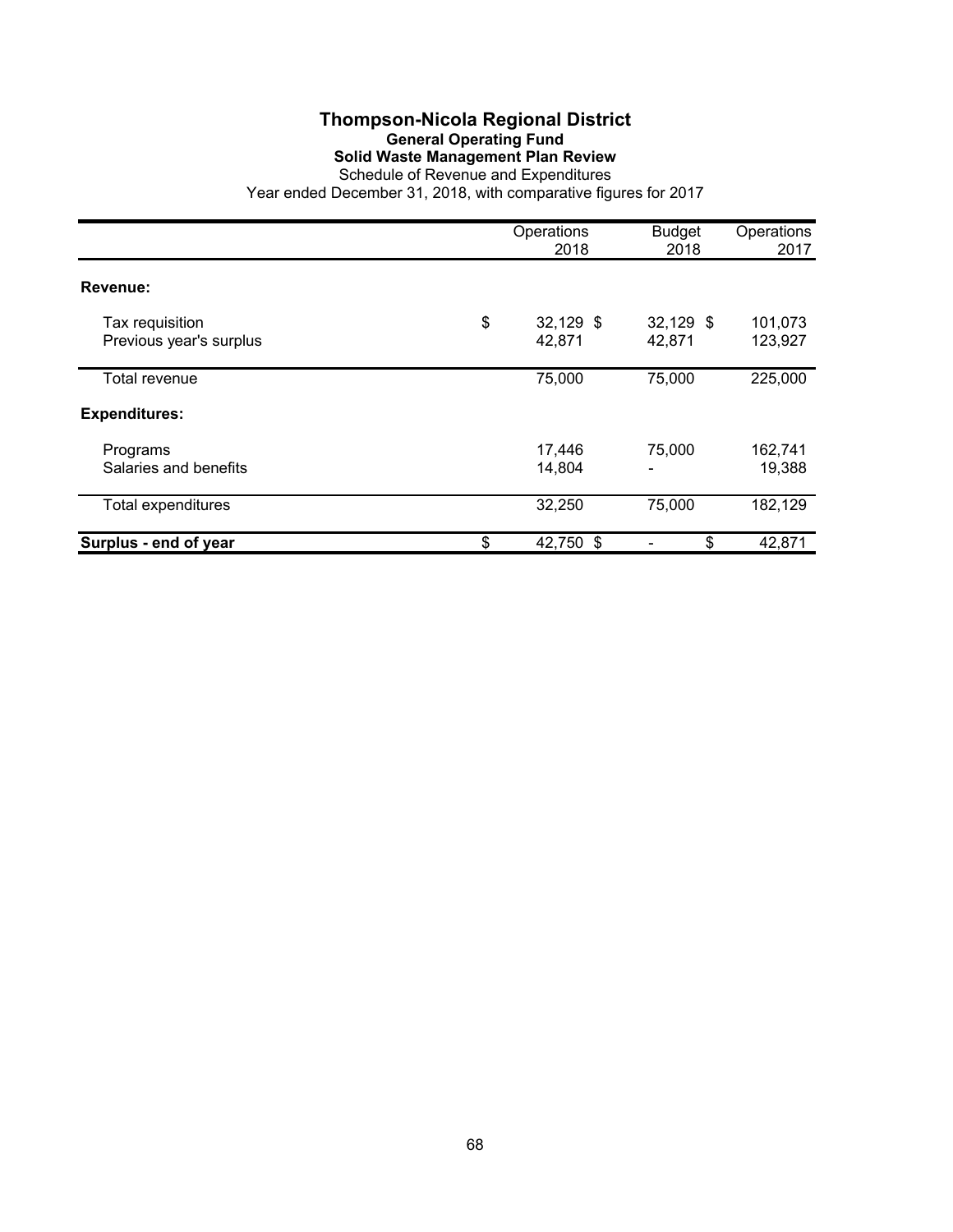### **Thompson-Nicola Regional District General Operating Fund Noxious Weed Control All Electoral Areas**

Schedule of Revenue and Expenditures

|                                       | Operations<br>2018 | <b>Budget</b><br>2018          | Operations<br>2017 |
|---------------------------------------|--------------------|--------------------------------|--------------------|
| Revenue:                              |                    |                                |                    |
|                                       |                    |                                |                    |
| Tax requisition                       | \$<br>316,935 \$   | 316,935 \$                     | 236,492            |
| Government transfers and other grants | 250,151            | 250,000                        | 20,000             |
| Interest                              | 842                |                                |                    |
| Other revenue                         |                    |                                | 84,866             |
| <b>Transfer from TCA Surplus</b>      | 3,695              |                                |                    |
| Previous year's surplus               | 51,613             | 51,613                         | 36,280             |
| <b>Total revenue</b>                  | 623,236            | 618,548                        | 377,638            |
| <b>Expenditures:</b>                  |                    |                                |                    |
| Advertising                           | 877                | 570                            | 402                |
| Administration charge                 | 27,116             | 27,116                         | 12,333             |
| Amortization                          | 3,695              |                                |                    |
| <b>Building costs</b>                 | 270                | 1,500                          | 490                |
| Dues, licences and fees               | 1,658              | 800                            |                    |
| Furniture and equipment               | 2,156              | 20,000                         | 1,554              |
| General                               | 11,134             | 3,000                          | 5,949              |
| Insurance                             | 1,458              | 1,500                          | 952                |
| Meetings                              | 192                | 390                            | 1,326              |
| Office supplies                       | 402                | 1,200                          | 371                |
| Programs                              | 369,807            | 402,500                        | 270,595            |
| Salaries and benefits                 | 77,885             | 110,000                        | 30,572             |
| Staff development                     | 1,569              | 3,000                          | 75                 |
| Telephone                             | 1,155              | 600                            | 207                |
| Travel, meals and accommodations      | 5,849              | 6,372                          | 1,199              |
| Capital purchases                     | 39,036             | 40,000                         |                    |
| <b>Total expenditures</b>             | 544,259            | 618,548                        | 326,025            |
| Surplus - end of year                 | \$<br>78,977 \$    | \$<br>$\overline{\phantom{a}}$ | 51,613             |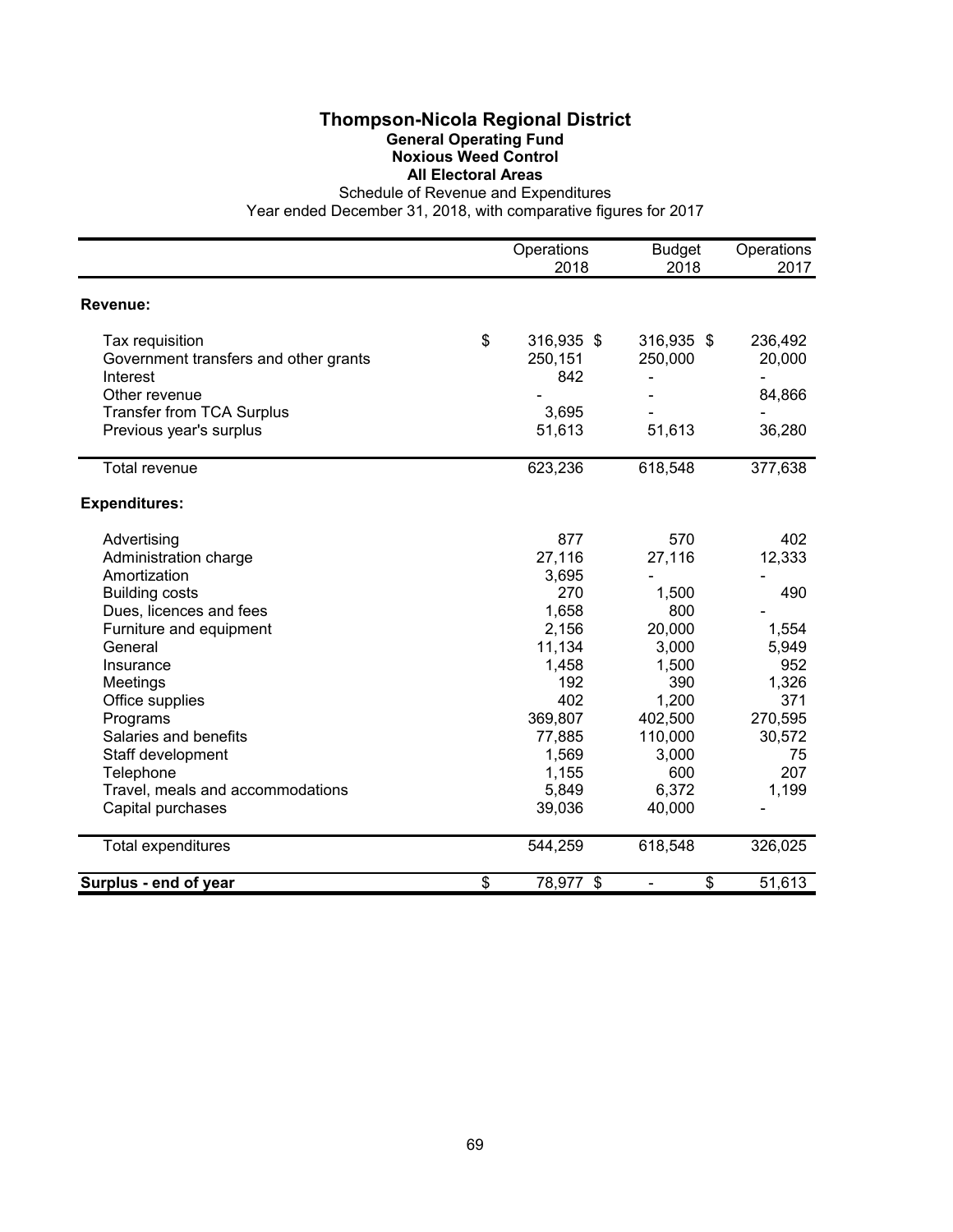## **Thompson-Nicola Regional District General Operating Fund Mosquito Control**

|                                       | Operations<br>2018 | <b>Budget</b><br>2018 | Operations<br>2017 |
|---------------------------------------|--------------------|-----------------------|--------------------|
| Revenue:                              |                    |                       |                    |
| Tax requisition                       | \$<br>451,345 \$   | 451,345 \$            | 478,916            |
| Government transfers and other grants | 302                |                       |                    |
| Interest                              | 849                |                       |                    |
| <b>Transfer from TCA Surplus</b>      | 110                |                       |                    |
| Previous year's surplus               | 121,658            | 121,658               | 98,130             |
| <b>Total revenue</b>                  | 574,264            | 573,003               | 577,046            |
| <b>Expenditures:</b>                  |                    |                       |                    |
| Advertising                           | 213                | 10,000                | 35                 |
| Administration charge                 | 21,969             | 21,969                | 23,282             |
| Amortization                          | 110                |                       |                    |
| <b>Building costs</b>                 | 159                | 3,000                 | 357                |
| Dues, licences and fees               |                    | 360                   |                    |
| Furniture and equipment               | 115                | 2,400                 | 327                |
| General                               | 8,199              | 6,450                 | 4,407              |
| Insurance                             | 2,079              | 4,500                 | 2,045              |
| Meetings                              |                    | 780                   |                    |
| Office supplies                       | 1,405              | 2,400                 | 2,022              |
| Programs                              | 389,318            | 458,000               | 374,981            |
| Salaries and benefits                 | 37,543             | 40,500                | 44,670             |
| Staff development                     | 433                | 4,200                 | 351                |
| Telephone                             | 1,111              | 900                   | 1,071              |
| Travel, meals and accommodations      | 1,484              | 12,744                | 1,753              |
| Capital purchases                     | 4,077              | 4,800                 | 87                 |
| <b>Total expenditures</b>             | 468,215            | 573,003               | 455,388            |
| Surplus - end of year                 | \$<br>106,049 \$   | \$                    | 121,658            |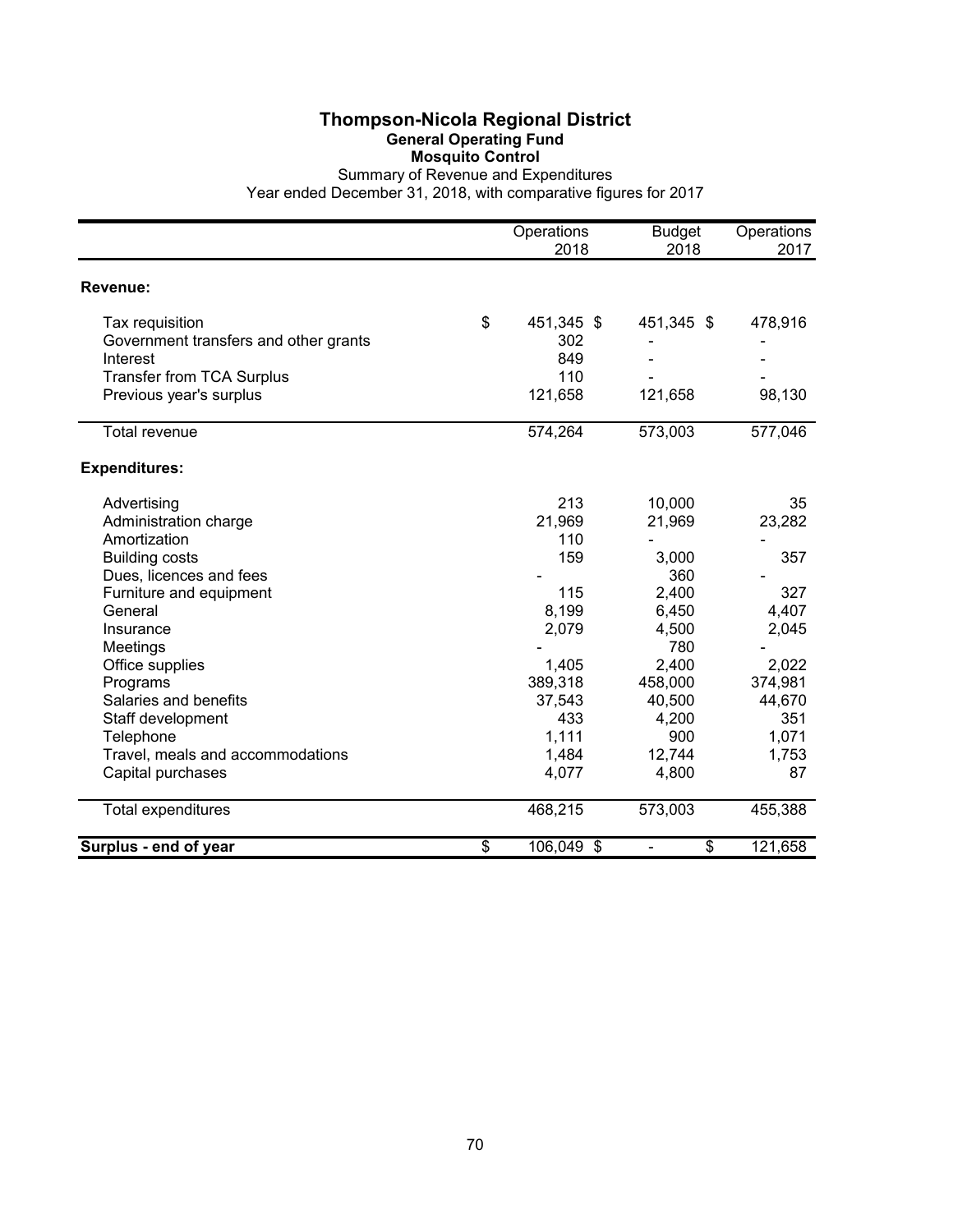### **Thompson-Nicola Regional District General Operating Fund Mosquito Control**

### **Electoral Area O, a Specified Area of P and Barriere**

Schedule of Revenue and Expenditures

|                                       | Operations<br>2018 | <b>Budget</b><br>2018 | Operations<br>2017 |
|---------------------------------------|--------------------|-----------------------|--------------------|
| Revenue:                              |                    |                       |                    |
| Tax requisition                       | \$<br>111,671 \$   | 111,671 \$            | 114,447            |
| Government transfers and other grants | 76                 |                       |                    |
| <b>Transfer from TCA Surplus</b>      | 28                 |                       |                    |
| Previous year's surplus               | 23,862             | 23,862                | 28,034             |
| Total revenue                         | 135,637            | 135,533               | 142,481            |
| <b>Expenditures:</b>                  |                    |                       |                    |
| Advertising                           | 50                 | 2,500                 |                    |
| Administration charge                 | 5,437              | 5,437                 | 5,569              |
| Amortization                          | 28                 |                       |                    |
| <b>Building costs</b>                 | 40                 | 750                   | 89                 |
| Dues, licences and fees               |                    | 90                    |                    |
| Furniture and equipment               | 36                 | 750                   | 104                |
| General                               | 1,957              | 1,500                 | 1,011              |
| Insurance                             | 435                | 1,000                 | 431                |
| Meetings                              |                    | 195                   |                    |
| Office supplies                       | 28                 | 600                   | 131                |
| Programs                              | 101,668            | 107,000               | 99,235             |
| Salaries and benefits                 | 9,396              | 10,125                | 11,168             |
| Staff development                     | 108                | 1,050                 | 88                 |
| Telephone                             | 370                | 300                   | 357                |
| Travel, meals and accommodations      | 374                | 3,186                 | 436                |
| Capital purchases                     | 1,012              | 1,050                 |                    |
| <b>Total expenditures</b>             | 120,939            | 135,533               | 118,619            |
| Surplus - end of year                 | \$<br>14,698 \$    | \$                    | 23,862             |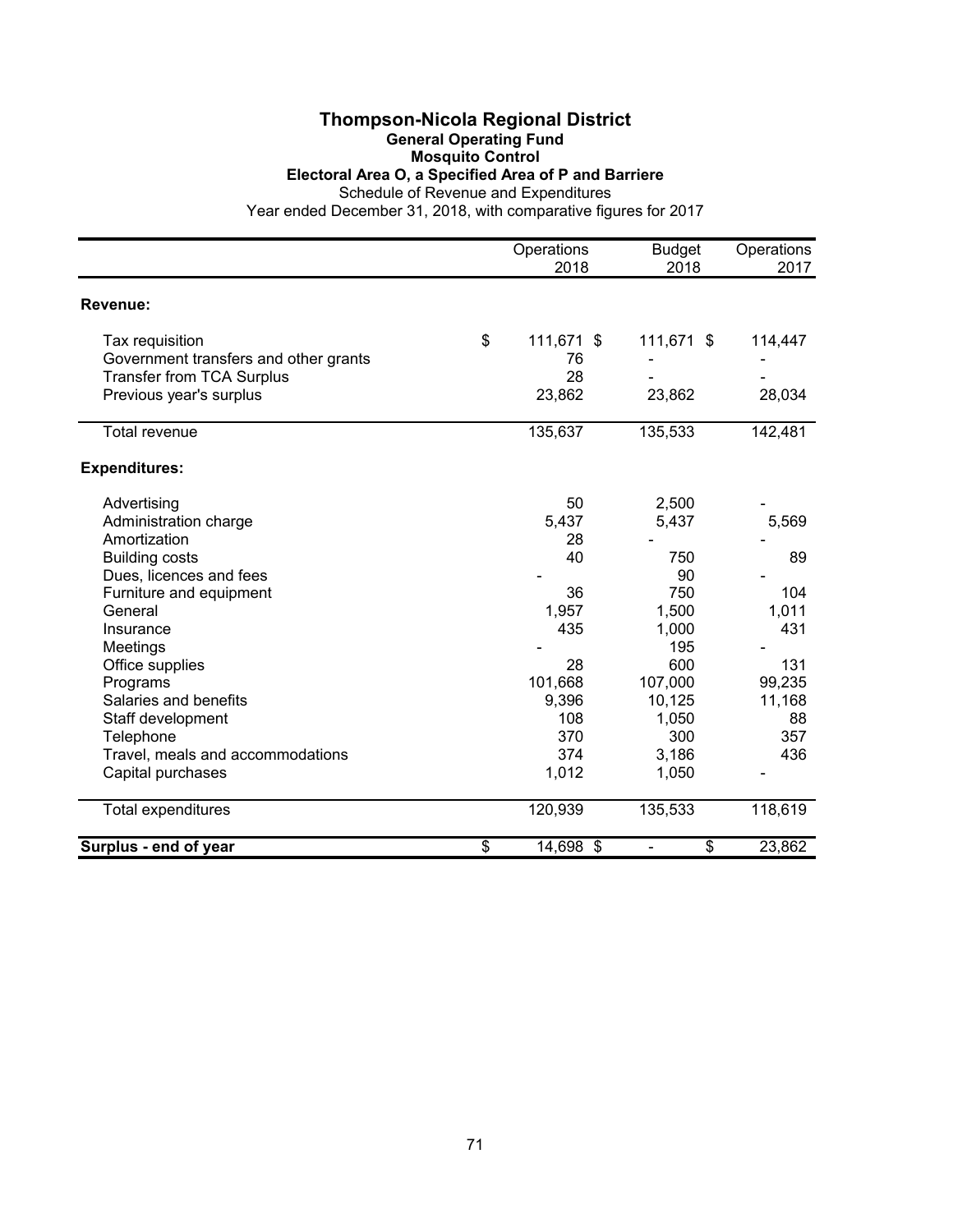### **Thompson-Nicola Regional District General Operating Fund Mosquito Control Extended Service of Area A and Clearwater**

|                                       | Operations<br>2018 | <b>Budget</b><br>2018          | Operations<br>2017 |
|---------------------------------------|--------------------|--------------------------------|--------------------|
| Revenue:                              |                    |                                |                    |
| Tax requisition                       | \$<br>107,484 \$   | 107,484 \$                     | 122,211            |
| Government transfers and other grants | 76                 |                                |                    |
| <b>Transfer from TCA Surplus</b>      | 28                 |                                |                    |
| Previous year's surplus               | 30,999             | 30,999                         | 20,641             |
| Total revenue                         | 138,587            | 138,483                        | 142,852            |
| <b>Expenditures:</b>                  |                    |                                |                    |
| Advertising                           | 50                 | 2,500                          |                    |
| Administration charge                 | 5,237              | 5,237                          | 5,939              |
| Amortization                          | 28                 |                                |                    |
| <b>Building costs</b>                 | 40                 | 750                            | 89                 |
| Dues, licences and fees               |                    | 90                             |                    |
| Furniture and equipment               | 36                 | 750                            | 104                |
| General                               | 1,957              | 1,650                          | 1,011              |
| Insurance                             | 435                | 1,000                          | 431                |
| Meetings                              |                    | 195                            |                    |
| Office supplies                       | 28                 | 600                            | 131                |
| Programs                              | 96,410             | 110,000                        | 92,099             |
| Salaries and benefits                 | 9,374              | 10,125                         | 11,168             |
| Staff development                     | 108                | 1,050                          | 88                 |
| Telephone                             | 370                | 300                            | 357                |
| Travel, meals and accommodations      | 374                | 3,186                          | 436                |
| Capital purchases                     | 1,012              | 1,050                          |                    |
| <b>Total expenditures</b>             | 115,459            | 138,483                        | 111,853            |
| Surplus - end of year                 | \$<br>23,128 \$    | \$<br>$\overline{\phantom{a}}$ | 30,999             |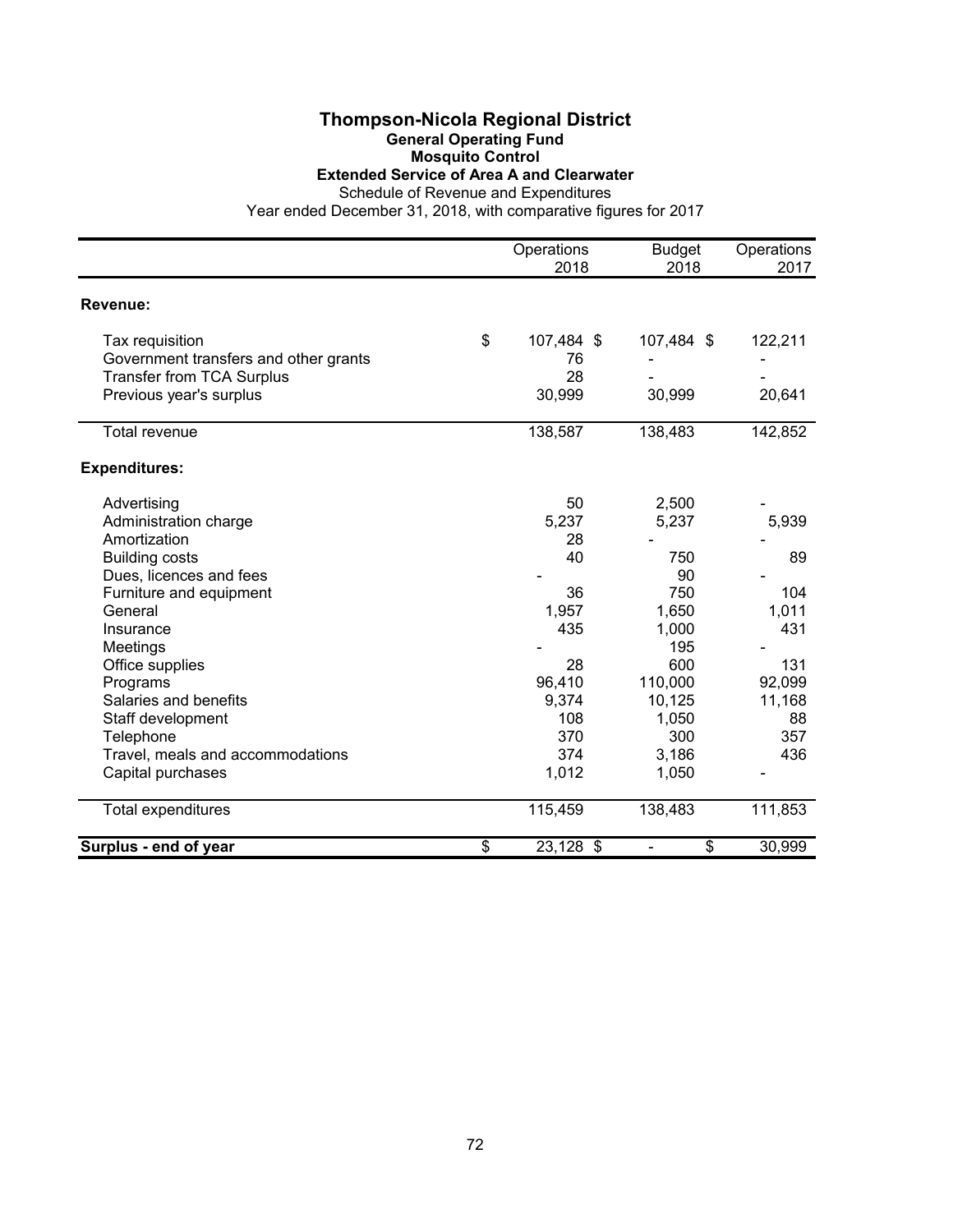## **Thompson-Nicola Regional District General Operating Fund Mosquito Control Electoral Area M & N (Nicola Valley)**

Schedule of Revenue and Expenditures

|                                  | Operations<br>2018 | <b>Budget</b><br>2018          | Operations<br>2017 |
|----------------------------------|--------------------|--------------------------------|--------------------|
| Revenue:                         |                    |                                |                    |
|                                  |                    |                                |                    |
| Tax requisition                  | \$<br>92,396 \$    | 92,396 \$                      | 88,398             |
| <b>Transfer from TCA Surplus</b> | 28                 |                                |                    |
| Previous year's surplus          | 14,719             | 14,719                         | 11,957             |
| Total revenue                    | 107,143            | 107,115                        | 100,355            |
| <b>Expenditures:</b>             |                    |                                |                    |
| Advertising                      | 62                 | 2,500                          | 35                 |
| Administration charge            | 4,519              | 4,519                          | 4,328              |
| Amortization                     | 28                 |                                |                    |
| <b>Building costs</b>            | 40                 | 750                            | 89                 |
| Dues, licences and fees          |                    | 90                             |                    |
| Furniture and equipment          | $\overline{7}$     | 150                            | 16                 |
| General                          | 2,328              | 1,800                          | 1,370              |
| Insurance                        | 435                | 500                            | 431                |
| Meetings                         |                    | 195                            |                    |
| Office supplies                  | 1,321              | 600                            | 1,629              |
| Programs                         | 73,306             | 80,000                         | 65,954             |
| Salaries and benefits            | 9,327              | 10,125                         | 11,164             |
| Staff development                | 108                | 1,050                          | 88                 |
| Travel, meals and accommodations | 363                | 3,186                          | 445                |
| Capital purchases                | 1,041              | 1,650                          | 87                 |
| <b>Total expenditures</b>        | 92,885             | 107,115                        | 85,636             |
| Surplus - end of year            | \$<br>14,258 \$    | \$<br>$\overline{\phantom{a}}$ | 14,719             |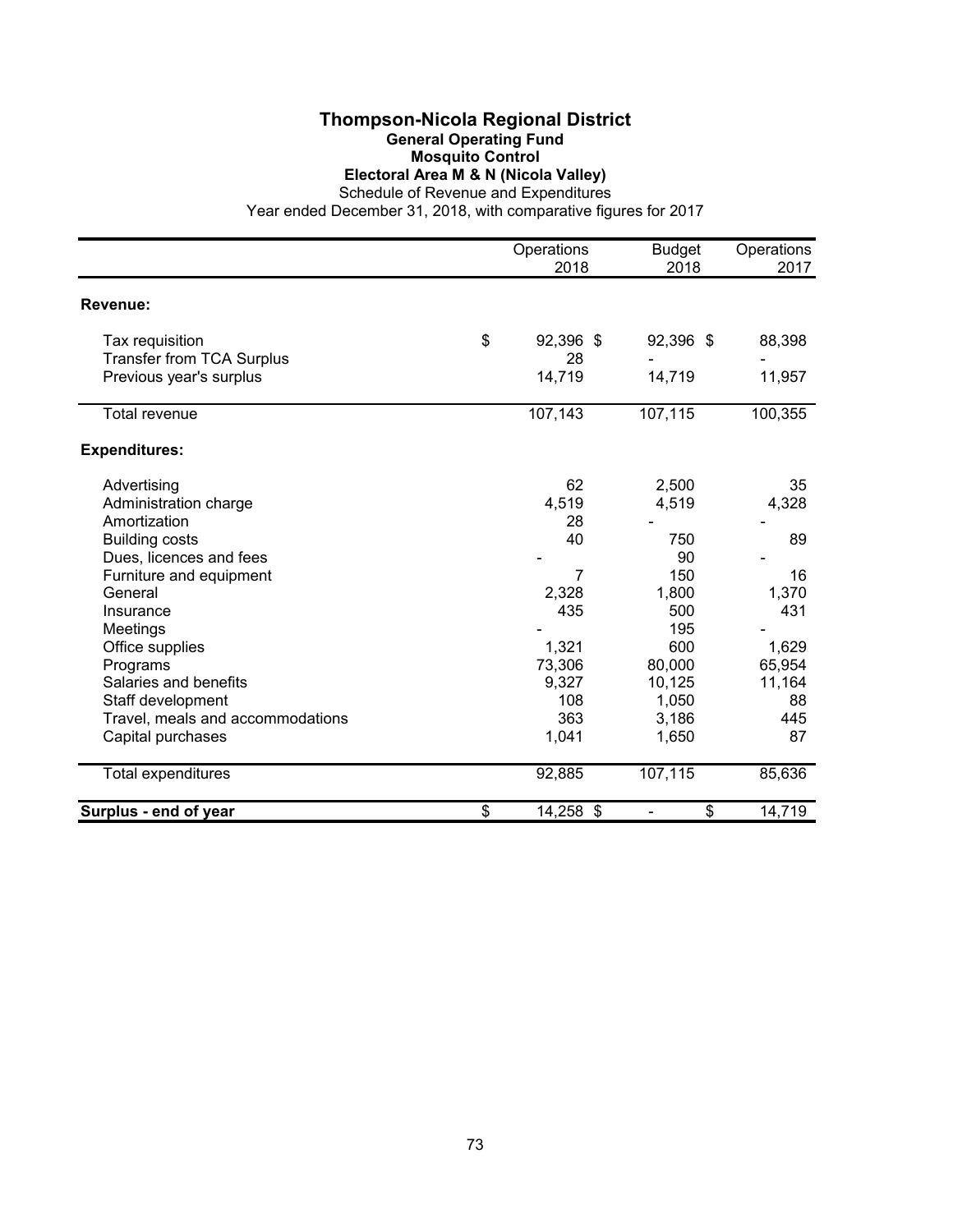### **Thompson-Nicola Regional District General Operating Fund Mosquito Control Kamloops, Chase, Logan Lake and Areas J and L and a Specified Area of P** Schedule of Revenue and Expenditures

|                                       | Operations       | <b>Budget</b> | Operations |
|---------------------------------------|------------------|---------------|------------|
|                                       | 2018             | 2018          | 2017       |
| Revenue:                              |                  |               |            |
| Tax requisition                       | \$<br>139,794 \$ | 139,794 \$    | 153,860    |
| Government transfers and other grants | 151              |               |            |
| Interest                              | 849              |               |            |
| <b>Transfer from TCA Surplus</b>      | 28               |               |            |
| Previous year's surplus               | 52,078           | 52,078        | 37,498     |
| <b>Total revenue</b>                  | 192,900          | 191,872       | 191,358    |
| <b>Expenditures:</b>                  |                  |               |            |
| Advertising                           | 50               | 2,500         |            |
| Administration charge                 | 6,776            | 6,776         | 7,446      |
| Amortization                          | 28               |               |            |
| <b>Building costs</b>                 | 40               | 750           | 89         |
| Dues, licences and fees               |                  | 90            |            |
| Furniture and equipment               | 36               | 750           | 104        |
| General                               | 1,957            | 1,500         | 1,012      |
| Insurance                             | 774              | 2,000         | 753        |
| Meetings                              |                  | 195           |            |
| Office supplies                       | 28               | 600           | 131        |
| Programs                              | 117,933          | 161,000       | 117,693    |
| Salaries and benefits                 | 9,446            | 10,125        | 11,171     |
| Staff development                     | 108              | 1,050         | 88         |
| Telephone                             | 370              | 300           | 357        |
| Travel, meals and accommodations      | 374              | 3,186         | 436        |
| Capital purchases                     | 1,012            | 1,050         |            |
| <b>Total expenditures</b>             | 138,932          | 191,872       | 139,280    |
| Surplus - end of year                 | \$<br>53,968 \$  | \$            | 52,078     |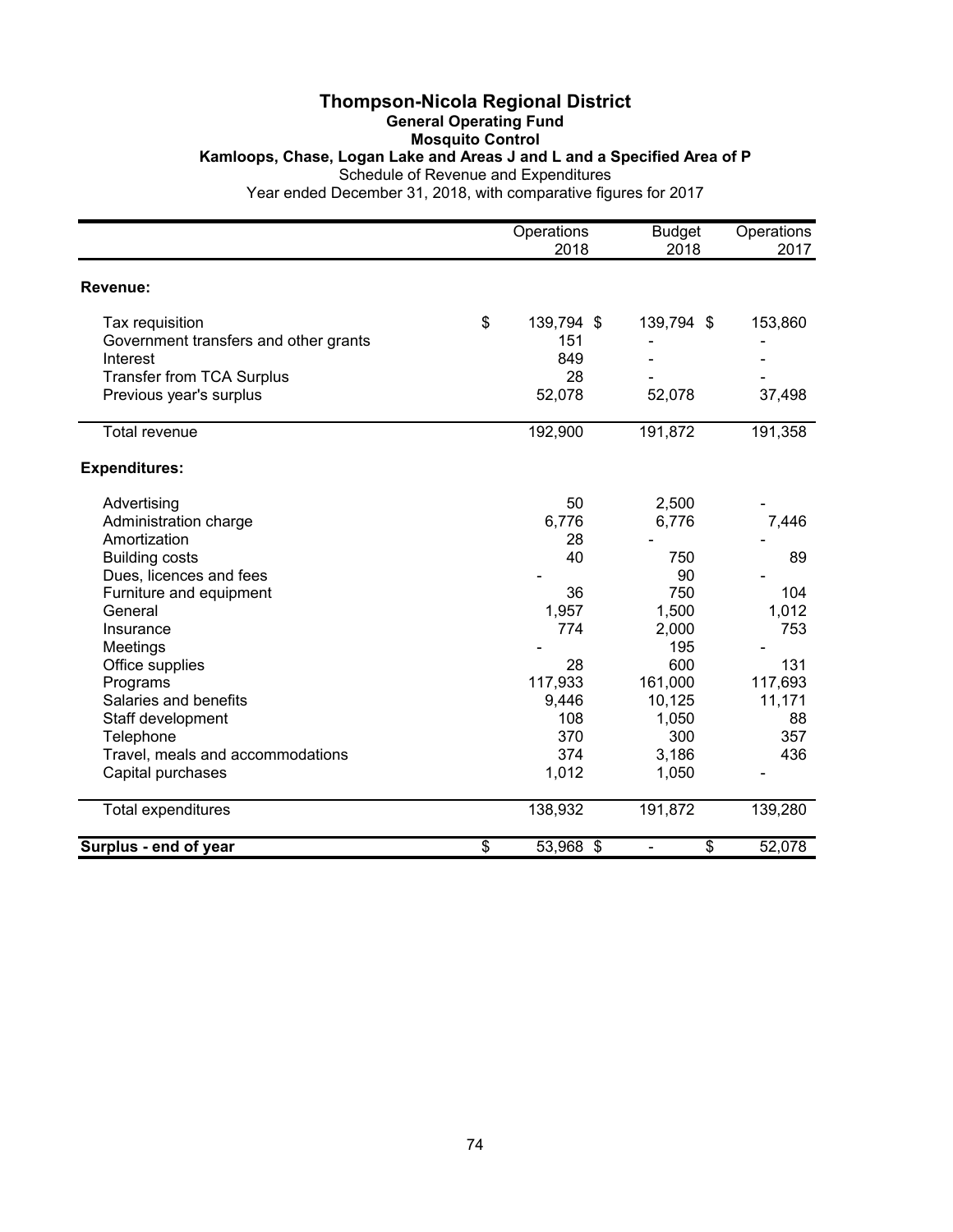## **Thompson-Nicola Regional District General Operating Fund Alternative Waste Collection Services**

|                                       | Operations<br>2018 | <b>Budget</b><br>2018 | Operations<br>2017 |
|---------------------------------------|--------------------|-----------------------|--------------------|
| Revenue:                              |                    |                       |                    |
| Tax requisition                       | \$<br>379,017 \$   | 379,017 \$            | 366,365            |
| Government transfers and other grants |                    |                       | 9,068              |
| Sale of services<br>Interest          | 454<br>5,352       |                       | 1,111<br>2,530     |
| <b>Transfer from TCA Surplus</b>      | 54,401             |                       | 54,158             |
| Previous year's surplus               | 35,066             | 35,066                | 58,864             |
|                                       |                    |                       |                    |
| Total revenue                         | 474,290            | 414,083               | 492,096            |
| <b>Expenditures:</b>                  |                    |                       |                    |
| Administration charge                 | 16,778             | 16,778                | 14,779             |
| Amortization                          | 54,401             |                       | 54,158             |
| General                               |                    | 15,000                |                    |
| Insurance                             | 1,516              | 1,950                 | 1,534              |
| Operating costs                       | 277,281            | 276,355               | 256,738            |
| Programs                              | 64,022             | 69,000                | 65,291             |
| Transfer to reserve                   | 36,352             | 35,000                | 64,530             |
| Total expenditures                    | 450,350            | 414,083               | 457,030            |
| Surplus - end of year                 | \$<br>23,940 \$    | \$                    | 35,066             |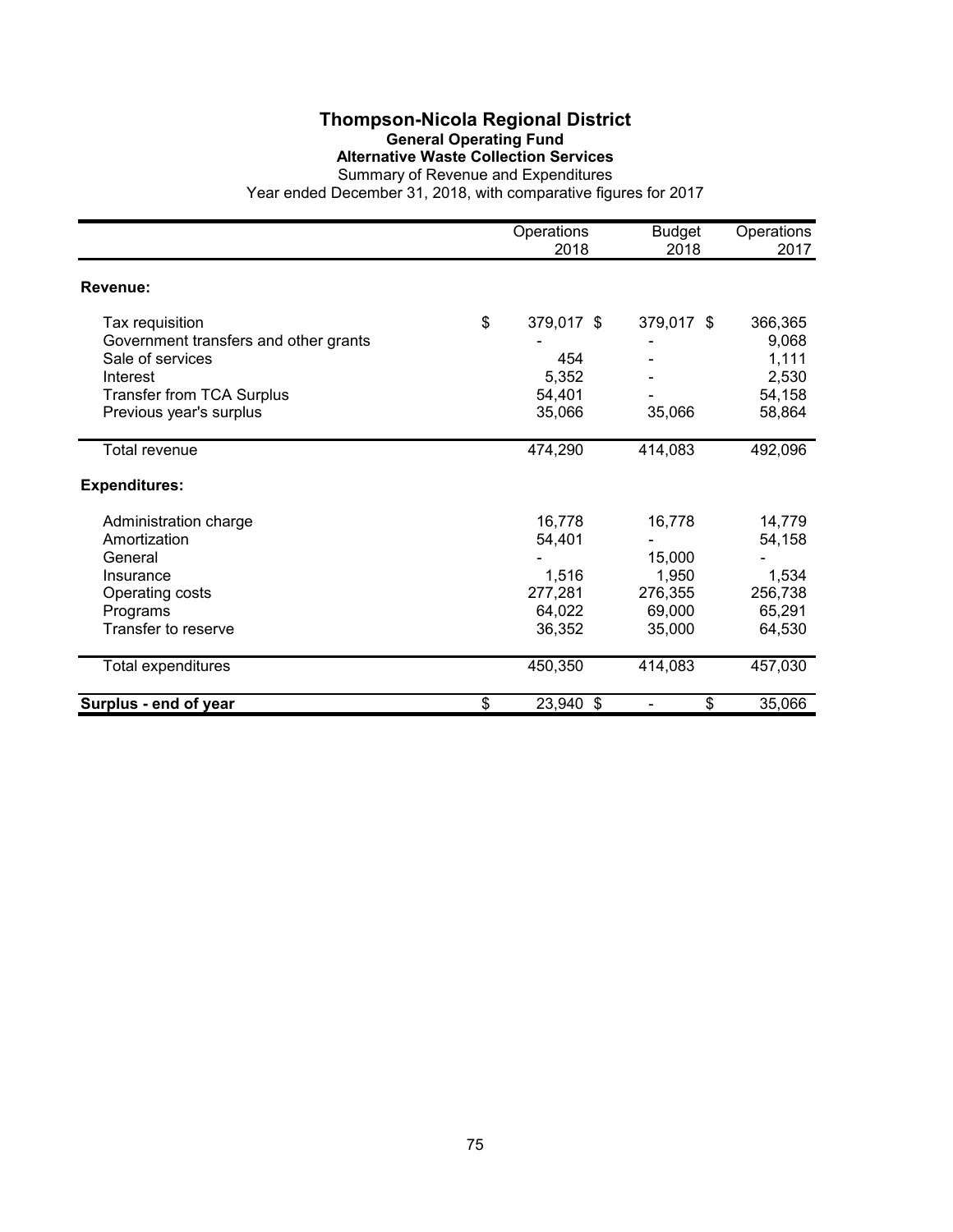## **Thompson-Nicola Regional District General Operating Fund Alternative Waste Collection Service Electoral Area B**

|                                  | Operations<br>2018      | <b>Budget</b><br>2018 | Operations<br>2017 |
|----------------------------------|-------------------------|-----------------------|--------------------|
| Revenue:                         |                         |                       |                    |
| Tax requisition<br>Interest      | \$<br>100,751 \$<br>773 | 100,751 \$            | 100,336<br>241     |
| <b>Transfer from TCA Surplus</b> | 17,023                  |                       | 17,023             |
| Previous year's surplus          | 22,213                  | 22,213                | 16,513             |
| Total revenue                    | 140,760                 | 122,964               | 134,113            |
| <b>Expenditures:</b>             |                         |                       |                    |
| Administration charge            | 3,964                   | 3,964                 | 3,849              |
| Amortization                     | 17,023                  |                       | 17,023             |
| General                          |                         | 5,000                 |                    |
| Insurance                        | 477                     | 500                   | 471                |
| Operating costs                  | 59,076                  | 80,000                | 49,996             |
| Programs                         | 15,840                  | 13,500                | 18,320             |
| Transfer to reserve              | 20,773                  | 20,000                | 22,241             |
| Total expenditures               | 117,153                 | 122,964               | 111,900            |
| Surplus - end of year            | \$<br>23,607 \$         | \$                    | 22,213             |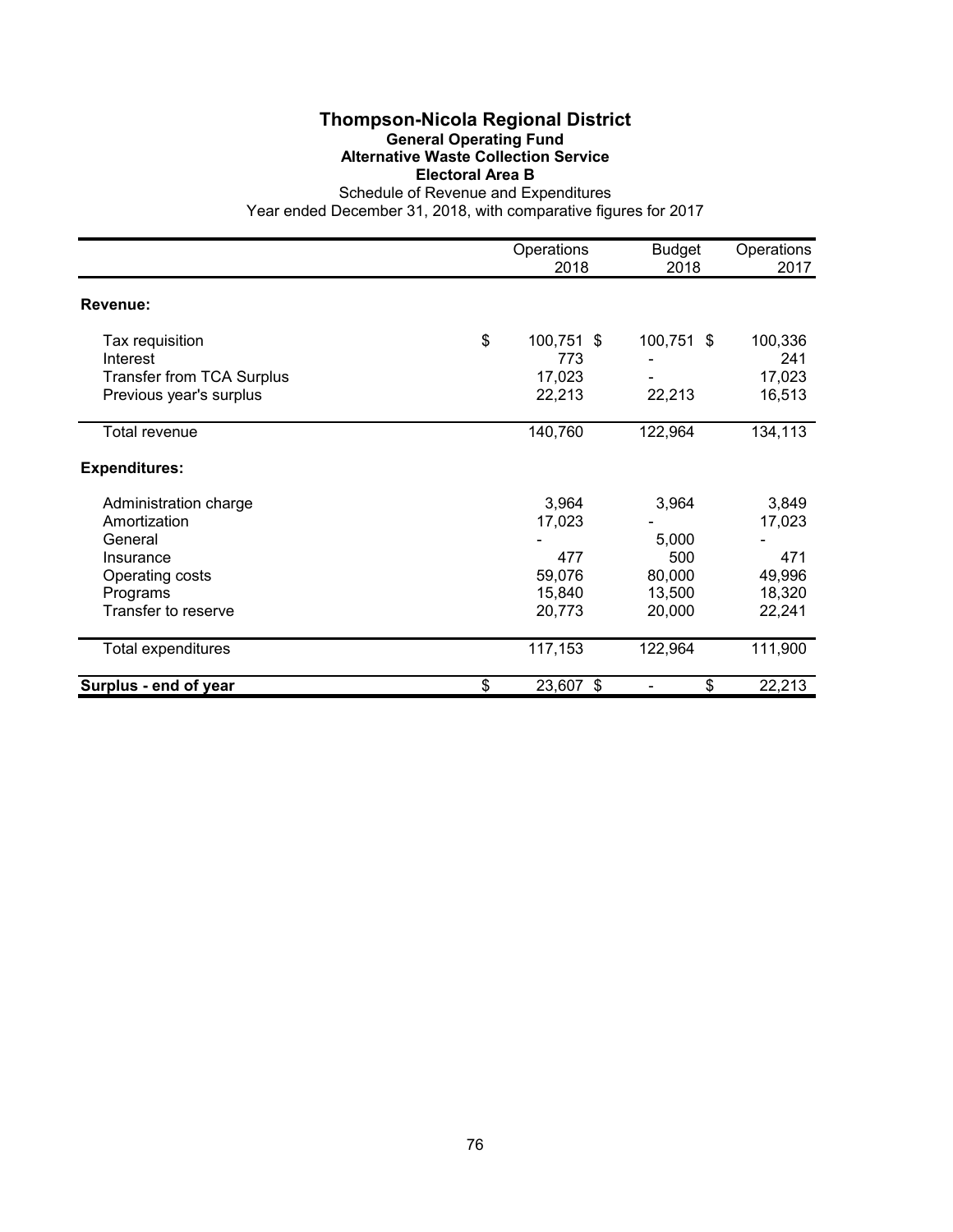## **Thompson-Nicola Regional District General Operating Fund Alternative Waste Collection Service Electoral Area J**

|                                                                                                                                     | Operations<br>2018                                     | <b>Budget</b><br>2018                                 | Operations<br>2017                                    |
|-------------------------------------------------------------------------------------------------------------------------------------|--------------------------------------------------------|-------------------------------------------------------|-------------------------------------------------------|
| Revenue:                                                                                                                            |                                                        |                                                       |                                                       |
| Tax requisition<br>Government transfers and other grants<br>Interest<br><b>Transfer from TCA Surplus</b><br>Previous year's surplus | \$<br>219,966 \$<br>4,415<br>37,256<br>822             | 219,966 \$<br>822                                     | 218,957<br>9,068<br>2,289<br>37,134<br>7,910          |
| Total revenue                                                                                                                       | 262,459                                                | 220,788                                               | 275,358                                               |
| <b>Expenditures:</b>                                                                                                                |                                                        |                                                       |                                                       |
| Administration charge<br>Amortization<br>General<br>Insurance<br>Operating costs<br>Programs<br>Transfer to reserve                 | 10,038<br>37,256<br>339<br>163,835<br>39,417<br>11,415 | 10,038<br>5,000<br>750<br>150,000<br>45,000<br>10,000 | 9,117<br>37,134<br>363<br>157,482<br>38,151<br>32,289 |
| Total expenditures                                                                                                                  | 262,300                                                | 220,788                                               | 274,536                                               |
| Surplus - end of year                                                                                                               | \$<br>159 \$                                           | \$<br>$\qquad \qquad \blacksquare$                    | 822                                                   |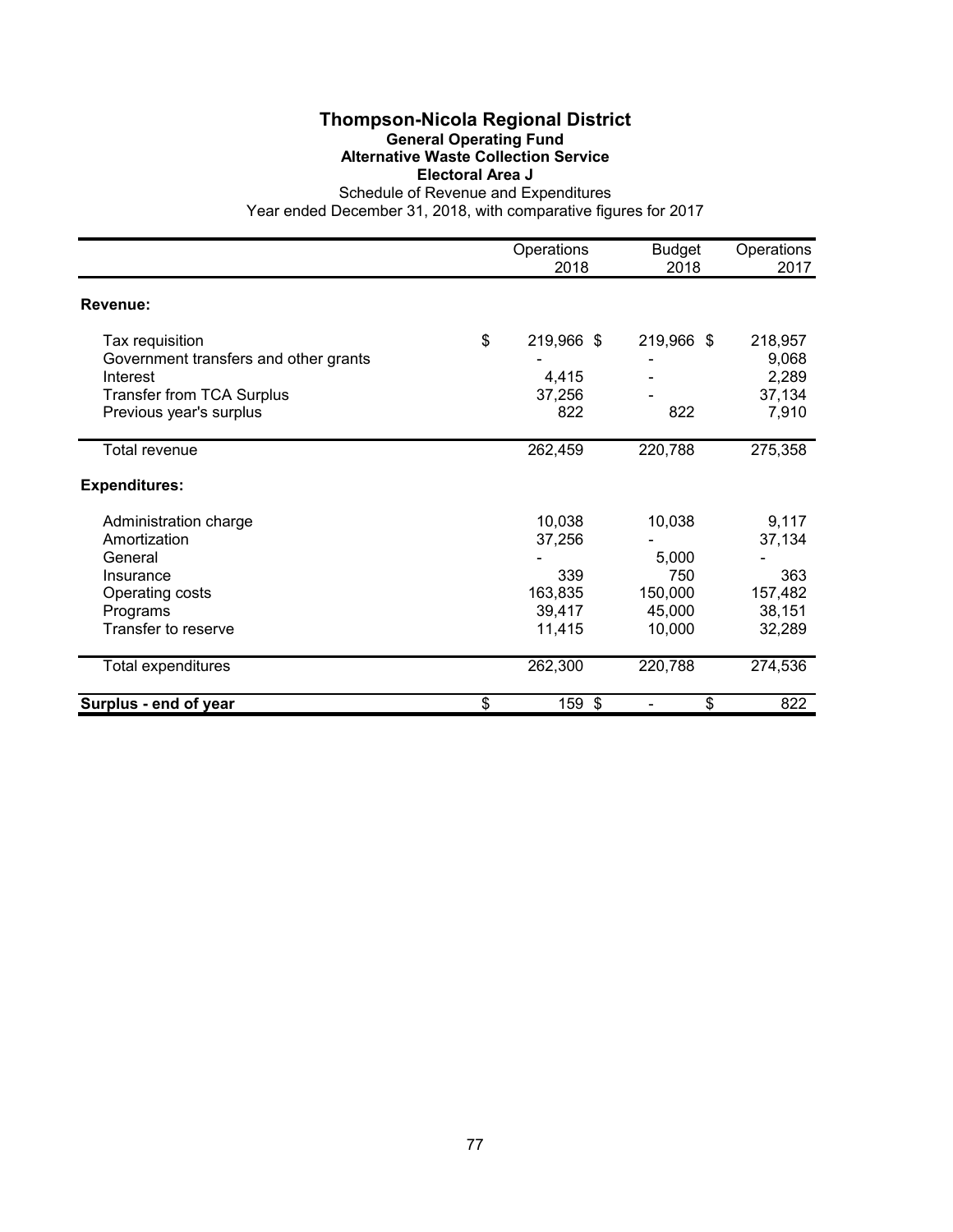## **Thompson-Nicola Regional District General Operating Fund Alternative Waste Collection Service Electoral Area P**

|                                  | Operations<br>2018 | <b>Budget</b><br>2018 | Operations<br>2017 |
|----------------------------------|--------------------|-----------------------|--------------------|
| Revenue:                         |                    |                       |                    |
| Tax requisition                  | \$<br>39,675 \$    | 39,675 \$             | 33,144             |
| Sale of services                 | 454                |                       | 1,111              |
| Interest                         | 82                 |                       |                    |
| <b>Transfer from TCA Surplus</b> | 61                 |                       |                    |
| Previous year's surplus          | 5,145              | 5,145                 | 19,475             |
| Total revenue                    | 45,417             | 44,820                | 53,730             |
| <b>Expenditures:</b>             |                    |                       |                    |
| Administration charge            | 2,008              | 2,008                 | 1,269              |
| Amortization                     | 61                 |                       |                    |
| General                          |                    | 5,000                 |                    |
| Insurance                        | 350                | 350                   | 350                |
| Operating costs                  | 35,699             | 30,462                | 34,258             |
| Programs                         | 7,067              | 7,000                 | 7,708              |
| Transfer to reserve              | 82                 |                       | 5,000              |
| Total expenditures               | 45,267             | 44,820                | 48,585             |
| Surplus - end of year            | \$<br>150 \$       | \$                    | 5,145              |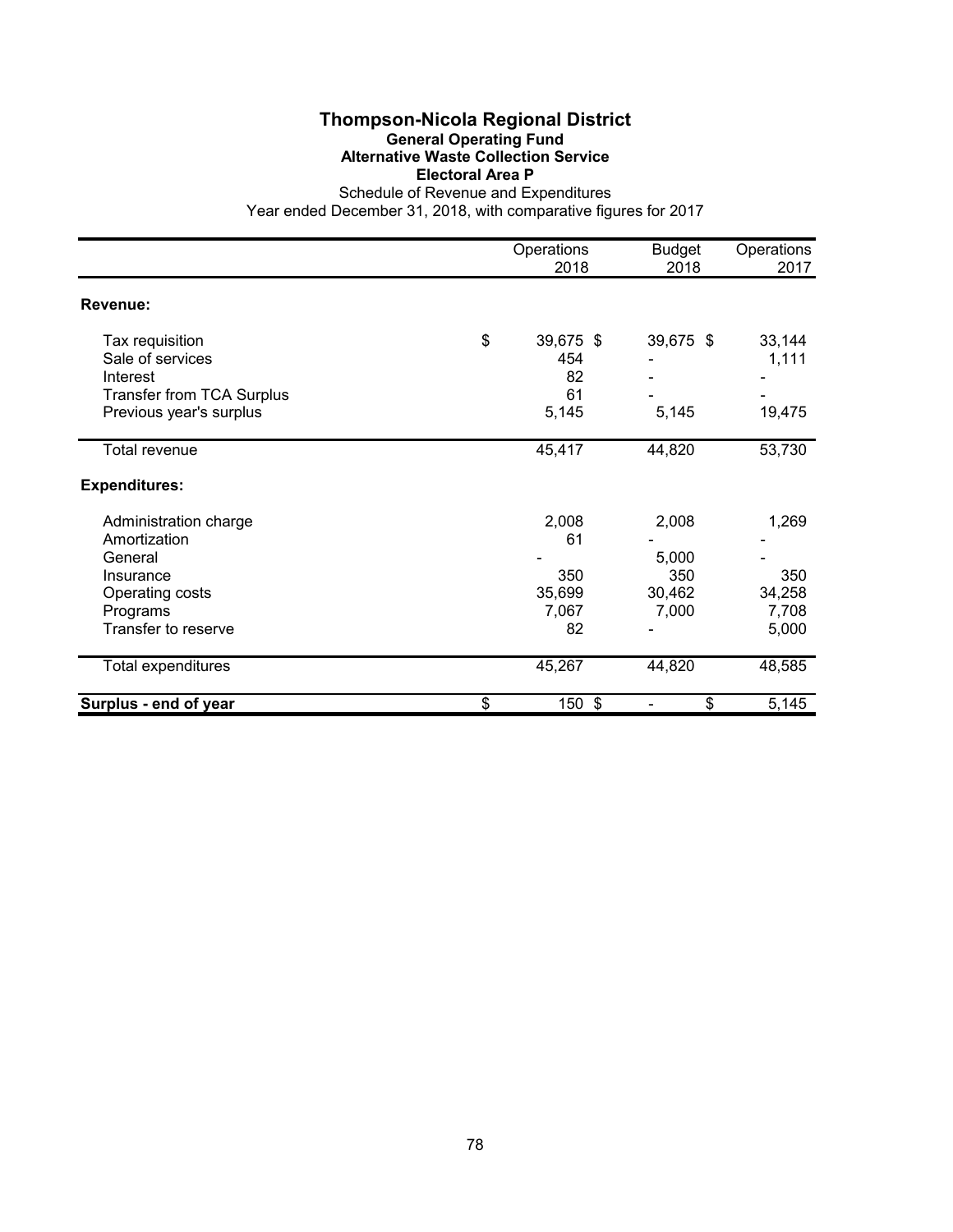## **Thompson-Nicola Regional District General Operating Fund Alternative Waste Collection Service Electoral Area N**

|                                                                                                          | Operations<br>2018                           | <b>Budget</b><br>2018                  | Operations<br>2017                     |
|----------------------------------------------------------------------------------------------------------|----------------------------------------------|----------------------------------------|----------------------------------------|
| Revenue:                                                                                                 |                                              |                                        |                                        |
| Tax requisition<br>Interest<br><b>Transfer from TCA Surplus</b><br>Previous year's surplus               | \$<br>18,625 \$<br>82<br>61<br>6,886         | 18,625 \$<br>6,886                     | 13,928<br>14,966                       |
| Total revenue                                                                                            | 25,654                                       | 25,511                                 | 28,894                                 |
| <b>Expenditures:</b>                                                                                     |                                              |                                        |                                        |
| Administration charge<br>Amortization<br>Insurance<br>Operating costs<br>Programs<br>Transfer to reserve | 768<br>61<br>350<br>18,671<br>1,698<br>4,082 | 768<br>350<br>15,893<br>3,500<br>5,000 | 544<br>350<br>15,002<br>1,112<br>5,000 |
| <b>Total expenditures</b>                                                                                | 25,630                                       | 25,511                                 | 22,008                                 |
| Surplus - end of year                                                                                    | \$<br>$24 \text{ } $$                        | \$                                     | 6,886                                  |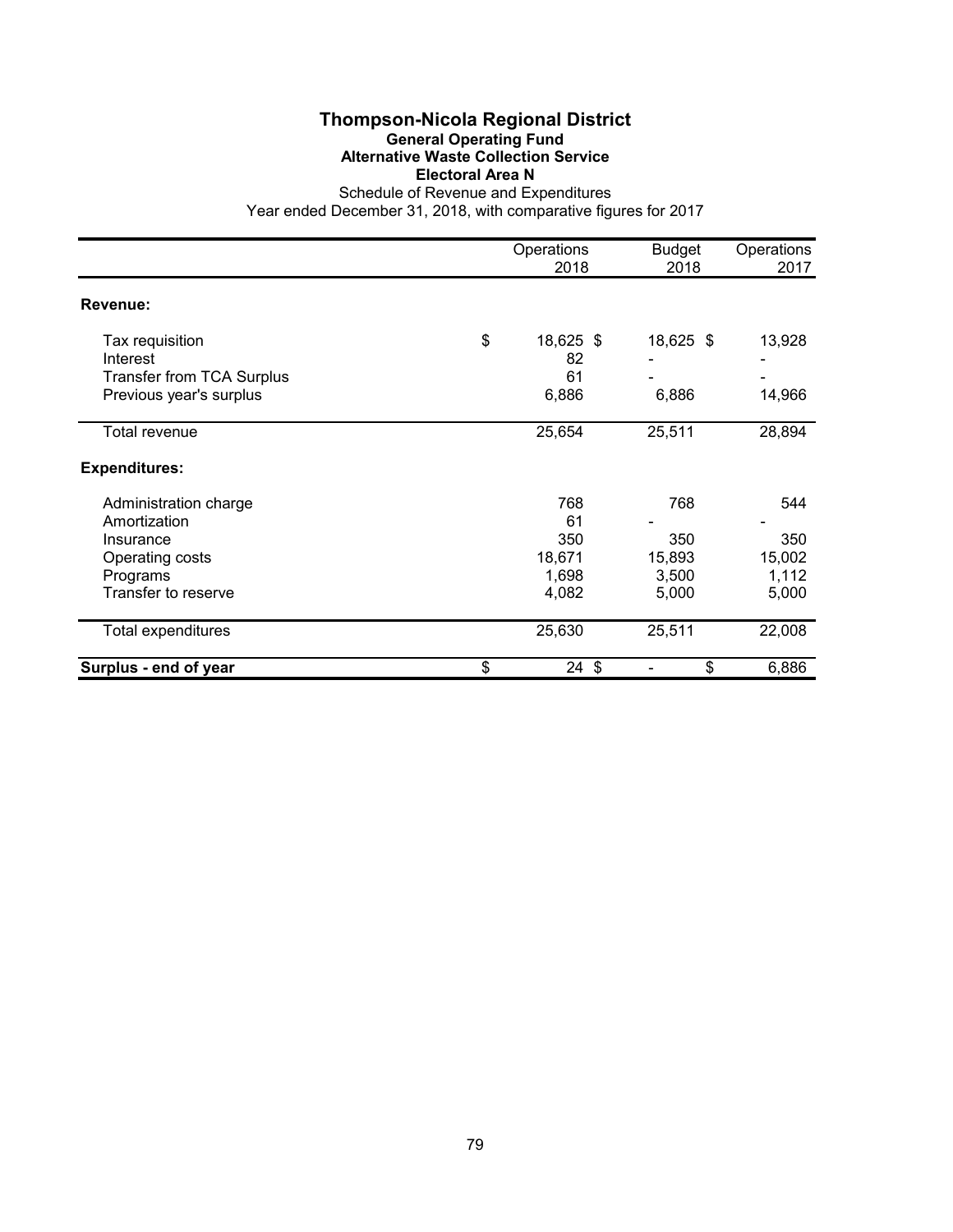## **Thompson-Nicola Regional District General Operating Fund Public Health and Welfare**

|                         | Operations<br>2018 | <b>Budget</b><br>2018 | Operations<br>2017 |
|-------------------------|--------------------|-----------------------|--------------------|
| Revenue:                |                    |                       |                    |
| Tax requisition         | \$<br>106,711 \$   | 106,711 \$            | 127,236            |
| Grants in lieu of taxes | 7                  |                       |                    |
| Interest                | 1,323              |                       | 501                |
| Other revenue           | 3,740              | 1,300                 | 3,543              |
| Previous year's surplus | 86,616             | 86,617                | 57,006             |
| Total revenue           | 198,397            | 194,628               | 188,286            |
| <b>Expenditures:</b>    |                    |                       |                    |
| Administration charge   | 3,091              | 3,091                 | 3,817              |
| General                 | 40                 | 5,000                 | 7,719              |
| Grant-in-aid            | 27,304             | 31,519                | 25,985             |
| Insurance               | 445                | 460                   | 441                |
| Operating costs         | 60,136             | 64,050                | 60,838             |
| Salaries and benefits   | 3,037              | 3,070                 | 2,870              |
| Capital purchases       | 12,076             | 77,531                |                    |
| Transfer to reserve     |                    | 9,907                 |                    |
| Total expenditures      | 106,129            | 194,628               | 101,670            |
| Surplus - end of year   | \$<br>92,268 \$    | \$                    | 86,616             |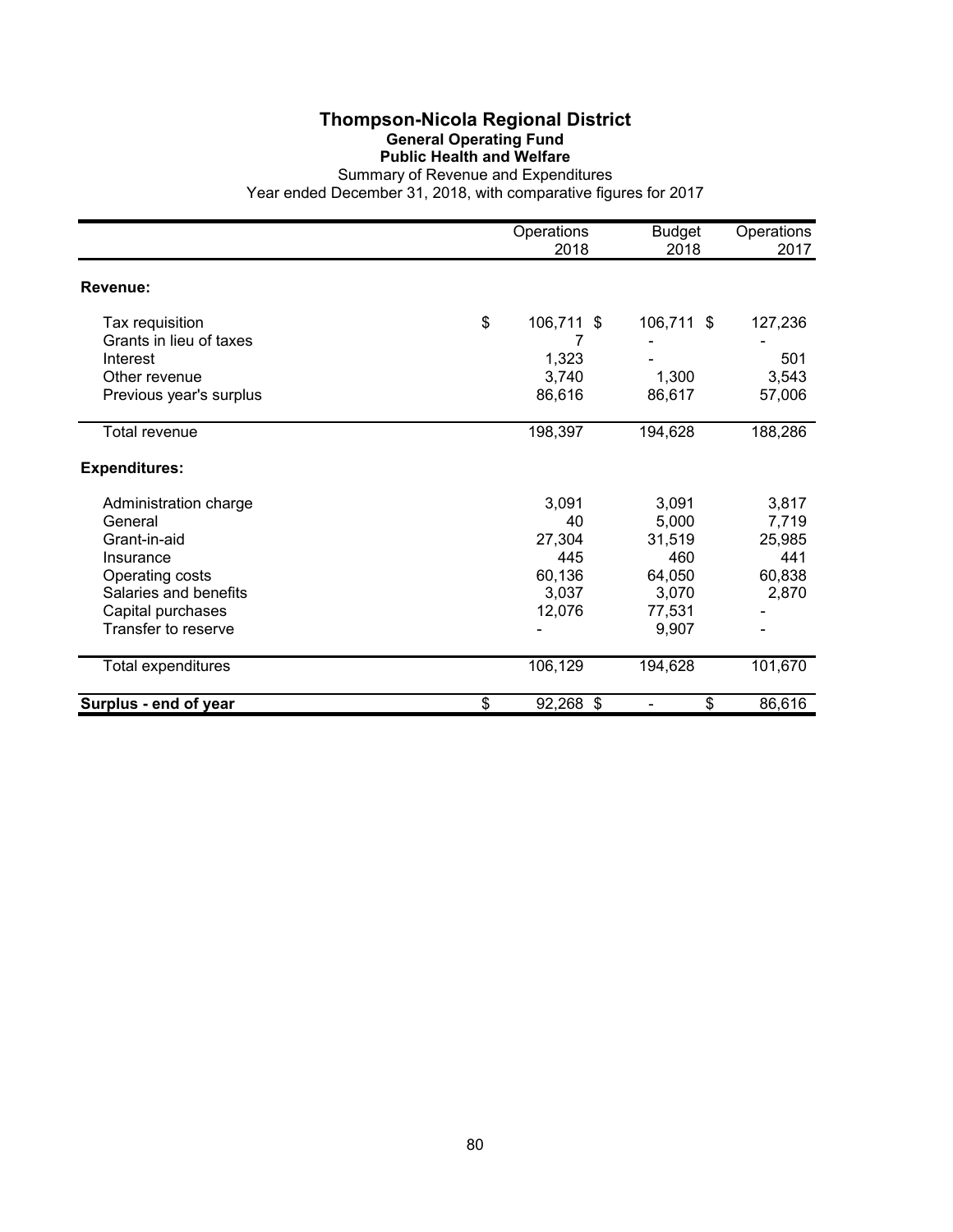## **Thompson-Nicola Regional District General Operating Fund Cemeteries Electoral Area A**

Schedule of Revenue and Expenditures

|                                       | Operations<br>2018 | <b>Budget</b><br>2018 | Operations<br>2017 |
|---------------------------------------|--------------------|-----------------------|--------------------|
| Revenue:                              |                    |                       |                    |
| Tax requisition                       | \$<br>6,077 \$     | 6,077 \$              | 6,077              |
| Total revenue                         | 6,077              | 6,077                 | 6,077              |
| <b>Expenditures:</b>                  |                    |                       |                    |
| Administration charge<br>Grant-in-aid | 177<br>5,900       | 177<br>5,900          | 177<br>5,900       |
| Total expenditures                    | 6,077              | 6,077                 | 6,077              |
| Surplus - end of year                 | \$<br>\$           | \$                    |                    |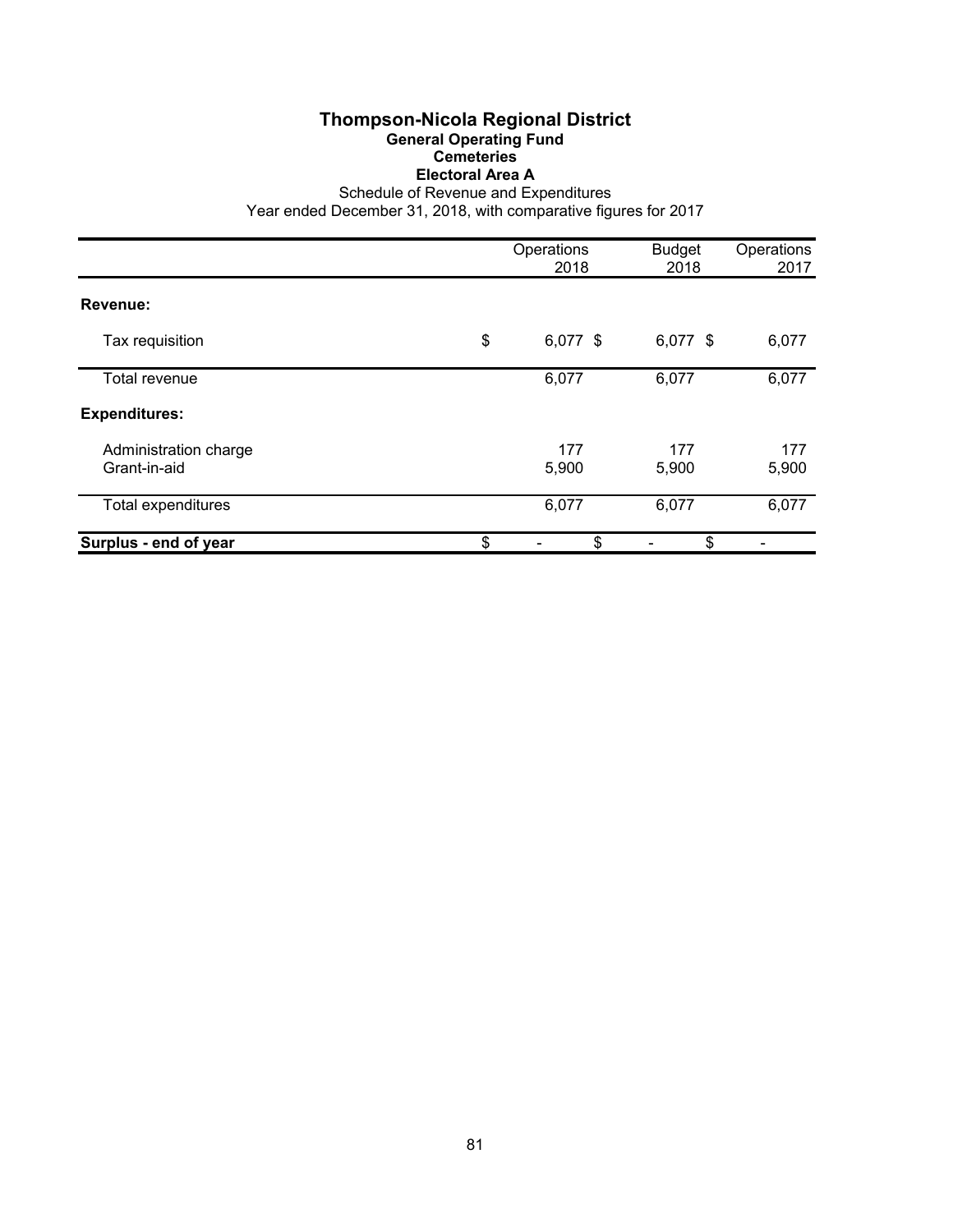### **Thompson-Nicola Regional District General Operating Fund Cemeteries Electoral Area B**

Schedule of Revenue and Expenditures

|                         | Operations<br>2018 | <b>Budget</b><br>2018 | Operations<br>2017 |
|-------------------------|--------------------|-----------------------|--------------------|
| Revenue:                |                    |                       |                    |
| Tax requisition         | \$<br>19,388 \$    | 19,388 \$             | 39,456             |
| Interest                | 1,323              |                       | 501                |
| Other revenue           | 18                 | 1,300                 | 893                |
| Previous year's surplus | 81,116             | 81,117                | 51,998             |
| Total revenue           | 101,845            | 101,805               | 92,848             |
| <b>Expenditures:</b>    |                    |                       |                    |
| Administration charge   | 387                | 387                   | 1,114              |
| General                 | 40                 |                       | 69                 |
| Insurance               | 445                | 460                   | 441                |
| Operating costs         | 6,536              | 10,450                | 7,238              |
| Salaries and benefits   | 3,037              | 3,070                 | 2,870              |
| Capital purchases       | 12,076             | 77,531                |                    |
| Transfer to reserve     |                    | 9,907                 |                    |
| Total expenditures      | 22,521             | 101,805               | 11,732             |
| Surplus - end of year   | \$<br>79,324 \$    | \$                    | 81,116             |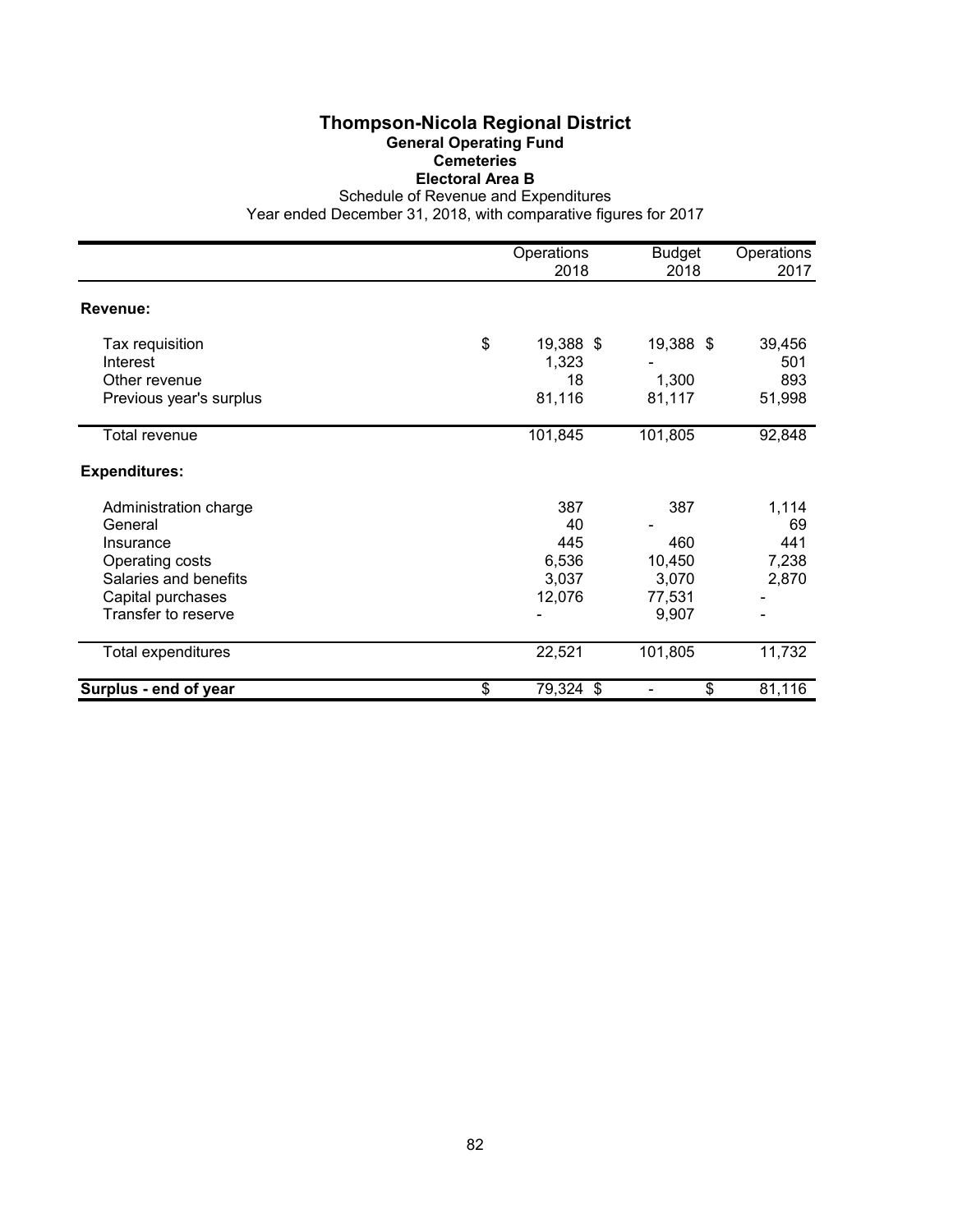# **Thompson-Nicola Regional District**

**General Operating Fund**

**Cemeteries Electoral Area O and a Specified Area of P**

Schedule of Revenue and Expenditures

|                                          | Operations<br>2018 | <b>Budget</b><br>2018 | Operations<br>2017 |
|------------------------------------------|--------------------|-----------------------|--------------------|
| Revenue:                                 |                    |                       |                    |
| Tax requisition                          | \$<br>$9,058$ \$   | $9,058$ \$            | 9,523              |
| Other revenue<br>Previous year's surplus | 3,722<br>5,500     | 5,500                 | 2,650<br>5,000     |
| Total revenue                            | 18,280             | 14,558                | 17,173             |
| <b>Expenditures:</b>                     |                    |                       |                    |
| Administration charge                    | 424                | 424                   | 423                |
| General<br>Grant-in-aid                  | 4,919              | 5,000<br>9,134        | 7,650<br>3,600     |
| <b>Total expenditures</b>                | 5,343              | 14,558                | 11,673             |
| Surplus - end of year                    | \$<br>12,937 \$    | \$                    | 5,500              |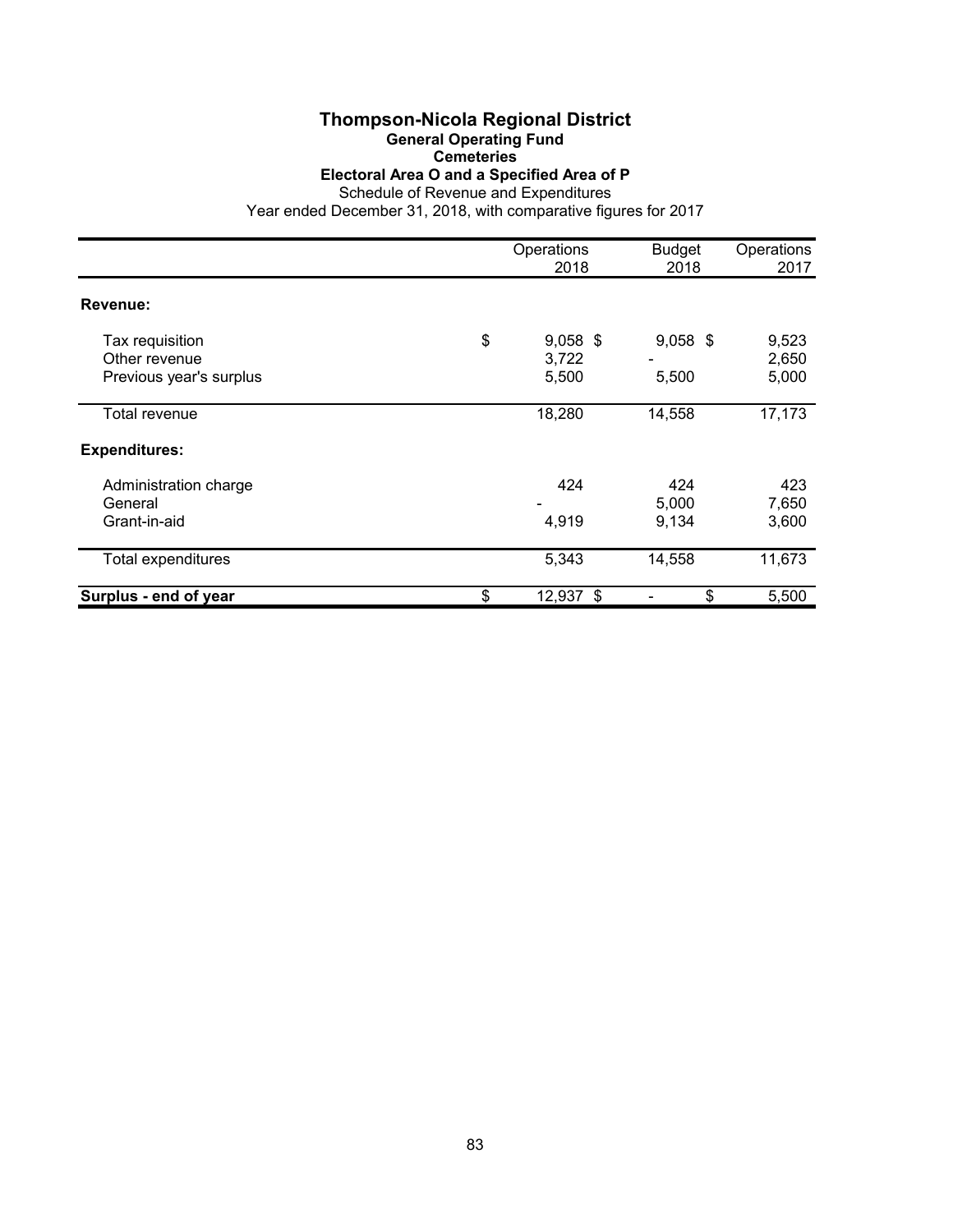### **Thompson-Nicola Regional District General Operating Fund Cemeteries**

**Chase and Area L and a Specified Area of P**

Schedule of Revenue and Expenditures

|                                       | Operations<br>2018 | <b>Budget</b><br>2018 | Operations<br>2017 |
|---------------------------------------|--------------------|-----------------------|--------------------|
| Revenue:                              |                    |                       |                    |
| Tax requisition                       | \$<br>6,680 \$     | 6,680 \$              | 6,680              |
| Total revenue                         | 6,680              | 6,680                 | 6,680              |
| <b>Expenditures:</b>                  |                    |                       |                    |
| Administration charge<br>Grant-in-aid | 195<br>6,485       | 195<br>6,485          | 195<br>6,485       |
| <b>Total expenditures</b>             | 6,680              | 6,680                 | 6,680              |
| Surplus - end of year                 | \$<br>\$           | \$                    |                    |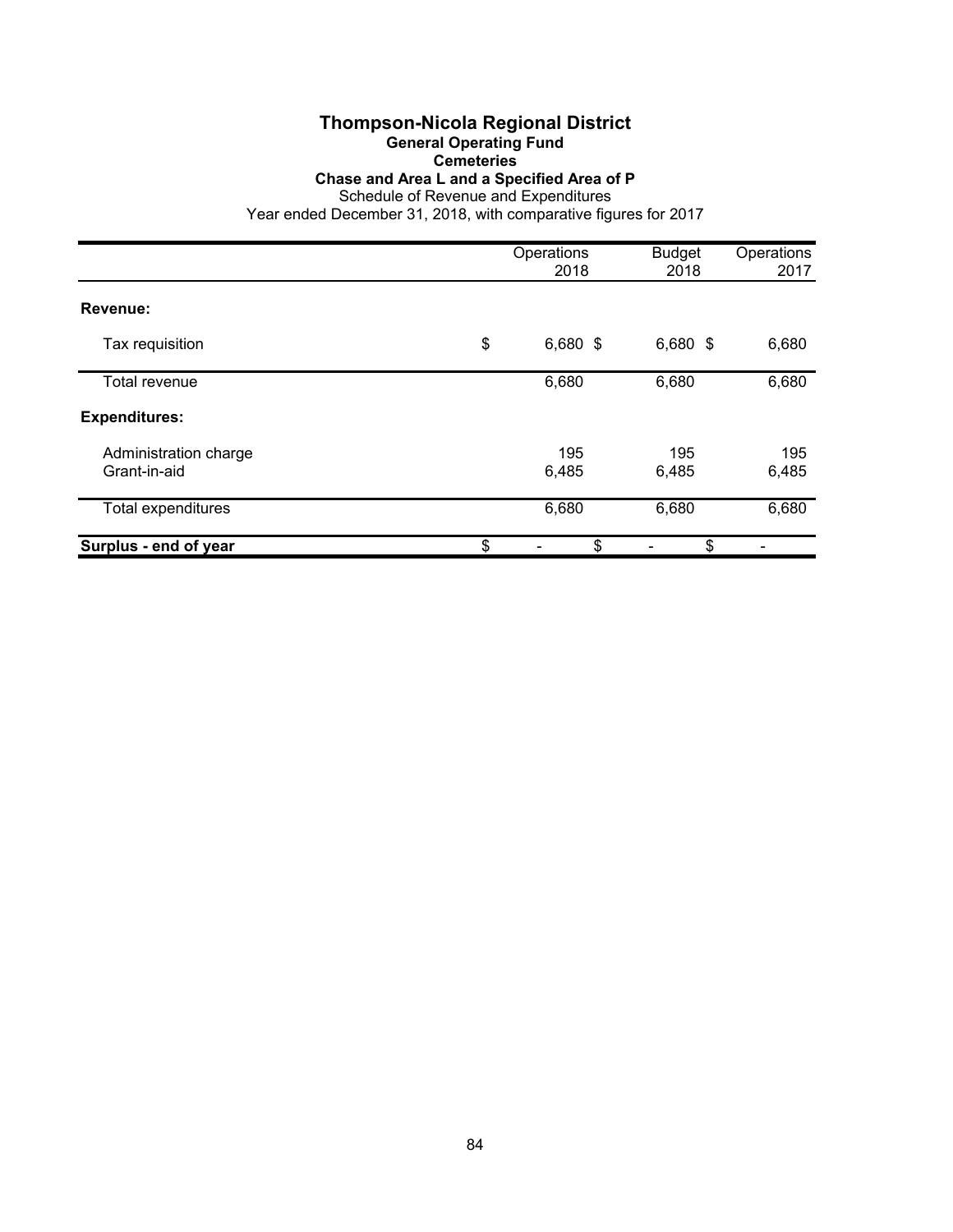### **Thompson-Nicola Regional District General Operating Fund Cemeteries Clinton and a Specified Area of E**

Schedule of Revenue and Expenditures

|                                                                       | Operations<br>2018   | <b>Budget</b><br>2018 | Operations<br>2017 |
|-----------------------------------------------------------------------|----------------------|-----------------------|--------------------|
| Revenue:                                                              |                      |                       |                    |
| Tax requisition<br>Grants in lieu of taxes<br>Previous year's surplus | \$<br>10,300 \$      | 10,300 \$             | 10,294<br>6        |
| Total revenue                                                         | 10,307               | 10,300                | 10,300             |
| <b>Expenditures:</b>                                                  |                      |                       |                    |
| Administration charge<br>Grant-in-aid                                 | 300<br>10,000        | 300<br>10,000         | 300<br>10,000      |
| <b>Total expenditures</b>                                             | 10,300               | 10,300                | 10,300             |
| Surplus - end of year                                                 | \$<br>7 <sup>°</sup> | \$                    |                    |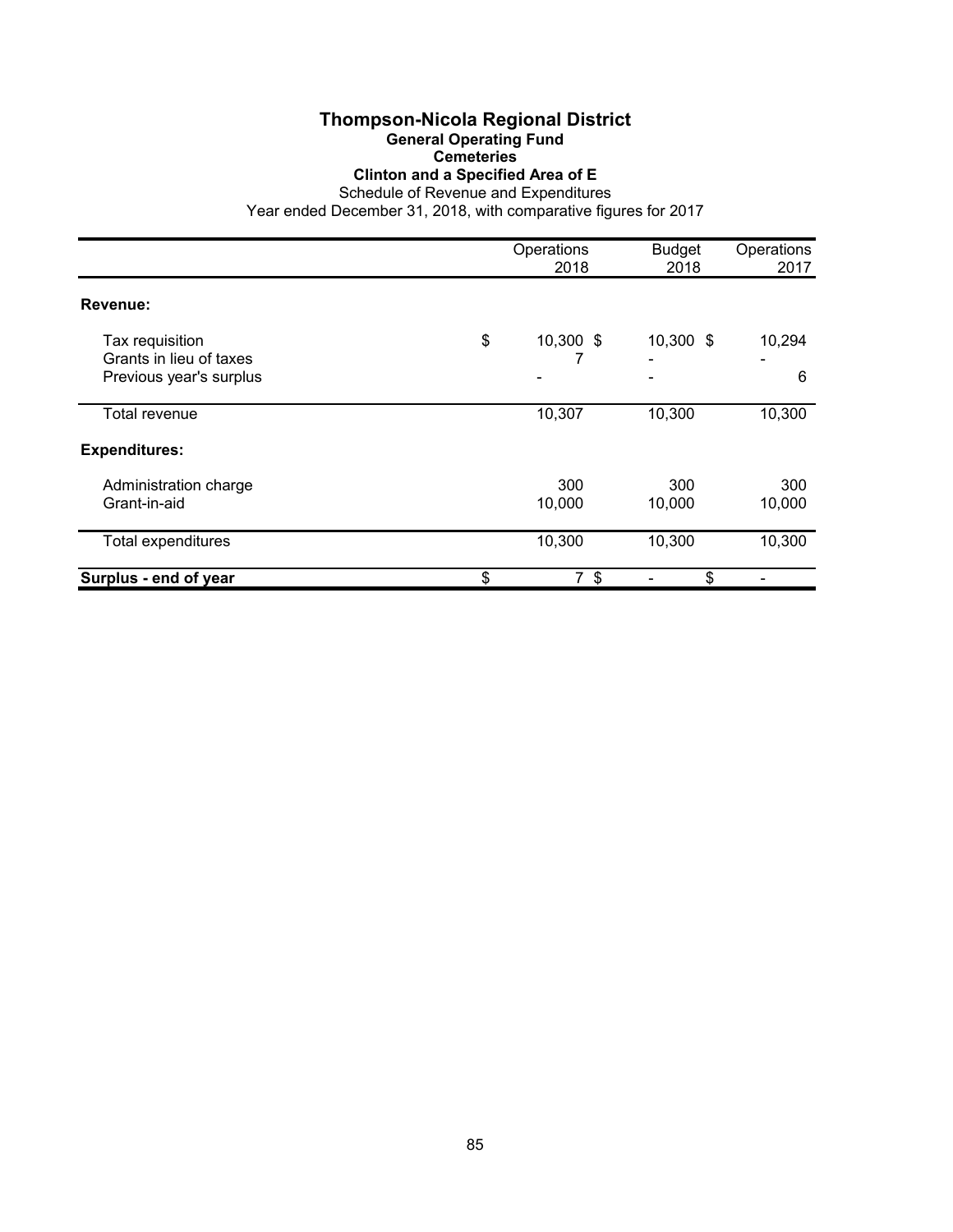## **Thompson-Nicola Regional District General Operating Fund Thompson River Watershed**

|                                            | Operations<br>2018 | <b>Budget</b><br>2018 | Operations<br>2017 |
|--------------------------------------------|--------------------|-----------------------|--------------------|
| Revenue:                                   |                    |                       |                    |
| Tax requisition<br>Previous year's surplus | \$<br>55,208 \$    | 55,208 \$             | 55,206<br>2        |
| Total revenue                              | 55,208             | 55,208                | 55,208             |
| <b>Expenditures:</b>                       |                    |                       |                    |
| Administration charge<br>Operating costs   | 1,608<br>53,600    | 1,608<br>53,600       | 1,608<br>53,600    |
| <b>Total expenditures</b>                  | 55,208             | 55,208                | 55,208             |
| Surplus - end of year                      | \$<br>\$           | \$                    |                    |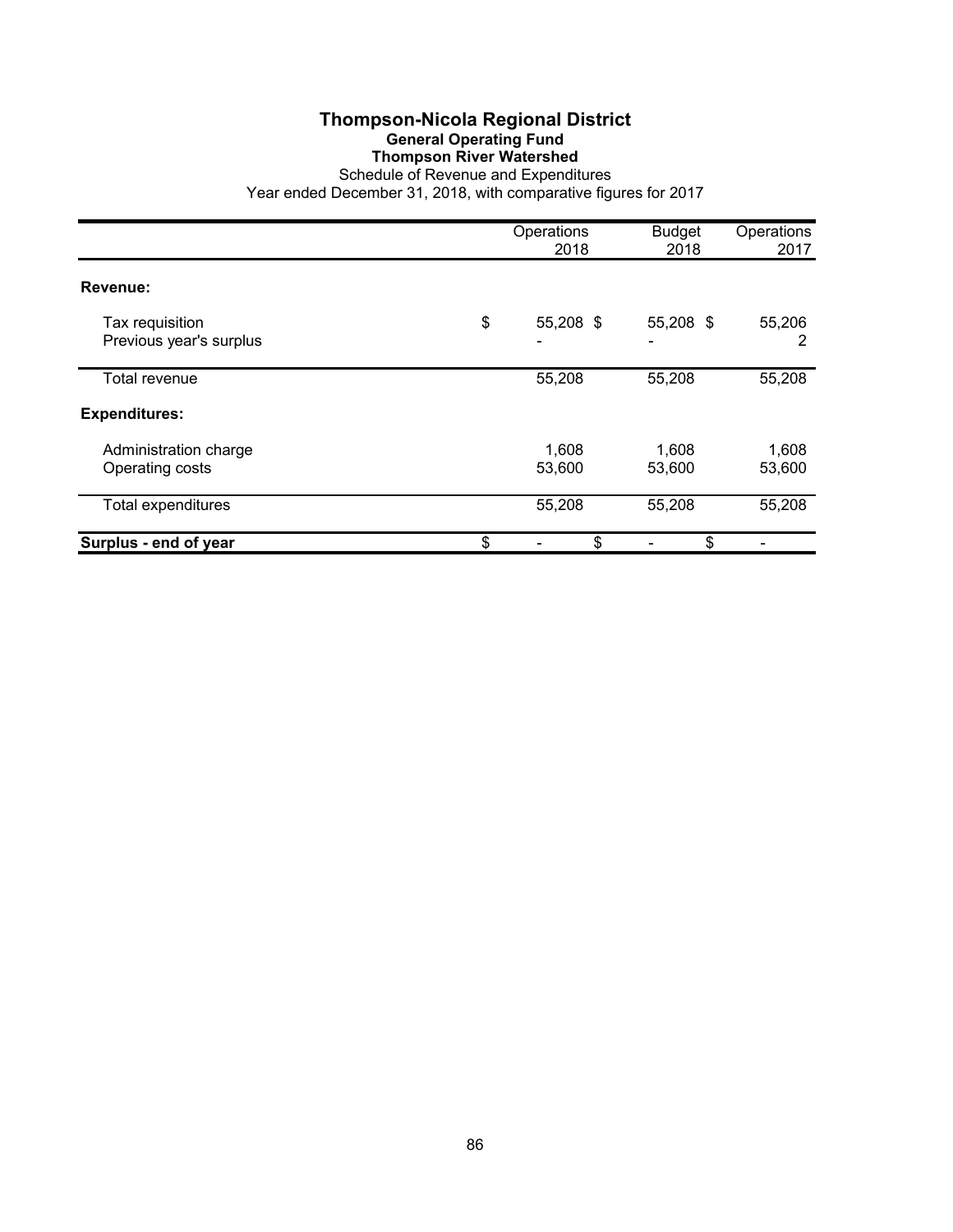### **Thompson-Nicola Regional District General Operating Fund Environmental Planning and Zoning**

Schedule of Revenue and Expenditures

|                                       | Operations       | <b>Budget</b>            | Operations |
|---------------------------------------|------------------|--------------------------|------------|
|                                       | 2018             | 2018                     | 2017       |
| Revenue:                              |                  |                          |            |
|                                       |                  |                          |            |
| Tax requisition                       | \$<br>920,892 \$ | 920,892 \$               | 1,005,287  |
| Grants in lieu of taxes               | 14,390           | 10,000                   | 16,550     |
| Government transfers and other grants | 14,481           | $\overline{\phantom{0}}$ | ÷,         |
| Sale of services                      | 65,667           | 65,000                   | 114,709    |
| Other revenue                         | 22,057           |                          | 10,021     |
| Transfer from TCA Surplus             | 17,167           | $\overline{\phantom{a}}$ | 21,334     |
| Previous year's surplus               | 451,807          | 451,807                  | 365,901    |
| <b>Total revenue</b>                  | 1,506,461        | 1,447,699                | 1,533,802  |
| <b>Expenditures:</b>                  |                  |                          |            |
| Advertising                           | 1,246            | 3,000                    | 3,750      |
| Advisory planning commission expenses | 2,249            | 13,000                   | 3,692      |
| Amortization                          | 17,167           |                          | 21,334     |
| Audit and legal                       | 25,724           | 100,000                  | 19,892     |
| Dues, licences and fees               | 3,769            | 3,500                    | 651        |
| Furniture and equipment               | 4,245            | 5,000                    | 16,861     |
| General                               | 21,028           | 5,000                    | 5,518      |
| Insurance                             | 3,071            | 8,000                    | 3,117      |
| Meetings                              | 544              | 3,000                    | 698        |
| Office supplies                       | 10,731           | 11,500                   | 13,846     |
| Office overhead                       | 51,039           | 53,099                   | 52,908     |
| Programs                              | 89,349           | 295,000                  | 128,073    |
| Public hearings                       | 2,609            | 10,000                   | 10,812     |
| Salaries and benefits                 | 756,599          | 897,600                  | 725,404    |
| Staff development                     | 10,407           | 20,000                   | 5,872      |
| Telephone                             | 2,828            | 3,000                    | 2,097      |
| Travel, meals and accommodations      | 16,769           | 17,000                   | 13,779     |
| Transfer to reserve                   |                  |                          | 53,691     |
| <b>Total expenditures</b>             | 1,019,374        | 1,447,699                | 1,081,995  |
| Surplus - end of year                 | \$<br>487,087 \$ | \$<br>L,                 | 451,807    |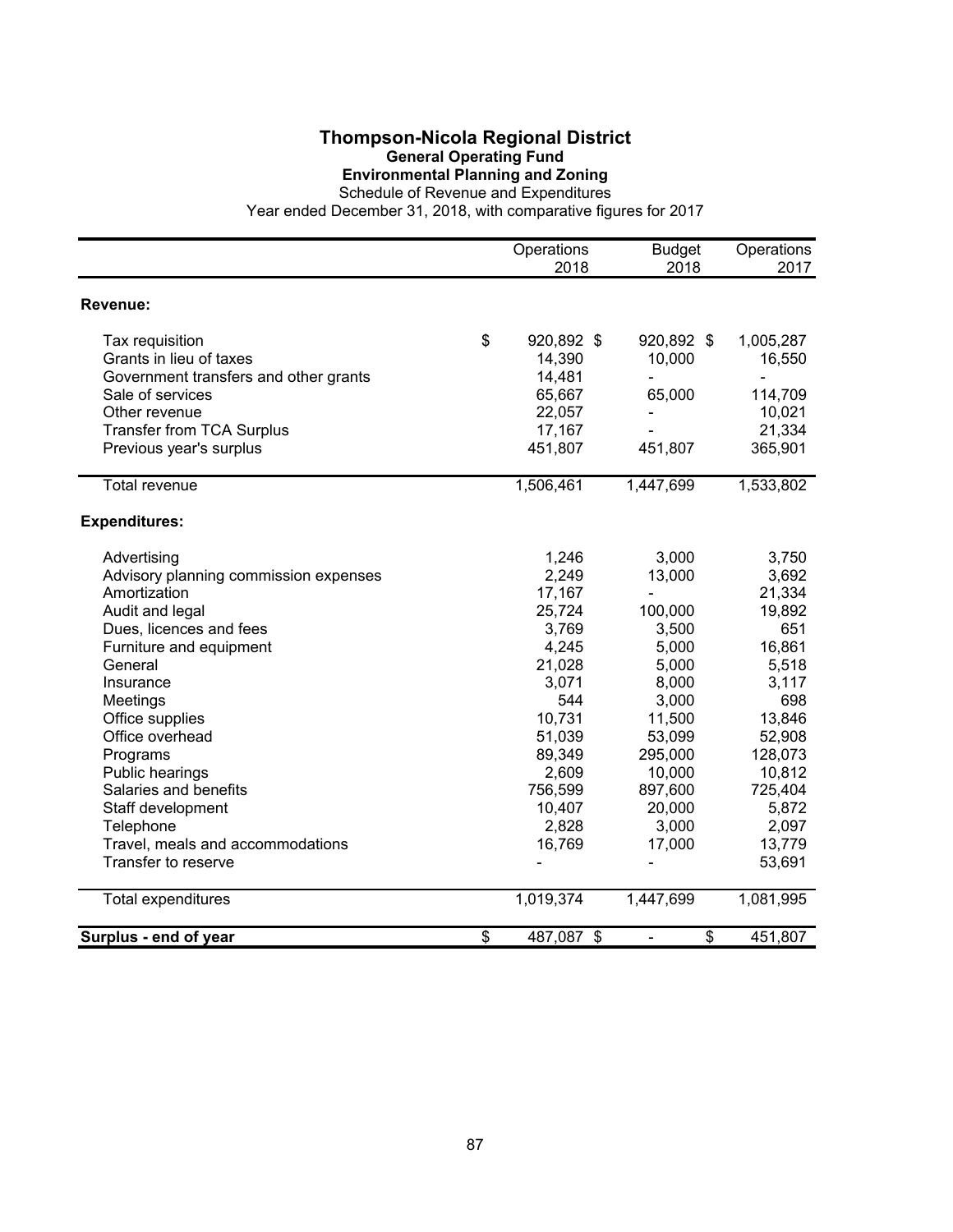## **Thompson-Nicola Regional District General Operating Fund Regional Development Commission**

Summary of Revenue and Expenditures

|                                       | Operations<br>2018 | <b>Budget</b><br>2018 | Operations<br>2017 |
|---------------------------------------|--------------------|-----------------------|--------------------|
| Revenue:                              |                    |                       |                    |
| Tax requisition                       | \$<br>218,180 \$   | 218,180 \$            | 218,180            |
| Grants in lieu of taxes               | 2,719              | 1,000                 | 3,128              |
| Government transfers and other grants | 114,759            | 80,000                | 76,407             |
| Other revenue                         | 6,218              | 3,000                 | 9,418              |
| <b>Transfer from TCA Surplus</b>      | 349                |                       | 204                |
| Previous year's surplus               | 69,812             | 69,810                | 84,094             |
| <b>Total revenue</b>                  | 412,037            | 371,990               | 391,431            |
| <b>Expenditures:</b>                  |                    |                       |                    |
| Advertising                           | 72,771             | 56,428                | 55,307             |
| Amortization                          | 349                |                       | 204                |
| Dues, licences and fees               | 1,261              | 1,225                 | 100                |
| Furniture and equipment               | 3,224              | 1,150                 | 7,433              |
| General                               | 1,637              | 3,657                 | 3,078              |
| Insurance                             | 843                | 875                   | 869                |
| Meetings                              | 302                | 5,500                 | 1,284              |
| Office supplies                       | 1,058              | 950                   | 617                |
| Programs                              | 86,264             | 94,105                | 71,282             |
| Salaries and benefits                 | 182,471            | 201,000               | 176,203            |
| Staff development                     | 561                | 300                   | 469                |
| Telephone                             | 2,615              | 3,100                 | 2,866              |
| Travel, meals and accommodations      | 2,086              | 3,700                 | 1,907              |
| <b>Total expenditures</b>             | 355,442            | 371,990               | 321,619            |
| Surplus - end of year                 | \$<br>56,595 \$    | \$                    | 69,812             |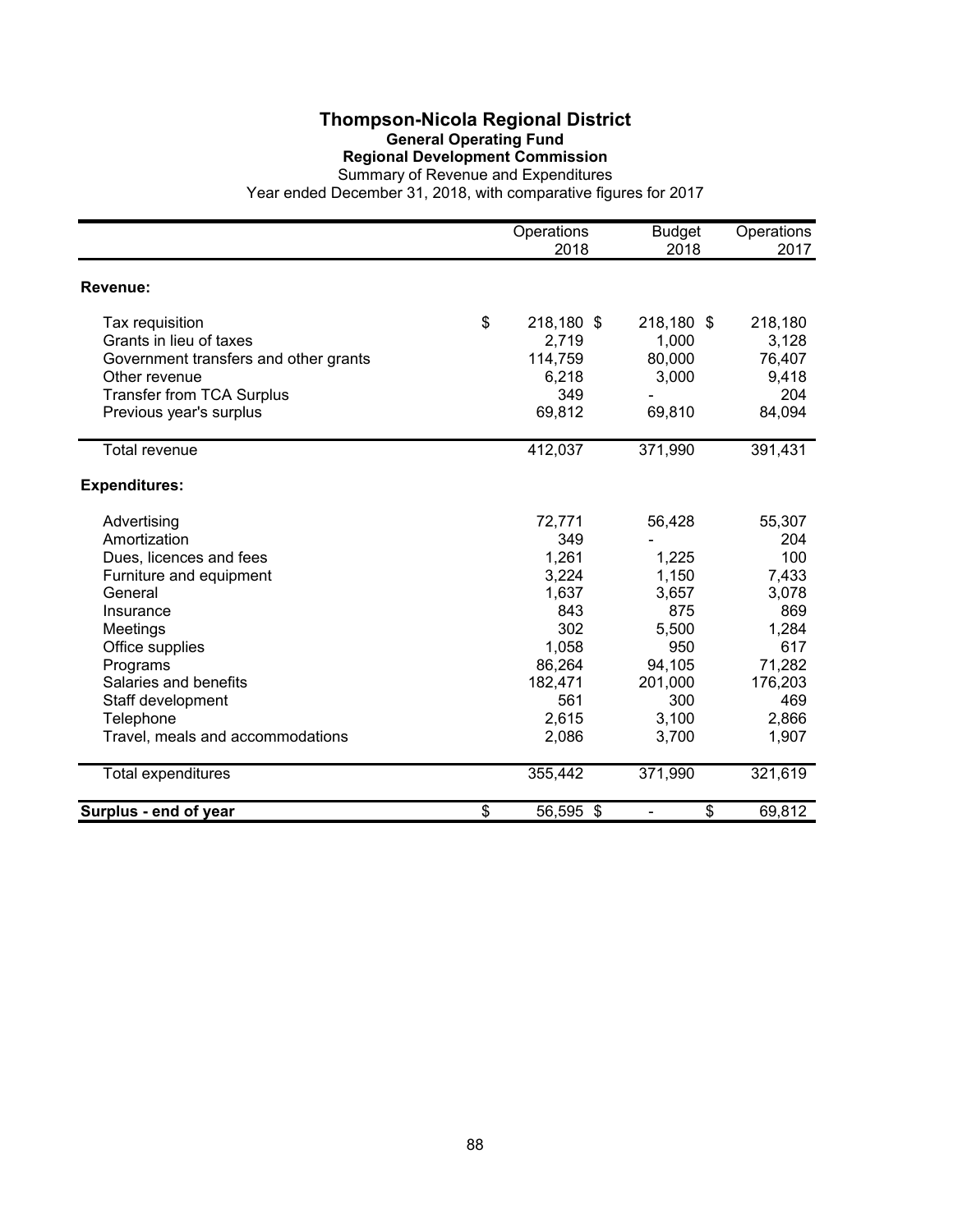## **Thompson-Nicola Regional District General Operating Fund Regional Development Commission Film Commission**

# **All Member Municipalities**

Schedule of Revenue and Expenditures Year ended December 31, 2018, with comparative figures for 2017

Operations Budget Operations 2018 2018 2017 **Revenue:** Tax requisition **1200 S** 218,180 \$ 218,180 \$ 218,180 Grants in lieu of taxes 2,719 1,000 3,126 Government transfers and other grants  $\begin{array}{cccc} 114,759 & 80,000 & 76,407 \\ 0 & - & 6,365 \end{array}$ Other revenue 5,621 - 6,365 and 5,621 - 6,365 and 5,621 and 5,621 and 5,621 and 5,621 and 5,621 and 5,621 and 5,621 and 5,621 and 5,621 and 5,621 and 5,621 and 5,621 and 5,621 and 5,621 and 5,621 and 5,621 and 5,621 and 5, Transfer from TCA Surplus 349 - 204 Previous year's surplus 28,705 28,705 42,519 Total revenue 370,333 327,885 346,801 **Expenditures:** Advertising 55,307 Amortization 204<br>
Dues. licences and fees example and the set of the set of the set of the set of the set of the set of the set o<br>  $\frac{349}{1.261}$  and the set of the set of the set of the set of the set of the set of the s Dues, licences and fees 1,261 1,225<br>
Furniture and equipment 1,261 1,225<br>
1.150 Furniture and equipment **1.150** 1,150 1,150 7,433 General 1,636 3,657 3,078 Insurance 843 875 869 Meetings 302 5,500 1,284 Office supplies 617 Programs 85,667 50,000 67,759 Salaries and benefits 182,471 201,000 176,203<br>Staff development 661 300 469 Staff development 6561 561 300 469<br>Telephone 3.100 2.866 Telephone 2,615 3,100 2,866 Travel, meals and accommodations 2,086 3,700 1,907 Total expenditures 354,844 327,885 318,096 **Surplus - end of year by Surplus - end of year by Surplus - Strategy August 28,705**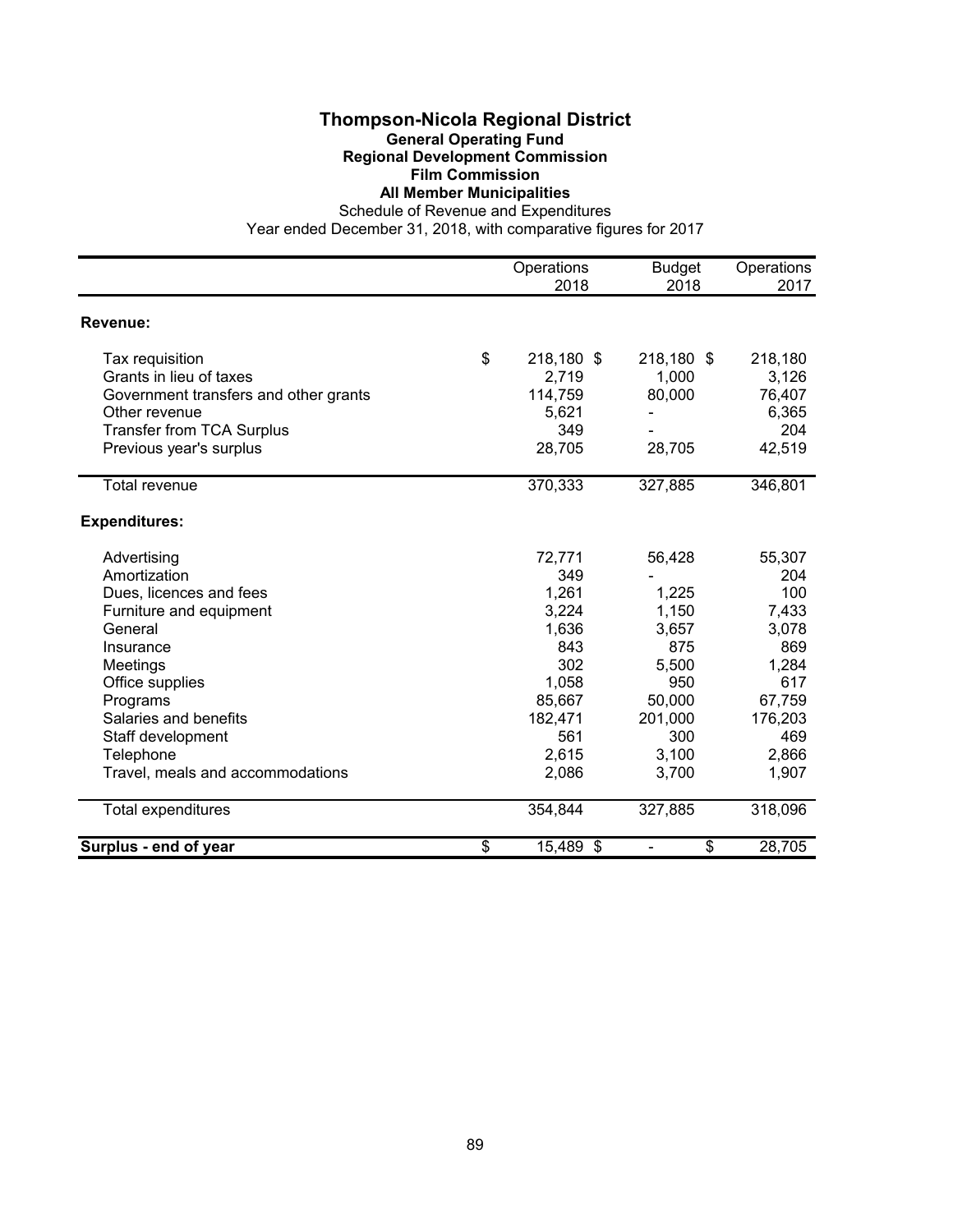# **Thompson-Nicola Regional District**

## **General Operating Fund**

## **Regional Development Commission**

# **Tourism**

# **All Member Municipalities**

|                                          | Operations<br>2018     | <b>Budget</b><br>2018 | Operations<br>2017 |
|------------------------------------------|------------------------|-----------------------|--------------------|
| Revenue:                                 |                        |                       |                    |
| Other revenue<br>Previous year's surplus | \$<br>598 \$<br>41,105 | $3,000$ \$<br>41,105  | 3,053<br>41,575    |
| Total revenue                            | 41,703                 | 44,105                | 44,628             |
| <b>Expenditures:</b>                     |                        |                       |                    |
| Programs                                 | 598                    | 44,105                | 3,523              |
| Total expenditures                       | 598                    | 44,105                | 3,523              |
| Surplus - end of year                    | \$<br>41,105 \$        | \$                    | 41,105             |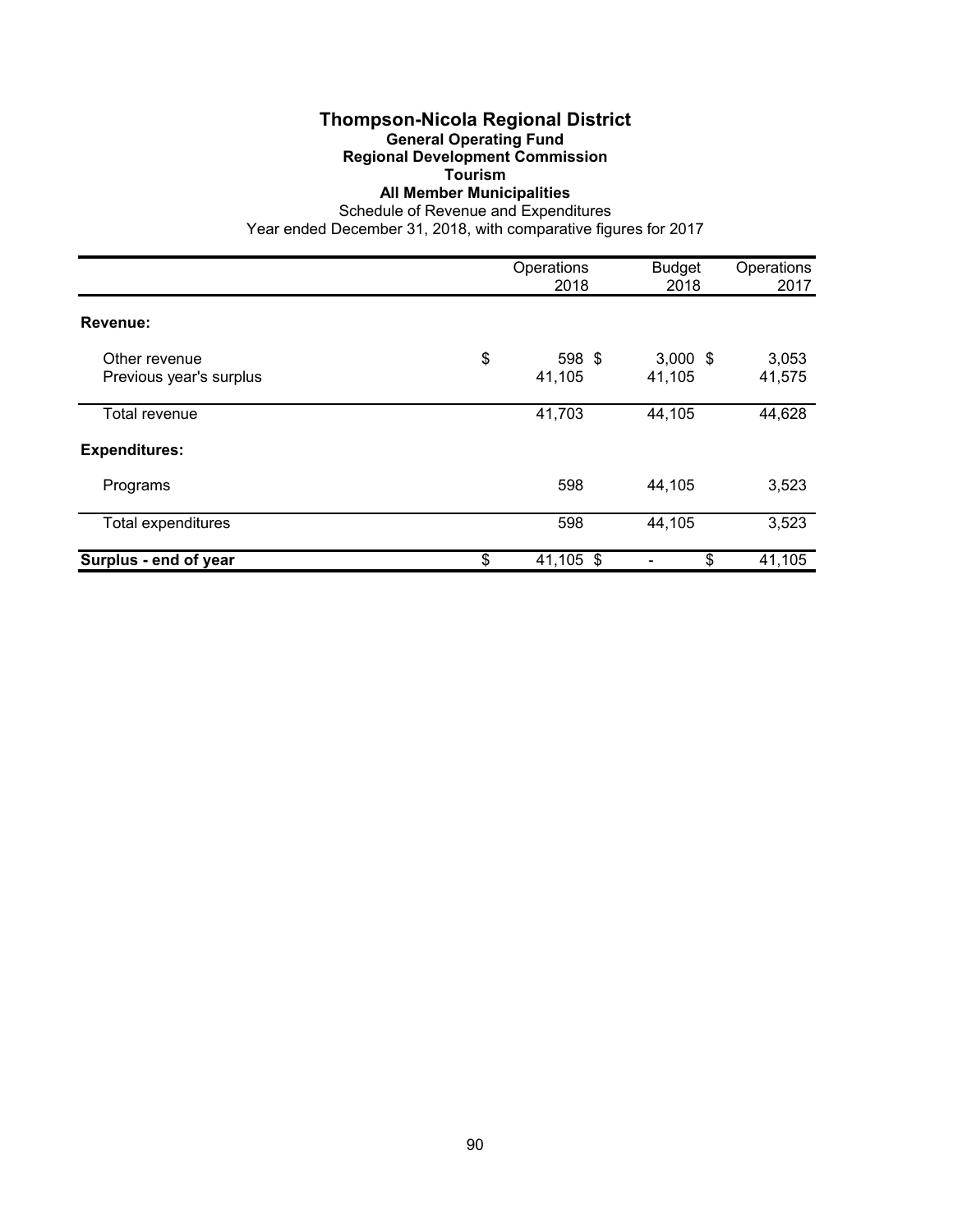## **Thompson-Nicola Regional District General Operating Fund Economic Development and Tourism Promotion Grant-in-Aid** Summary of Revenue and Expenditures

|                                       | Operations<br>2018 | <b>Budget</b><br>2018 | Operations<br>2017 |
|---------------------------------------|--------------------|-----------------------|--------------------|
|                                       |                    |                       |                    |
| Revenue:                              |                    |                       |                    |
| Tax requisition                       | \$<br>124,120 \$   | 124,120 \$            | 176,994            |
| Government transfers and other grants | 8,546              |                       | 18,000             |
| Interest                              | 5,007              |                       | 3,260              |
| Other revenue                         | 8,617              |                       | 12,096             |
| <b>Transfer from TCA Surplus</b>      | 463                |                       |                    |
| Previous year's surplus               | 434,758            | 434,756               | 433,606            |
| <b>Total revenue</b>                  | 581,511            | 558,876               | 643,956            |
| <b>Expenditures:</b>                  |                    |                       |                    |
| Advertising                           | 567                | 400                   | 297                |
| Administration charge                 | 4,263              | 4,263                 | 6,047              |
| Amortization                          | 463                |                       |                    |
| <b>Building costs</b>                 | 8,400              | 9,400                 | 8,400              |
| Dues, licences and fees               | 721                | 440                   | 380                |
| General                               | 1,618              | 2,950                 | 1,131              |
| Grant-in-aid                          | 90,436             | 401,511               | 109,234            |
| Insurance                             | 700                | 700                   | 700                |
| Office supplies                       | 7,061              | 6,200                 | 8,575              |
| Programs                              | 38,871             | 59,175                | 24,164             |
| Salaries and benefits                 | 43,380             | 48,523                | 40,526             |
| Staff development                     |                    | 1,000                 | 2,797              |
| Travel, meals and accommodations      | 7,806              | 6,314                 | 6,947              |
| Capital purchases                     | 11,907             | 18,000                |                    |
| <b>Total expenditures</b>             | 216,193            | 558,876               | 209,198            |
| Surplus - end of year                 | \$<br>365,318 \$   | \$                    | 434,758            |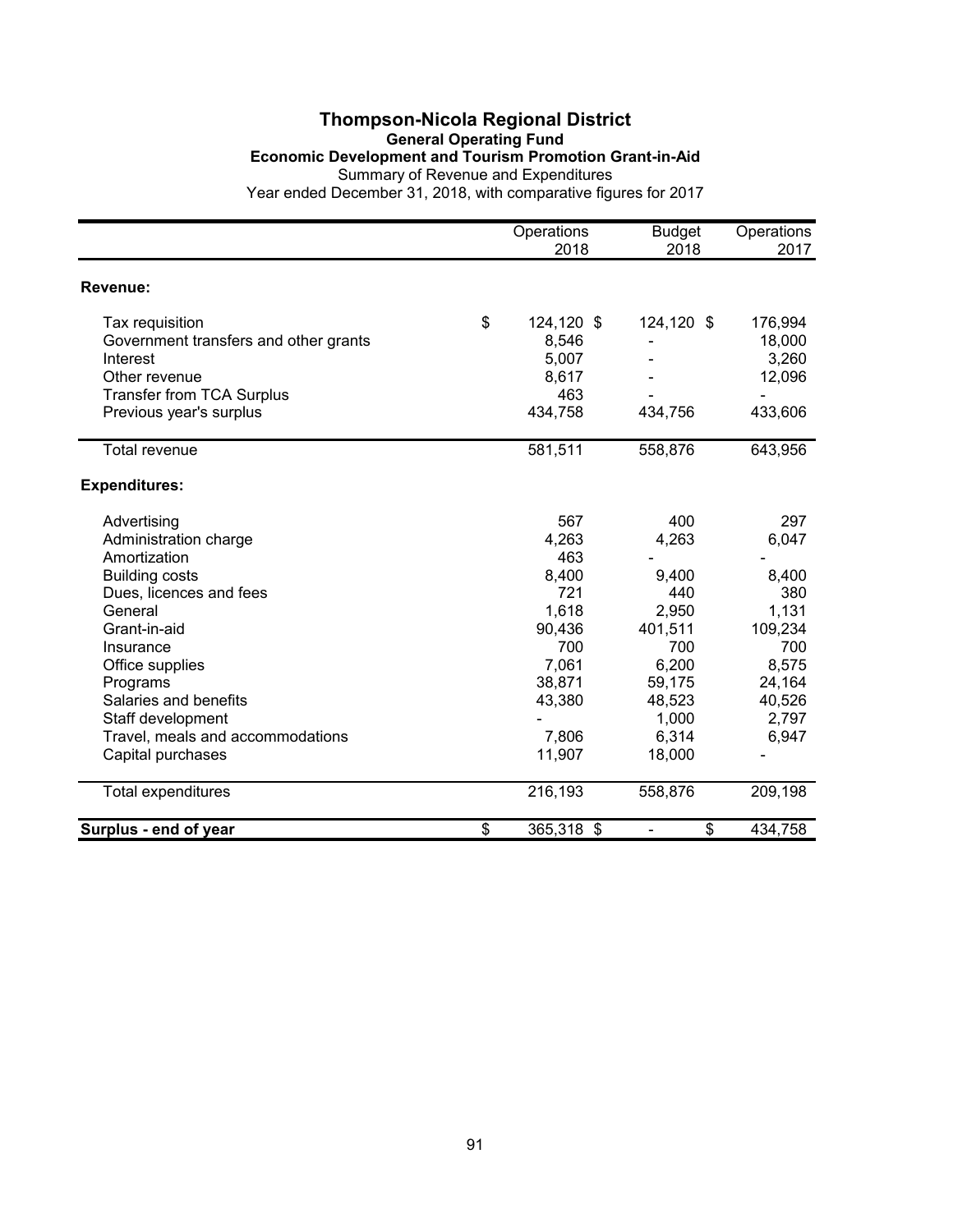## **Thompson-Nicola Regional District General Operating Fund Economic Development and Tourism Promotion Grant-in-Aid Electoral Area A**

|                                       | Operations      | <b>Budget</b> | Operations |
|---------------------------------------|-----------------|---------------|------------|
|                                       | 2018            | 2018          | 2017       |
| Revenue:                              |                 |               |            |
| Tax requisition                       | \$<br>25,281 \$ | 25,281 \$     | 15,458     |
| Government transfers and other grants | 105             |               |            |
| Interest                              |                 |               | 678        |
| Other revenue                         |                 |               | 1,927      |
| <b>Transfer from TCA Surplus</b>      | 463             |               |            |
| Previous year's surplus               | 45,947          | 45,947        | 70,373     |
| Total revenue                         | 71,796          | 71,228        | 88,436     |
| <b>Expenditures:</b>                  |                 |               |            |
| Advertising                           | 83              | 200           | 297        |
| Administration charge                 | 810             | 810           | 523        |
| Amortization                          | 463             |               |            |
| <b>Building costs</b>                 | 4,200           | 4,200         | 4,200      |
| Dues, licences and fees               | 388             | 265           | 218        |
| General                               | 425             | 470           | 208        |
| Grant-in-aid                          | 560             | 1,000         | 1,305      |
| Insurance                             | 350             | 350           | 350        |
| Office supplies                       | 3,030           | 3,600         | 3,649      |
| Programs                              | 6,550           | 17,300        | 9,733      |
| Salaries and benefits                 | 19,968          | 22,233        | 18,727     |
| Staff development                     |                 | 500           | 1,399      |
| Travel, meals and accommodations      | 2,087           | 2,300         | 1,880      |
| Capital purchases                     | 11,907          | 18,000        |            |
| <b>Total expenditures</b>             | 50,821          | 71,228        | 42,489     |
| Surplus - end of year                 | \$<br>20,975 \$ | \$            | 45,947     |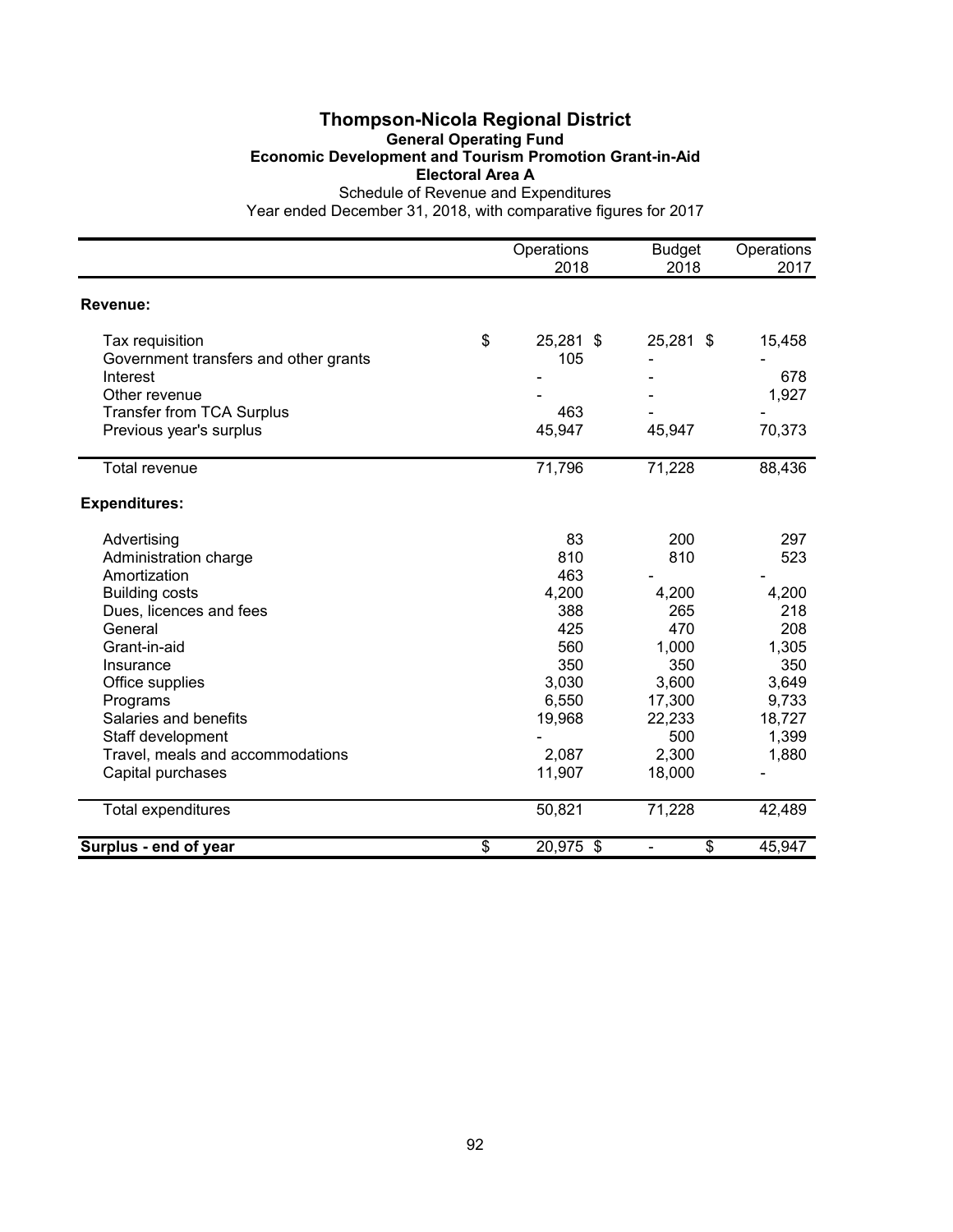## **Thompson-Nicola Regional District General Operating Fund Economic Development and Tourism Promotion Grant-in-Aid Electoral Area B**

|                                       | Operations      | <b>Budget</b> | Operations |
|---------------------------------------|-----------------|---------------|------------|
|                                       | 2018            | 2018          | 2017       |
| Revenue:                              |                 |               |            |
| Tax requisition                       | \$<br>64,563 \$ | 64,563 \$     | 46,535     |
| Government transfers and other grants | 123             |               | 6,000      |
| Other revenue                         |                 |               | 3,692      |
| Previous year's surplus               | 21,074          | 21,074        | 19,836     |
| <b>Total revenue</b>                  | 85,760          | 85,637        | 76,063     |
| <b>Expenditures:</b>                  |                 |               |            |
| Advertising                           | 184             | 200           |            |
| Administration charge                 | 1,953           | 1,953         | 1,428      |
| <b>Building costs</b>                 | 4,200           | 5,200         | 4,200      |
| Dues, licences and fees               | 333             | 175           | 163        |
| General                               | 1,192           | 2,480         | 920        |
| Grant-in-aid                          | 60              |               | 305        |
| Insurance                             | 350             | 350           | 350        |
| Office supplies                       | 4,031           | 2,600         | 4,927      |
| Programs                              | 32,321          | 41,875        | 14,431     |
| Salaries and benefits                 | 23,411          | 26,290        | 21,799     |
| Staff development                     |                 | 500           | 1,399      |
| Travel, meals and accommodations      | 5,719           | 4,014         | 5,067      |
| <b>Total expenditures</b>             | 73,754          | 85,637        | 54,989     |
| Surplus - end of year                 | \$<br>12,006 \$ | \$            | 21,074     |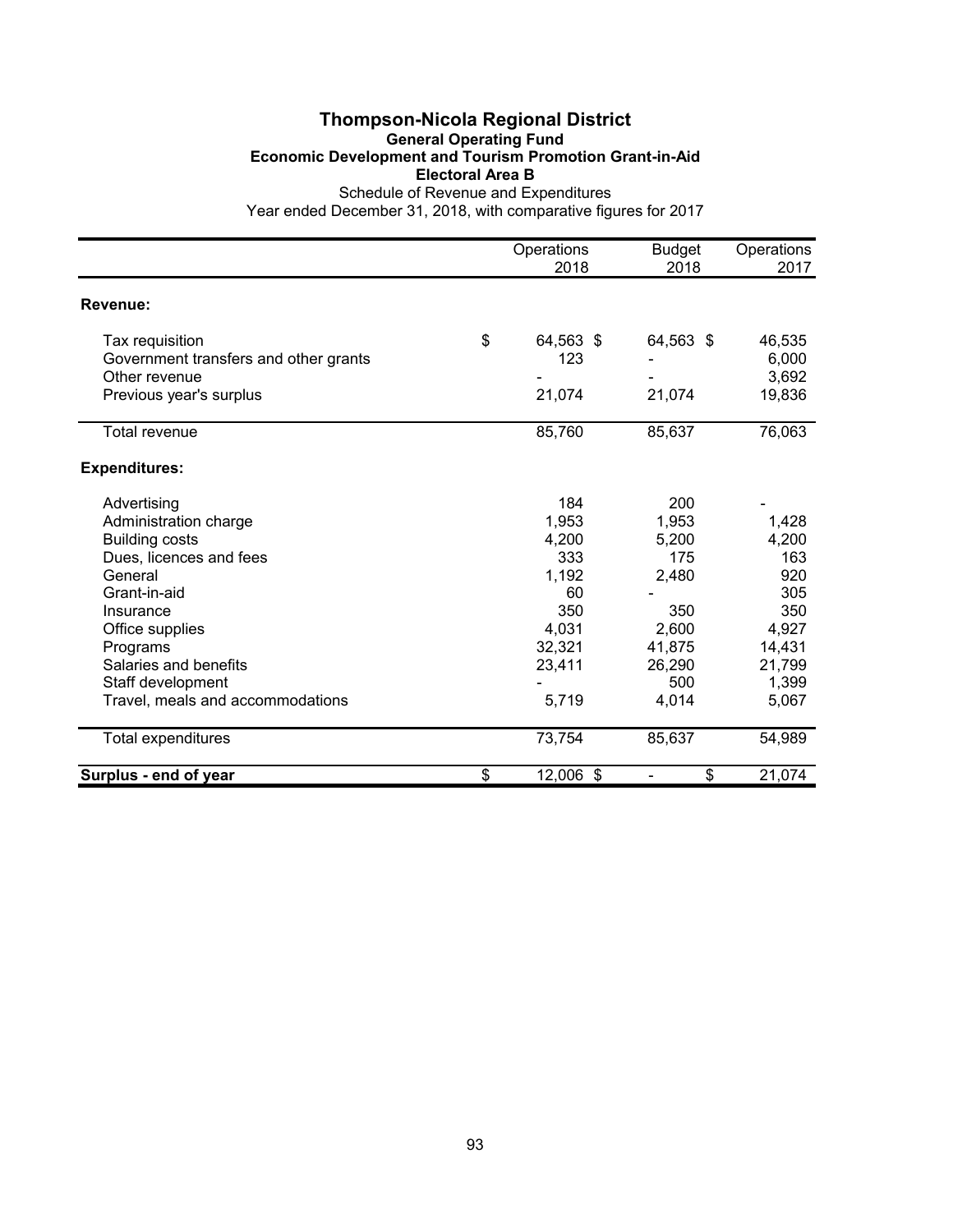## **Thompson-Nicola Regional District General Operating Fund Economic Development and Tourism Promotion Grant-in-Aid Electoral Area E**

|                                                                                                                  | Operations<br>2018                 | <b>Budget</b><br>2018 | Operations<br>2017               |
|------------------------------------------------------------------------------------------------------------------|------------------------------------|-----------------------|----------------------------------|
| Revenue:                                                                                                         |                                    |                       |                                  |
| Tax requisition<br>Government transfers and other grants<br>Interest<br>Other revenue<br>Previous year's surplus | \$<br>\$<br>8,319<br>882<br>54,119 | \$<br>54,119          | 15,140<br>582<br>5,000<br>60,374 |
| <b>Total revenue</b>                                                                                             | 63,320                             | 54,119                | 81,096                           |
| <b>Expenditures:</b>                                                                                             |                                    |                       |                                  |
| Advertising<br>Administration charge<br>Grant-in-aid                                                             | 300<br>150<br>7,924                | 150<br>53,969         | 514<br>26,463                    |
| <b>Total expenditures</b>                                                                                        | 8,374                              | 54,119                | 26,977                           |
| Surplus - end of year                                                                                            | \$<br>54,946 \$                    | \$                    | 54,119                           |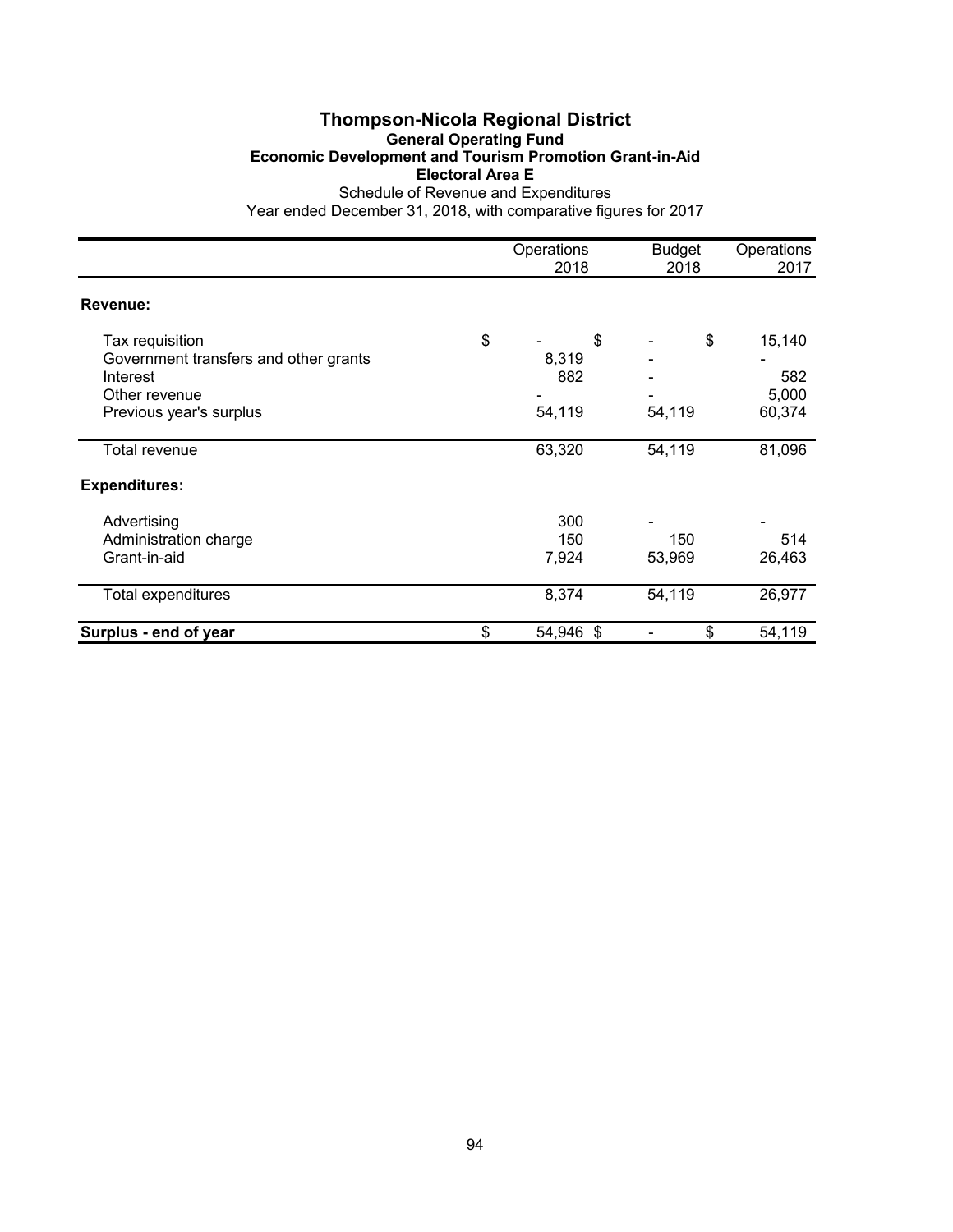### **Thompson-Nicola Regional District General Operating Fund Economic Development and Tourism Promotion Grant-in-Aid Electoral Area I** Schedule of Revenue and Expenditures

|                                            | Operations<br>2018 | <b>Budget</b><br>2018 | Operations<br>2017 |
|--------------------------------------------|--------------------|-----------------------|--------------------|
| Revenue:                                   |                    |                       |                    |
| Tax requisition<br>Previous year's surplus | \$<br>15,450 \$    | 15,450 \$             | 13,187<br>2,263    |
| Total revenue                              | 15,450             | 15,450                | 15,450             |
| <b>Expenditures:</b>                       |                    |                       |                    |
| Administration charge<br>Grant-in-aid      | 450<br>15,465      | 450<br>15,000         | 450<br>15,000      |
| <b>Total expenditures</b>                  | 15,915             | 15,450                | 15,450             |
| Surplus (deficit) - end of year            | \$<br>(465) \$     | \$                    |                    |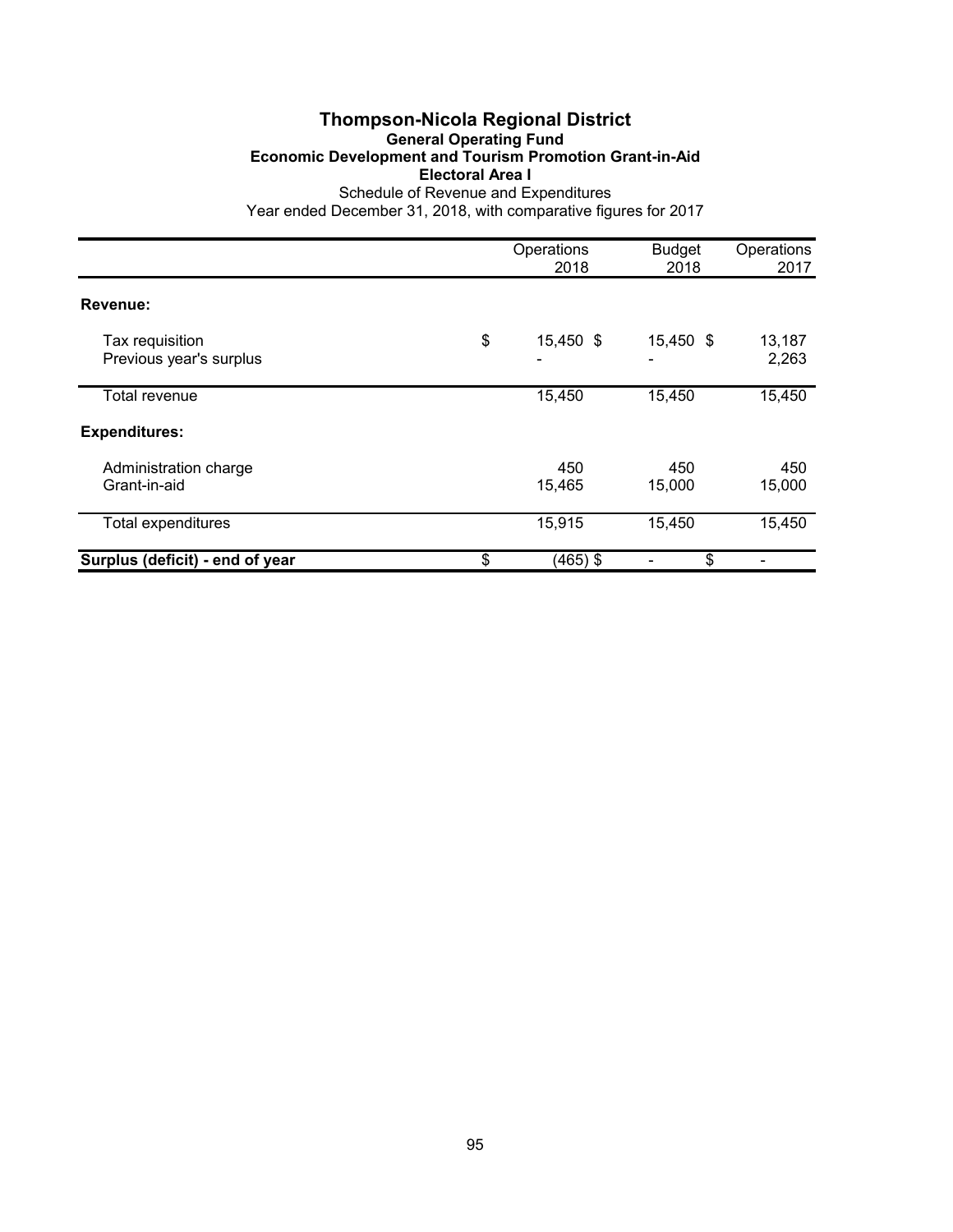### **Thompson-Nicola Regional District General Operating Fund Economic Development and Tourism Promotion Grant-in-Aid Electoral Area J** Schedule of Revenue and Expenditures

|                                       | Operations<br>2018        | <b>Budget</b><br>2018 | Operations<br>2017 |
|---------------------------------------|---------------------------|-----------------------|--------------------|
|                                       |                           |                       |                    |
| Revenue:                              |                           |                       |                    |
| Tax requisition<br>Interest           | \$<br>$(3,416)$ \$<br>873 | $(3,416)$ \$          | 139<br>571         |
| Previous year's surplus               | 53,566                    | 53,566                | 59,311             |
| Total revenue                         | 51,023                    | 50,150                | 60,021             |
| <b>Expenditures:</b>                  |                           |                       |                    |
| Administration charge<br>Grant-in-aid | 150<br>27,351             | 150<br>50,000         | 150<br>6,305       |
| <b>Total expenditures</b>             | 27,501                    | 50,150                | 6,455              |
| Surplus - end of year                 | \$<br>23,522 \$           | \$                    | 53,566             |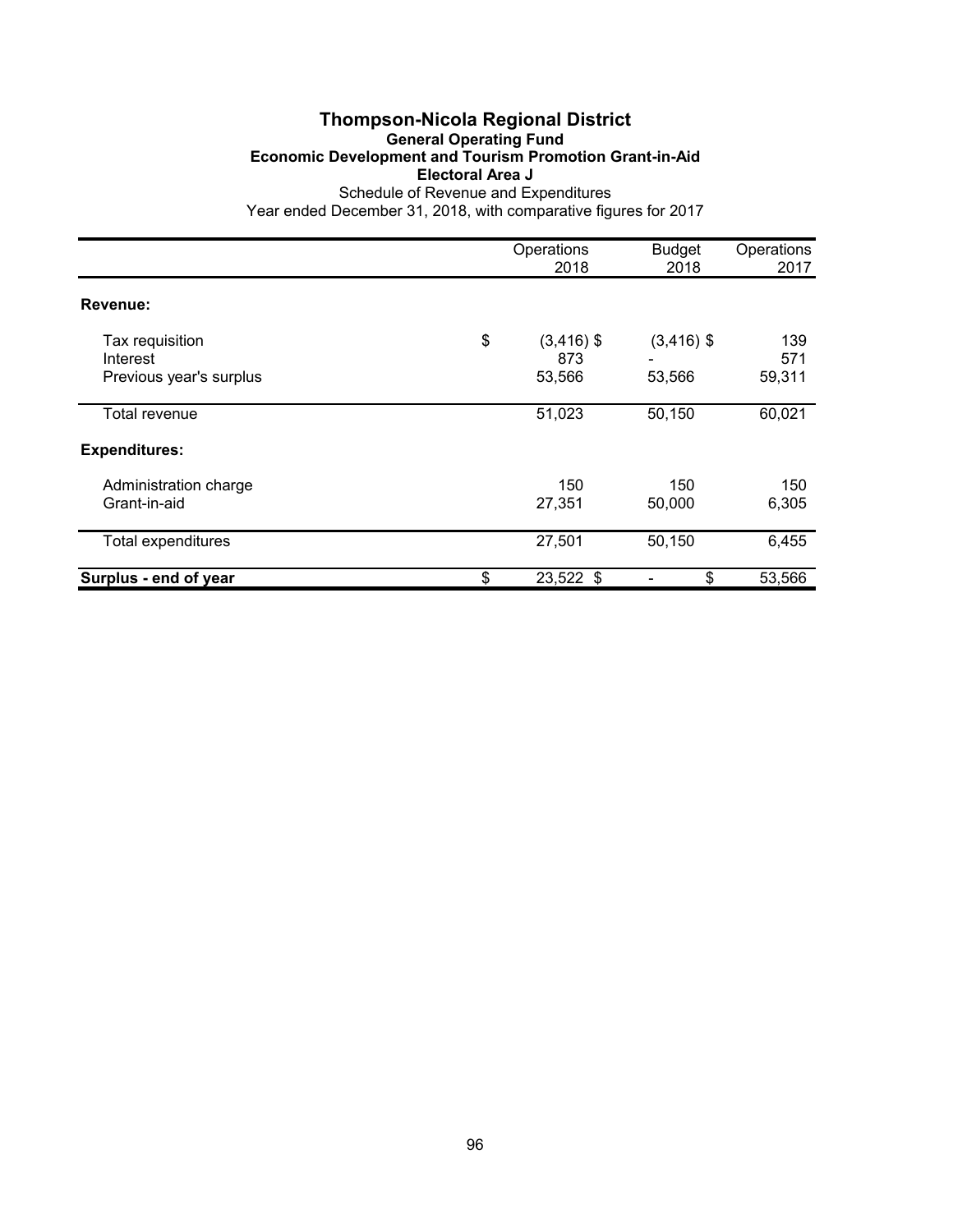### **Thompson-Nicola Regional District General Operating Fund Economic Development and Tourism Promotion Grant-in-Aid Electoral Area L** Schedule of Revenue and Expenditures

|                                                        | Operations<br>2018          | <b>Budget</b><br>2018 | Operations<br>2017   |
|--------------------------------------------------------|-----------------------------|-----------------------|----------------------|
| Revenue:                                               |                             |                       |                      |
| Tax requisition<br>Interest<br>Previous year's surplus | \$<br>\$<br>1,275<br>78,205 | \$<br>78,205          | 709<br>765<br>79,441 |
| Total revenue                                          | 79,480                      | 78,205                | 80,915               |
| <b>Expenditures:</b>                                   |                             |                       |                      |
| Administration charge<br>Grant-in-aid                  | 150<br>12,941               | 150<br>78,055         | 150<br>2,560         |
| Total expenditures                                     | 13,091                      | 78,205                | 2,710                |
| Surplus - end of year                                  | \$<br>66,389 \$             | \$                    | 78,205               |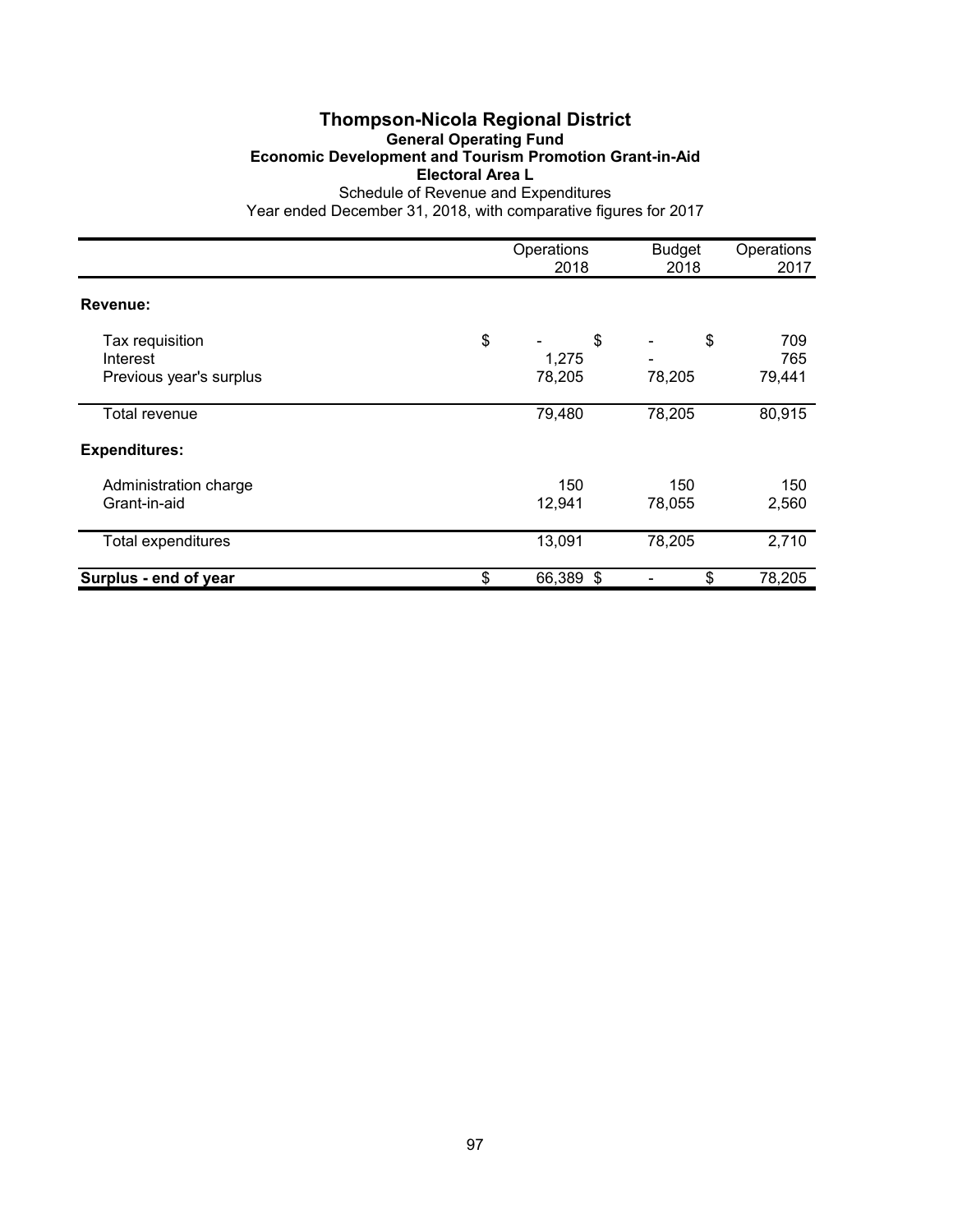## **Thompson-Nicola Regional District General Operating Fund Economic Development and Tourism Promotion Grant-in-Aid Electoral Area M**

|                                            | Operations<br>2018         | <b>Budget</b><br>2018 | Operations<br>2017 |
|--------------------------------------------|----------------------------|-----------------------|--------------------|
| Revenue:                                   |                            |                       |                    |
| Tax requisition<br>Previous year's surplus | \$<br>$7,242$ \$<br>42,908 | $7,242$ \$<br>42,908  | 47,577<br>13,883   |
| Total revenue                              | 50,150                     | 50,150                | 61,460             |
| <b>Expenditures:</b>                       |                            |                       |                    |
| Administration charge<br>Grant-in-aid      | 150<br>810                 | 150<br>50,000         | 1,459<br>17,093    |
| <b>Total expenditures</b>                  | 960                        | 50,150                | 18,552             |
| Surplus - end of year                      | \$<br>49,190 \$            | \$                    | 42,908             |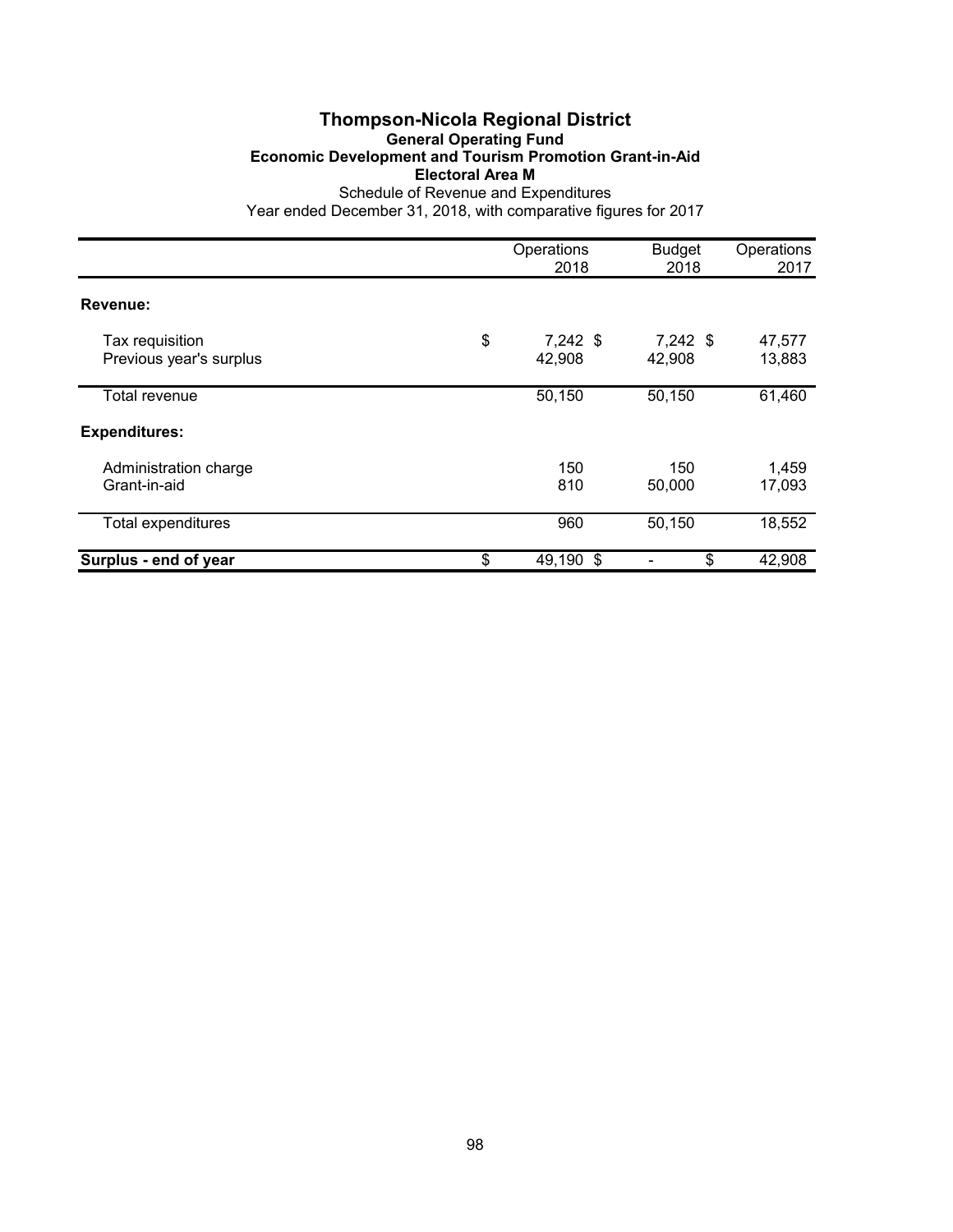## **Thompson-Nicola Regional District General Operating Fund Economic Development and Tourism Promotion Grant-in-Aid Electoral Area N**

|                                                        | Operations<br>2018        | <b>Budget</b><br>2018 | Operations<br>2017 |
|--------------------------------------------------------|---------------------------|-----------------------|--------------------|
| Revenue:                                               |                           |                       |                    |
| Tax requisition<br>Interest<br>Previous year's surplus | \$<br>\$<br>912<br>55,908 | \$<br>55,908          | 34,290<br>36,782   |
| Total revenue                                          | 56,820                    | 55,908                | 71,072             |
| <b>Expenditures:</b>                                   |                           |                       |                    |
| Administration charge<br>Grant-in-aid                  | 150<br>810                | 150<br>55,758         | 1,072<br>14,092    |
| <b>Total expenditures</b>                              | 960                       | 55,908                | 15,164             |
| Surplus - end of year                                  | \$<br>55,860 \$           | \$                    | 55,908             |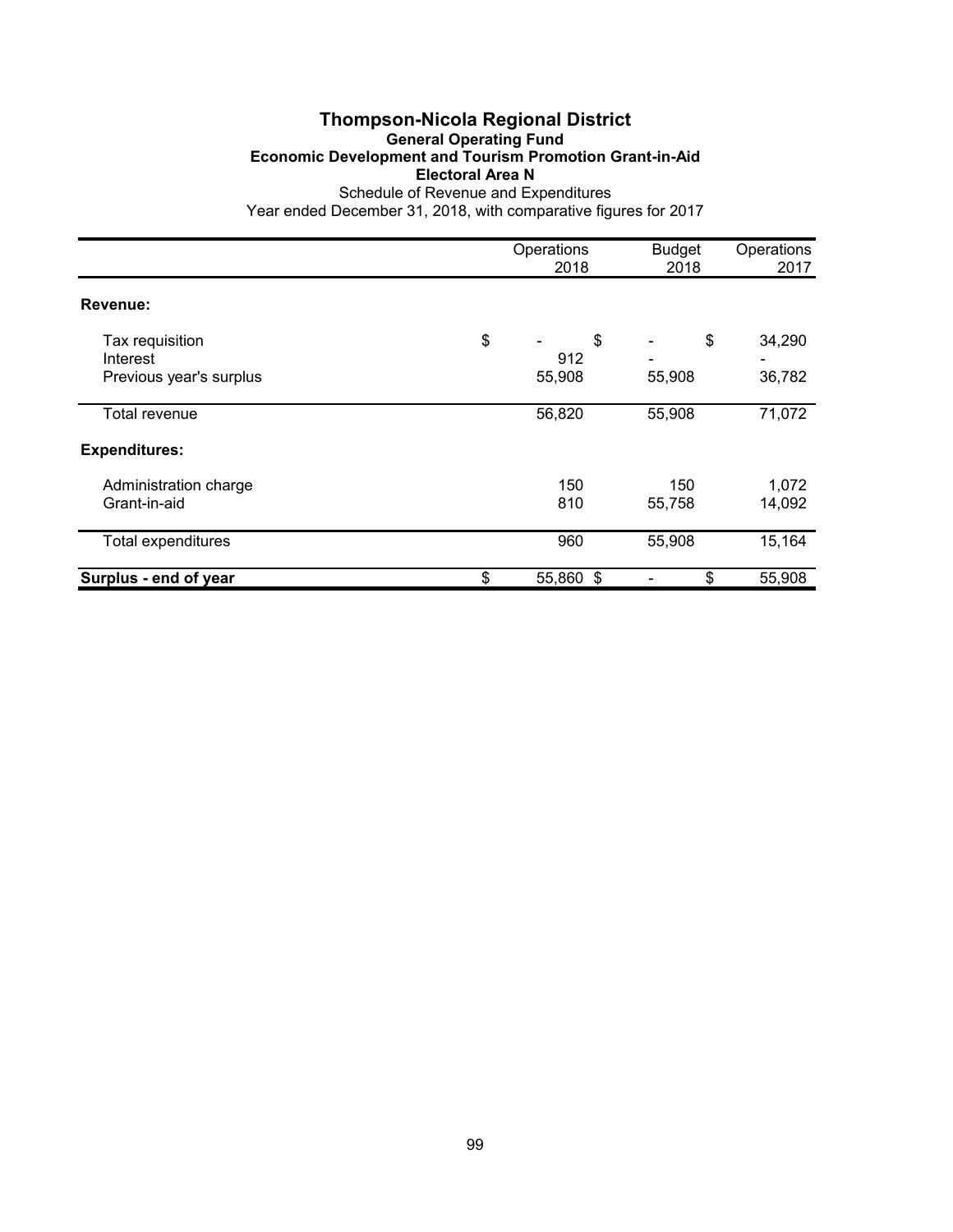### **Thompson-Nicola Regional District General Operating Fund Economic Development and Tourism Promotion Grant-in-Aid Electoral Area O** Schedule of Revenue and Expenditures

|                                                                                                                  | Operations<br>2018                          | <b>Budget</b><br>2018 | Operations<br>2017                        |
|------------------------------------------------------------------------------------------------------------------|---------------------------------------------|-----------------------|-------------------------------------------|
| Revenue:                                                                                                         |                                             |                       |                                           |
| Tax requisition<br>Government transfers and other grants<br>Interest<br>Other revenue<br>Previous year's surplus | \$<br>15,000 \$<br>1,064<br>8,618<br>65,280 | 15,000 \$<br>65,280   | 1,281<br>12,000<br>663<br>1,477<br>68,869 |
| Total revenue                                                                                                    | 89,962                                      | 80,280                | 84,290                                    |
| <b>Expenditures:</b>                                                                                             |                                             |                       |                                           |
| Administration charge<br>Grant-in-aid                                                                            | 150<br>18,470                               | 150<br>80,130         | 150<br>18,860                             |
| <b>Total expenditures</b>                                                                                        | 18,620                                      | 80,280                | 19,010                                    |
| Surplus - end of year                                                                                            | \$<br>71,342 \$                             | \$                    | 65,280                                    |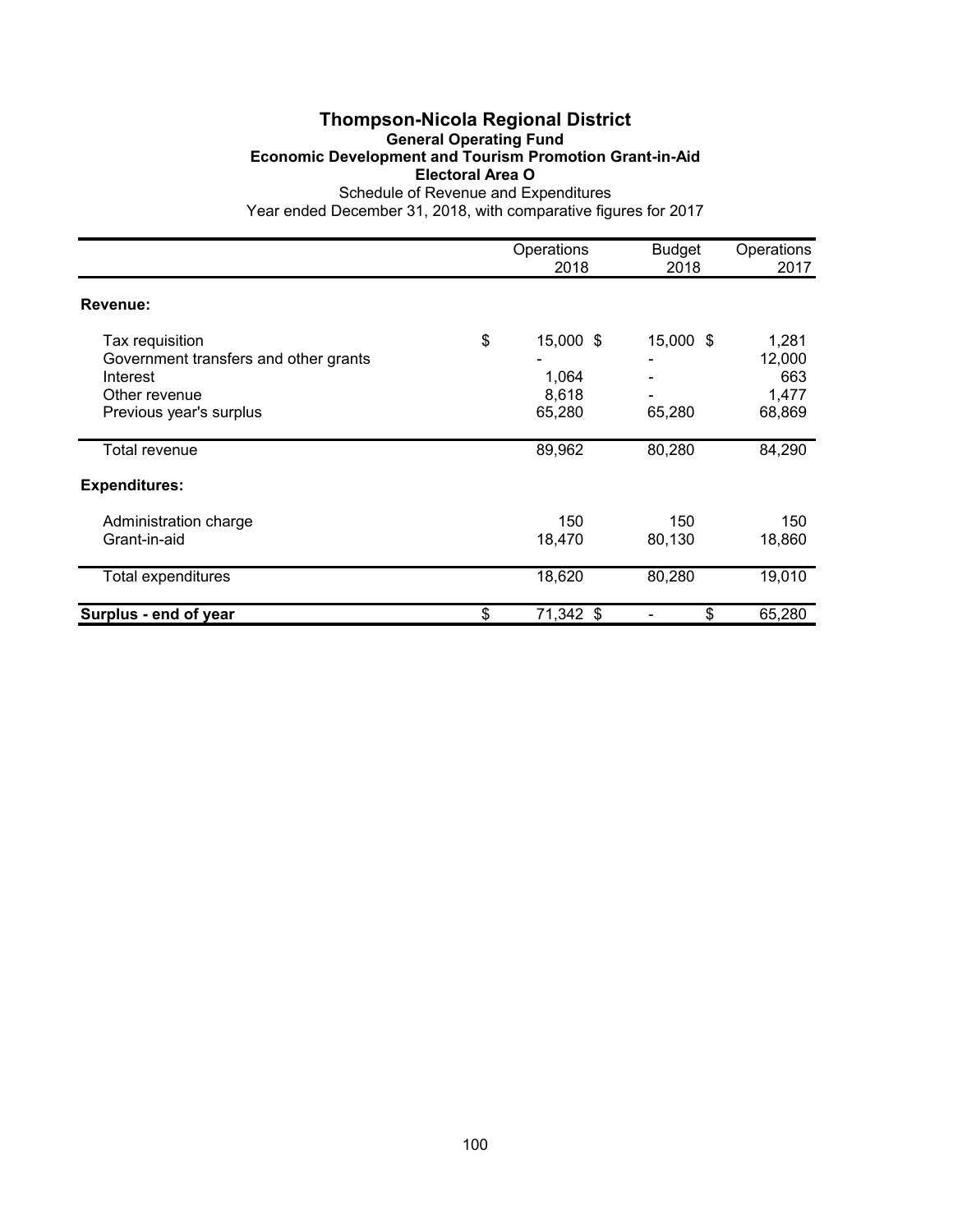## **Thompson-Nicola Regional District General Operating Fund Economic Development and Tourism Promotion Grant-in-Aid Electoral Area P**

|                                            | Operations<br>2018 | <b>Budget</b><br>2018 | Operations<br>2017 |
|--------------------------------------------|--------------------|-----------------------|--------------------|
| Revenue:                                   |                    |                       |                    |
| Tax requisition<br>Previous year's surplus | \$<br>\$<br>17,749 | \$<br>17,749          | 2,678<br>22,473    |
| Total revenue                              | 17,749             | 17,749                | 25,151             |
| <b>Expenditures:</b>                       |                    |                       |                    |
| Administration charge<br>Grant-in-aid      | 150<br>6,047       | 150<br>17,599         | 151<br>7,251       |
| <b>Total expenditures</b>                  | 6,197              | 17,749                | 7,402              |
| Surplus - end of year                      | \$<br>11,552 \$    | \$                    | 17,749             |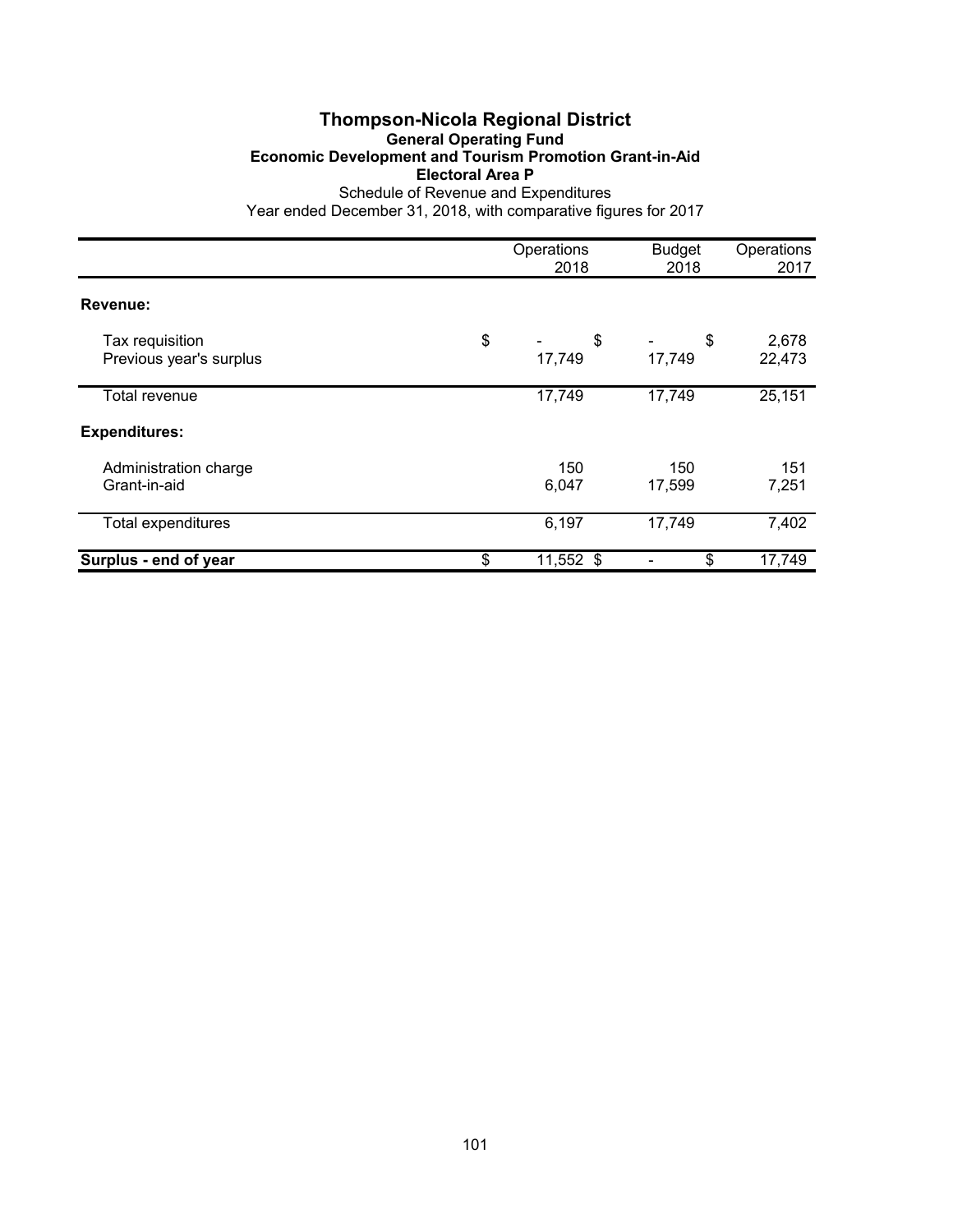#### **Thompson-Nicola Regional District General Operating Fund Gold Country Communities Grant-in-Aid Local Service of Ashcroft, Cache Creek, Lytton, Clinton and Electoral Areas E, I, J, M and N** Schedule of Revenue and Expenditures Year ended December 31, 2018, with comparative figures for 2017

Operations Budget Operations<br>2018 2018 2017 2018 2018 2017 **Revenue:** Tax requisition **Tax requisition**<br>Government transfers and other grants **10,535** \$ 76,535 \$ 76,535 \$ 76,535 Government transfers and other grants Total revenue 76,535 87,035 76,535 **Expenditures:** Administration charge 2,535 2,535 2,535 Grant-in-aid 74,000 74,000 74,000 Programs 10,500 - 10,500 - 10,500 - 10,500 - 10,500 - 10,500 - 10,500 - 10,500 - 10,500 - 10,500 - 10,500 - 10,500 - 10,500 - 10,500 - 10,500 - 10,500 - 10,500 - 10,500 - 10,500 - 10,500 - 10,500 - 10,500 - 10,500 - 10,500 Total expenditures 76,535 87,035 76,535 **Surplus - end of year by a strategies of the strategies of strategies of strategies of strategies of strategies of strategies of strategies of strategies of strategies of strategies of strategies of strategies of strate**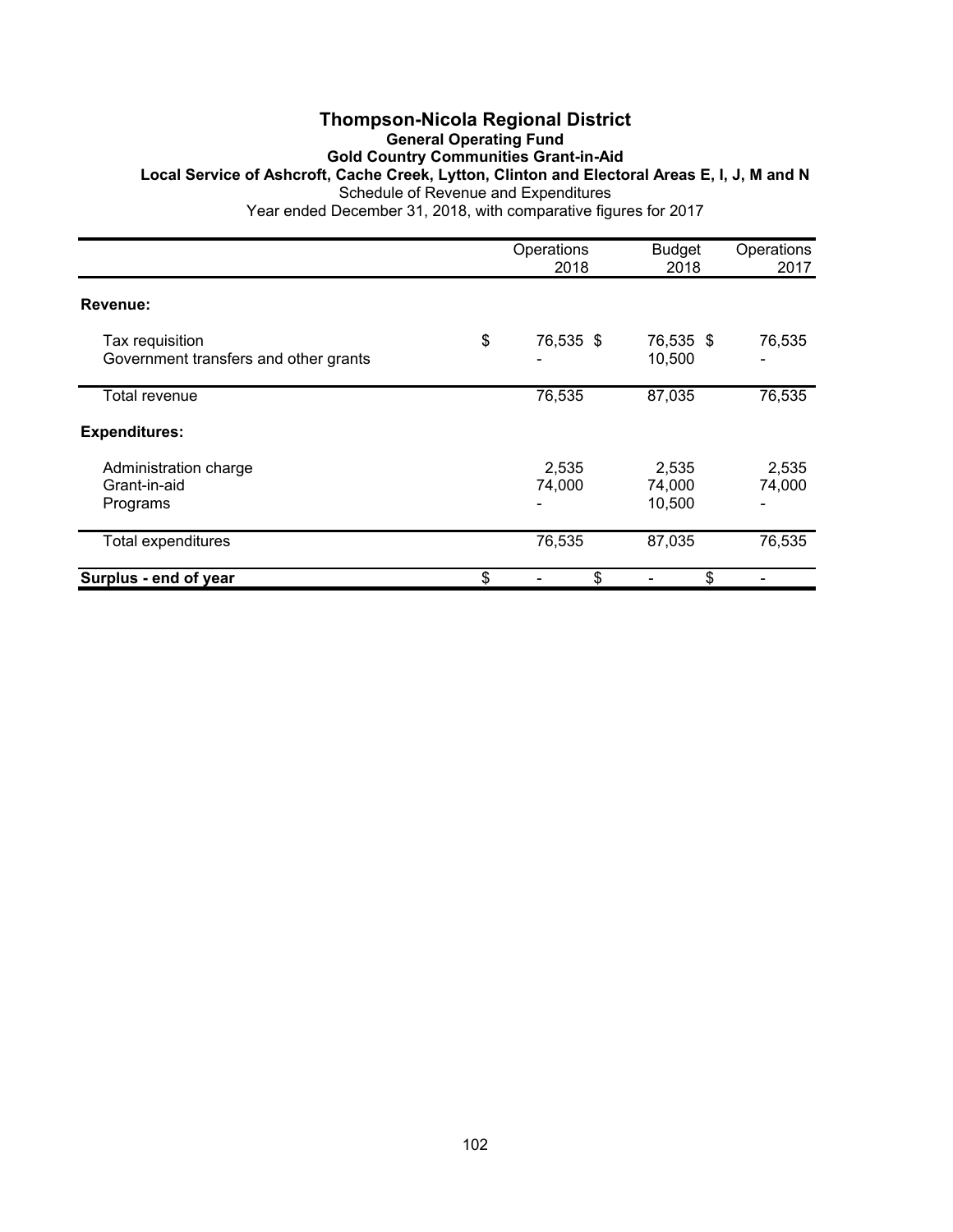### **Thompson-Nicola Regional District General Operating Fund Nicola Valley Aquatic Centre Grant-in-Aid Local Service Area of M and N** Schedule of Revenue and Expenditures

|                                                              | Operations<br>2018         | <b>Budget</b><br>2018      | Operations<br>2017         |
|--------------------------------------------------------------|----------------------------|----------------------------|----------------------------|
| Revenue:                                                     |                            |                            |                            |
| Tax requisition<br>Interest<br>Previous year's surplus       | \$<br>188,654 \$<br>2,499  | 188,654 \$                 | 184,898<br>1,133<br>724    |
| Total revenue                                                | 191,153                    | 188,654                    | 186,755                    |
| <b>Expenditures:</b>                                         |                            |                            |                            |
| Administration charge<br>Grant-in-aid<br>Transfer to reserve | 4,503<br>150,111<br>36,539 | 4,503<br>150,111<br>34,040 | 4,415<br>147,167<br>35,173 |
| Total expenditures                                           | 191,153                    | 188,654                    | 186,755                    |
| Surplus - end of year                                        | \$<br>\$                   | \$                         |                            |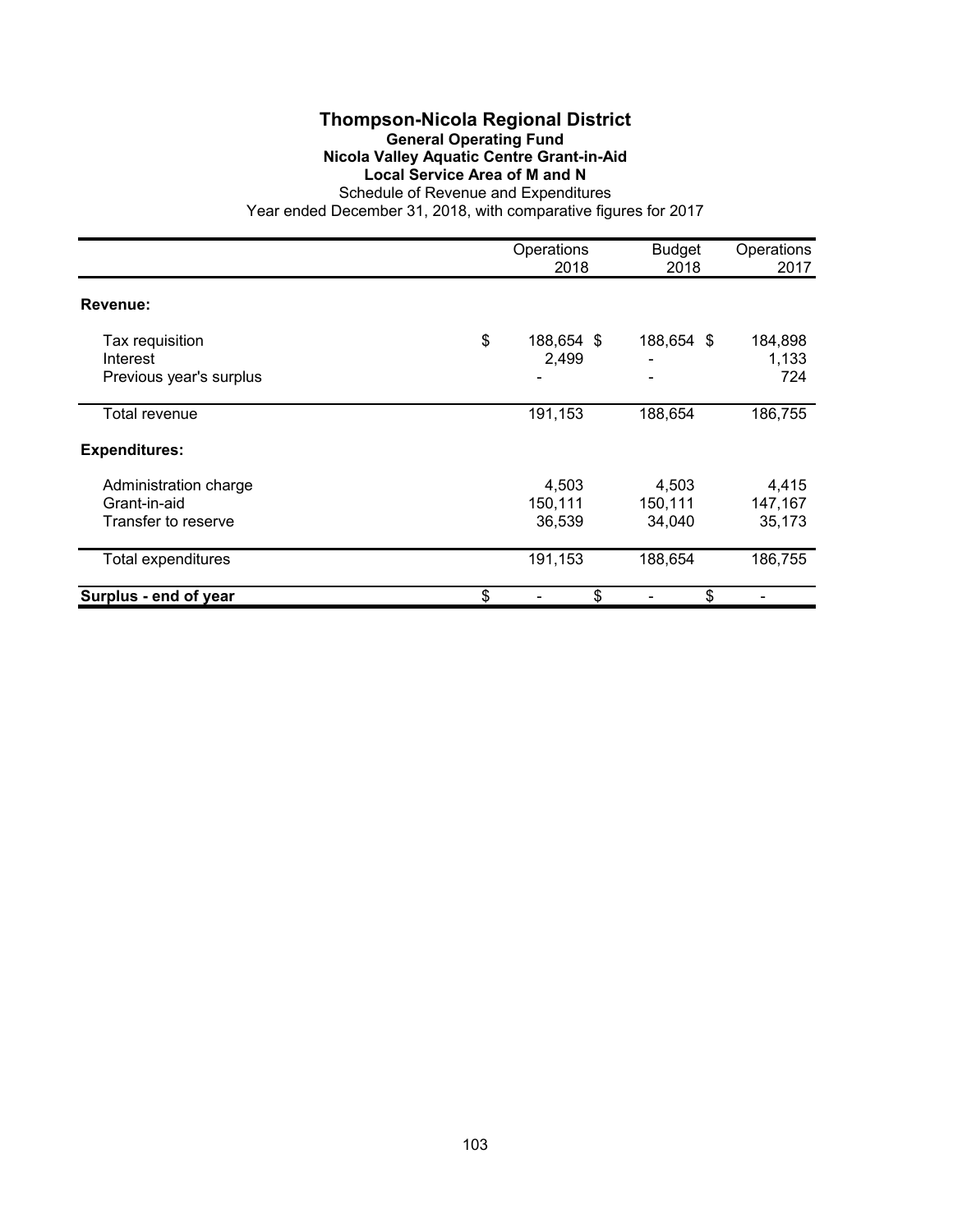## **Thompson-Nicola Regional District General Operating Fund North Thompson Sportsplex Specified Area of A**

|                                                                       | Operations<br>2018      | <b>Budget</b><br>2018 | Operations<br>2017 |
|-----------------------------------------------------------------------|-------------------------|-----------------------|--------------------|
| Revenue:                                                              |                         |                       |                    |
| Tax requisition<br>Grants in lieu of taxes<br>Previous year's surplus | \$<br>165,196 \$<br>335 | 165,196 \$            | 164,550<br>441     |
| Total revenue                                                         | 165,531                 | 165,196               | 164,991            |
| <b>Expenditures:</b>                                                  |                         |                       |                    |
| Administration charge<br>Grant-in-aid                                 | 4,812<br>160,384        | 4,812<br>160,384      | 4,806<br>160,185   |
| <b>Total expenditures</b>                                             | 165,196                 | 165,196               | 164,991            |
| Surplus - end of year                                                 | \$<br>$335$ \$          | \$                    |                    |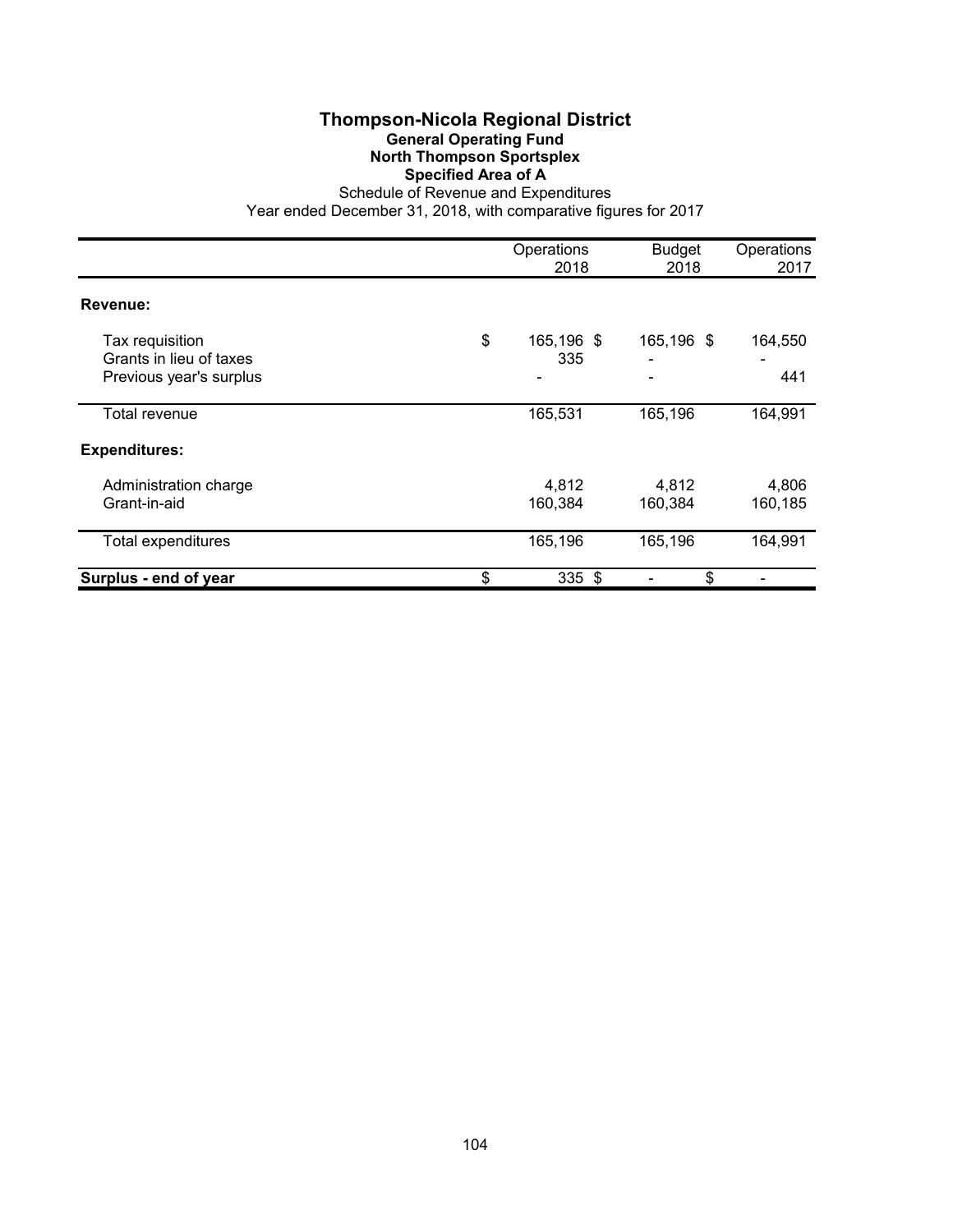## **Thompson-Nicola Regional District General Operating Fund Regional Parks All Member Municipalities**

Schedule of Revenue and Expenditures

|                                  | Operations<br>2018 | <b>Budget</b><br>2018 | Operations<br>2017 |
|----------------------------------|--------------------|-----------------------|--------------------|
| Revenue:                         |                    |                       |                    |
| Tax requisition                  | \$<br>26,784 \$    | 26,784 \$             | 43,516             |
| Interest                         | 3,643              |                       | 2,039              |
| Other revenue                    | 9,022              |                       | 11,926             |
| <b>Transfer from TCA Surplus</b> | 2,668              |                       | 2,668              |
| Previous year's surplus          | 223,416            | 223,416               | 211,684            |
| Total revenue                    | 265,533            | 250,200               | 271,833            |
| <b>Expenditures:</b>             |                    |                       |                    |
| Amortization                     | 2,668              |                       | 2,668              |
| Insurance                        | 721                | 1,200                 | 730                |
| Operating costs                  |                    | 3,000                 | 2,604              |
| Programs                         | 26,210             | 246,000               | 42,415             |
| <b>Total expenditures</b>        | 29,599             | 250,200               | 48,417             |
| Surplus - end of year            | \$<br>235,934 \$   | \$                    | 223,416            |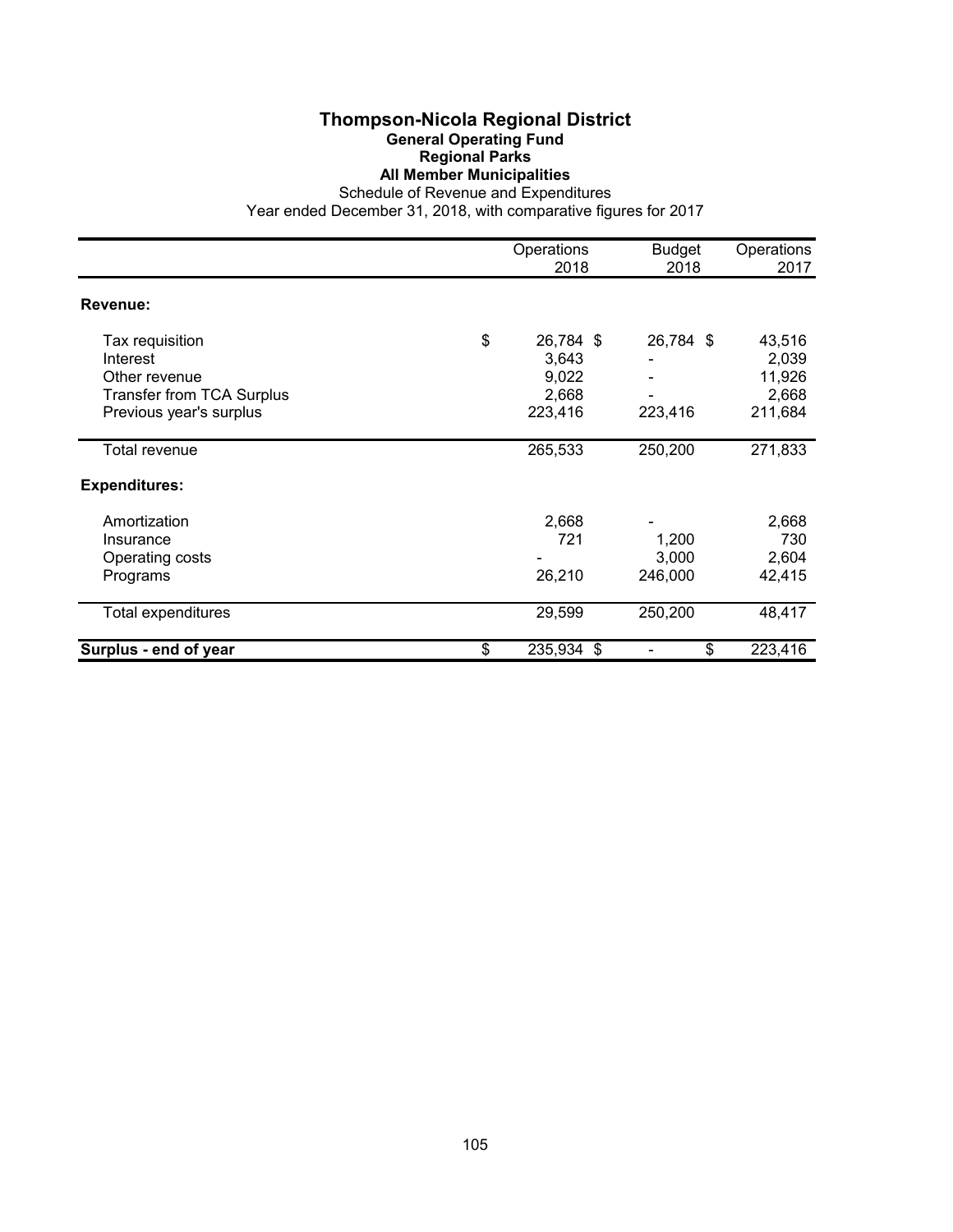#### **Thompson-Nicola Regional District General Operating Fund Community Parks**

Summary of Revenue and Expenditures Year ended December 31, 2018, with comparative figures for 2017

|                                       | Operations<br>2018 | <b>Budget</b><br>2018          | Operations<br>2017 |
|---------------------------------------|--------------------|--------------------------------|--------------------|
| Revenue:                              |                    |                                |                    |
| Tax requisition                       | \$<br>344,545 \$   | 344,545 \$                     | 413,407            |
| Government transfers and other grants | 25,267             | 22,000                         | 45,000             |
| Interest                              | 6,025              |                                | 2,692              |
| Other revenue                         | 2,325              | 45,150                         | 14,653             |
| <b>Transfer from TCA Surplus</b>      | 43,877             |                                | 37,160             |
| Transfer from reserve                 | 22,899             | 70,883                         |                    |
| Previous year's surplus               | 86,349             | 86,351                         | 73,142             |
| <b>Total revenue</b>                  | 531,287            | 568,929                        | 586,054            |
| <b>Expenditures:</b>                  |                    |                                |                    |
| Administration charge                 | 9,476              | 9,476                          | 16,588             |
| Amortization                          | 43,877             |                                | 37,160             |
| <b>Building costs</b>                 | 24,816             | 36,560                         | 21,292             |
| General                               | 2,036              | 1,000                          | 463                |
| Grant-in-aid                          | 143,000            | 147,700                        | 148,505            |
| Insurance                             | 2,726              | 2,910                          | 2,653              |
| Office supplies                       | 5                  |                                |                    |
| Operating costs                       | 60,367             | 64,008                         | 53,359             |
| Salaries and benefits                 | 53,436             | 54,775                         | 50,490             |
| Travel, meals and accommodations      | 932                | 1,850                          | 602                |
| Capital purchases                     | 136,577            | 237,150                        | 135,901            |
| Transfer to reserve                   | 18,604             | 13,500                         | 32,692             |
| <b>Total expenditures</b>             | 495,852            | 568,929                        | 499,705            |
| Surplus - end of year                 | \$<br>35,435 \$    | \$<br>$\overline{\phantom{a}}$ | 86,349             |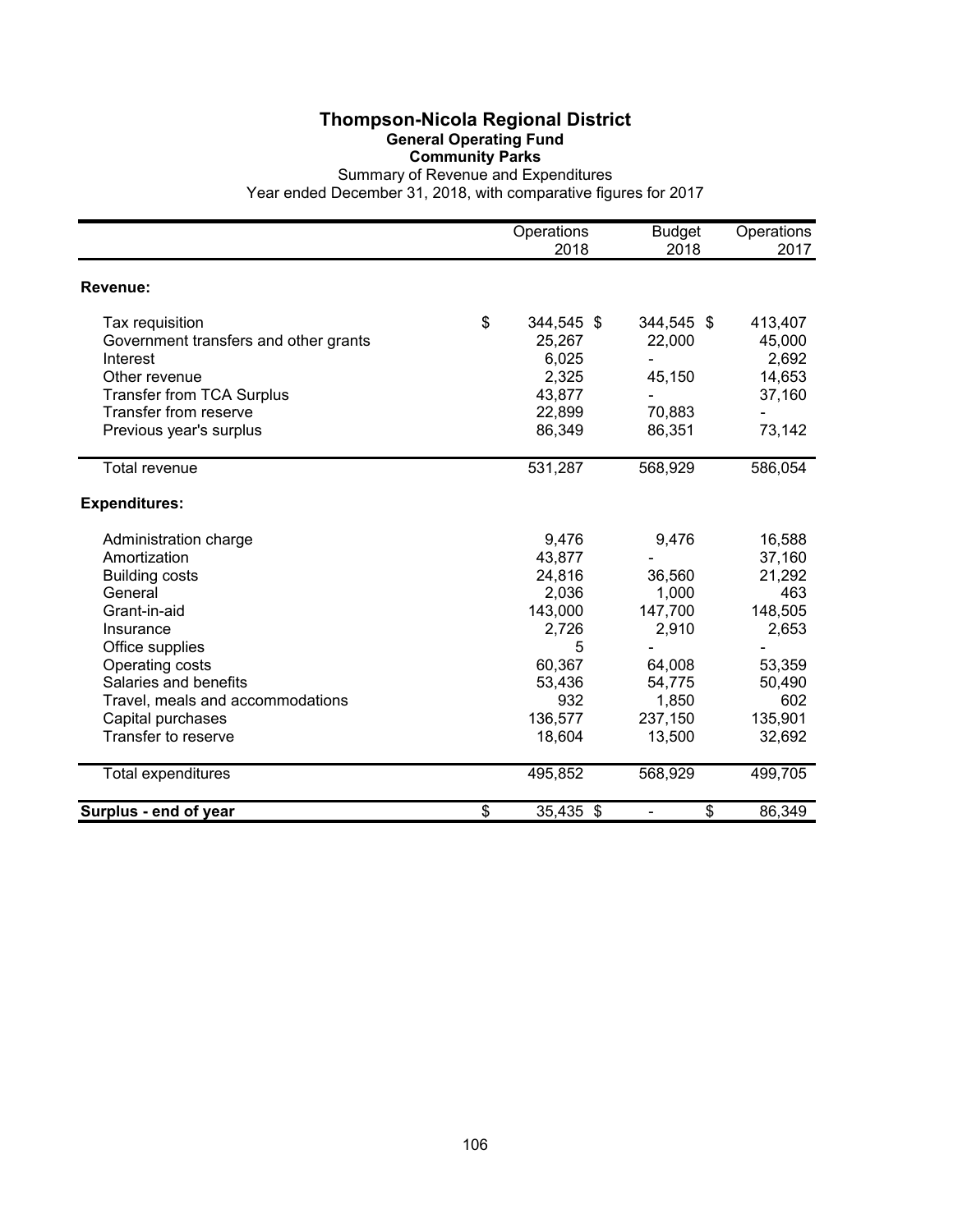## **Thompson-Nicola Regional District General Operating Fund Community Parks Electoral Area A**

Schedule of Revenue and Expenditures

|                                       | Operations<br>2018 | <b>Budget</b><br>2018 | Operations<br>2017 |
|---------------------------------------|--------------------|-----------------------|--------------------|
| Revenue:                              |                    |                       |                    |
| Tax requisition                       | \$<br>100,237 \$   | 100,237 \$            | 115,622            |
| Government transfers and other grants | 23,971             | 22,000                | 45,000             |
| Interest                              | 3,565              |                       | 1,793              |
| Other revenue                         | 1,811              |                       | 14,165             |
| <b>Transfer from TCA Surplus</b>      | 13,781             |                       | 7,786              |
| Transfer from reserve                 | 22,899             |                       |                    |
| Previous year's surplus               | 15,693             | 15,693                | 42,394             |
| <b>Total revenue</b>                  | 181,957            | 137,930               | 226,760            |
| <b>Expenditures:</b>                  |                    |                       |                    |
| Administration charge                 | 3,240              | 3,240                 | 4,654              |
| Amortization                          | 13,781             |                       | 7,786              |
| <b>Building costs</b>                 | 3,417              | 6,980                 | 4,256              |
| General                               | 1,573              |                       |                    |
| Insurance                             | 924                | 1,000                 | 903                |
| Office supplies                       | 5                  |                       |                    |
| Operating costs                       | 17,325             | 16,375                | 14,528             |
| Salaries and benefits                 | 20,024             | 20,585                | 18,921             |
| Travel, meals and accommodations      | 467                | 350                   | 318                |
| Capital purchases                     | 92,050             | 75,900                | 127,908            |
| Transfer to reserve                   | 17,065             | 13,500                | 31,793             |
| <b>Total expenditures</b>             | 169,871            | 137,930               | 211,067            |
| Surplus - end of year                 | \$<br>12,086 \$    | \$                    | 15,693             |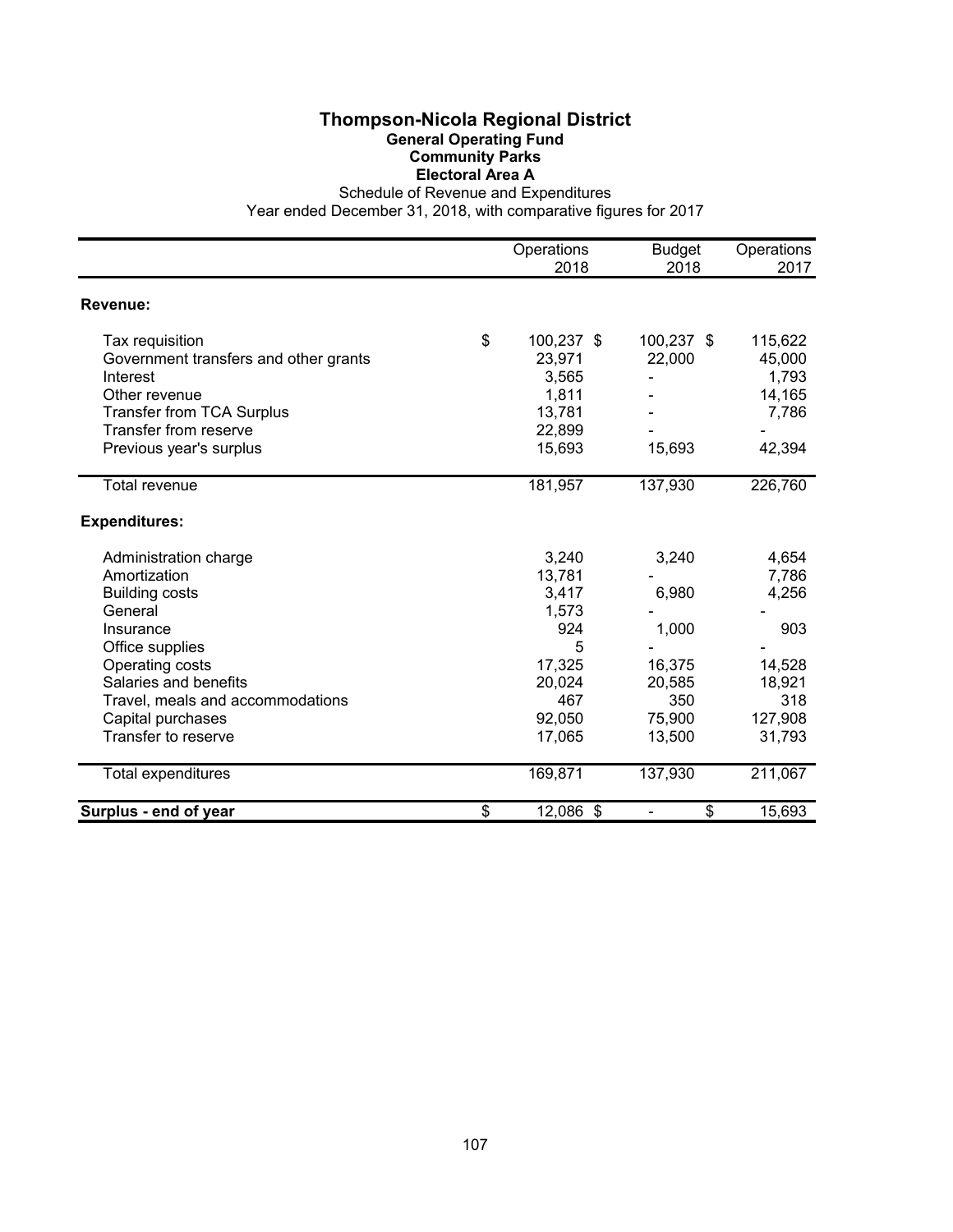## **Thompson-Nicola Regional District General Operating Fund Community Parks Electoral Area B**

Schedule of Revenue and Expenditures

|                                       | Operations      | <b>Budget</b> | Operations |
|---------------------------------------|-----------------|---------------|------------|
|                                       | 2018            | 2018          | 2017       |
| Revenue:                              |                 |               |            |
| Tax requisition                       | \$<br>93,572 \$ | 93,572 \$     | 131,502    |
| Government transfers and other grants | 1,296           |               |            |
| Interest                              | 2,460           |               | 898        |
| Other revenue                         | 515             | 45,150        | 488        |
| <b>Transfer from TCA Surplus</b>      | 28,704          |               | 27,982     |
| Transfer from reserve                 |                 | 70,883        |            |
| Previous year's surplus               | 56,489          | 56,489        | 26,768     |
| <b>Total revenue</b>                  | 183,036         | 266,094       | 187,638    |
| <b>Expenditures:</b>                  |                 |               |            |
| Administration charge                 | 1,481           | 1,481         | 6,820      |
| Amortization                          | 28,704          |               | 27,982     |
| <b>Building costs</b>                 | 21,398          | 29,580        | 17,035     |
| General                               | 466             | 1,000         | 462        |
| Insurance                             | 1,292           | 1,460         | 1,245      |
| Operating costs                       | 36,136          | 35,633        | 36,862     |
| Salaries and benefits                 | 33,412          | 34,190        | 31,569     |
| Travel, meals and accommodations      | 465             | 1,500         | 283        |
| Capital purchases                     | 44,526          | 161,250       | 7,993      |
| Transfer to reserve                   | 1,539           |               | 898        |
| <b>Total expenditures</b>             | 169,419         | 266,094       | 131,149    |
| Surplus - end of year                 | \$<br>13,617 \$ | \$            | 56,489     |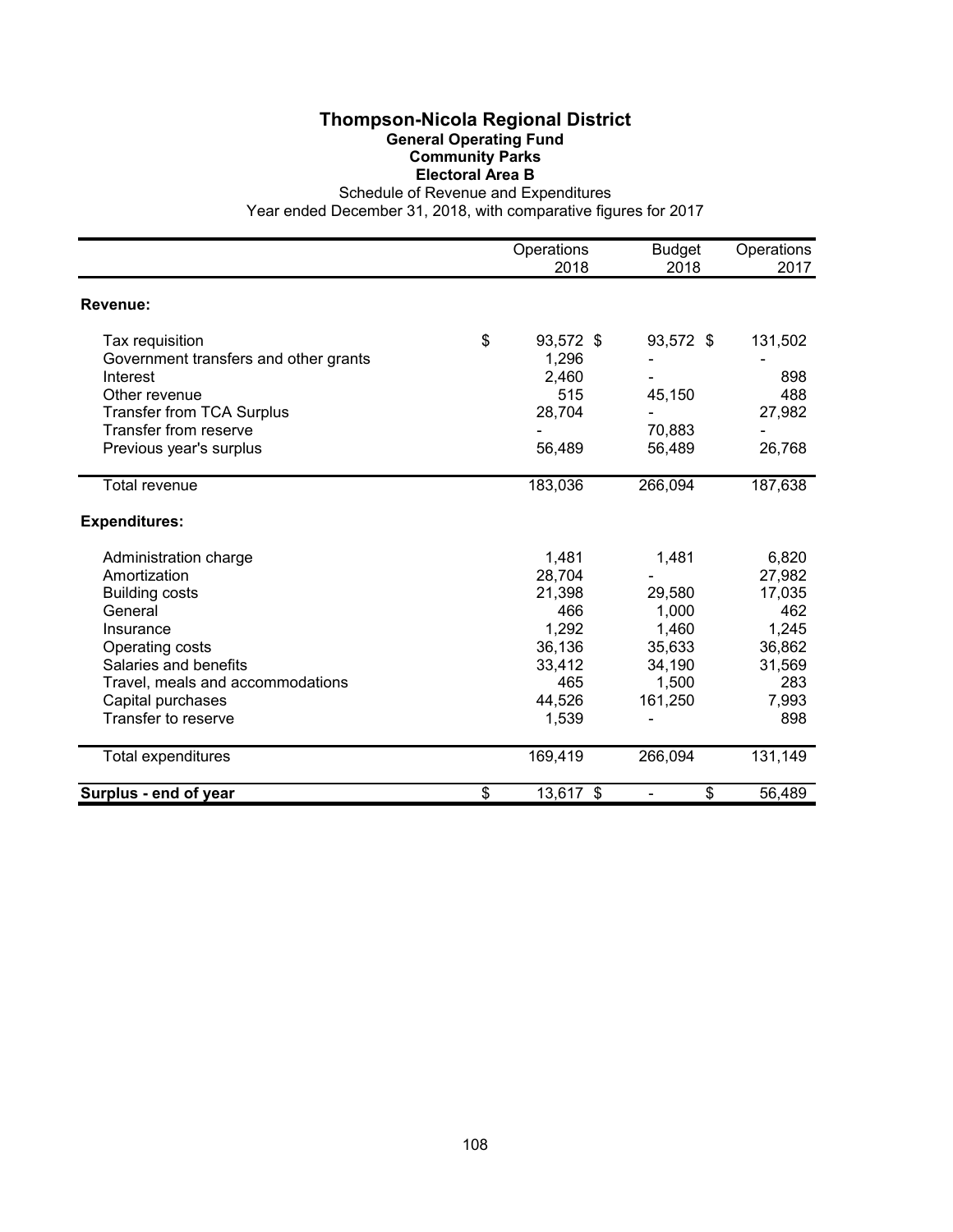### **Thompson-Nicola Regional District General Operating Fund Community Parks Electoral Area J**

Schedule of Revenue and Expenses

|                                       | Operations<br>2018 | <b>Budget</b><br>2018 | Operations<br>2017 |
|---------------------------------------|--------------------|-----------------------|--------------------|
| Revenue:                              |                    |                       |                    |
| Tax requisition                       | \$<br>8,240 \$     | 8,240 \$              | 8,240              |
| Total revenue                         | 8,240              | 8,240                 | 8,240              |
| <b>Expenditures:</b>                  |                    |                       |                    |
| Administration charge<br>Grant-in-aid | 240<br>8,000       | 240<br>8,000          | 240<br>8,000       |
| <b>Total expenditures</b>             | 8,240              | 8,240                 | 8,240              |
| Surplus - end of year                 | \$<br>\$           | \$                    |                    |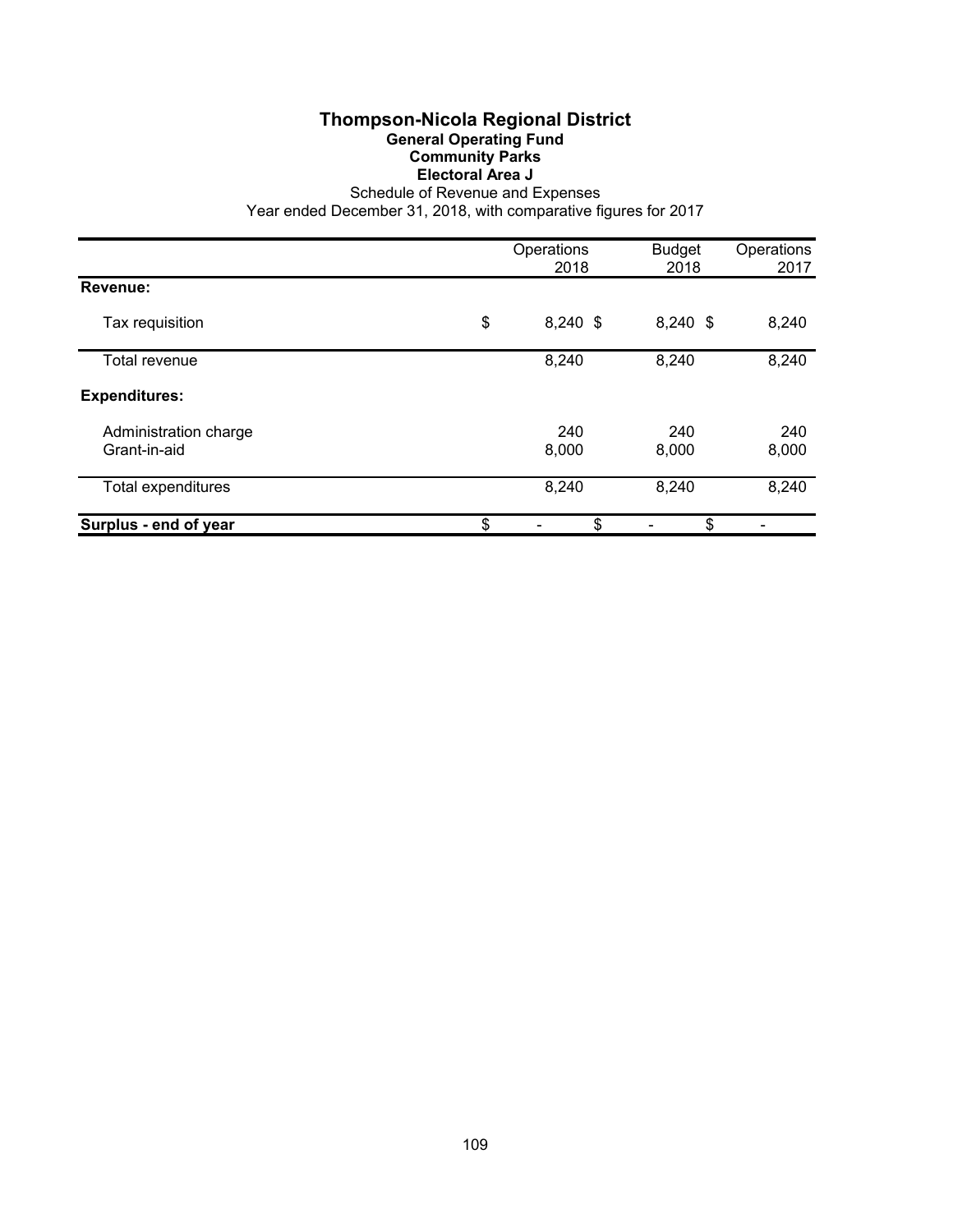# **Thompson-Nicola Regional District General Operating Fund Community Parks Electoral Area L**

Schedule of Revenue and Expenditures Year ended December 31, 2018, with comparative figures for 2017

|                                            | Operations<br>2018  | <b>Budget</b><br>2018 | Operations<br>2017 |
|--------------------------------------------|---------------------|-----------------------|--------------------|
| Name of Table for referencing: T60         |                     |                       |                    |
| Revenue:                                   |                     |                       |                    |
| Tax requisition<br>Previous year's surplus | \$<br>655 \$<br>195 | 655 \$<br>195         | 610<br>240         |
| Total revenue                              | 850                 | 850                   | 850                |
| <b>Expenditures:</b>                       |                     |                       |                    |
| Administration charge<br>Grant-in-aid      | 150                 | 150<br>700            | 150<br>505         |
| Total expenditures                         | 150                 | 850                   | 655                |
| Surplus - end of year                      | \$<br>700 \$        | \$                    | 195                |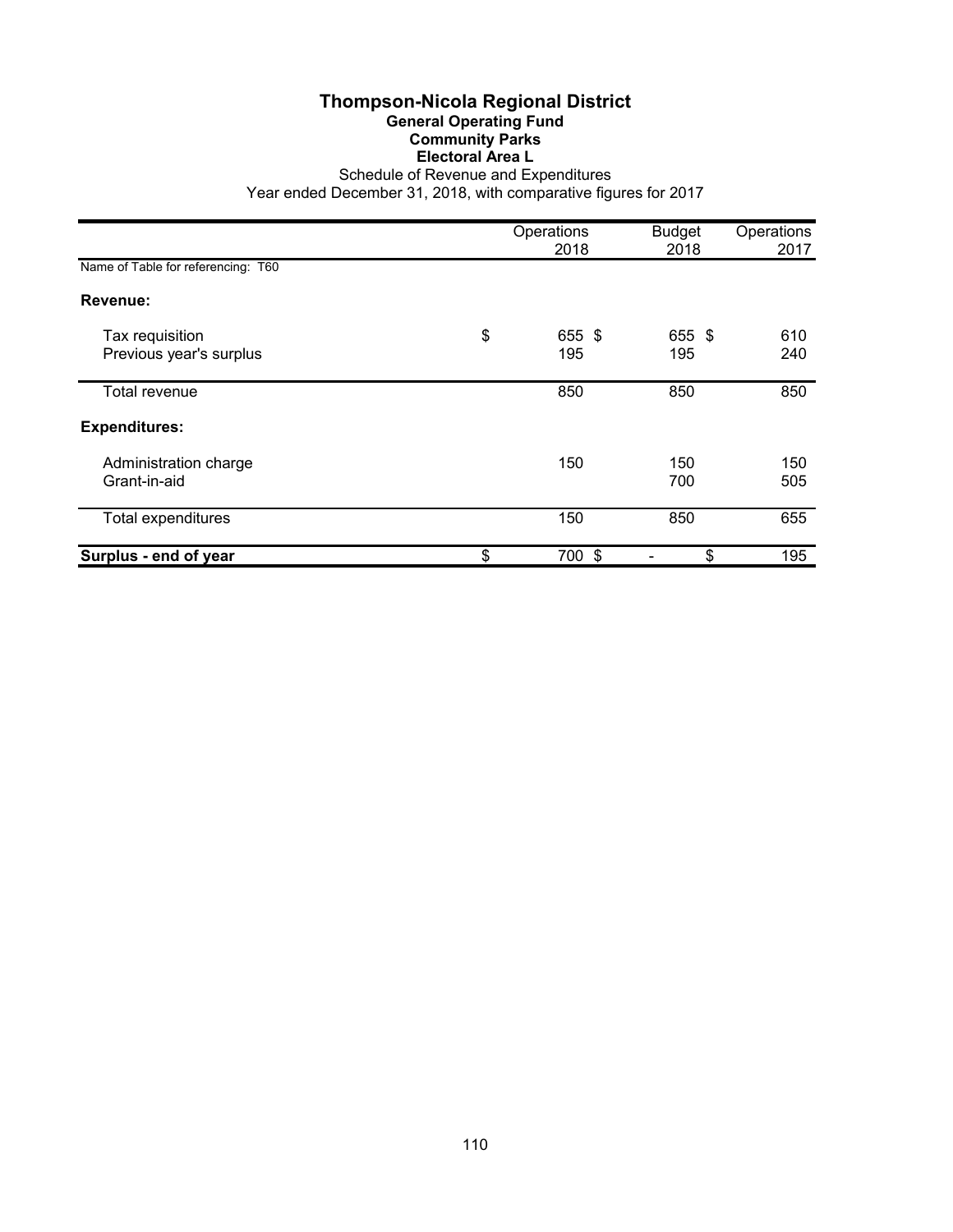# **Thompson-Nicola Regional District General Operating Fund Community Parks Electoral Area N**

Schedule of Revenue and Expenditures

|                                            | Operations<br>2018    | <b>Budget</b><br>2018 | Operations<br>2017 |
|--------------------------------------------|-----------------------|-----------------------|--------------------|
| Name of Table for referencing: S91         |                       |                       |                    |
| Revenue:                                   |                       |                       |                    |
| Tax requisition<br>Previous year's surplus | \$<br>165 \$<br>4,000 | 165 \$<br>4,000       | 2,150<br>2,000     |
| Total revenue                              | 4,165                 | 4,165                 | 4,150              |
| <b>Expenditures:</b>                       |                       |                       |                    |
| Administration charge<br>Grant-in-aid      | 165                   | 165<br>4,000          | 150                |
| Total expenditures                         | 165                   | 4,165                 | 150                |
| Surplus - end of year                      | \$<br>4,000 \$        | \$                    | 4,000              |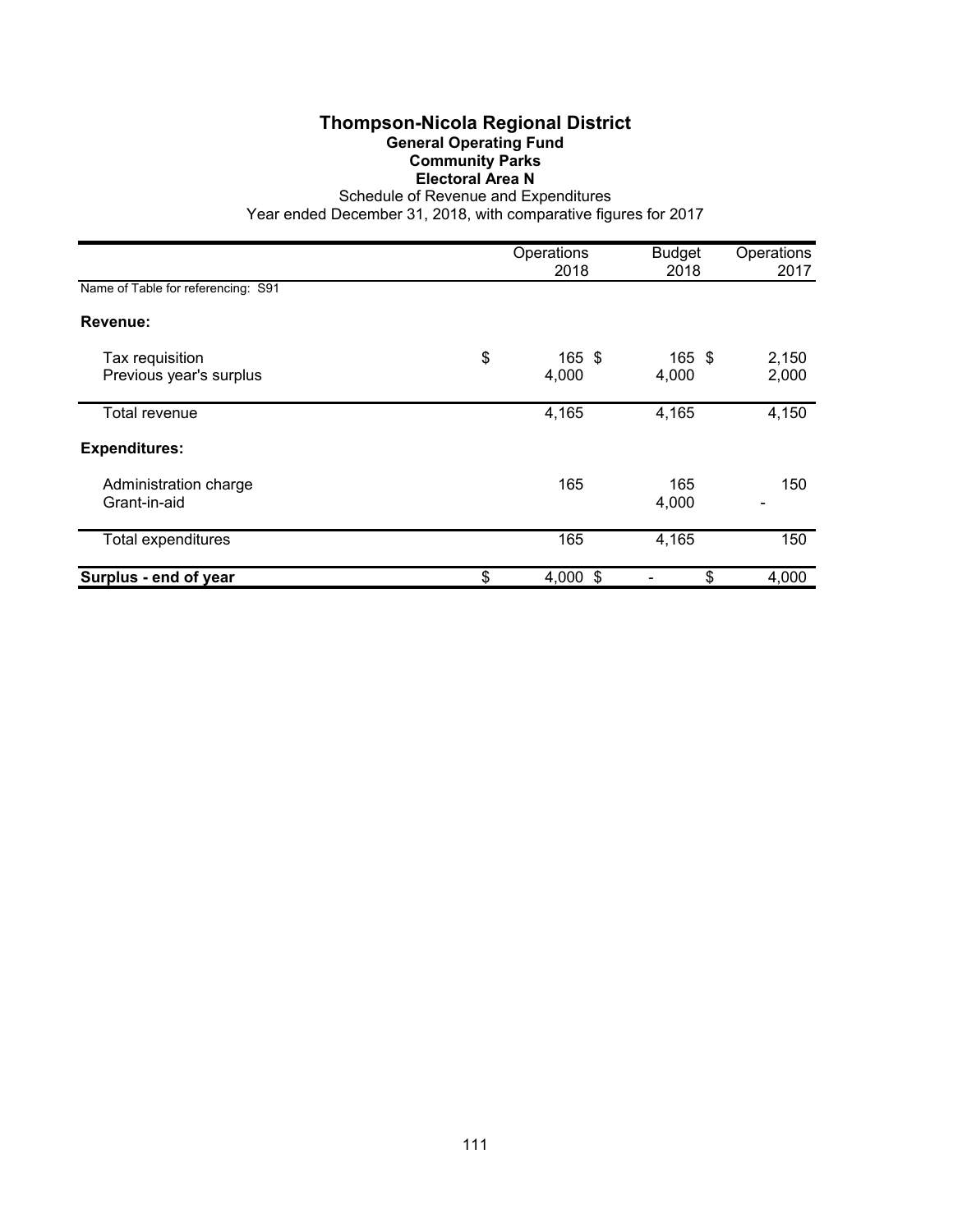## **Thompson-Nicola Regional District General Operating Fund Community Parks Specified Area of J (Tobiano)**

Schedule of Revenue and Expenditures

|                                       | Operations<br>2018 | <b>Budget</b><br>2018 | Operations<br>2017 |
|---------------------------------------|--------------------|-----------------------|--------------------|
| Revenue:                              |                    |                       |                    |
| Tax requisition                       | \$<br>139,050 \$   | 139,050 \$            | 144,200            |
| Total revenue                         | 139,050            | 139,050               | 144,200            |
| <b>Expenditures:</b>                  |                    |                       |                    |
| Administration charge<br>Grant-in-aid | 4,050<br>135,000   | 4,050<br>135,000      | 4,200<br>140,000   |
| Total expenditures                    | 139,050            | 139,050               | 144,200            |
| Surplus - end of year                 | \$<br>\$           | \$                    |                    |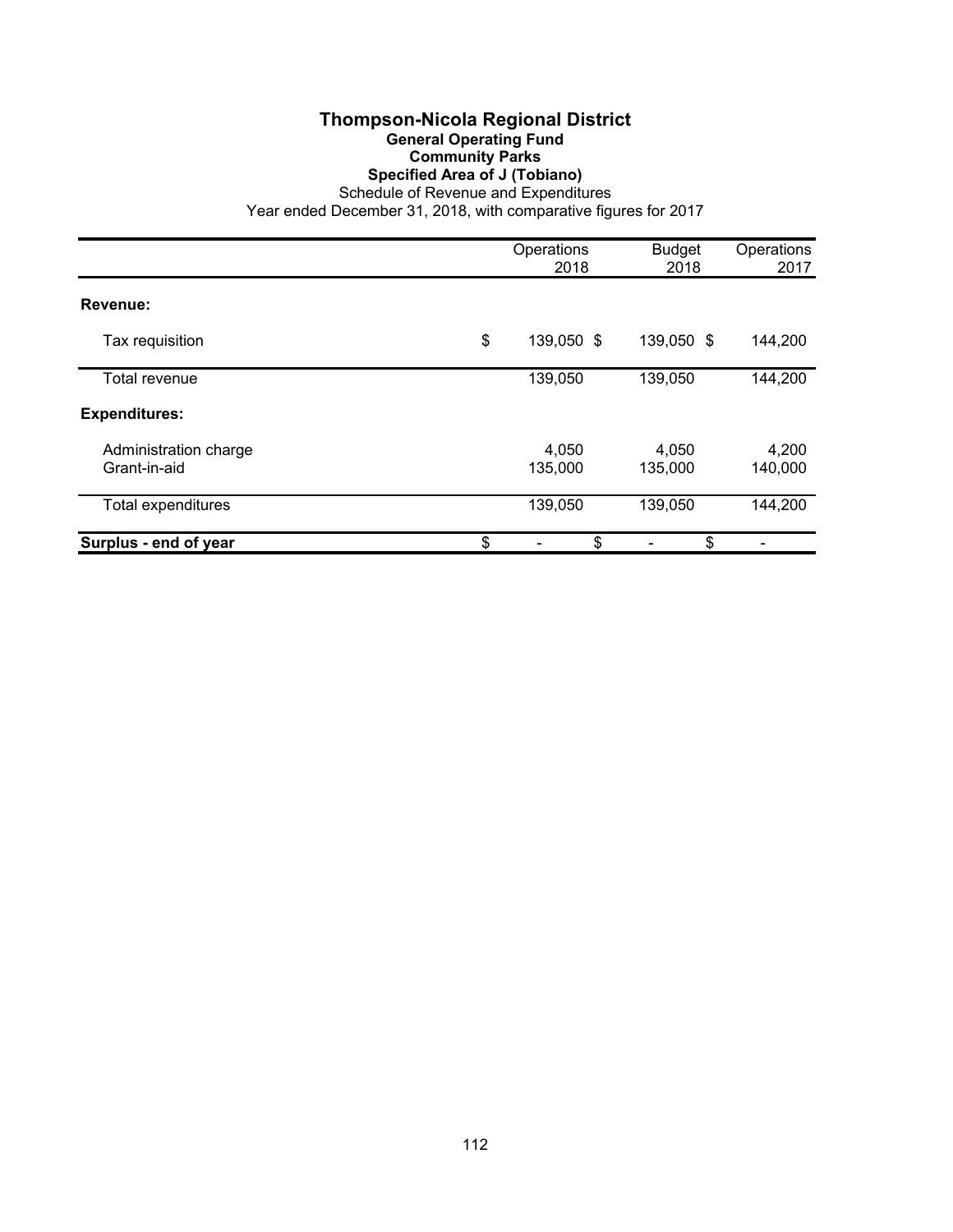# **Thompson-Nicola Regional District General Operating Fund Community Parks**

**Electoral Area O and a Specified Area of P**

Schedule of Revenue and Expenditures Year ended December 31, 2018, with comparative figures for 2017

|                                                                                  | Operations<br>2018                 | <b>Budget</b><br>2018 | Operations<br>2017                  |
|----------------------------------------------------------------------------------|------------------------------------|-----------------------|-------------------------------------|
| Revenue:                                                                         |                                    |                       |                                     |
| Tax requisition<br><b>Transfer from TCA Surplus</b><br>Previous year's surplus   | \$<br>$2,626$ \$<br>1,392<br>9,974 | $2,626$ \$<br>9,974   | 11,083<br>1,392<br>1,740            |
| Total revenue                                                                    | 13,992                             | 12,600                | 14,215                              |
| <b>Expenditures:</b>                                                             |                                    |                       |                                     |
| Administration charge<br>Amortization<br>General<br>Insurance<br>Operating costs | 150<br>1,392<br>510<br>6,905       | 150<br>450<br>12,000  | 374<br>1,392<br>(1)<br>506<br>1,970 |
| <b>Total expenditures</b>                                                        | 8,957                              | 12,600                | 4,241                               |
| Surplus - end of year                                                            | \$<br>5,035 \$                     | \$                    | 9,974                               |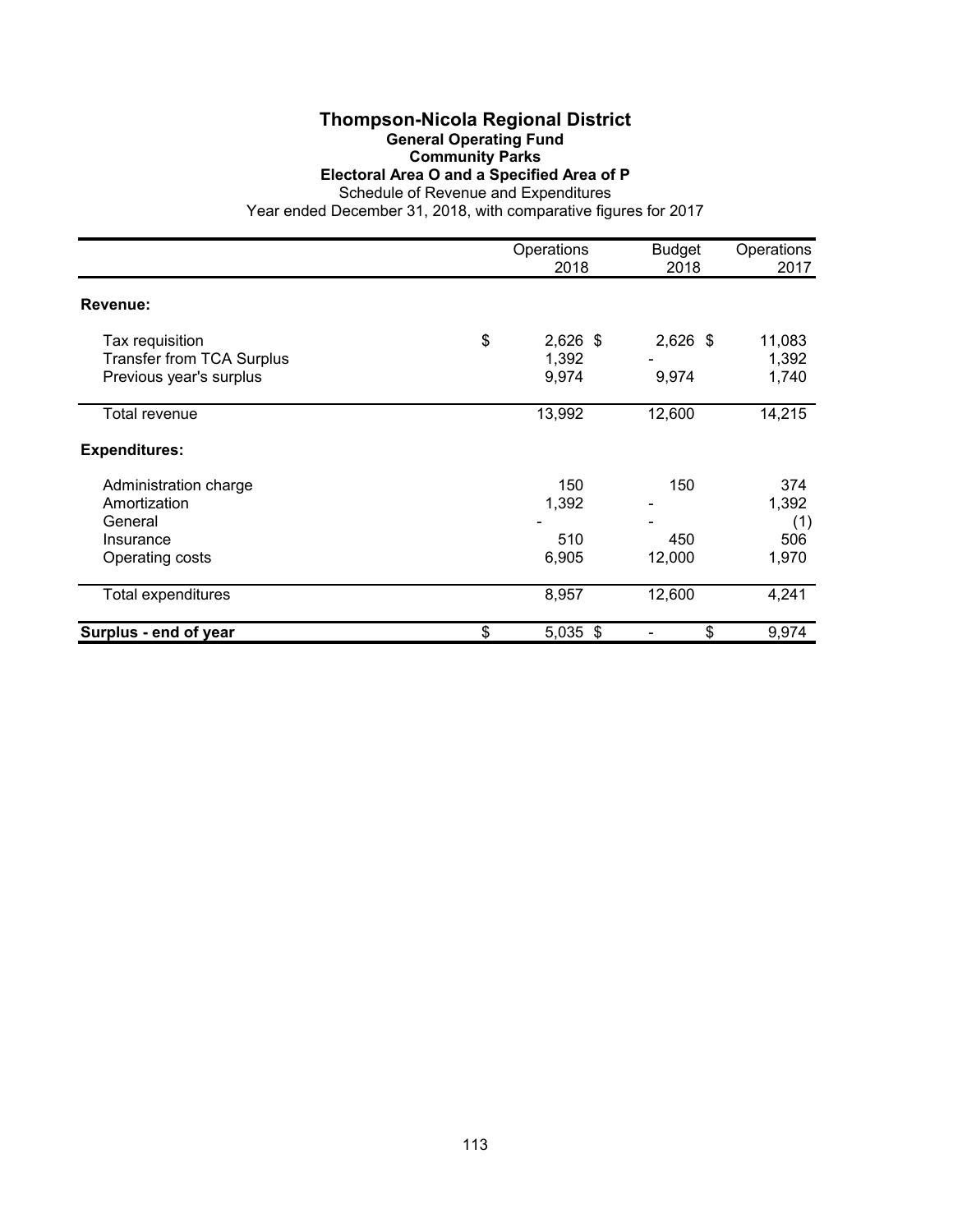#### **Thompson-Nicola Regional District General Operating Fund Community Halls** Summary of Revenue and Expenditures Year ended December 31, 2018, with comparative figures for 2017

|                                       | Operations<br>2018 | <b>Budget</b><br>2018 | Operations<br>2017 |
|---------------------------------------|--------------------|-----------------------|--------------------|
| Revenue:                              |                    |                       |                    |
| Tax requisition                       | \$<br>154,515 \$   | 154,515 \$            | 196,504            |
| Grants in lieu of taxes               | 209                | 115                   |                    |
| Government transfers and other grants | 123                | 8,314                 | 27,652             |
| Interest                              | 1,541              | 100                   | 269                |
| Other revenue                         | 1,649              | 600                   | 1,550              |
| <b>Transfer from TCA Surplus</b>      | 28,471             |                       | 24,412             |
| Previous year's surplus               | 67,544             | 67,542                | 21,251             |
| <b>Total revenue</b>                  | 254,052            | 231,186               | 271,638            |
| <b>Expenditures:</b>                  |                    |                       |                    |
| Administration charge                 | 5,029              | 5,029                 | 5,743              |
| Amortization                          | 28,471             |                       | 24,412             |
| <b>Building costs</b>                 | 9,720              | 16,950                | 7,541              |
| <b>Equipment costs</b>                | 5,912              | 6,787                 | 6,590              |
| General                               | 198                | 2,000                 | 1,120              |
| Grant-in-aid                          | 65,059             | 65,059                | 65,059             |
| Insurance                             | 5,424              | 5,025                 | 4,878              |
| Operating costs                       | 29,886             | 37,481                | 31,314             |
| Salaries and benefits                 | 10,912             | 11,258                | 10,310             |
| Travel, meals and accommodations      | 73                 |                       | 211                |
| Capital purchases                     | 15,917             | 71,597                | 37,147             |
| Transfer to reserve                   | 10,617             | 10,000                | 9,769              |
| <b>Total expenditures</b>             | 187,218            | 231,186               | 204,094            |
| Surplus - end of year                 | \$<br>66,834 \$    | \$                    | 67,544             |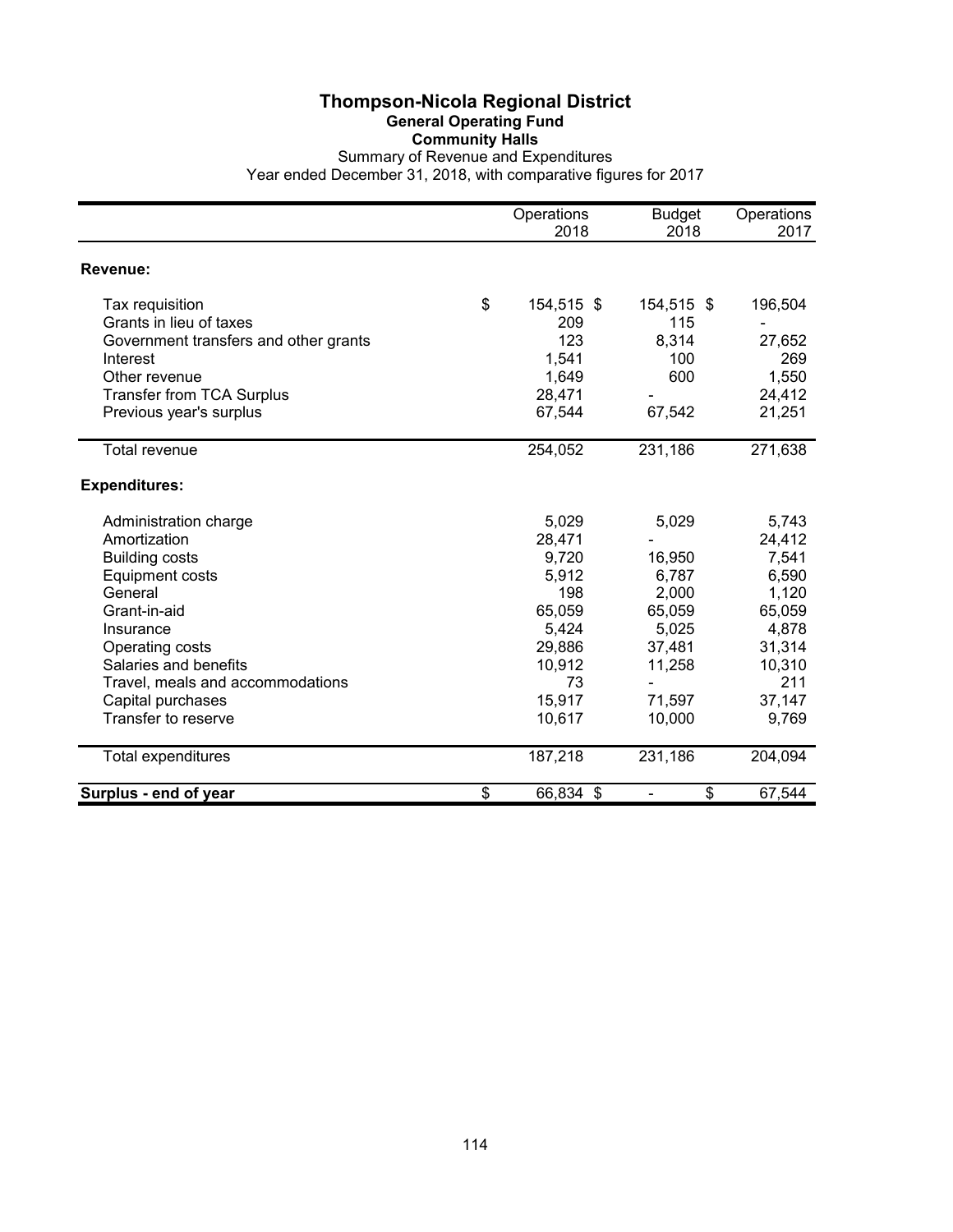### **Thompson-Nicola Regional District General Operating Fund Community Halls Electoral Area B**

Schedule of Revenue and Expenditures

|                                  | Operations<br>2018 | <b>Budget</b><br>2018 | Operations<br>2017 |
|----------------------------------|--------------------|-----------------------|--------------------|
|                                  |                    |                       |                    |
| Revenue:                         |                    |                       |                    |
| Tax requisition                  | \$<br>40,353 \$    | 40,353 \$             | 86,037             |
| Interest                         | 1,384              | 100                   | 220                |
| Other revenue                    | 218                | 100                   | 165                |
| <b>Transfer from TCA Surplus</b> | 5,181              |                       | 5,056              |
| Previous year's surplus          | 56,652             | 56,652                | 7,595              |
| <b>Total revenue</b>             | 103,788            | 97,205                | 99,073             |
| <b>Expenditures:</b>             |                    |                       |                    |
| Administration charge            | 1,108              | 1,108                 | 2,439              |
| Amortization                     | 5,181              |                       | 5,056              |
| <b>Building costs</b>            | 8,185              | 9,200                 | 5,604              |
| General                          | 196                | 2,000                 | 1,120              |
| Grant-in-aid                     | 17,000             | 17,000                | 17,000             |
| Insurance                        | 668                | 725                   | 954                |
| Operating costs                  | 798                | 2,450                 | 2,157              |
| Salaries and benefits            | 3,037              | 3,070                 | 2,870              |
| Capital purchases                | 14,243             | 56,652                |                    |
| Transfer to reserve              | 5,461              | 5,000                 | 5,221              |
| Total expenditures               | 55,877             | 97,205                | 42,421             |
| Surplus - end of year            | \$<br>47,911 \$    | \$                    | 56,652             |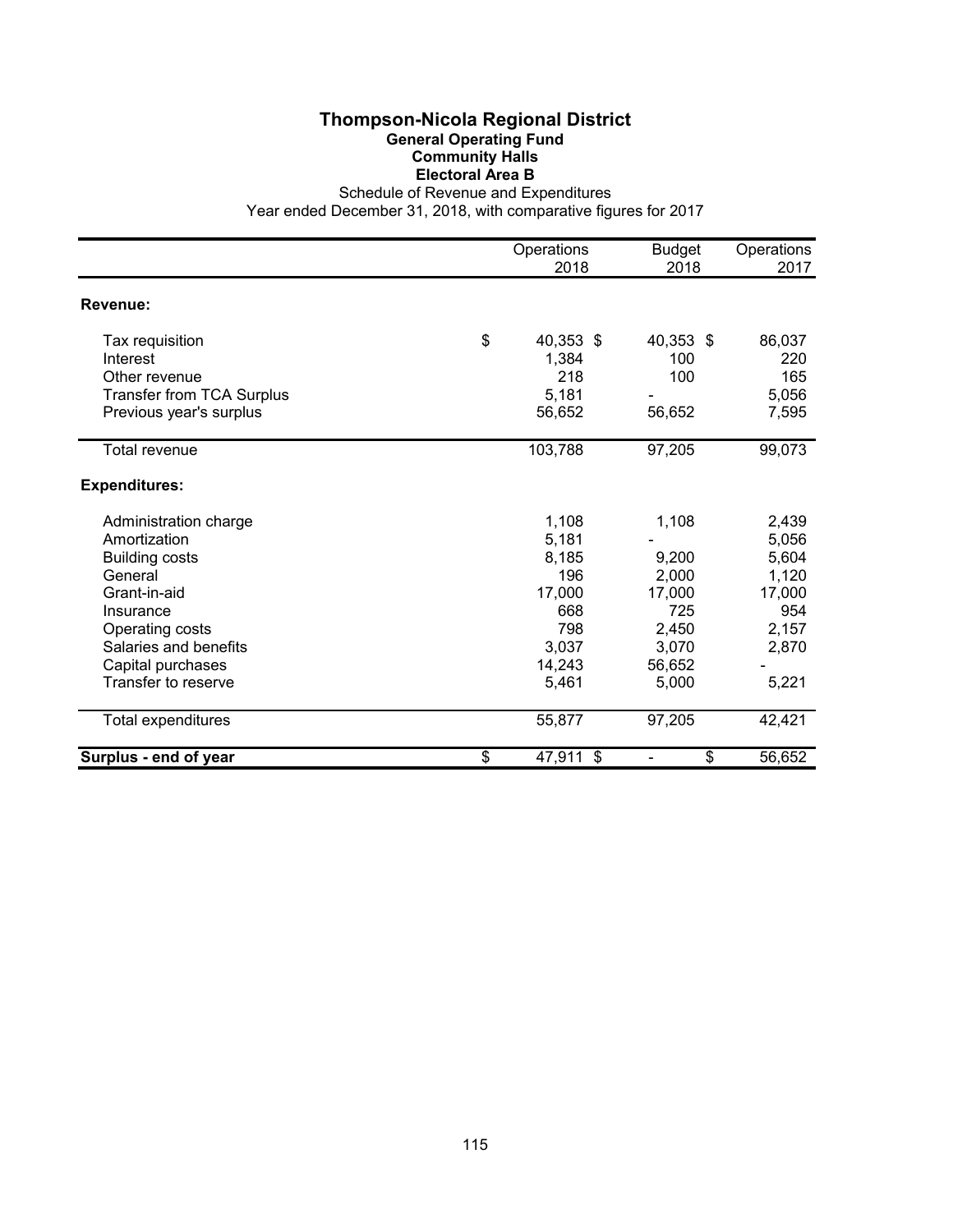#### **Thompson-Nicola Regional District General Operating Fund Community Halls Local Service Within a Portion of Areas L and P (Pritchard)** Schedule of Revenue and Expenditures

|                                                                       | Operations<br>2018 | <b>Budget</b><br>2018 | Operations<br>2017 |
|-----------------------------------------------------------------------|--------------------|-----------------------|--------------------|
| Revenue:                                                              |                    |                       |                    |
| Tax requisition<br>Grants in lieu of taxes<br>Previous year's surplus | \$<br>15,450 \$    | 15,450 \$             | 15,420<br>30       |
| Total revenue                                                         | 15,457             | 15,450                | 15,450             |
| <b>Expenditures:</b>                                                  |                    |                       |                    |
| Administration charge<br>Grant-in-aid                                 | 450<br>15,000      | 450<br>15,000         | 450<br>15,000      |
| <b>Total expenditures</b>                                             | 15,450             | 15,450                | 15,450             |
| Surplus - end of year                                                 | \$<br>7\$          | \$                    |                    |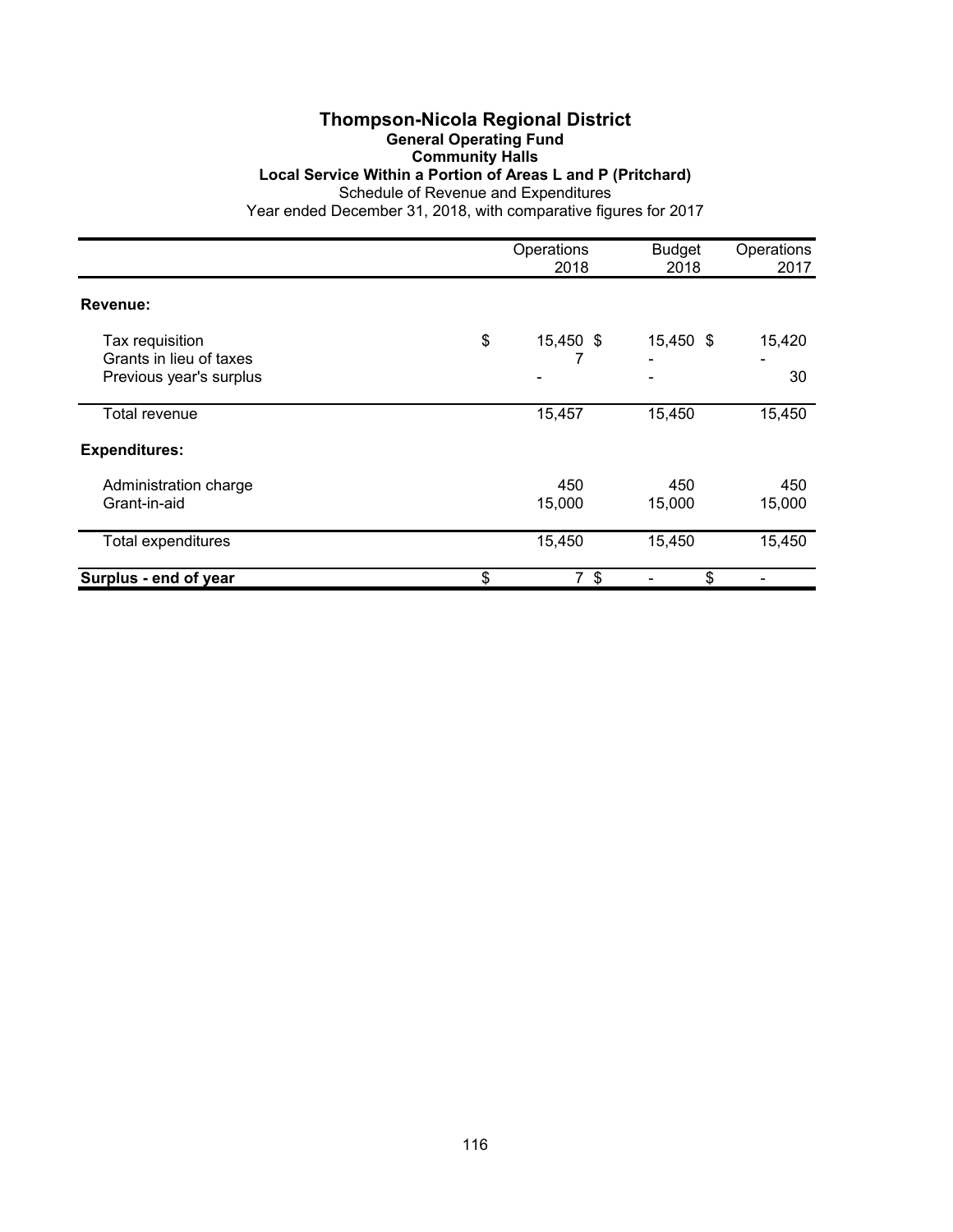#### **Thompson-Nicola Regional District General Operating Fund Community Halls Specified Areas A and B (Vavenby)**

Schedule of Revenue and Expenditures

|                                  | Operations      | <b>Budget</b> | Operations |
|----------------------------------|-----------------|---------------|------------|
|                                  | 2018            | 2018          | 2017       |
| Revenue:                         |                 |               |            |
| Tax requisition                  | \$<br>38,799 \$ | 38,799 \$     | 35,784     |
| Grants in lieu of taxes          | 202             | 115           |            |
| Interest                         | 157             |               | 48         |
| Other revenue                    | 796             | 500           | 1,045      |
| <b>Transfer from TCA Surplus</b> | 11,459          |               | 11,399     |
| Previous year's surplus          | 5,899           | 5,898         | 12,128     |
| <b>Total revenue</b>             | 57,312          | 45,312        | 60,404     |
| <b>Expenditures:</b>             |                 |               |            |
| Administration charge            | 1,075           | 1,075         | 1,002      |
| Amortization                     | 11,459          |               | 11,399     |
| <b>Building costs</b>            | 1,535           | 2,750         | 1,400      |
| <b>Equipment costs</b>           | 5,912           | 6,787         | 6,590      |
| General                          | 2               |               |            |
| Insurance                        | 2,623           | 1,850         | 1,559      |
| Operating costs                  | 12,087          | 18,031        | 12,707     |
| Salaries and benefits            | 7,875           | 8,188         | 7,440      |
| Travel, meals and accommodations | 73              |               | 211        |
| Capital purchases                | 1,551           | 1,631         | 7,649      |
| Transfer to reserve              | 5,157           | 5,000         | 4,548      |
| Total expenditures               | 49,349          | 45,312        | 54,505     |
| Surplus - end of year            | \$<br>7,963 \$  | \$            | 5,899      |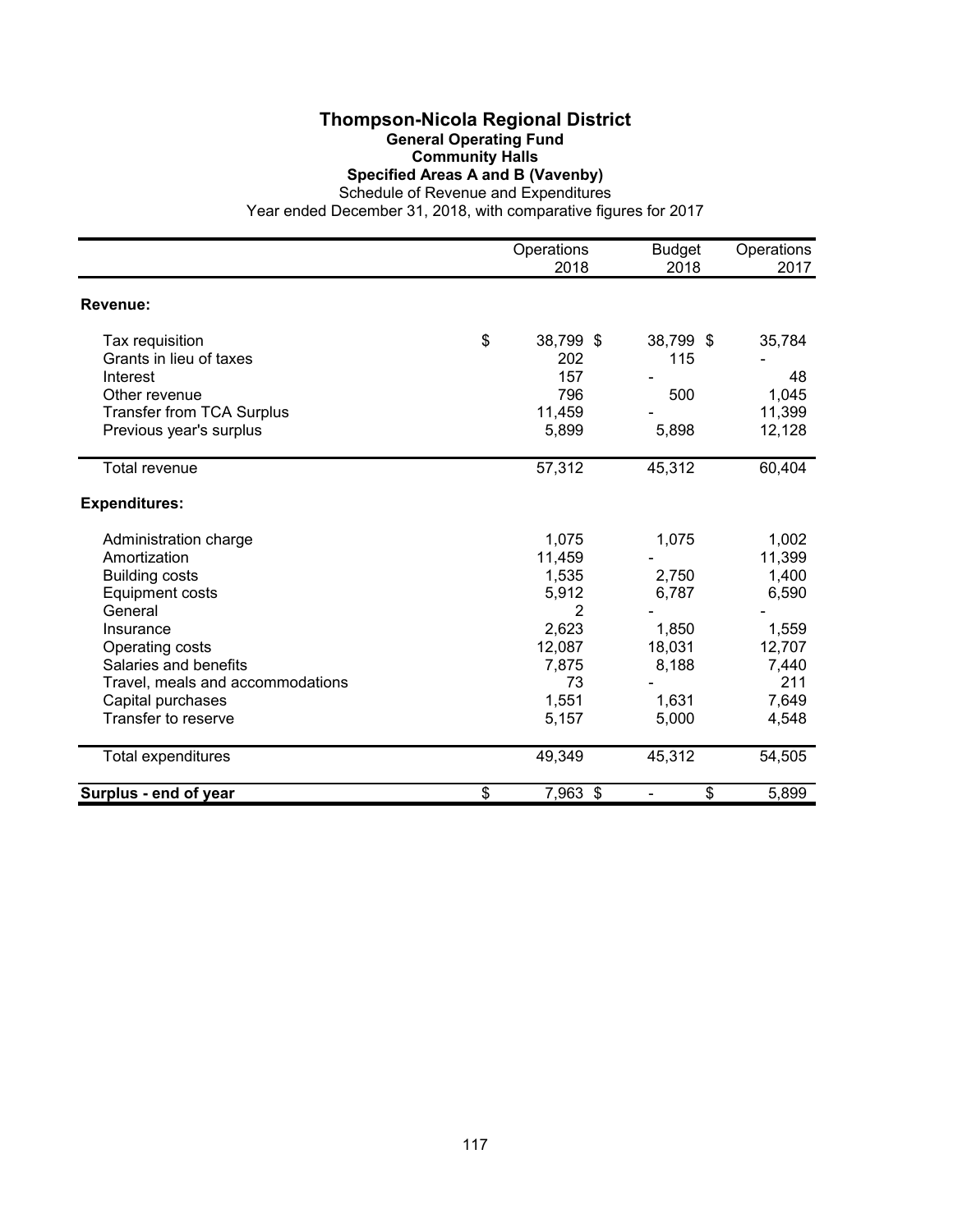#### **Thompson-Nicola Regional District General Operating Fund Community Halls Specified Area of O (Little Fort)**

Schedule of Revenue and Expenditures

|                                       | Operations<br>2018 | <b>Budget</b><br>2018 | Operations<br>2017 |
|---------------------------------------|--------------------|-----------------------|--------------------|
| Revenue:                              |                    |                       |                    |
| Tax requisition                       | \$<br>25,858 \$    | 25,858 \$             | 25,208             |
| Government transfers and other grants | 123                | 8,314                 | 27,652             |
| Other revenue                         | 635                |                       | 340                |
| <b>Transfer from TCA Surplus</b>      | 11,831             |                       | 7,958              |
| Previous year's surplus               | 4,992              | 4,992                 | 1,498              |
| Total revenue                         | 43,439             | 39,164                | 62,656             |
| <b>Expenditures:</b>                  |                    |                       |                    |
| Administration charge                 | 1,400              | 1,400                 | 856                |
| Amortization                          | 11,831             |                       | 7,958              |
| <b>Building costs</b>                 |                    | 5,000                 | 536                |
| Insurance                             | 2,133              | 2,450                 | 2,365              |
| Operating costs                       | 17,000             | 17,000                | 16,450             |
| Capital purchases                     | 123                | 13,314                | 29,499             |
| Total expenditures                    | 32,487             | 39,164                | 57,664             |
| Surplus - end of year                 | \$<br>10,952 \$    | \$                    | 4,992              |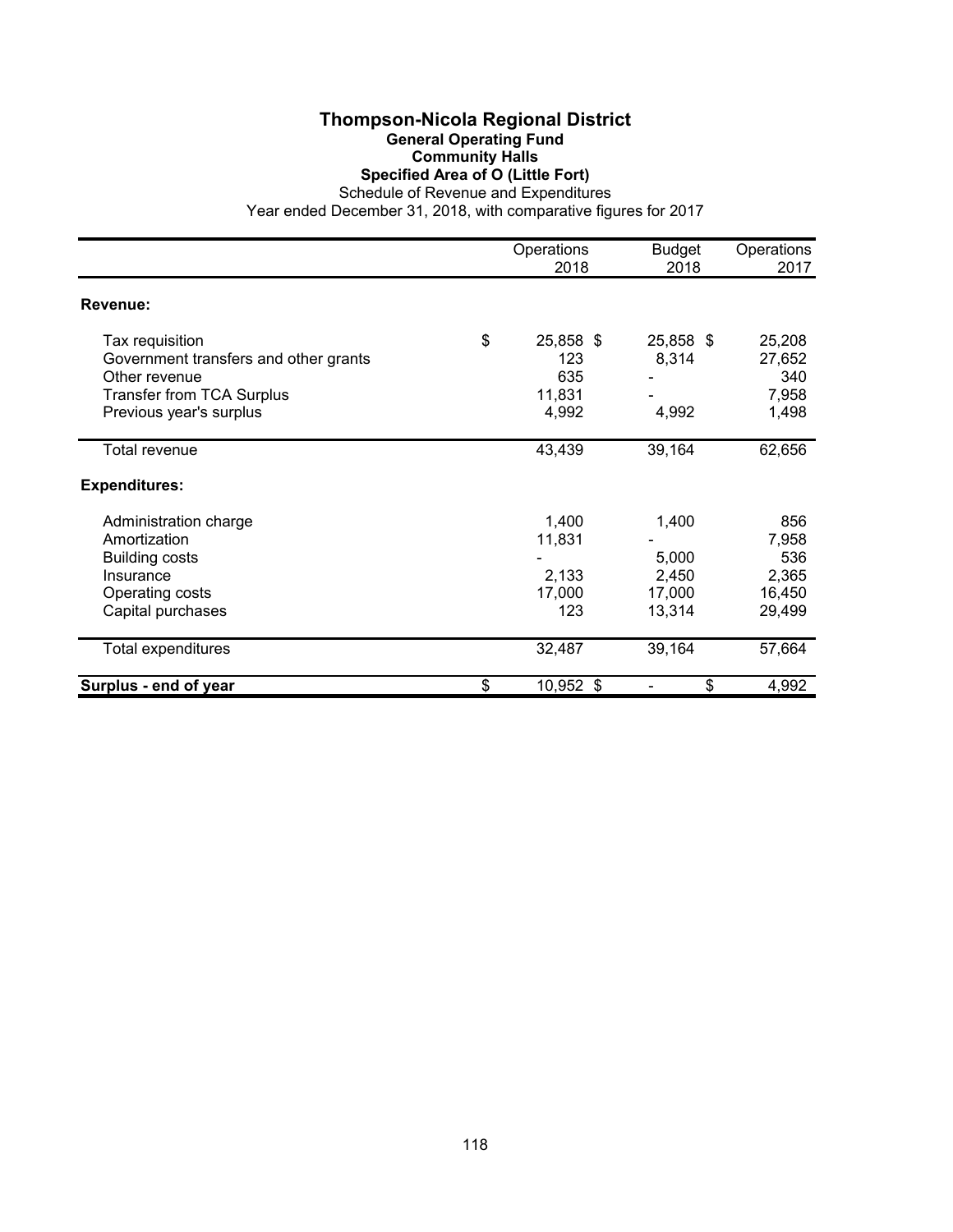# **Thompson-Nicola Regional District General Operating Fund Community Halls Specified Area of A (Upper Clearwater)**

Schedule of Revenue and Expenditures Year ended December 31, 2018, with comparative figures for 2017

|                                       | Operations<br>2018 | <b>Budget</b><br>2018 | Operations<br>2017 |
|---------------------------------------|--------------------|-----------------------|--------------------|
| Revenue:                              |                    |                       |                    |
| Tax requisition                       | \$<br>$5,000$ \$   | $5,000$ \$            | 5,000              |
| Total revenue                         | 5,000              | 5,000                 | 5,000              |
| <b>Expenditures:</b>                  |                    |                       |                    |
| Administration charge<br>Grant-in-aid | 150<br>4,850       | 150<br>4,850          | 150<br>4,850       |
| Total expenditures                    | 5,000              | 5,000                 | 5,000              |
| Deficit - end of year                 | \$<br>\$           | \$                    |                    |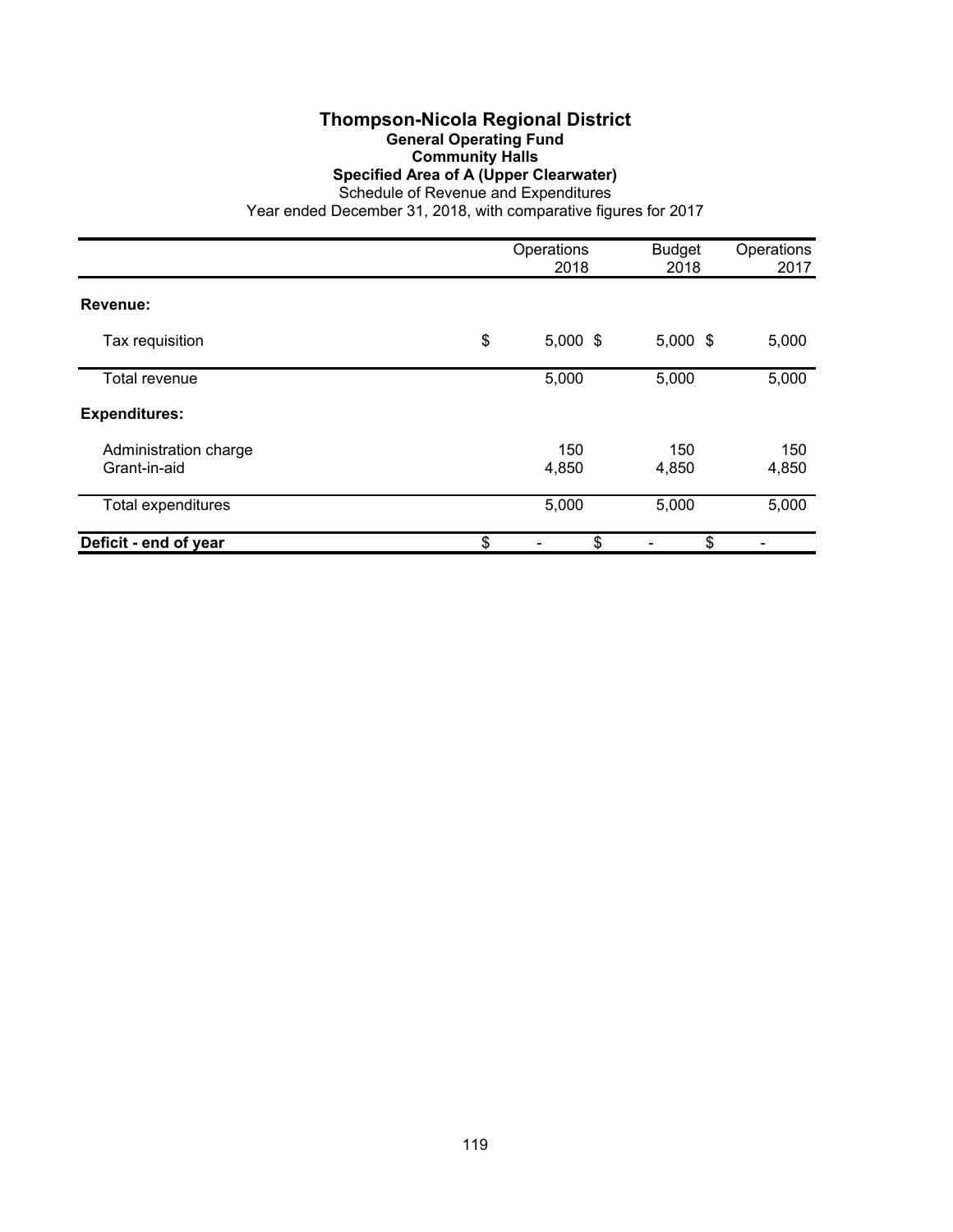## **Thompson-Nicola Regional District General Operating Fund Community Halls Specified Area of J (Savona)**

Schedule of Revenue and Expenditures

|                                       | Operations<br>2018 | <b>Budget</b><br>2018 | Operations<br>2017 |
|---------------------------------------|--------------------|-----------------------|--------------------|
| Revenue:                              |                    |                       |                    |
| Tax requisition                       | \$<br>19,055 \$    | 19,055 \$             | 19,055             |
| Total revenue                         | 19,055             | 19,055                | 19,055             |
| <b>Expenditures:</b>                  |                    |                       |                    |
| Administration charge<br>Grant-in-aid | 555<br>18,500      | 555<br>18,500         | 555<br>18,500      |
| Total expenditures                    | 19,055             | 19,055                | 19,055             |
| Surplus - end of year                 | \$<br>\$           | \$                    |                    |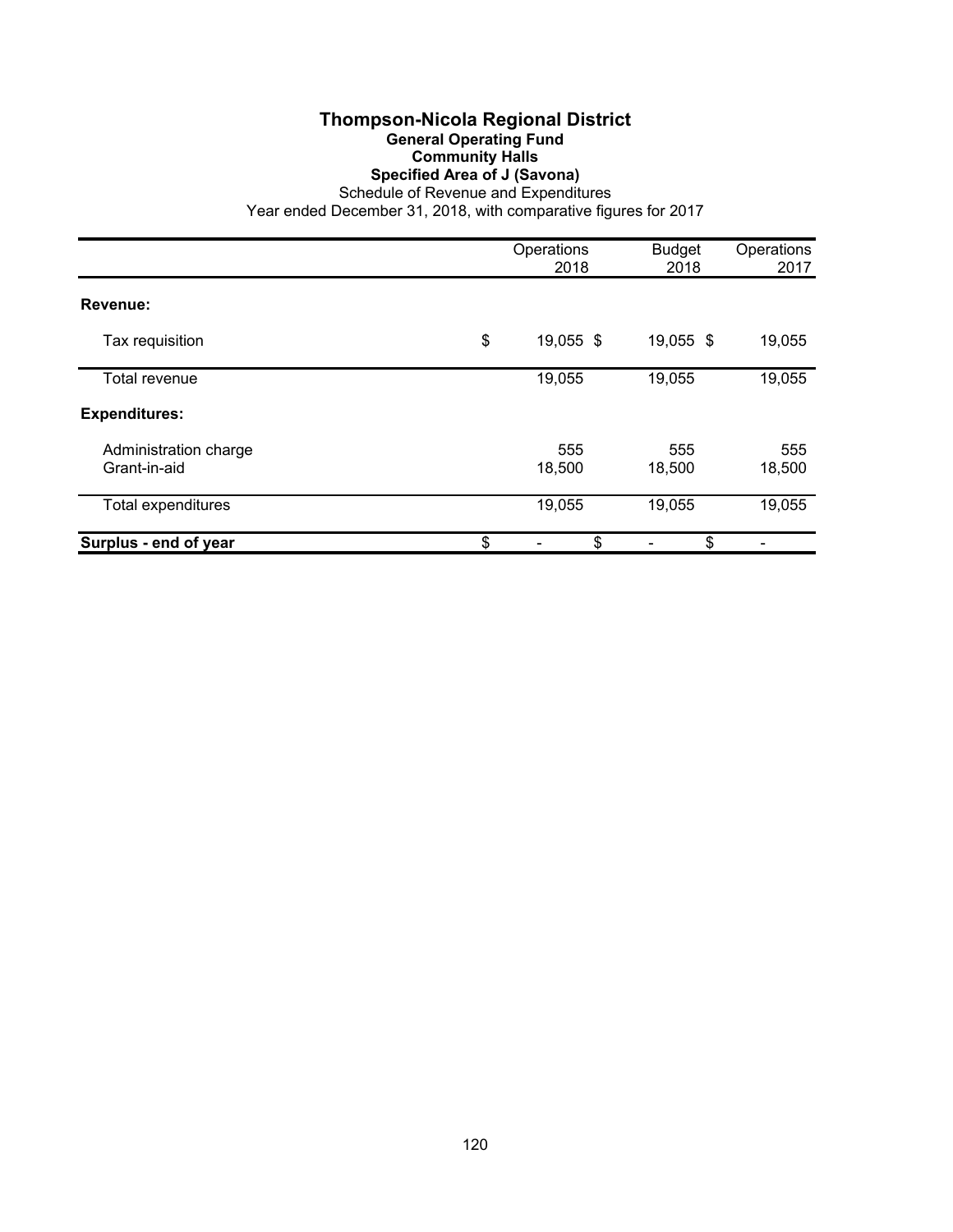#### **Thompson-Nicola Regional District General Operating Fund Community Halls Specified Area of A (Blackpool)**

Schedule of Revenue and Expenditures

|                                       | Operations<br>2018 | <b>Budget</b><br>2018 | Operations<br>2017 |
|---------------------------------------|--------------------|-----------------------|--------------------|
| Revenue:                              |                    |                       |                    |
| Tax requisition                       | \$<br>10,000 \$    | 10,000 \$             | 10,000             |
| Total revenue                         | 10,000             | 10,000                | 10,000             |
| <b>Expenditures:</b>                  |                    |                       |                    |
| Administration charge<br>Grant-in-aid | 291<br>9,709       | 291<br>9,709          | 291<br>9,709       |
| Total expenditures                    | 10,000             | 10,000                | 10,000             |
| Surplus - end of year                 | \$<br>\$           | \$                    |                    |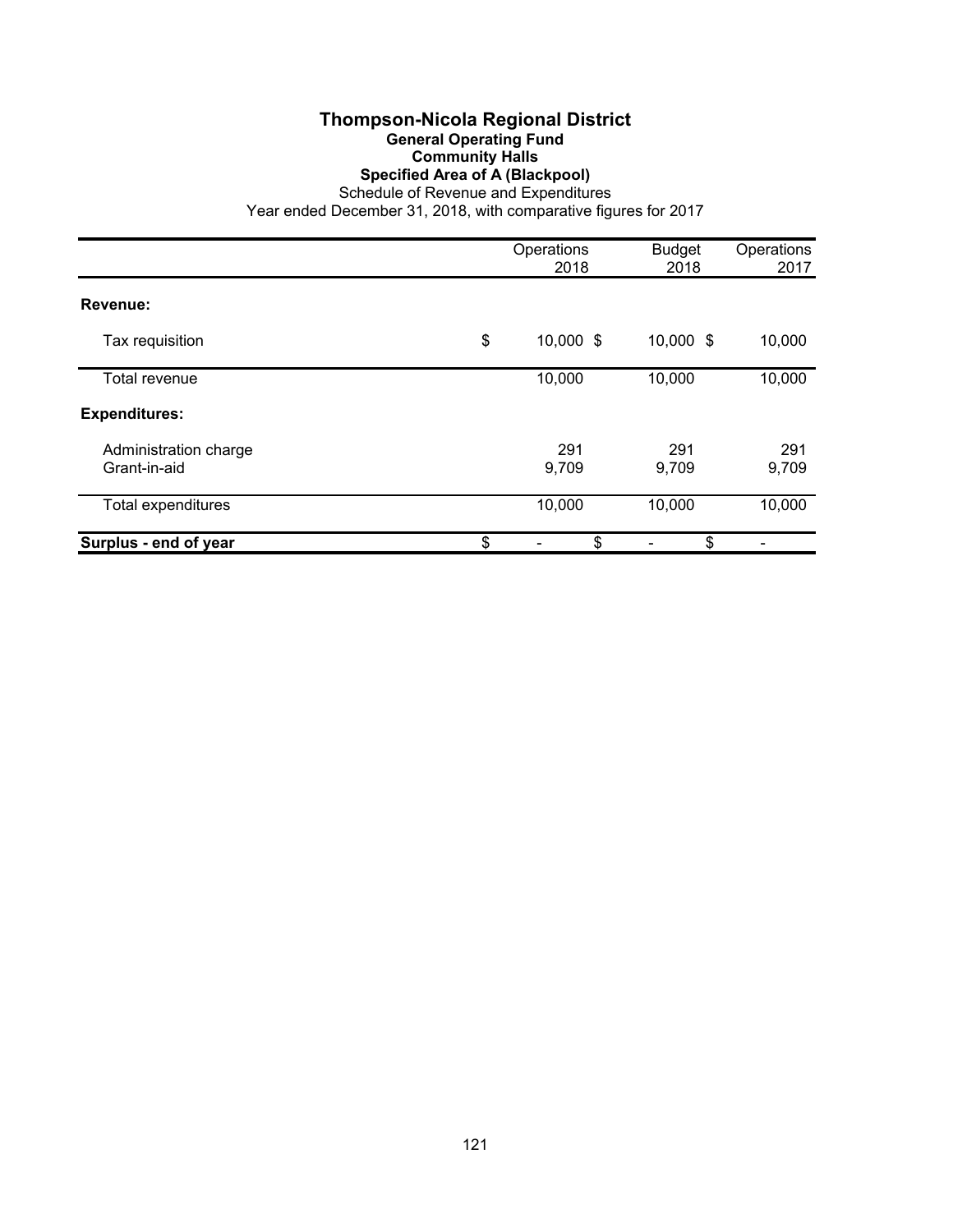#### **Thompson-Nicola Regional District General Operating Fund Recreation**

Summary of Revenue and Expenditures Year ended December 31, 2018, with comparative figures for 2017

|                                  | Operations<br>2018 | <b>Budget</b><br>2018 | Operations<br>2017 |
|----------------------------------|--------------------|-----------------------|--------------------|
| Revenue:                         |                    |                       |                    |
| Tax requisition                  | \$<br>517,098 \$   | 517,098 \$            | 742,368            |
| Interest                         | 9,053              |                       |                    |
| <b>Transfer from TCA Surplus</b> | 21,510             |                       | 21,631             |
| Previous year's surplus          | 49,242             | 49,241                | 43,471             |
| Total revenue                    | 596,903            | 566,339               | 807,470            |
| <b>Expenditures:</b>             |                    |                       |                    |
| Administration charge            | 6,578              | 6,578                 | 6,578              |
| Amortization                     | 21,510             |                       | 21,631             |
| Grant-in-aid                     | 179,172            | 212,136               | 164,952            |
| Insurance                        | 605                | 650                   | 592                |
| Operating costs                  | 4,475              | 4,475                 | 4,475              |
| Capital purchases                |                    | 342,500               | 7,950              |
| Transfer to reserve              | 349,553            |                       | 552,050            |
| Total expenditures               | 561,893            | 566,339               | 758,228            |
| Surplus - end of year            | \$<br>35,010 \$    | \$                    | 49,242             |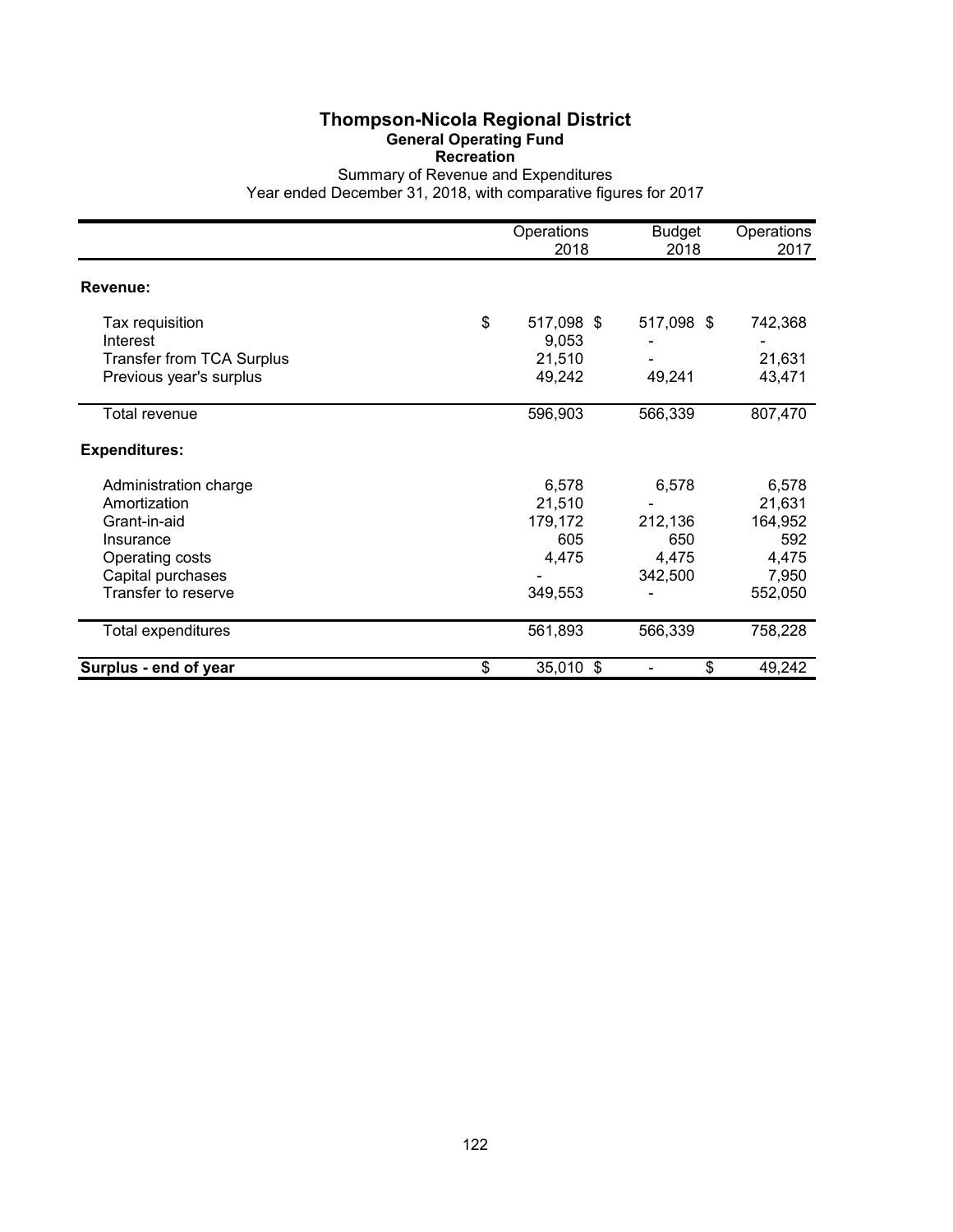## **Thompson-Nicola Regional District General Operating Fund Recreation Electoral Area A**

Schedule of Revenue and Expenditures

|                                                                                   | Operations<br>2018              | <b>Budget</b><br>2018   | Operations<br>2017      |
|-----------------------------------------------------------------------------------|---------------------------------|-------------------------|-------------------------|
| Revenue:                                                                          |                                 |                         |                         |
| Tax requisition<br>Interest<br>Previous year's surplus                            | \$<br>60,184 \$<br>902<br>1,691 | 60,184 \$<br>1,691      | 65,746<br>2,130         |
| Total revenue                                                                     | 62,777                          | 61,875                  | 67,876                  |
| <b>Expenditures:</b>                                                              |                                 |                         |                         |
| Administration charge<br>Grant-in-aid<br>Capital purchases<br>Transfer to reserve | 375<br>10,900<br>49,902         | 375<br>12,500<br>49,000 | 375<br>10,810<br>55,000 |
| Total expenditures                                                                | 61,177                          | 61,875                  | 66,185                  |
| Surplus - end of year                                                             | \$<br>$1,600$ \$                | \$                      | 1,691                   |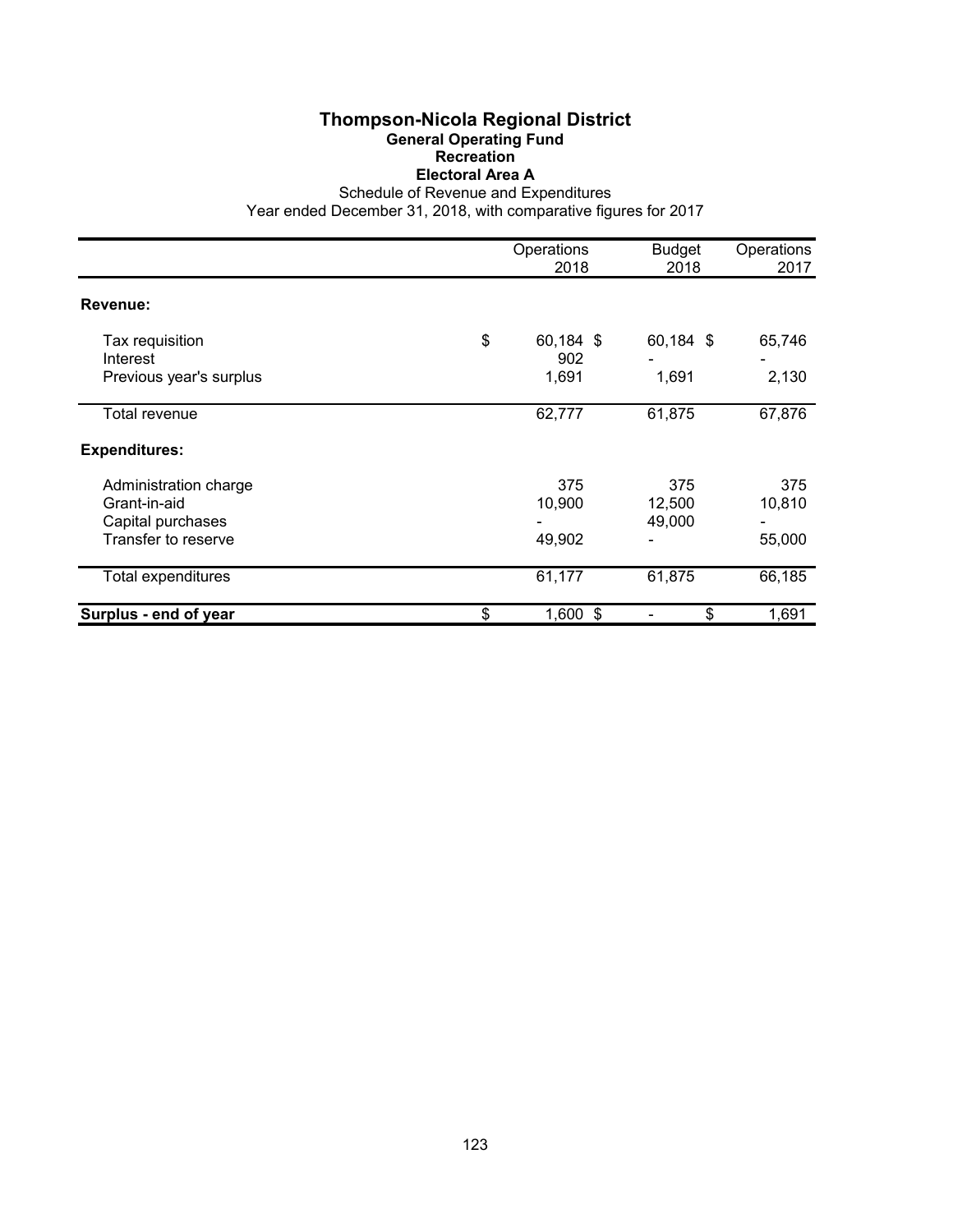## **Thompson-Nicola Regional District General Operating Fund Recreation Electoral Area B**

Schedule of Revenue and Expenditures

|                                          | Operations<br>2018     | <b>Budget</b><br>2018 | Operations<br>2017 |
|------------------------------------------|------------------------|-----------------------|--------------------|
| Revenue:                                 |                        |                       |                    |
| Tax requisition<br>Interest              | \$<br>41,162 \$<br>541 | 41,162 \$             | 45,857             |
| Previous year's surplus                  | 1,712                  | 1,713                 | 18                 |
| Total revenue                            | 43,415                 | 42,875                | 45,875             |
| <b>Expenditures:</b>                     |                        |                       |                    |
| Administration charge                    | 375                    | 375                   | 375                |
| Grant-in-aid                             | 10,900                 | 12,500                | 10,788             |
| Capital purchases<br>Transfer to reserve | 30,541                 | 30,000                | 33,000             |
| Total expenditures                       | 41,816                 | 42,875                | 44,163             |
| Surplus - end of year                    | \$<br>1,599 \$         | \$                    | 1,712              |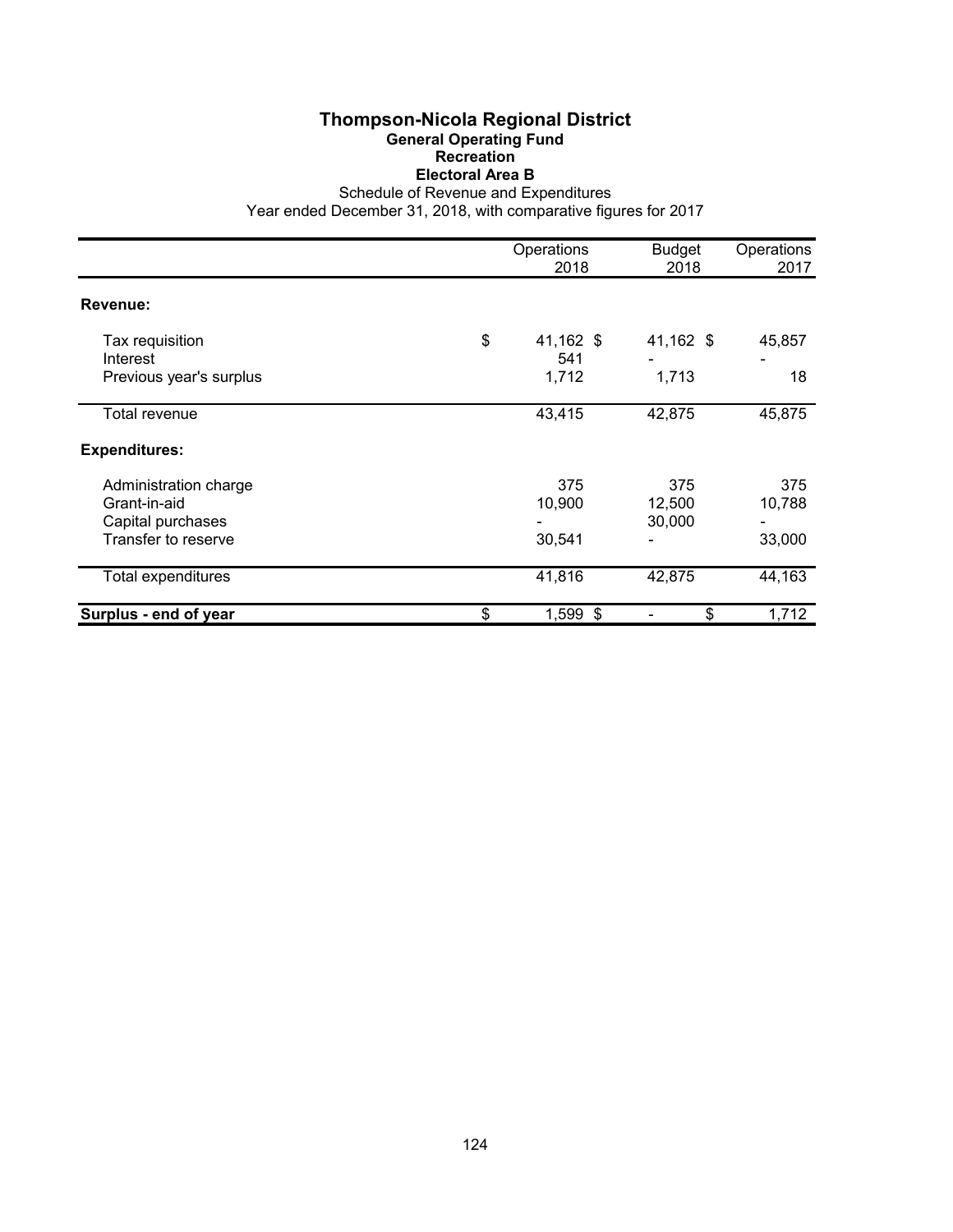## **Thompson-Nicola Regional District General Operating Fund Recreation Electoral Area E**

Schedule of Revenue and Expenditures

|                                                                                   | Operations<br>2018                | <b>Budget</b><br>2018   | Operations<br>2017               |
|-----------------------------------------------------------------------------------|-----------------------------------|-------------------------|----------------------------------|
| Revenue:                                                                          |                                   |                         |                                  |
| Tax requisition<br>Interest<br>Previous year's surplus                            | \$<br>88,725 \$<br>1,510<br>1,650 | 88,725 \$<br>1,650      | 111,060<br>1,815                 |
| Total revenue                                                                     | 91,885                            | 90,375                  | 112,875                          |
| <b>Expenditures:</b>                                                              |                                   |                         |                                  |
| Administration charge<br>Grant-in-aid<br>Capital purchases<br>Transfer to reserve | 375<br>10,900<br>79,010           | 375<br>12,500<br>77,500 | 375<br>10,850<br>7,950<br>92,050 |
| Total expenditures                                                                | 90,285                            | 90,375                  | 111,225                          |
| Surplus - end of year                                                             | \$<br>1,600 \$                    | \$                      | 1,650                            |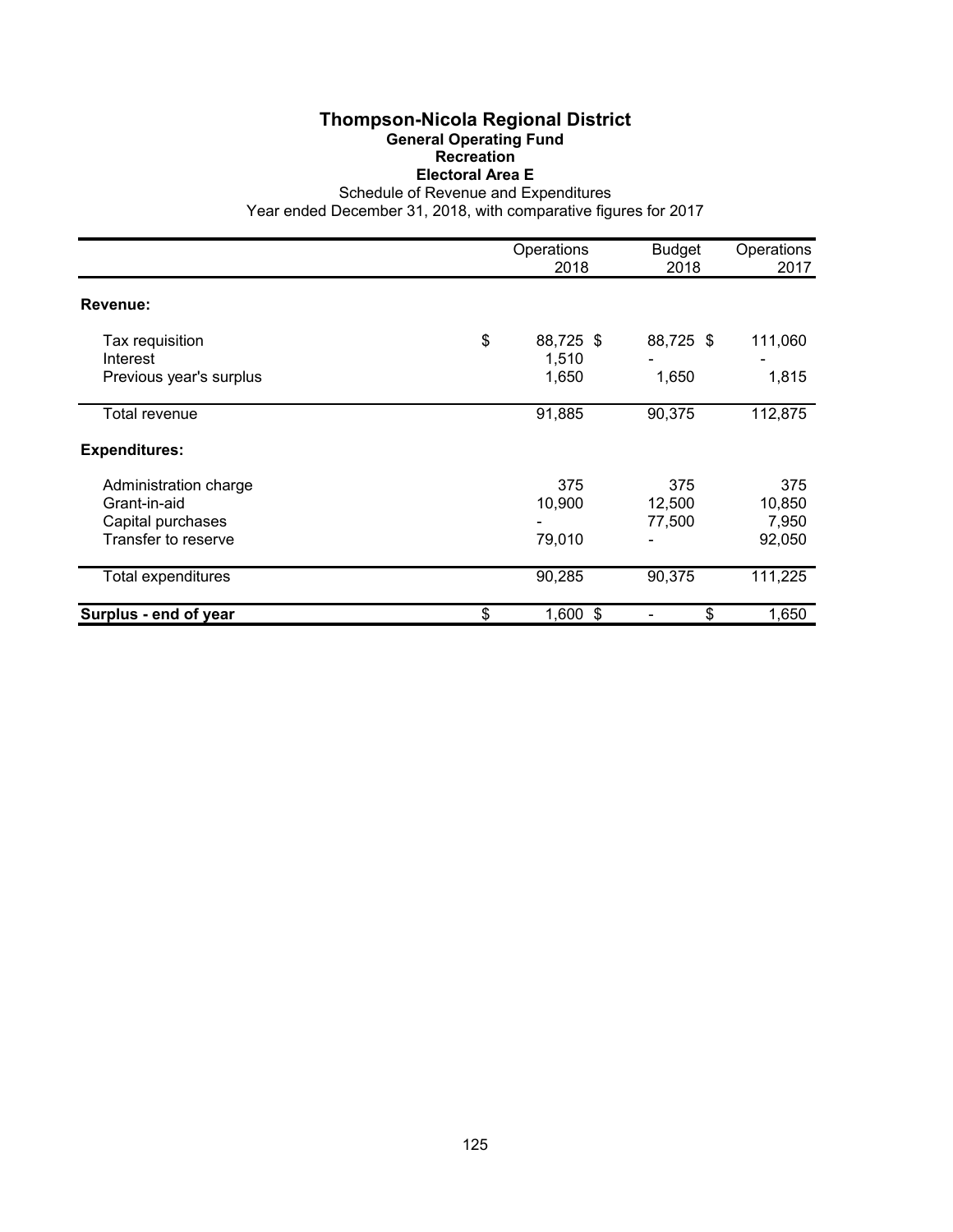## **Thompson-Nicola Regional District General Operating Fund Recreation Electoral Area I**

Schedule of Revenue and Expenditures

|                                                                                   | Operations<br>2018              | <b>Budget</b><br>2018   | Operations<br>2017     |
|-----------------------------------------------------------------------------------|---------------------------------|-------------------------|------------------------|
| Revenue:                                                                          |                                 |                         |                        |
| Tax requisition<br>Interest<br>Previous year's surplus                            | \$<br>38,925 \$<br>853<br>5,950 | 38,925 \$<br>5,950      | 64,384<br>491          |
| Total revenue                                                                     | 45,728                          | 44,875                  | 64,875                 |
| <b>Expenditures:</b>                                                              |                                 |                         |                        |
| Administration charge<br>Grant-in-aid<br>Capital purchases<br>Transfer to reserve | 375<br>11,450<br>32,853         | 375<br>12,500<br>32,000 | 375<br>6,550<br>52,000 |
| <b>Total expenditures</b>                                                         | 44,678                          | 44,875                  | 58,925                 |
| Surplus - end of year                                                             | \$<br>$1,050$ \$                | \$                      | 5,950                  |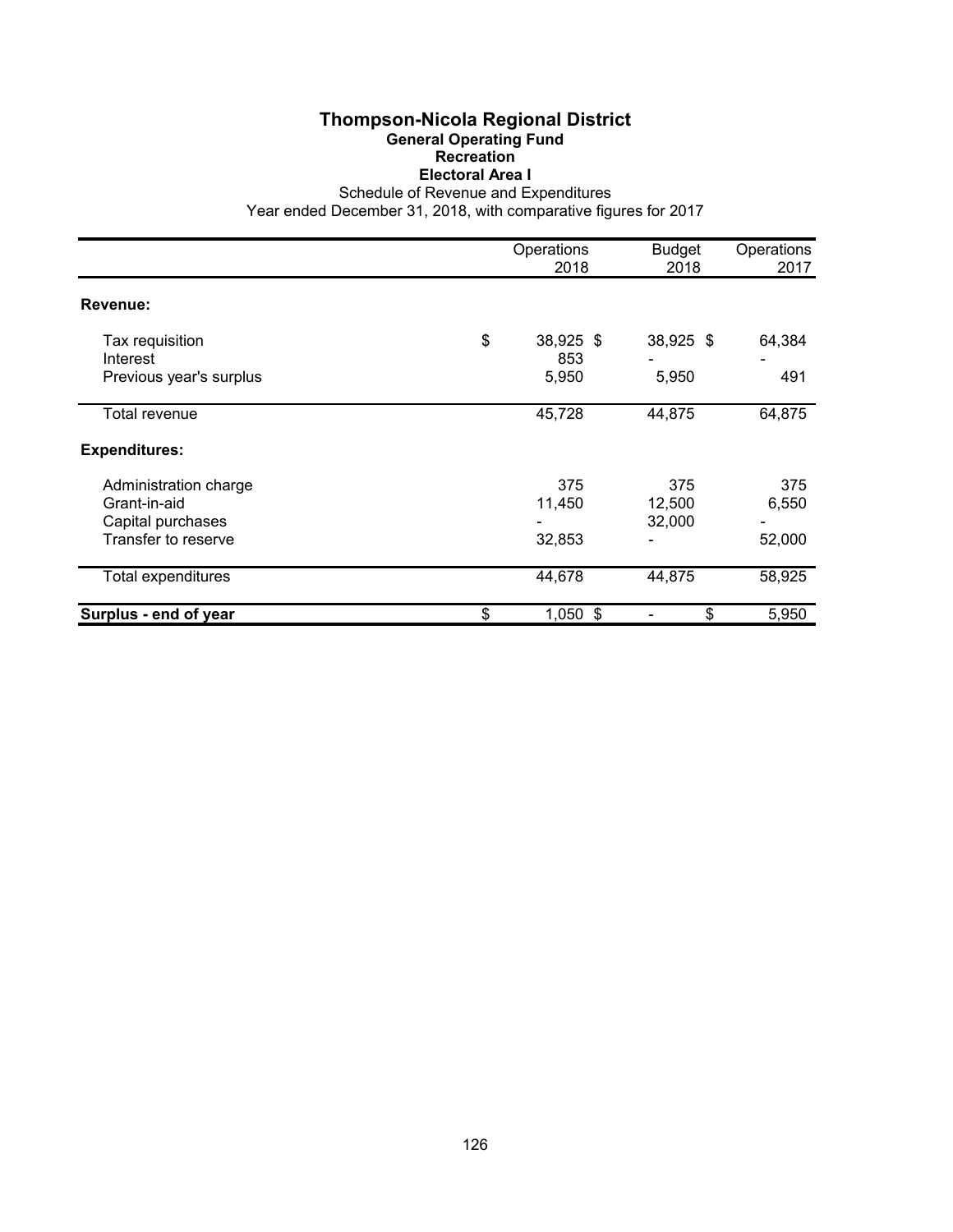## **Thompson-Nicola Regional District General Operating Fund Recreation Electoral Area J**

Schedule of Revenue and Expenditures

|                                                              | Operations<br>2018      | <b>Budget</b><br>2018 | Operations<br>2017     |
|--------------------------------------------------------------|-------------------------|-----------------------|------------------------|
| Revenue:                                                     |                         |                       |                        |
| Tax requisition<br>Interest                                  | \$<br>$2,640$ \$<br>492 | $2,640$ \$            | 35,956                 |
| Previous year's surplus                                      | 10,235                  | 10,235                | 6,919                  |
| Total revenue                                                | 13,367                  | 12,875                | 42,875                 |
| <b>Expenditures:</b>                                         |                         |                       |                        |
| Administration charge<br>Grant-in-aid<br>Transfer to reserve | 375<br>4,900<br>492     | 375<br>12,500         | 375<br>2,265<br>30,000 |
| Total expenditures                                           | 5,767                   | 12,875                | 32,640                 |
| Surplus - end of year                                        | \$<br>7,600 \$          | \$                    | 10,235                 |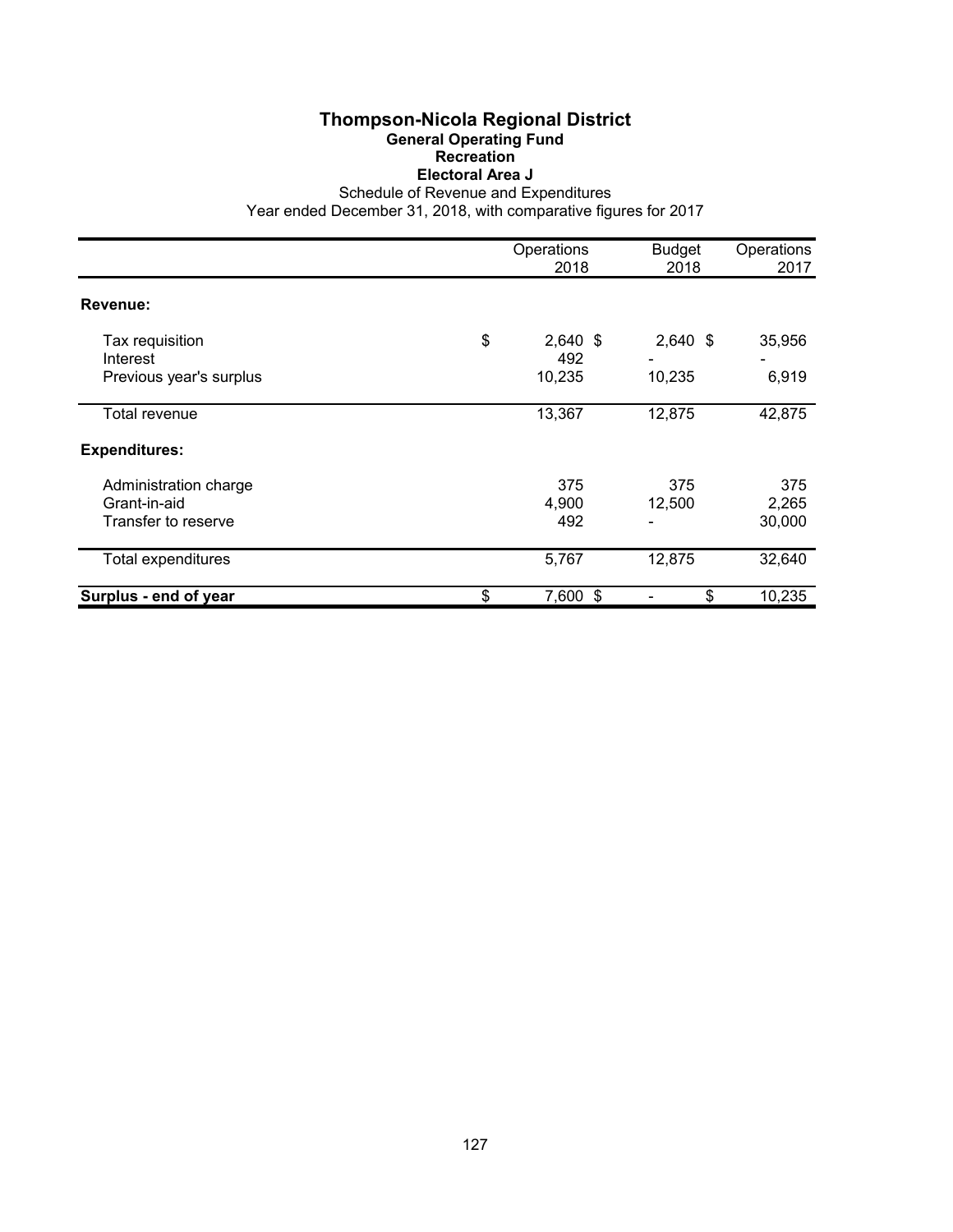## **Thompson-Nicola Regional District General Operating Fund Recreation Electoral Area L**

Schedule of Revenue and Expenditures

|                                                                                   | Operations<br>2018                | <b>Budget</b><br>2018   | Operations<br>2017      |
|-----------------------------------------------------------------------------------|-----------------------------------|-------------------------|-------------------------|
| Revenue:                                                                          |                                   |                         |                         |
| Tax requisition<br>Interest<br>Previous year's surplus                            | \$<br>33,993 \$<br>1,361<br>1,882 | 33,993 \$<br>1,882      | 88,648<br>7,227         |
| Total revenue                                                                     | 37,236                            | 35,875                  | 95,875                  |
| <b>Expenditures:</b>                                                              |                                   |                         |                         |
| Administration charge<br>Grant-in-aid<br>Capital purchases<br>Transfer to reserve | 375<br>10,650<br>24,361           | 375<br>12,500<br>23,000 | 375<br>10,618<br>83,000 |
| <b>Total expenditures</b>                                                         | 35,386                            | 35,875                  | 93,993                  |
| Surplus - end of year                                                             | \$<br>1,850 \$                    | \$                      | 1,882                   |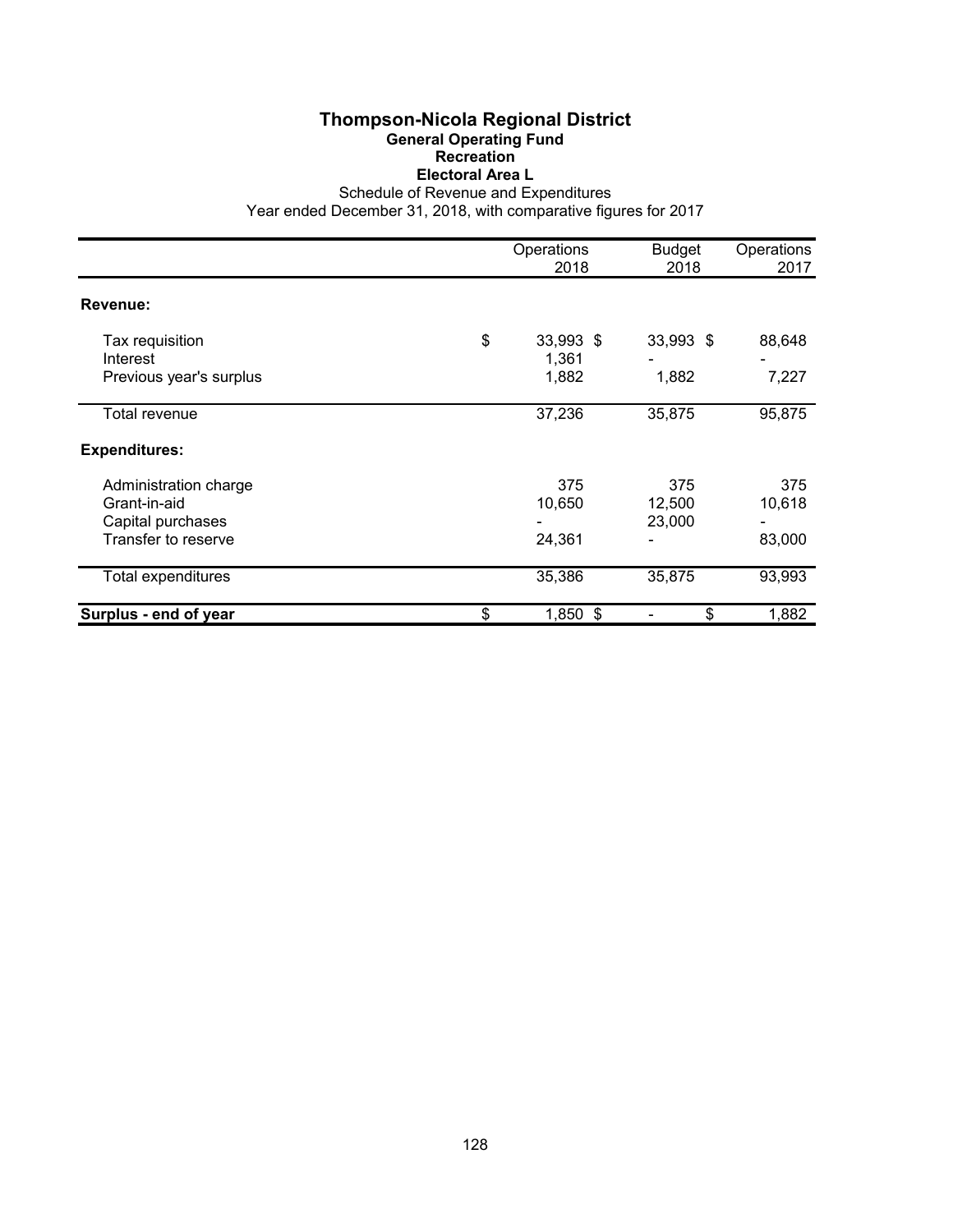#### **Thompson-Nicola Regional District General Operating Fund Recreation Electoral Area M**

Schedule of Revenue and Expenditures

|                                                                                   | Operations<br>2018                | <b>Budget</b><br>2018   | Operations<br>2017     |
|-----------------------------------------------------------------------------------|-----------------------------------|-------------------------|------------------------|
| Revenue:                                                                          |                                   |                         |                        |
| Tax requisition<br>Interest<br>Previous year's surplus                            | \$<br>70,618 \$<br>1,033<br>5,757 | 70,618 \$<br>5,757      | 66,511<br>9,364        |
| Total revenue                                                                     | 77,408                            | 76,375                  | 75,875                 |
| <b>Expenditures:</b>                                                              |                                   |                         |                        |
| Administration charge<br>Grant-in-aid<br>Capital purchases<br>Transfer to reserve | 375<br>8,440<br>64,533            | 375<br>12,500<br>63,500 | 375<br>6,743<br>63,000 |
| Total expenditures                                                                | 73,348                            | 76,375                  | 70,118                 |
| Surplus - end of year                                                             | \$<br>4,060 \$                    | \$                      | 5,757                  |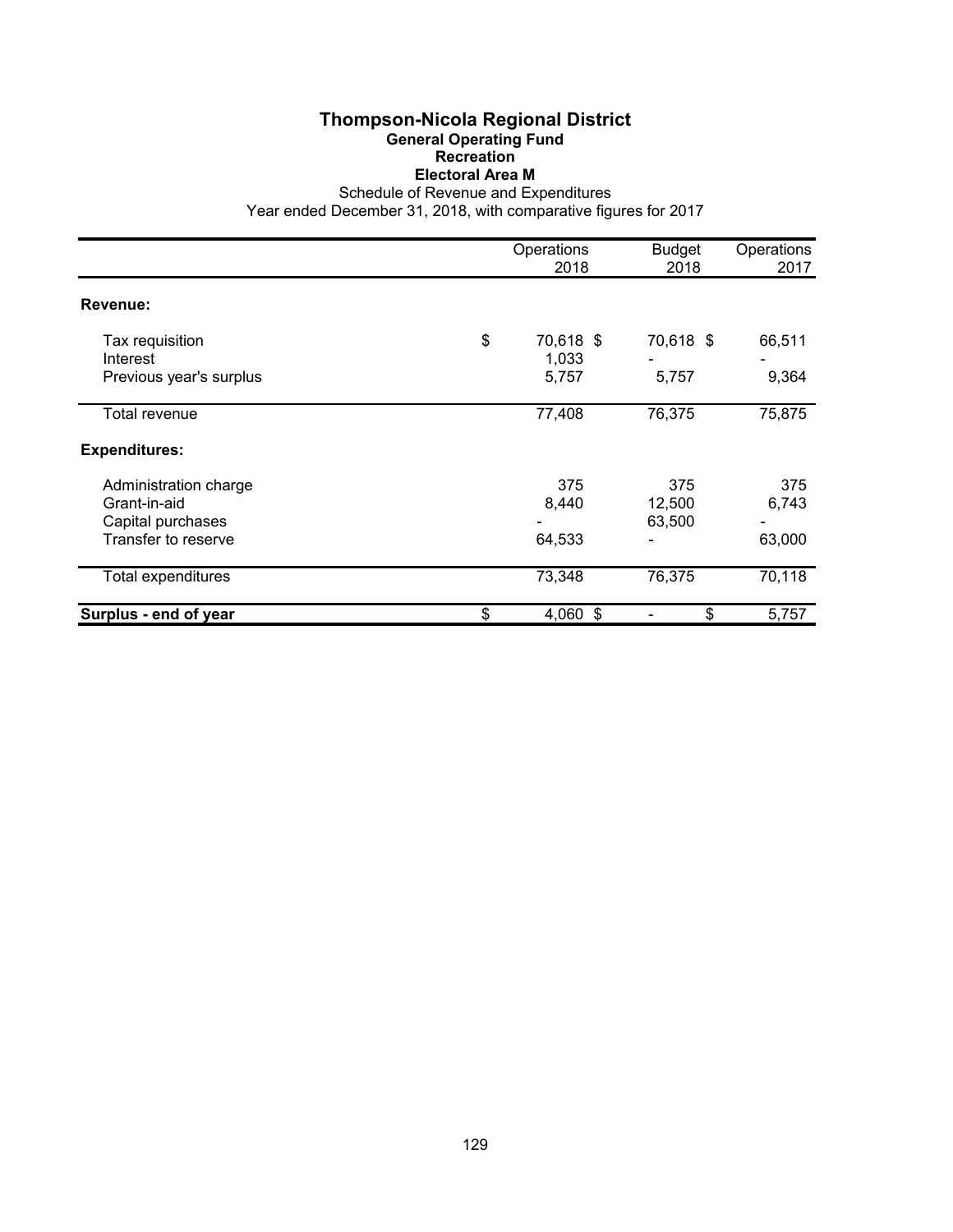## **Thompson-Nicola Regional District General Operating Fund Recreation Electoral Area N**

Schedule of Revenue and Expenditures

|                                   | Operations<br>2018     |                  | Operations<br>2017 |
|-----------------------------------|------------------------|------------------|--------------------|
| Revenue:                          |                        |                  |                    |
| Tax requisition<br>Interest       | \$<br>27,725 \$<br>410 | 27,725 \$        | 28,511             |
| Previous year's surplus           | 5,150                  | 5,150            | 9,364              |
| Total revenue                     | 33,285                 | 32,875           | 37,875             |
| <b>Expenditures:</b>              |                        |                  |                    |
| Administration charge             | 375                    | 375              | 375                |
| Grant-in-aid<br>Capital purchases | 10,803                 | 12,500<br>20,000 | 7,350              |
| Transfer to reserve               | 20,410                 |                  | 25,000             |
| <b>Total expenditures</b>         | 31,588                 | 32,875           | 32,725             |
| Surplus - end of year             | \$<br>1,697 \$         | \$               | 5,150              |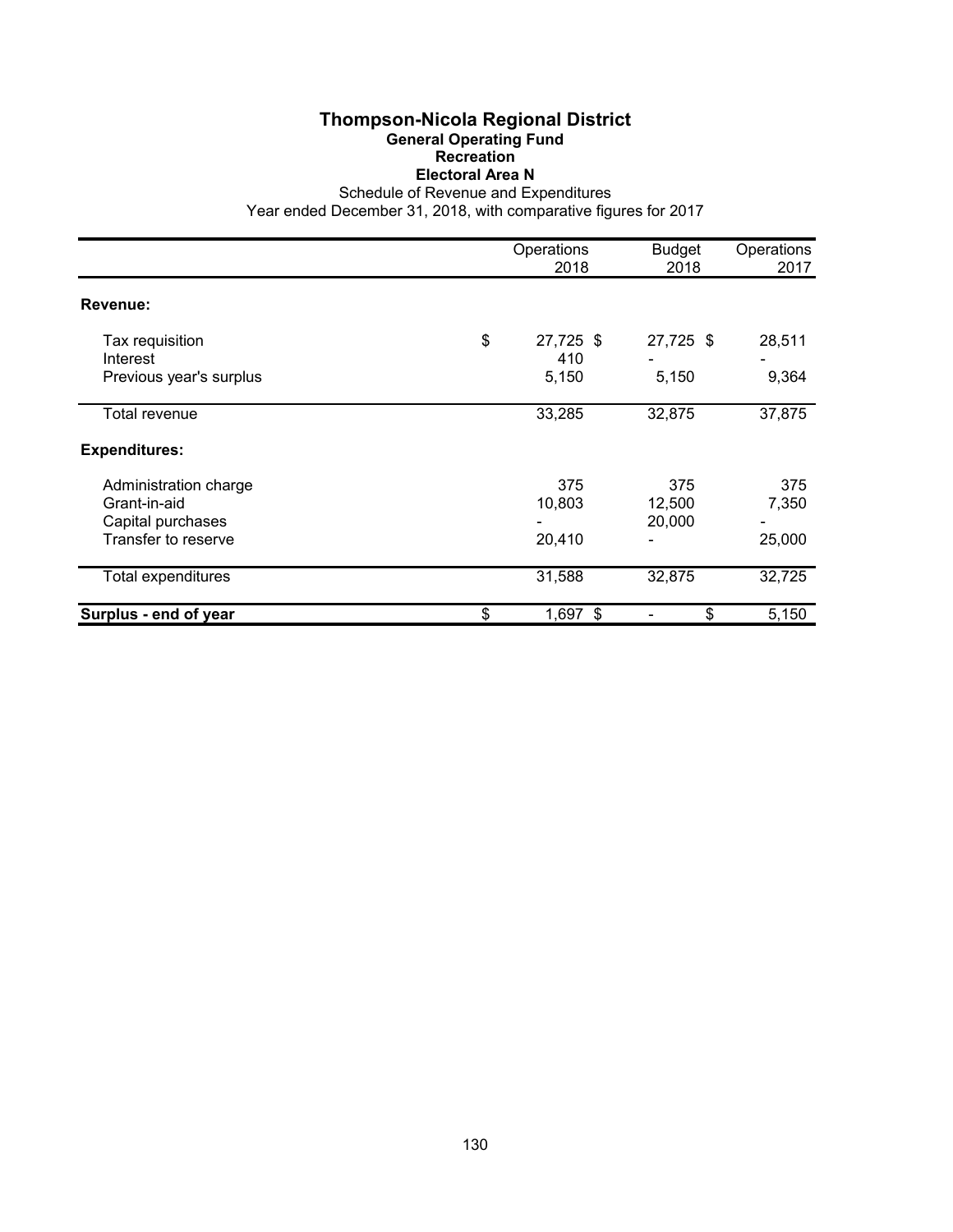## **Thompson-Nicola Regional District General Operating Fund Recreation Electoral Area O**

Schedule of Revenue and Expenditures

|                                                                                   | Operations<br>2018 | <b>Budget</b><br>2018      | Operations<br>2017      |                        |
|-----------------------------------------------------------------------------------|--------------------|----------------------------|-------------------------|------------------------|
| Revenue:                                                                          |                    |                            |                         |                        |
| Tax requisition<br>Interest<br>Previous year's surplus                            | \$                 | 16,875 \$<br>590<br>11,500 | 16,875 \$<br>11,500     | 46,356<br>2,519        |
| Total revenue                                                                     |                    | 28,965                     | 28,375                  | 48,875                 |
| <b>Expenditures:</b>                                                              |                    |                            |                         |                        |
| Administration charge<br>Grant-in-aid<br>Capital purchases<br>Transfer to reserve |                    | 375<br>6,285<br>16,090     | 375<br>12,500<br>15,500 | 375<br>1,000<br>36,000 |
| Total expenditures                                                                |                    | 22,750                     | 28,375                  | 37,375                 |
| Surplus - end of year                                                             | \$                 | $6,215$ \$                 | \$                      | 11,500                 |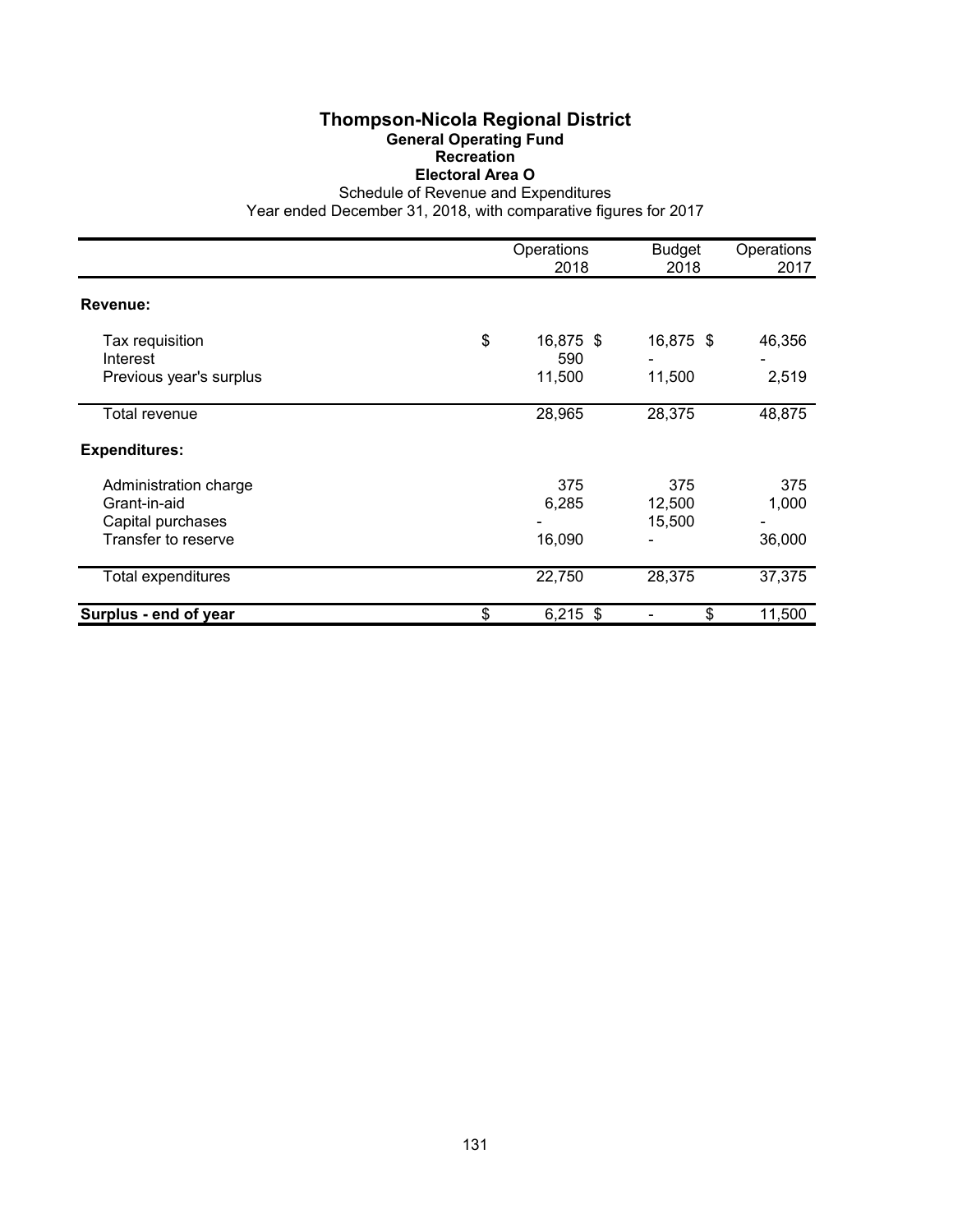## **Thompson-Nicola Regional District General Operating Fund Recreation Electoral Area P**

Schedule of Revenue and Expenditures

|                                                                                   | Operations<br>2018                | <b>Budget</b><br>2018   | Operations<br>2017      |
|-----------------------------------------------------------------------------------|-----------------------------------|-------------------------|-------------------------|
| Revenue:                                                                          |                                   |                         |                         |
| Tax requisition<br>Interest<br>Previous year's surplus                            | \$<br>41,219 \$<br>1,361<br>1,656 | 41,219 \$<br>1,656      | 94,307<br>1,568         |
| Total revenue                                                                     | 44,236                            | 42,875                  | 95,875                  |
| <b>Expenditures:</b>                                                              |                                   |                         |                         |
| Administration charge<br>Grant-in-aid<br>Capital purchases<br>Transfer to reserve | 375<br>5,066<br>31,361            | 375<br>12,500<br>30,000 | 375<br>10,844<br>83,000 |
| Total expenditures                                                                | 36,802                            | 42,875                  | 94,219                  |
| Surplus - end of year                                                             | \$<br>7,434 \$                    | \$                      | 1,656                   |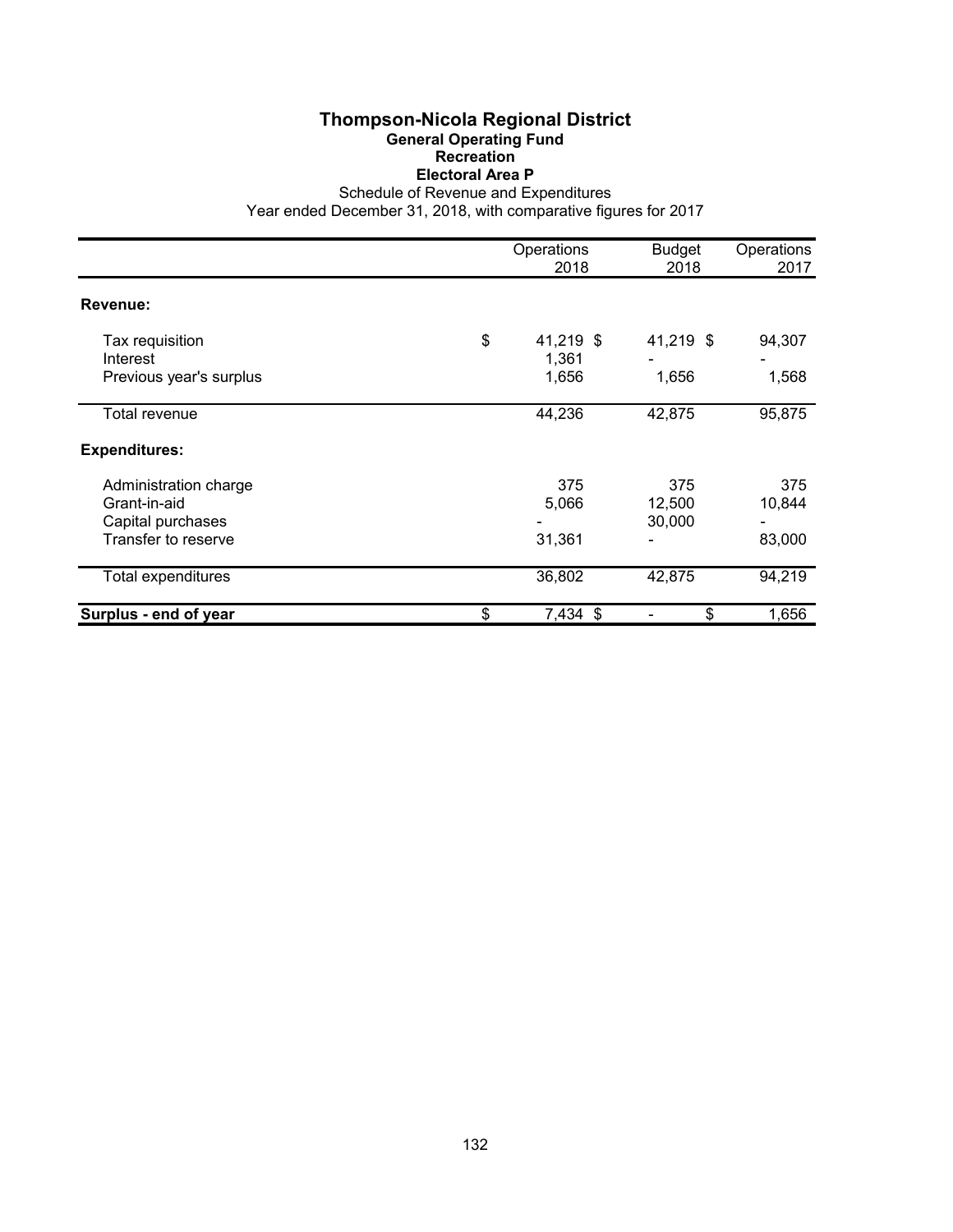#### **Thompson-Nicola Regional District General Operating Fund**

**Recreation**

**Specified Area of M (Lower Nicola)**

Schedule of Revenue and Expenditures

|                                                                                            | Operations<br>2018                  | <b>Budget</b><br>2018        | Operations<br>2017            |
|--------------------------------------------------------------------------------------------|-------------------------------------|------------------------------|-------------------------------|
| Revenue:                                                                                   |                                     |                              |                               |
| Tax requisition<br><b>Transfer from TCA Surplus</b><br>Previous year's surplus             | \$<br>$5,282$ \$<br>21,510<br>2,058 | 5,282 \$<br>2,057            | 5,282<br>21,631<br>2,057      |
| Total revenue                                                                              | 28,850                              | 7,339                        | 28,970                        |
| <b>Expenditures:</b>                                                                       |                                     |                              |                               |
| Administration charge<br>Amortization<br>Insurance<br>Operating costs<br>Capital purchases | 214<br>21,510<br>605<br>4,475       | 214<br>650<br>4,475<br>2,000 | 214<br>21,631<br>592<br>4,475 |
| <b>Total expenditures</b>                                                                  | 26,804                              | 7,339                        | 26,912                        |
| Surplus - end of year                                                                      | \$<br>2,046 \$                      | \$                           | 2,058                         |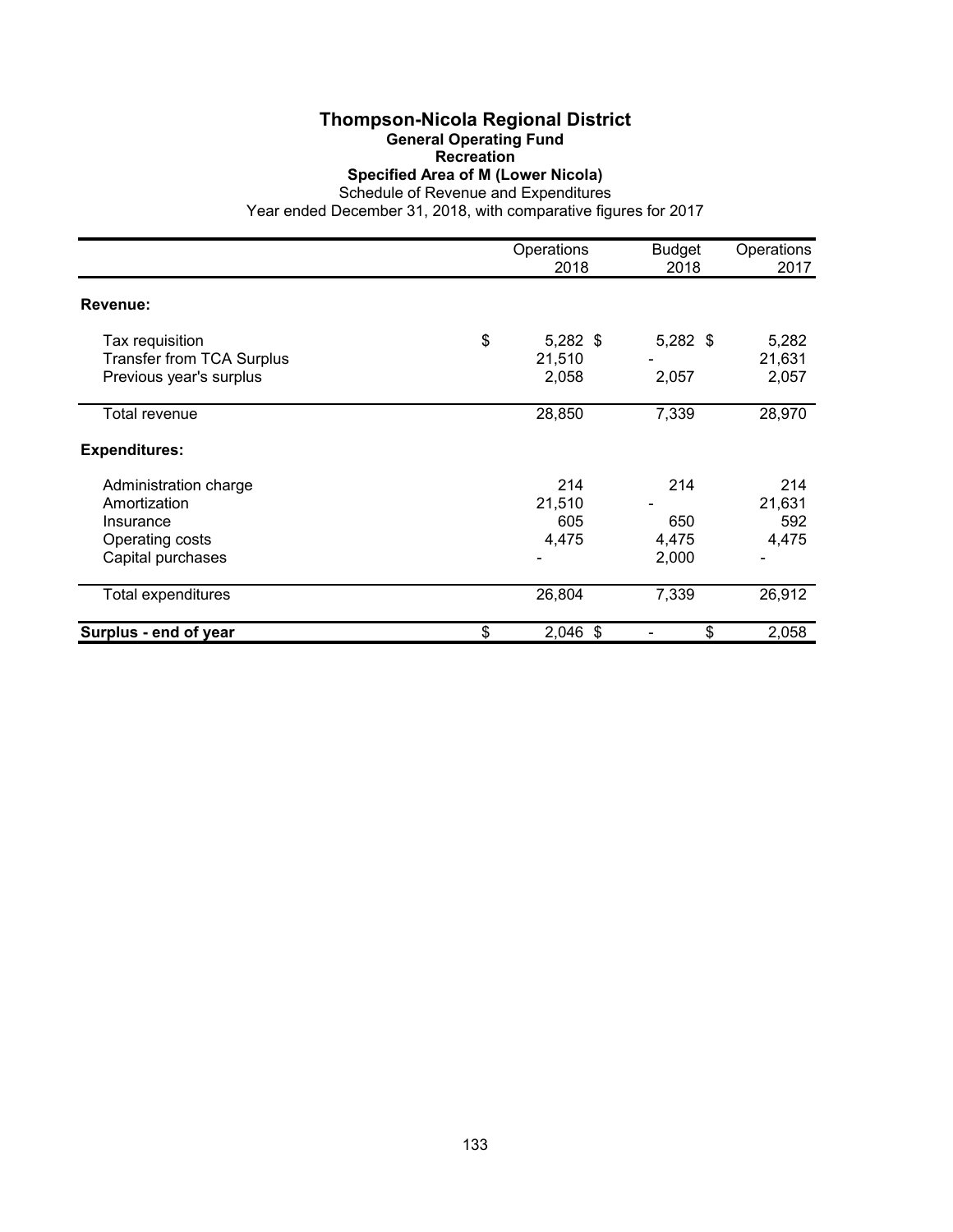# **Thompson-Nicola Regional District General Operating Fund**

**Recreation**

**Specified Areas of M and N (Merritt)**

Schedule of Revenue and Expenditures

|                                       | Operations<br>2018 |                 | <b>Budget</b><br>2018 | Operations<br>2017 |  |
|---------------------------------------|--------------------|-----------------|-----------------------|--------------------|--|
| Revenue:                              |                    |                 |                       |                    |  |
| Tax requisition                       | \$                 | 89,750 \$       | 89,750 \$             | 89,750             |  |
| Total revenue                         |                    | 89,750          | 89,750                | 89,750             |  |
| <b>Expenditures:</b>                  |                    |                 |                       |                    |  |
| Administration charge<br>Grant-in-aid |                    | 2,614<br>88,878 | 2,614<br>87,136       | 2,614<br>87,136    |  |
| Total expenditures                    |                    | 91,492          | 89,750                | 89,750             |  |
| Surplus (deficit) - end of year       | \$                 | $(1,742)$ \$    | \$                    |                    |  |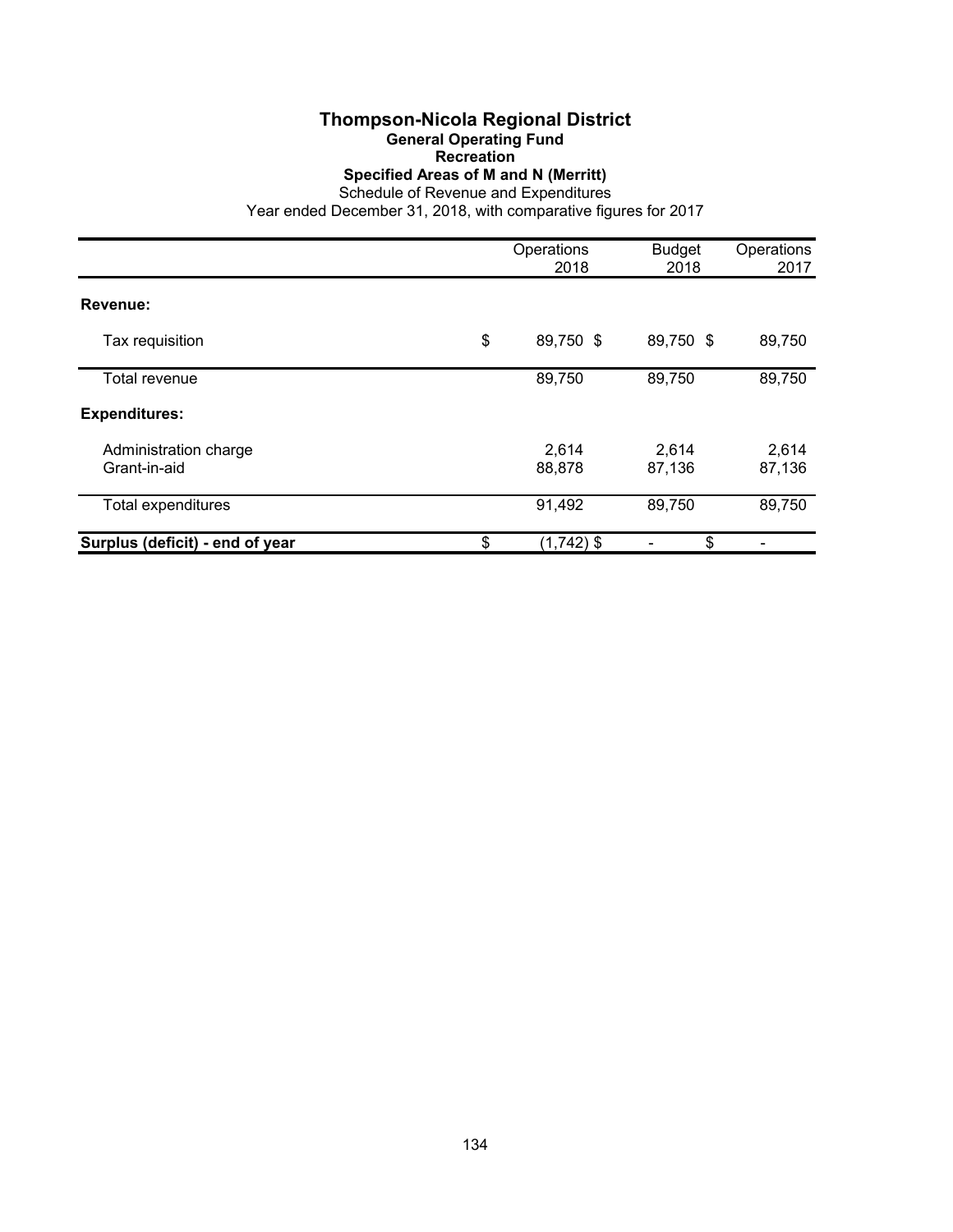#### **Thompson-Nicola Regional District General Operating Fund Crime Stoppers Program All Member Municipalities (except Kamloops)**

Schedule of Revenue and Expenditures

|                                       | Operations<br>2018 |               | Operations<br>2017 |  |
|---------------------------------------|--------------------|---------------|--------------------|--|
| Revenue:                              |                    |               |                    |  |
| Tax requisition                       | \$<br>25,750 \$    | 25,750 \$     | 20,600             |  |
| Total revenue                         | 25,750             | 25,750        | 20,600             |  |
| <b>Expenditures:</b>                  |                    |               |                    |  |
| Administration charge<br>Grant-in-aid | 750<br>20,000      | 750<br>25,000 | 600<br>20,000      |  |
| <b>Total expenditures</b>             | 20,750             | 25,750        | 20,600             |  |
| Surplus - end of year                 | \$<br>$5,000$ \$   | \$            |                    |  |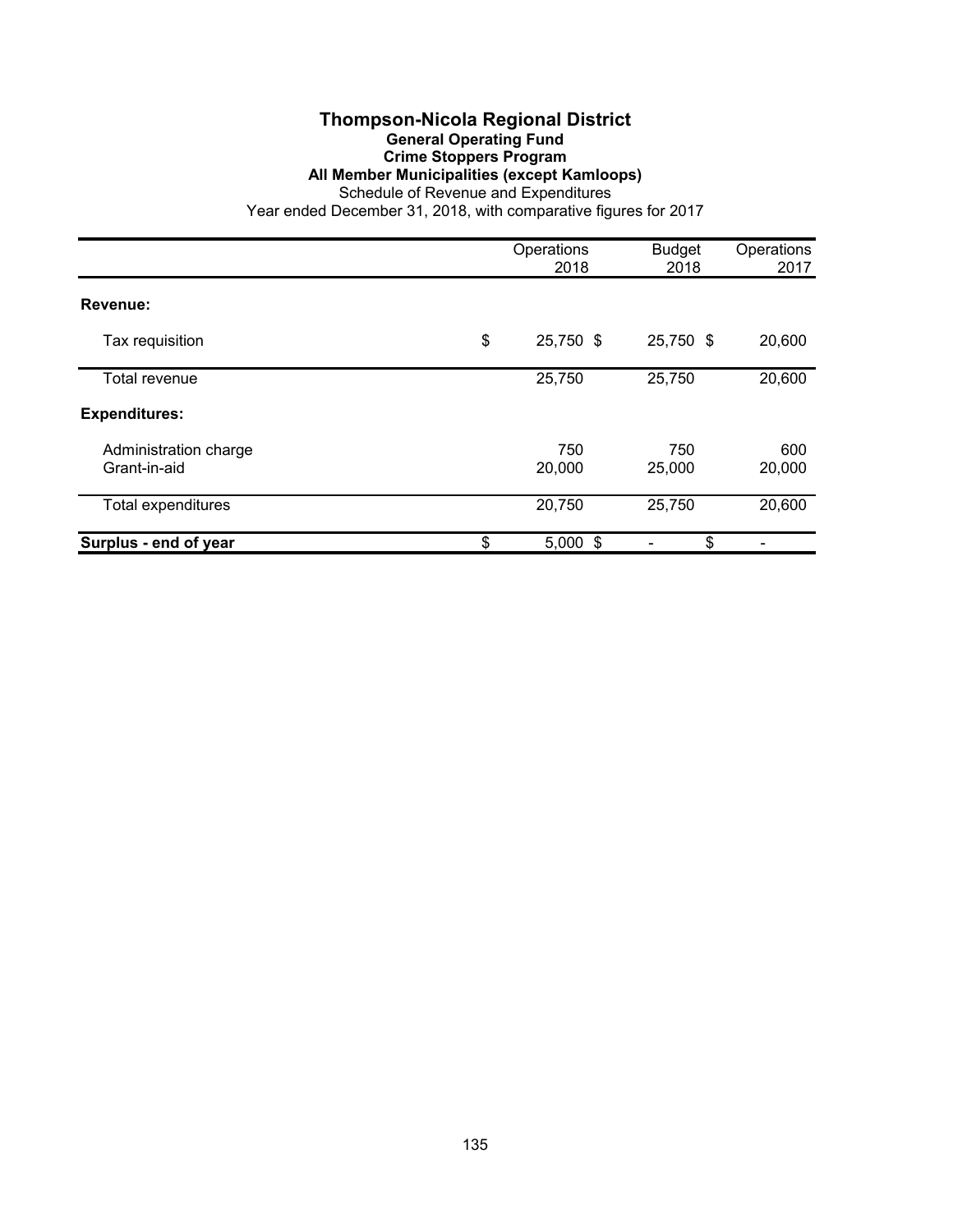# **Thompson-Nicola Regional District General Operating Fund**

**Television**

Summary of Revenue and Expenditures Year ended December 31, 2018, with comparative figures for 2017

|                                   | Operations       | <b>Budget</b> | Operations |
|-----------------------------------|------------------|---------------|------------|
|                                   | 2018             | 2018          | 2017       |
| Revenue:                          |                  |               |            |
| Tax requisition                   | \$<br>28,620 \$  | 28,621 \$     | 24,879     |
| Grants in lieu of taxes           | 4                |               |            |
| Interest                          | 33               |               | 19         |
| Other revenue                     | 7                |               | 658        |
| Transfer from TCA Surplus         | 25               |               | 1,473      |
| Transfer from reserve             |                  | 2,031         | 6,250      |
| Previous year's surplus (deficit) | 4,174            | 4,173         | (3, 487)   |
| <b>Total revenue</b>              | 32,863           | 34,825        | 29,792     |
| <b>Expenditures:</b>              |                  |               |            |
| Administration charge             | 987              | 987           | 804        |
| Amortization                      | 25               |               | 1,473      |
| <b>Building costs</b>             | 1,050            | 2,500         | 690        |
| General                           | 2                |               |            |
| Grant-in-aid                      | 19,025           | 19,025        | 19,025     |
| Insurance                         | 647              | 700           | 632        |
| Operating costs                   | 2,750            | 4,190         | 1,912      |
| Programs                          |                  | 1,000         |            |
| Salaries and benefits             | 1,125            | 1,023         | 1,063      |
| Travel, meals and accommodations  | 104              |               |            |
| Capital purchases                 |                  | 5,400         |            |
| Transfer to reserve               | 33               |               | 19         |
| <b>Total expenditures</b>         | 25,748           | 34,825        | 25,618     |
| Surplus - end of year             | \$<br>$7,115$ \$ | \$            | 4,174      |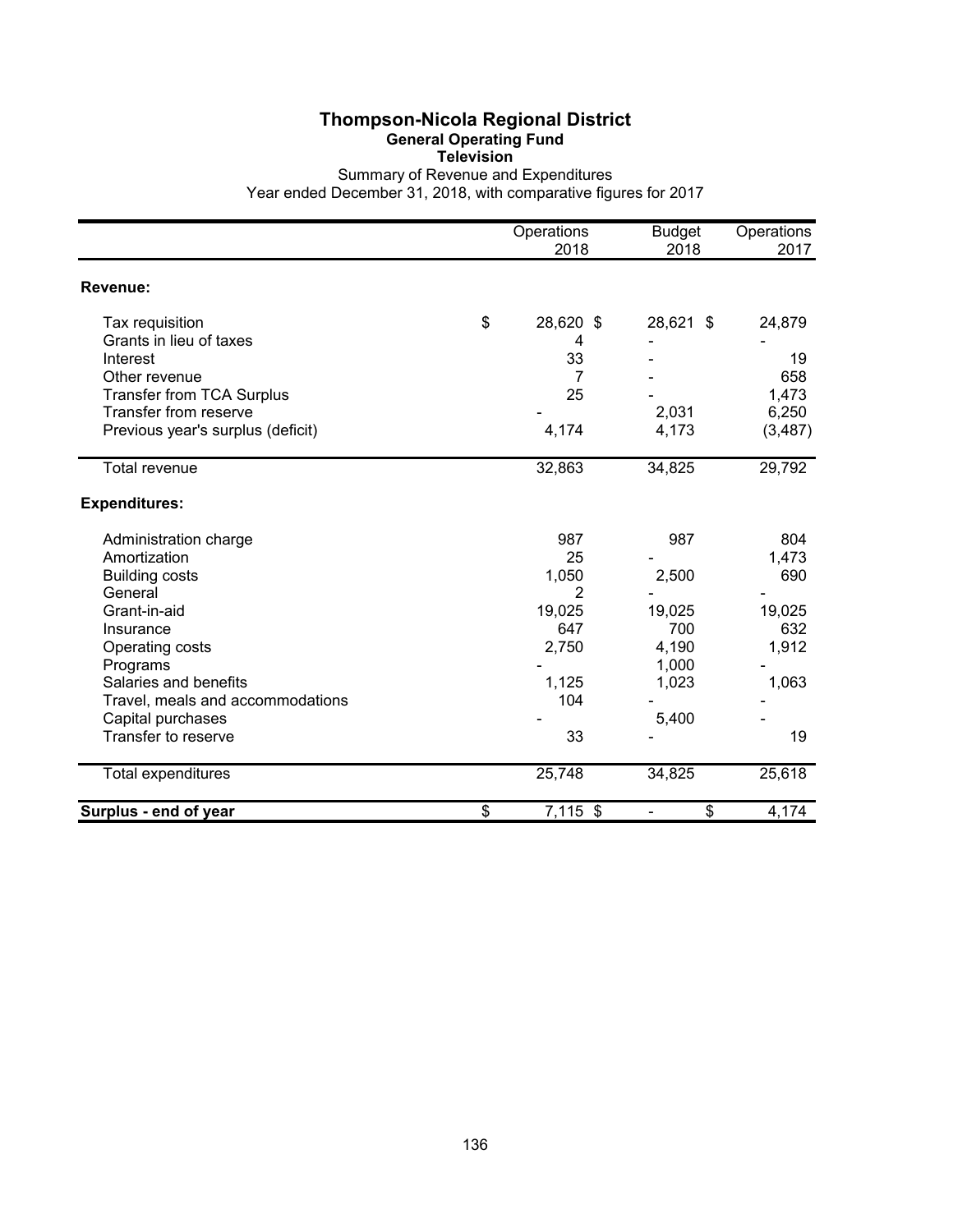#### **Thompson-Nicola Regional District General Operating Fund Television Electoral Area A**

Schedule of Revenue and Expenditures

|                                                                                                 | Operations<br>2018            | <b>Budget</b><br>2018 | Operations<br>2017        |
|-------------------------------------------------------------------------------------------------|-------------------------------|-----------------------|---------------------------|
| Revenue:                                                                                        |                               |                       |                           |
| Tax requisition<br>Other revenue<br><b>Transfer from TCA Surplus</b><br>Previous year's surplus | \$<br>$(685)$ \$<br>25<br>685 | $(685)$ \$<br>685     | (145)<br>658<br>25<br>145 |
| Total revenue                                                                                   | 25                            |                       | 683                       |
| <b>Expenditures:</b>                                                                            |                               |                       |                           |
| Amortization<br><b>Building costs</b>                                                           | 25                            |                       | 25<br>(27)                |
| Total expenditures                                                                              | 25                            |                       | (2)                       |
| Surplus - end of year                                                                           | \$<br>\$                      | \$                    | 685                       |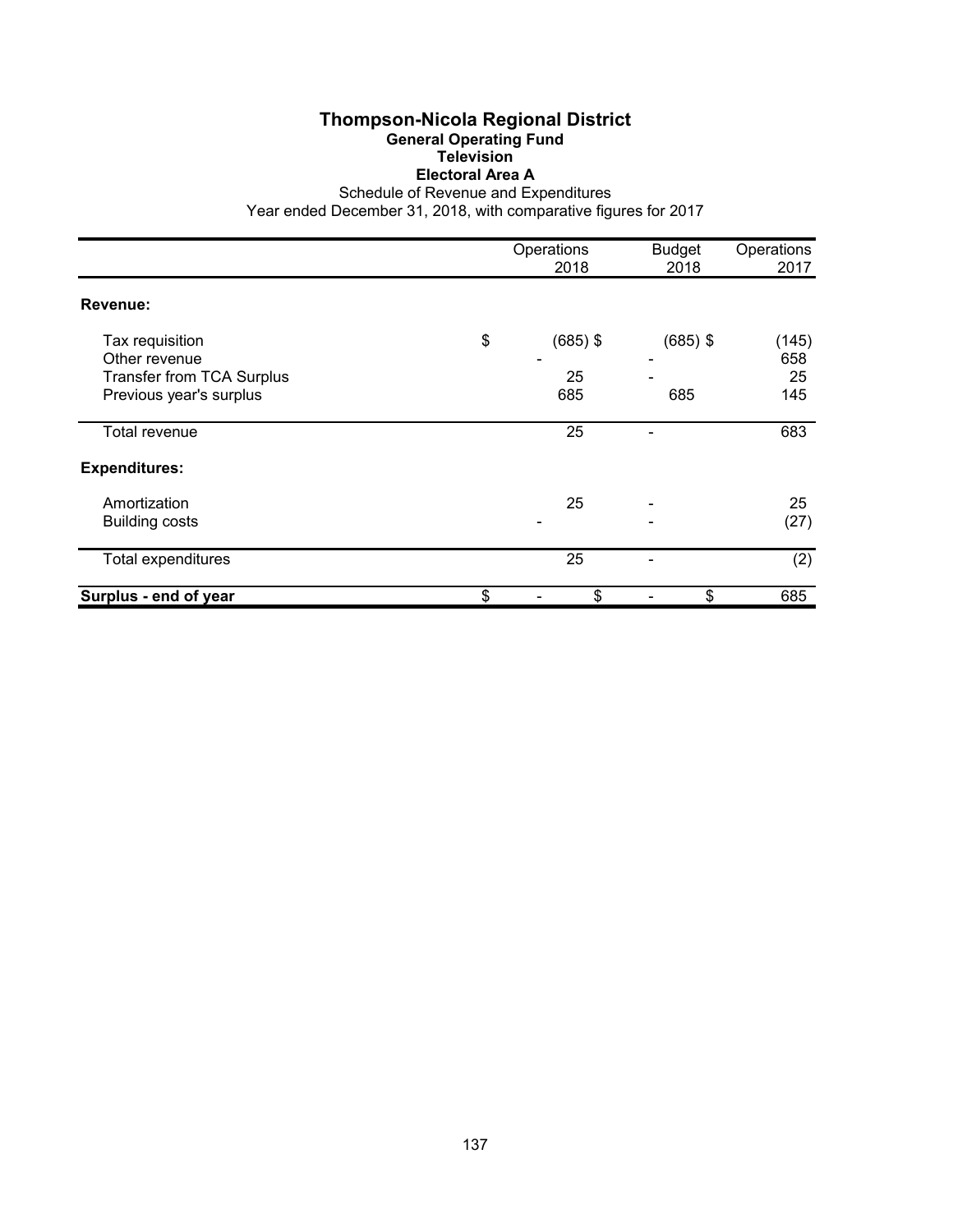#### **Thompson-Nicola Regional District General Operating Fund Television Electoral Area B**

Schedule of Revenue and Expenditures

|                                  | Operations       | <b>Budget</b> | Operations |
|----------------------------------|------------------|---------------|------------|
|                                  | 2018             | 2018          | 2017       |
| Revenue:                         |                  |               |            |
| Tax requisition                  | \$<br>$9,759$ \$ | 9,759 \$      | 5,752      |
| Interest                         | 33               |               | 19         |
| Other revenue                    | 7                |               |            |
| <b>Transfer from TCA Surplus</b> |                  |               | 1,448      |
| Transfer from reserve            |                  | 2,031         |            |
| Previous year's surplus          | 3,439            | 3,439         | 2,244      |
|                                  |                  |               |            |
| <b>Total revenue</b>             | 13,238           | 15,229        | 9,463      |
| <b>Expenditures:</b>             |                  |               |            |
| Administration charge            | 416              | 416           | 233        |
| Amortization                     |                  |               | 1,448      |
| <b>Building costs</b>            | 1,050            | 2,500         | 717        |
| General                          | 2                |               |            |
| Insurance                        | 647              | 700           | 632        |
| Operating costs                  | 2,750            | 4,190         | 1,912      |
| Programs                         |                  | 1,000         |            |
| Salaries and benefits            | 1,125            | 1,023         | 1,063      |
| Travel, meals and accommodations | 104              |               |            |
| Capital purchases                |                  | 5,400         |            |
| Transfer to reserve              | 33               |               | 19         |
| Total expenditures               | 6,127            | 15,229        | 6,024      |
| Surplus - end of year            | \$<br>7,111 \$   | \$            | 3,439      |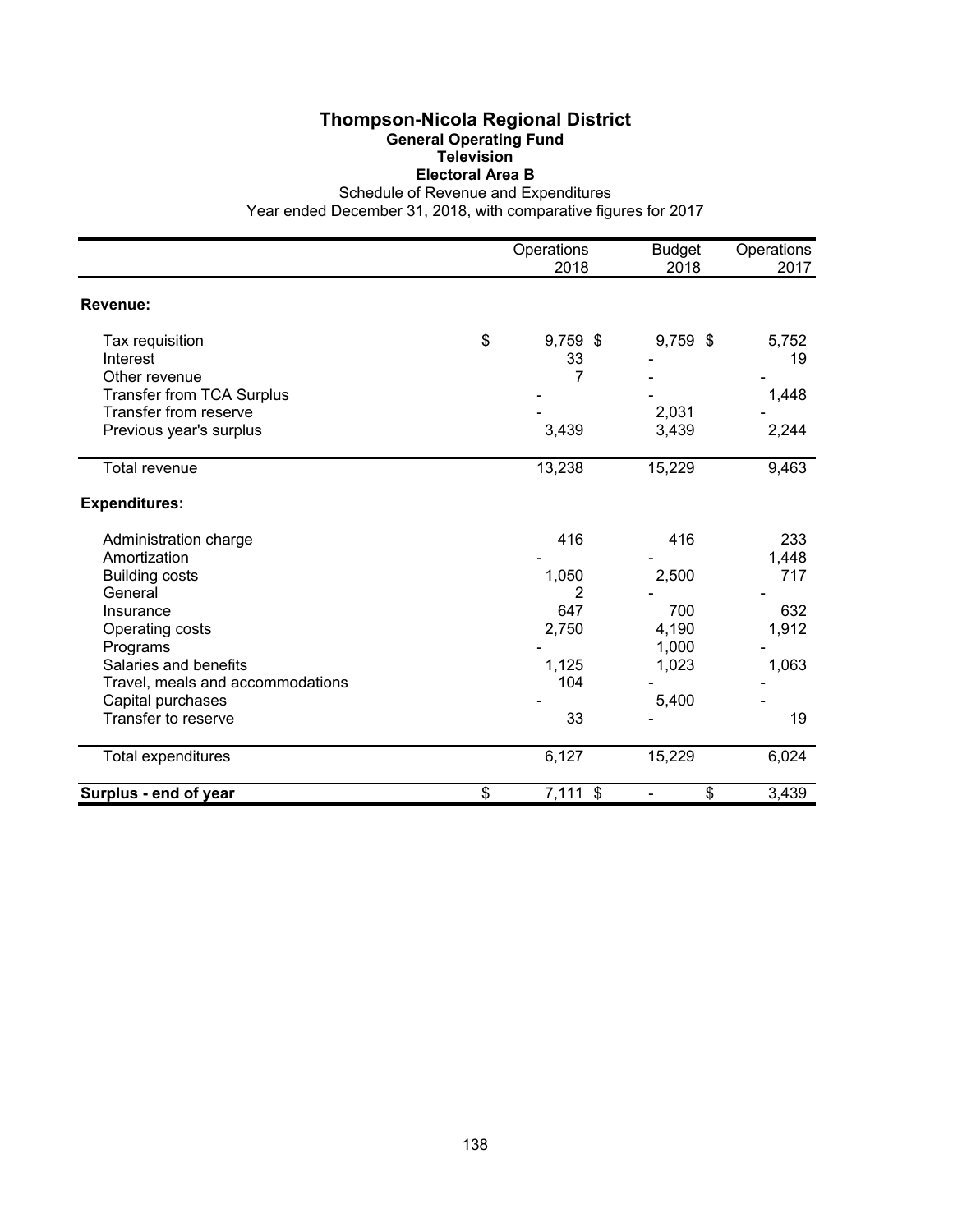# **Thompson-Nicola Regional District**

**General Operating Fund**

**Television Electoral Area O and a Specified Area of P**

Schedule of Revenue and Expenditures

|                                          | Operations<br>2018 |           | <b>Budget</b><br>2018 | Operations<br>2017 |
|------------------------------------------|--------------------|-----------|-----------------------|--------------------|
| Revenue:                                 |                    |           |                       |                    |
| Tax requisition<br>Transfer from reserve | \$                 | $(50)$ \$ | $(49)$ \$             | (317)              |
| Previous year's surplus                  |                    | 50        | 49                    | 6,250<br>(5,883)   |
| Total revenue                            |                    |           |                       | 50                 |
|                                          |                    |           |                       |                    |
| Surplus - end of year                    | \$                 | \$        | \$                    | 50                 |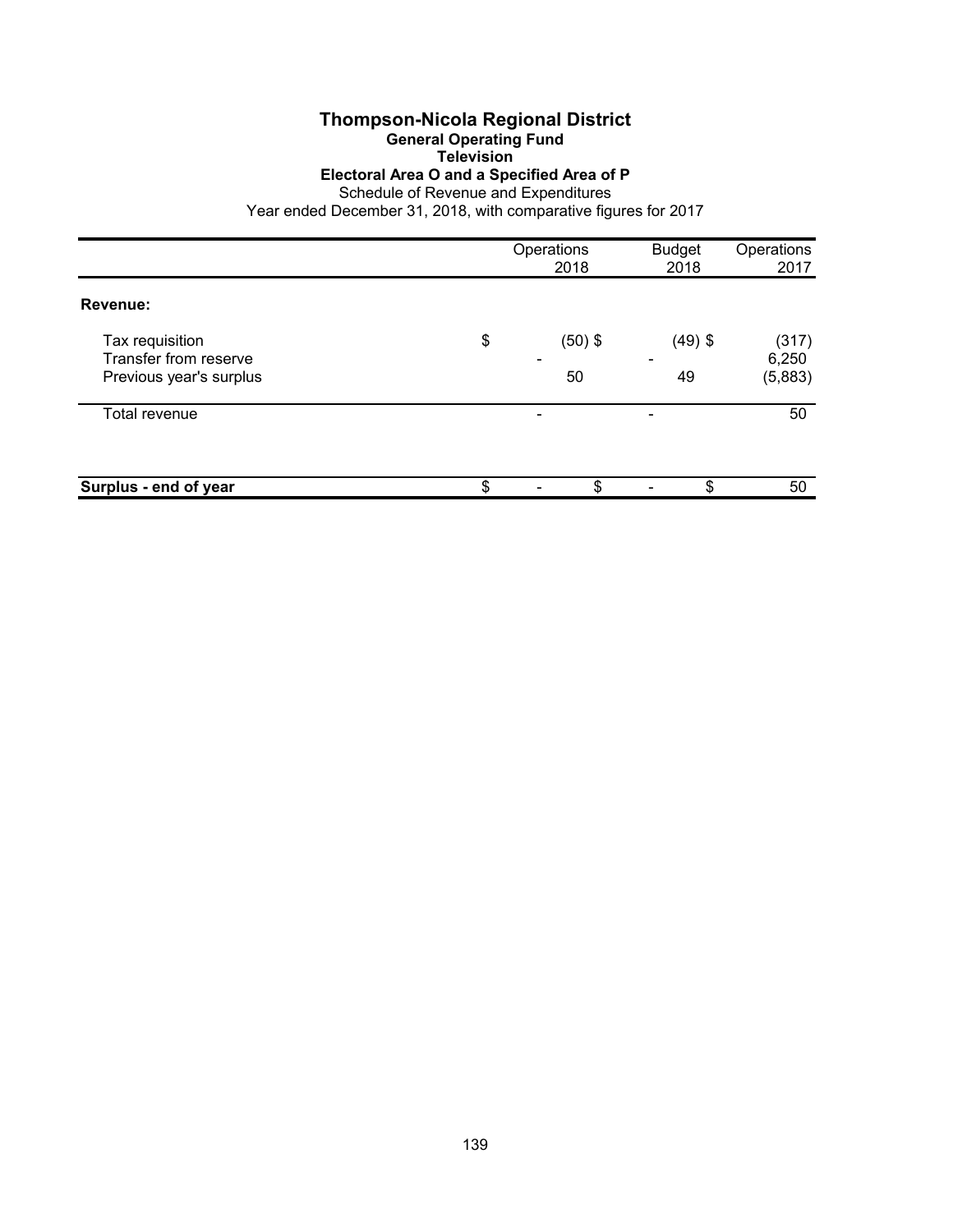# **Thompson-Nicola Regional District**

**General Operating Fund**

# **Television**

**Lytton and a Specified Area of I**

Schedule of Revenue and Expenditures Year ended December 31, 2018, with comparative figures for 2017

|                                                                       | Operations<br>2018 |                | <b>Budget</b><br>2018 | Operations<br>2017                         |
|-----------------------------------------------------------------------|--------------------|----------------|-----------------------|--------------------------------------------|
| Revenue:                                                              |                    |                |                       |                                            |
| Tax requisition<br>Grants in lieu of taxes<br>Previous year's surplus | \$                 | 8,472 \$<br>4  | 8,472 \$              | 8,465<br>$\qquad \qquad \blacksquare$<br>7 |
| Total revenue                                                         |                    | 8,476          | 8,472                 | 8,472                                      |
| <b>Expenditures:</b>                                                  |                    |                |                       |                                            |
| Administration charge<br>Grant-in-aid                                 |                    | 247<br>8,225   | 247<br>8,225          | 247<br>8,225                               |
| <b>Total expenditures</b>                                             |                    | 8,472          | 8,472                 | 8,472                                      |
| Surplus - end of year                                                 | \$                 | $4 \text{ } $$ | \$                    |                                            |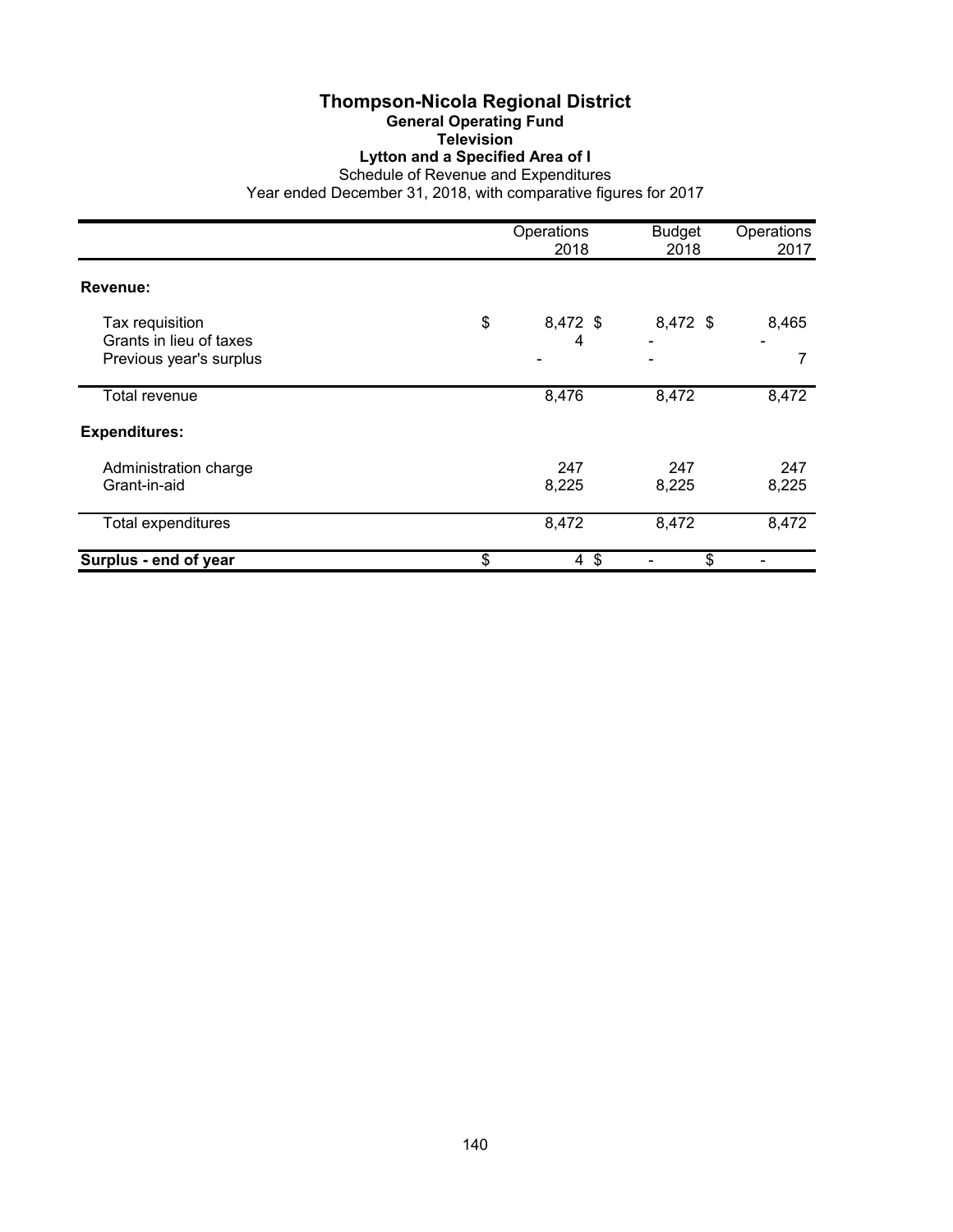#### **Thompson-Nicola Regional District General Operating Fund Television**

#### **Specified Area of I (Spences Bridge)**

Schedule of Revenue and Expenditures

|                                       | Operations<br>2018 |              | Operations<br>2017 |  |
|---------------------------------------|--------------------|--------------|--------------------|--|
| Revenue:                              |                    |              |                    |  |
| Tax requisition                       | \$<br>5,459 \$     | 5,459 \$     | 5,459              |  |
| Total revenue                         | 5,459              | 5,459        | 5,459              |  |
| <b>Expenditures:</b>                  |                    |              |                    |  |
| Administration charge<br>Grant-in-aid | 159<br>5,300       | 159<br>5,300 | 159<br>5,300       |  |
| Total expenditures                    | 5,459              | 5,459        | 5,459              |  |
| Surplus - end of year                 | \$<br>\$           | \$           |                    |  |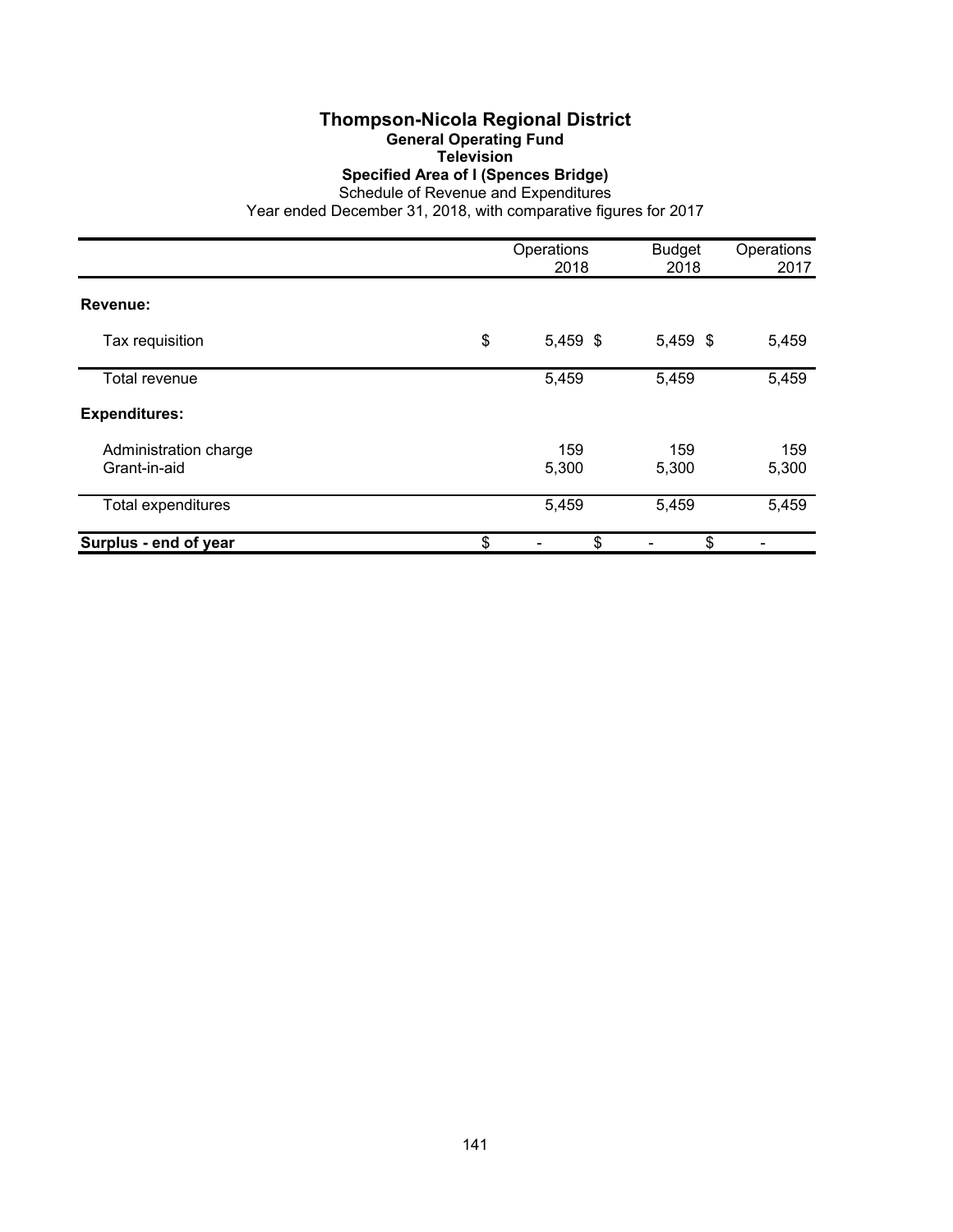### **Thompson-Nicola Regional District General Operating Fund Television Specified Area of M and J (Mamit Lake)**

Schedule of Revenue and Expenditures

|                                       | Operations<br>2018 | <b>Budget</b><br>2018 | Operations<br>2017 |
|---------------------------------------|--------------------|-----------------------|--------------------|
| Revenue:                              |                    |                       |                    |
| Tax requisition                       | \$<br>5,665 \$     | 5,665 \$              | 5,665              |
| Total revenue                         | 5,665              | 5,665                 | 5,665              |
| <b>Expenditures:</b>                  |                    |                       |                    |
| Administration charge<br>Grant-in-aid | 165<br>5,500       | 165<br>5,500          | 165<br>5,500       |
| <b>Total expenditures</b>             | 5,665              | 5,665                 | 5,665              |
| Surplus - end of year                 | \$<br>\$           | \$                    |                    |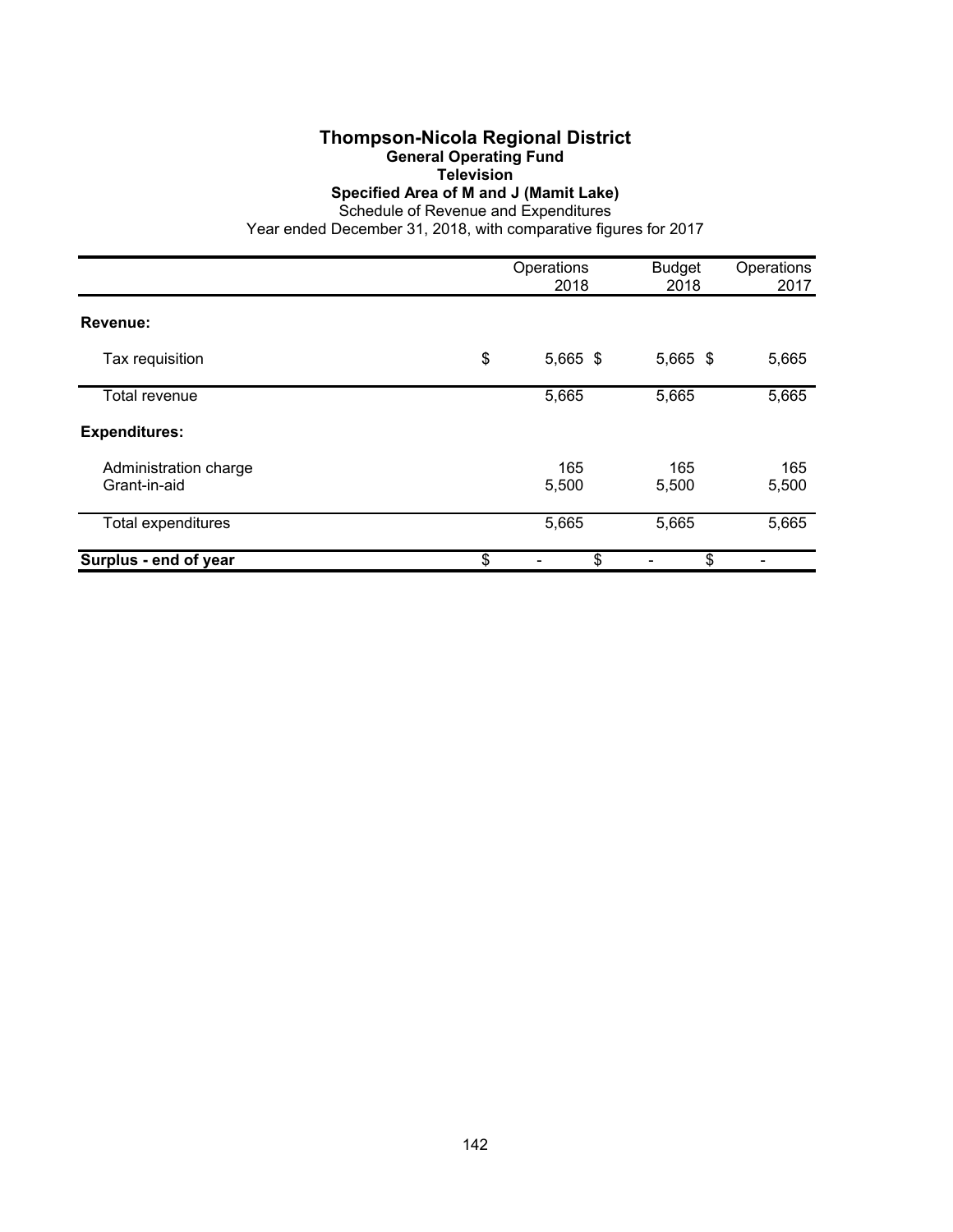## **Thompson-Nicola Regional District General Operating Fund Thompson-Nicola Regional District Library System All Member Municipalities**

|                                          | Operations         | <b>Budget</b> | Operations |
|------------------------------------------|--------------------|---------------|------------|
|                                          | 2018               | 2018          | 2017       |
| Revenue:                                 |                    |               |            |
| Tax requisition                          | \$<br>6,676,770 \$ | 6,676,770 \$  | 6,750,786  |
| Grants in lieu of taxes                  | 96,207             | 70,000        | 110,650    |
| Government transfers and other grants    | 412,671            | 350,000       | 395,378    |
| Interest                                 | 9,775              |               | 10,489     |
| Other revenue                            | 117,243            | 120,963       | 122,307    |
| <b>Transfer from TCA Surplus</b>         | 1,030,662          |               | 979,246    |
| Transfer from reserve                    |                    |               | 500,000    |
| Previous year's surplus                  | 1,803,110          | 1,803,111     | 1,045,449  |
| <b>Total revenue</b>                     | 10,146,438         | 9,020,844     | 9,914,305  |
| <b>Expenditures:</b>                     |                    |               |            |
| Personnel                                |                    |               |            |
| Salaries and benefits                    | 4,487,650          | 4,900,000     | 4,642,290  |
| Staff development                        | 18,415             | 53,000        | 22,306     |
| Total personnel                          | 4,506,065          | 4,953,000     | 4,664,596  |
| Buildings, equipment and furniture       |                    |               |            |
| <b>Building costs</b>                    |                    |               |            |
| Amortization                             | 1,030,662          |               | 979,246    |
| Capital purchases                        | 237,285            | 583,350       | 325,603    |
| Rent and leases                          | 17,326             | 20,000        | 16,464     |
| Repairs & maintenance                    | 447,039            | 402,135       | 162,720    |
| <b>Equipment costs</b>                   |                    |               |            |
| Equipment rental                         | 2,999              | 6,500         | 2,980      |
| Information systems maintenance          | 320,509            | 455,848       | 175,813    |
| Furniture and equipment                  | 133,015            | 184,342       | 59,658     |
| Janitorial                               | 110,565            | 112,000       | 109,232    |
| <b>Utilities</b>                         | 419,789            | 436,799       | 420,785    |
| Total buildings, equipment and furniture | 2,719,189          | 2,200,974     | 2,252,501  |
| Library materials                        | 729,774            | 724,250       | 718,956    |
|                                          |                    |               |            |
| <b>General Operation</b>                 |                    |               |            |
| Advertising                              | 12,813             | 13,500        | 6,045      |
| Postage and shipping                     | 99,956             | 94,000        | 90,705     |
| Insurance                                | 66,302             | 75,000        | 69,409     |
| General                                  | 73,866             | 84,000        | 67,599     |
| Outside office costs                     | 40,378             | 42,500        | 37,683     |
| Programs                                 | 38,738             | 25,120        | 36,226     |
| Telephone                                | 84,969             | 54,000        | 73,812     |
| Meals and accommodations                 | 31,046             | 34,500        | 35,120     |
| Travel and vehicle costs                 | 30,804             | 40,000        | 48,054     |
| Transfer to reserve                      | 689,775            | 680,000       | 10,489     |
| Total general operation                  | 1,168,647          | 1,142,620     | 475,142    |
| Total expenditures                       | 9,123,675          | 9,020,844     | 8,111,195  |
| Surplus - end of year                    | \$<br>1,022,763 \$ | \$            | 1,803,110  |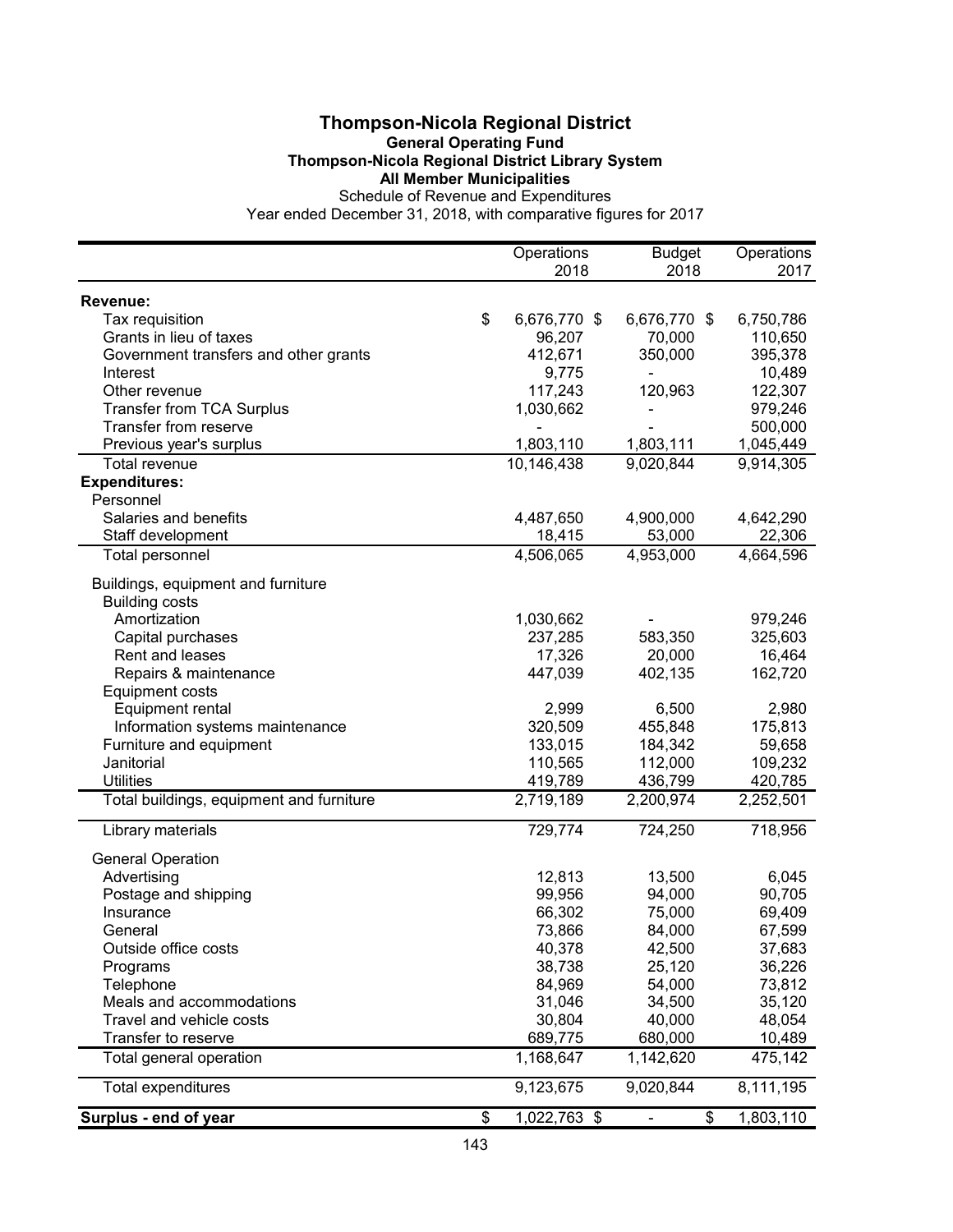# **Thompson-Nicola Regional District General Operating Fund Nicola Valley Archives Electoral Areas M and N**

Schedule of Revenue and Expenditures

|                                       | Operations<br>2018 | <b>Budget</b><br>2018 | Operations<br>2017 |
|---------------------------------------|--------------------|-----------------------|--------------------|
| Revenue:                              |                    |                       |                    |
| Tax requisition                       | \$<br>12,999 \$    | 12,999 \$             | 12,999             |
| Total revenue                         | 12,999             | 12,999                | 12,999             |
| <b>Expenditures:</b>                  |                    |                       |                    |
| Administration charge<br>Grant-in-aid | 379<br>12,620      | 379<br>12,620         | 379<br>12,620      |
| Total expenditures                    | 12,999             | 12,999                | 12,999             |
| Surplus - end of year                 | \$<br>\$           | \$                    |                    |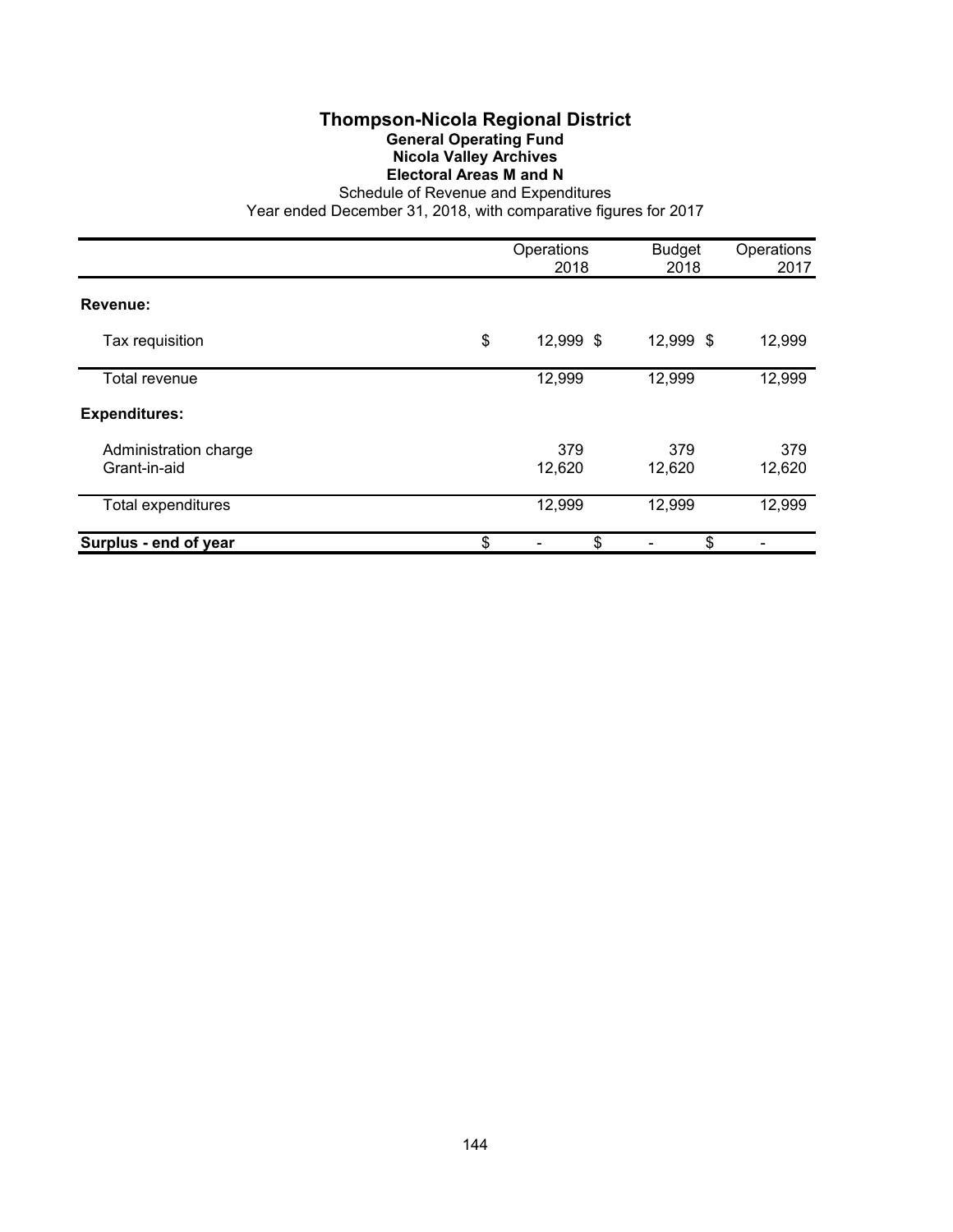# **Thompson-Nicola Regional District**

**Waterworks Operating Fund**

Schedules of Revenue and Expenditures Index Year ended December 31, 2018, with comparative figures for 2017

# Waterworks Services: Summary **Page 7** Number 2014 19:30 Number 2014

| Black Pines - Local Service in Portion of Area P    | Page 146 |
|-----------------------------------------------------|----------|
| Blue River - Local Service in Portion of Area B     | Page 147 |
| Del Oro - Local Service in Portion of Area L        | Page 148 |
| Evergreen - Local Service in Portion of Area P      | Page 149 |
| Loon Lake - Local Service in Portion of Area E      | Page 150 |
| Maple Mission - Local Service in Portion of Area O  | Page 151 |
| Pritchard - Local Service in Portion of Area P      | Page 152 |
| Savona - Local Service in Portion of Area J         | Page 153 |
| Spences Bridge - Local Service in Portion of Area I | Page 154 |
| Vavenby - Local Service in Portion of Area A        | Page 155 |
| Walhachin - Specified Area of I                     | Page 156 |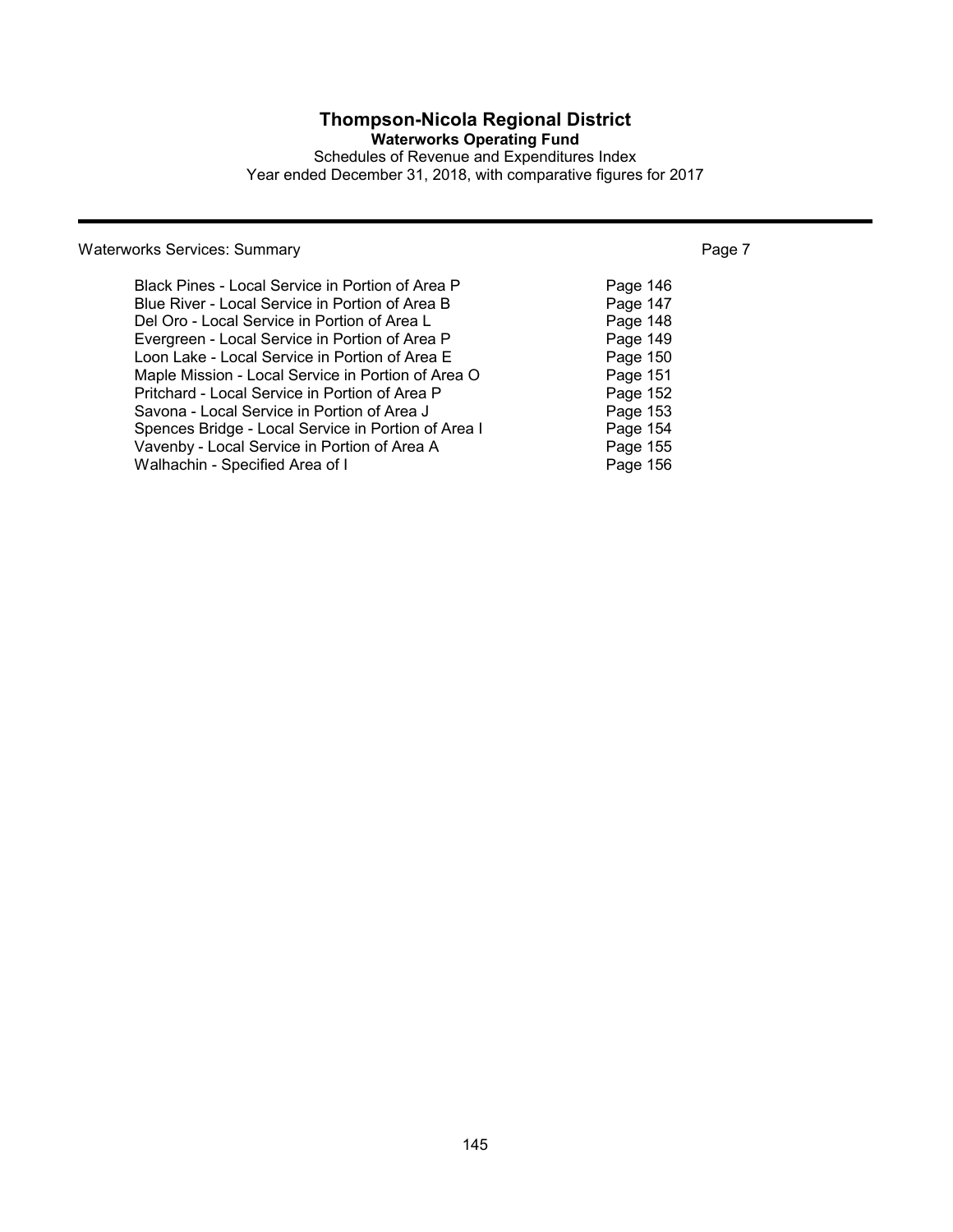## **Thompson-Nicola Regional District Waterworks Operating Fund Black Pines - Local Service in Portion of Area P**

Schedule of Revenue and Expenditures

|                                       | Operations          | <b>Budget</b> | Operations |
|---------------------------------------|---------------------|---------------|------------|
|                                       | 2018                | 2018          | 2017       |
| Revenue:                              |                     |               |            |
| Parcel taxes                          | \$<br>7,560 \$      | 7,560 \$      | 7,560      |
| Government transfers and other grants | 58,512              | 1,003,019     | 112,600    |
| Water and sewer tolls                 | 49,104              | 43,200        | 48,614     |
| Interest                              | 539                 | 225           | 221        |
| Other revenue                         | 100                 | 460,000       | 50         |
| <b>Transfer from TCA Surplus</b>      | 22,232              |               | 22,232     |
| Previous year's surplus               | 3,376               | 3,375         | (530)      |
| Total revenue                         | 141,423             | 1,517,379     | 190,747    |
|                                       |                     |               |            |
| <b>Expenditures:</b>                  |                     |               |            |
| Advertising                           | 145                 | 305           | 102        |
| Administration charge                 | 1,500               | 1,500         | 1,500      |
| Amortization                          | 22,232              |               | 22,232     |
| <b>Building costs</b>                 | 2,158               | 2,500         | 2,514      |
| Dues, licences and fees               | 431                 | 660           | 333        |
| <b>Engineering services</b>           | 1,500               | 1,500         |            |
| <b>Equipment costs</b>                | 4,147               | 10,533        | 11,390     |
| General                               |                     | 4,517         | 693        |
| Insurance                             | 1,538               | 1,750         | 1,490      |
| Operating costs                       | 1,423               | 1,480         | 1,635      |
| Telephone                             | 632                 | 605           | 582        |
| Capital purchases                     | 85,867              | 1,463,519     | 117,902    |
| Indirect administration               | 7,560               | 7,560         | 5,040      |
| Direct labour                         | 11,653              | 11,653        | 12,008     |
| Transfer to reserve                   | 9,836               | 9,297         | 9,950      |
| Total expenditures                    | 150,622             | 1,517,379     | 187,371    |
| Surplus (deficit) - end of year       | \$<br>$(9, 199)$ \$ | \$            | 3,376      |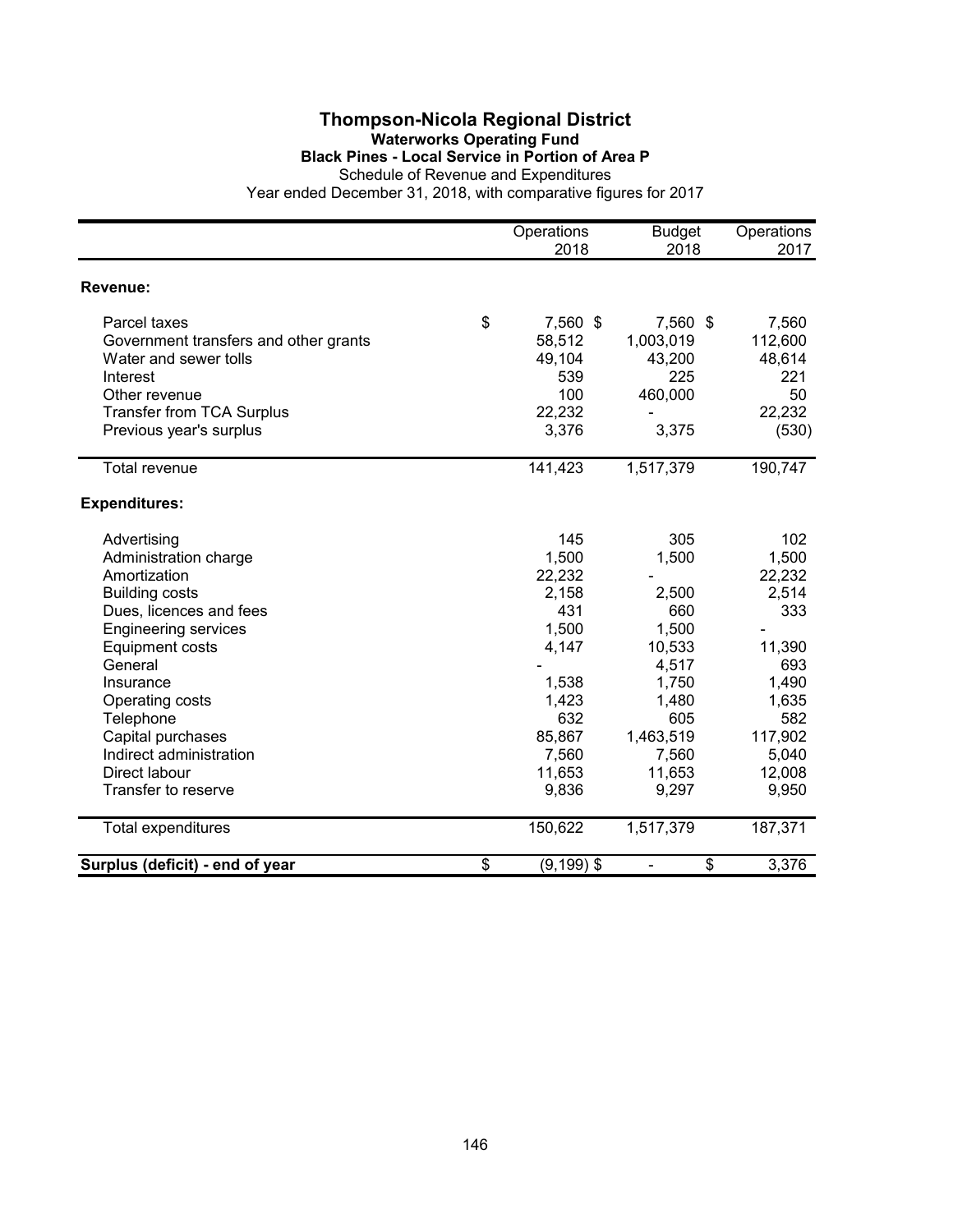## **Thompson-Nicola Regional District Waterworks Operating Fund Blue River - Local Service in Portion of Area B**

Schedule of Revenue and Expenditures

|                                       | Operations      | <b>Budget</b> | Operations |
|---------------------------------------|-----------------|---------------|------------|
|                                       | 2018            | 2018          | 2017       |
| Revenue:                              |                 |               |            |
|                                       |                 |               |            |
| Parcel taxes                          | \$<br>36,819 \$ | 35,379 \$     | 36,918     |
| Grants in lieu of taxes               | 828             |               |            |
| Government transfers and other grants | 14,399          | 27,702        | 28,460     |
| Water and sewer tolls                 | 150,063         | 146,700       | 145,823    |
| Interest                              | 302             | 500           | 162        |
| Other revenue                         | 350             |               | 200        |
| <b>Transfer from TCA Surplus</b>      | 43,995          |               | 43,995     |
| Previous year's surplus (deficit)     | 39,701          | 39,701        | (6,780)    |
| Total revenue                         | 286,457         | 249,982       | 248,778    |
|                                       |                 |               |            |
| <b>Expenditures:</b>                  |                 |               |            |
| Advertising                           | 102             | 810           | 399        |
| Administration charge                 | 7,500           | 7,500         | 7,500      |
| Amortization                          | 43,995          |               | 43,995     |
| Debenture payments                    | 2,802           | 2,979         | 3,154      |
| <b>Building costs</b>                 | 14,961          | 21,840        | 19,792     |
| Dues, licences and fees               | 223             | 800           | 150        |
| <b>Engineering services</b>           | 7,500           | 7,500         |            |
| <b>Equipment costs</b>                | 18,872          | 39,040        | 14,955     |
| General                               | 6,313           | 15,000        | 5,694      |
| Insurance                             | 3,150           | 3,515         | 2,911      |
| Operating costs                       | 3,924           | 4,620         | 4,231      |
| Telephone                             | 846             | 900           | 761        |
| Capital purchases                     | 15,235          | 33,202        | 28,460     |
| Indirect administration               | 32,400          | 32,400        | 21,840     |
| Direct labour                         | 51,990          | 51,990        | 53,573     |
| Transfer to reserve                   | 28,188          | 27,886        | 1,662      |
| <b>Total expenditures</b>             | 238,001         | 249,982       | 209,077    |
|                                       |                 |               |            |
| Surplus - end of year                 | \$<br>48,456 \$ | \$            | 39,701     |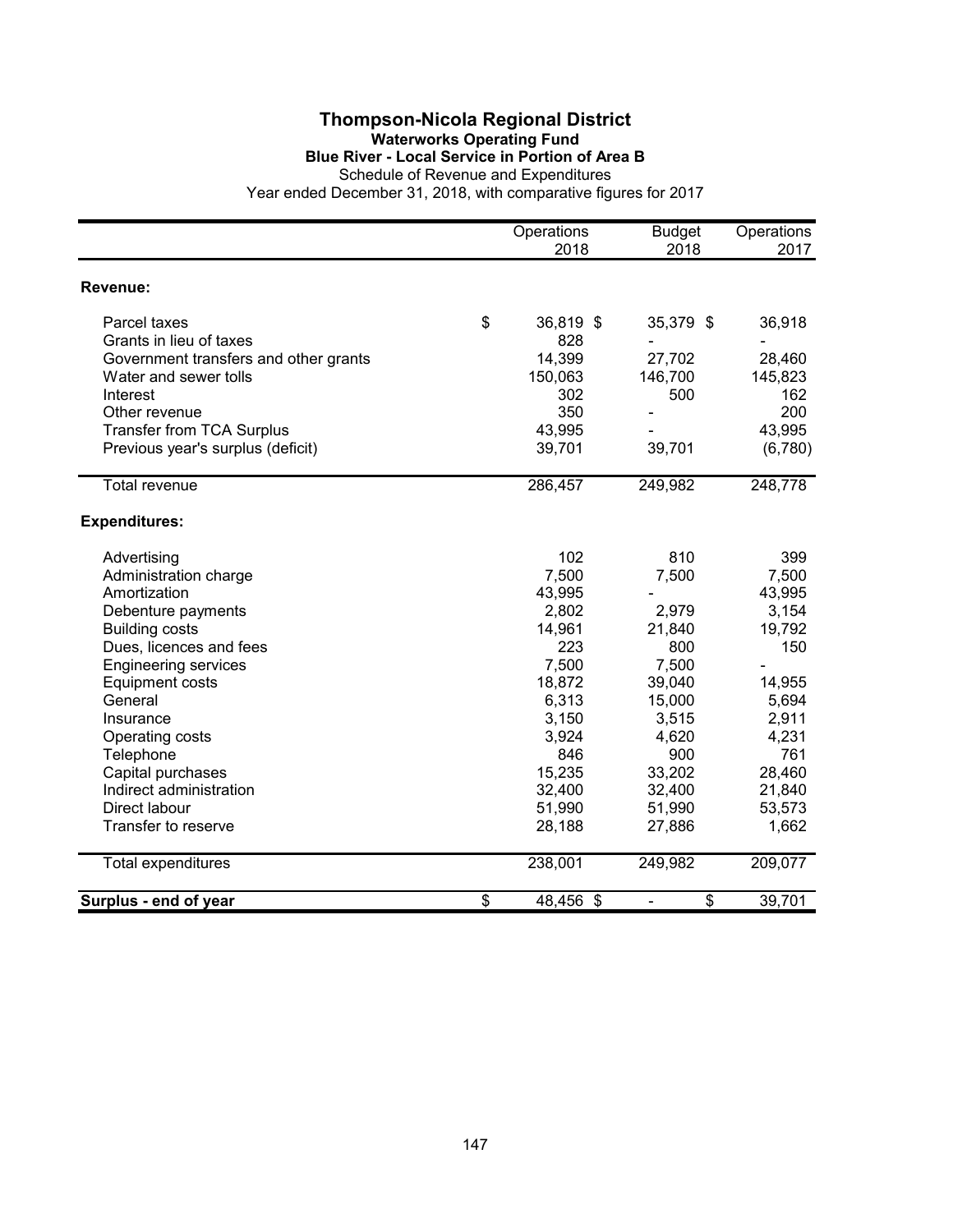## **Thompson-Nicola Regional District Waterworks Operating Fund Del Oro - Local Service in Portion of Area L**

|                                       | Operations<br>2018 | <b>Budget</b><br>2018          | Operations<br>2017 |
|---------------------------------------|--------------------|--------------------------------|--------------------|
| Revenue:                              |                    |                                |                    |
| Parcel taxes                          | \$<br>8,955 \$     | 8,955 \$                       | 9,792              |
| Government transfers and other grants | 3,476              | 27,816                         | 7,016              |
| Water and sewer tolls                 | 45,901             | 44,280                         | 45,377             |
| Interest                              | 388                | 150                            | 140                |
| Other revenue                         | 300                |                                | 100                |
| <b>Transfer from TCA Surplus</b>      | 17,082             |                                | 17,082             |
| Previous year's surplus               | 14,081             | 14,080                         | 7,155              |
| <b>Total revenue</b>                  | 90,183             | 95,281                         | 86,662             |
| <b>Expenditures:</b>                  |                    |                                |                    |
| Advertising                           | 294                | 350                            | 245                |
| Administration charge                 | 1,000              | 1,000                          | 1,000              |
| Amortization                          | 17,082             |                                | 17,082             |
| Debenture payments                    | 1,215              | 1,215                          | 1,986              |
| <b>Building costs</b>                 | 3,143              | 3,640                          | 3,960              |
| Dues, licences and fees               | 381                | 405                            | 311                |
| <b>Engineering services</b>           | 1,500              | 1,500                          |                    |
| <b>Equipment costs</b>                | 3,842              | 10,000                         | 5,778              |
| General                               | 16                 | 7,816                          | 2,180              |
| Insurance                             | 1,521              | 1,730                          | 1,462              |
| Operating costs                       | 2,095              | 3,660                          | 3,764              |
| Telephone                             | 627                | 660                            | 560                |
| Capital purchases                     | 3,800              | 29,816                         | 7,016              |
| Indirect administration               | 7,740              | 7,740                          | 5,160              |
| Direct labour                         | 12,549             | 12,549                         | 12,931             |
| Transfer to reserve                   | 13,588             | 13,200                         | 9,146              |
| Total expenditures                    | 70,393             | 95,281                         | 72,581             |
| Surplus - end of year                 | \$<br>19,790 \$    | \$<br>$\overline{\phantom{0}}$ | 14,081             |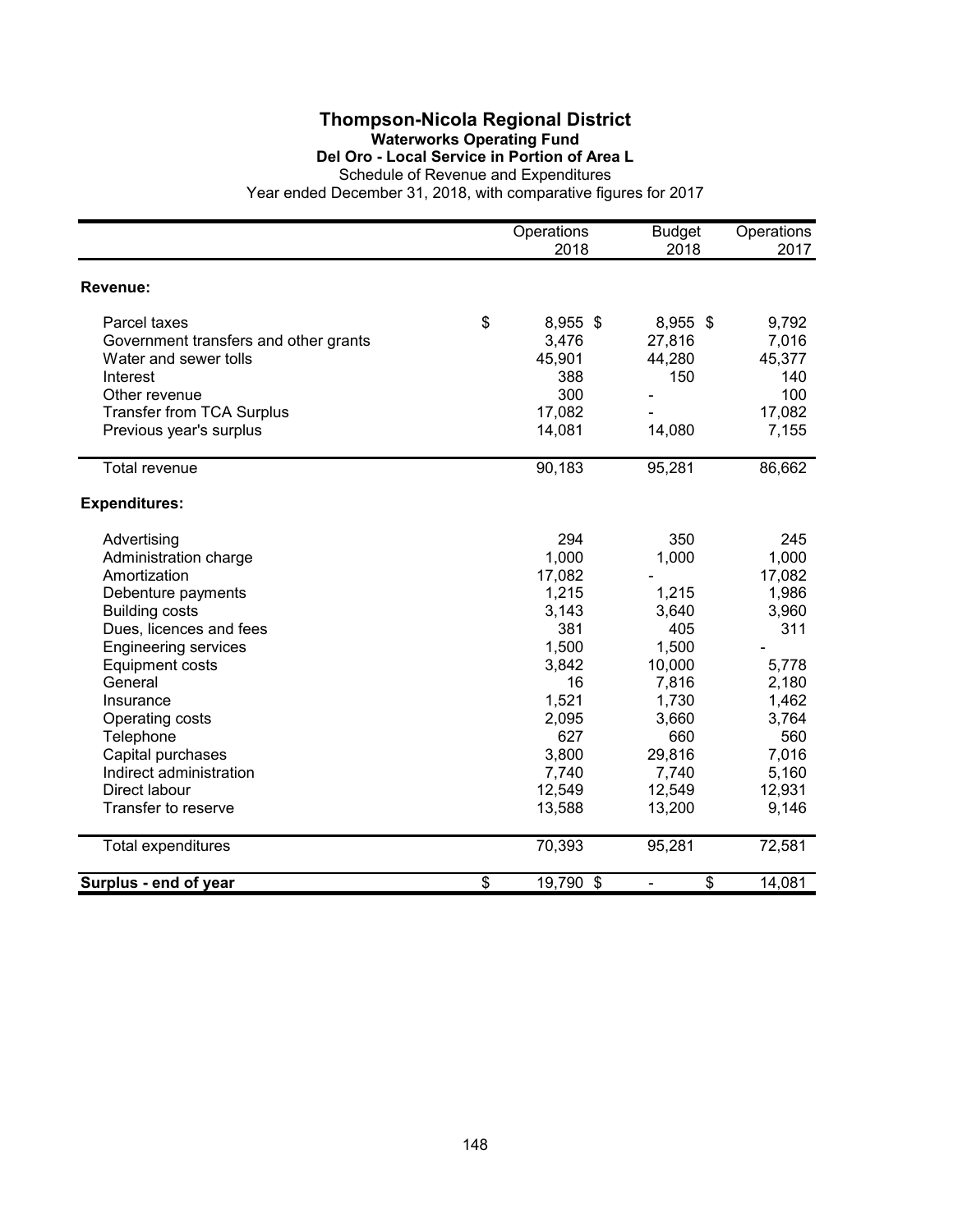### **Thompson-Nicola Regional District Waterworks Operating Fund Evergreen - Local Service in Portion of Area P**

Schedule of Revenue and Expenditures

|                                       | Operations<br>2018 | <b>Budget</b><br>2018 | Operations<br>2017 |
|---------------------------------------|--------------------|-----------------------|--------------------|
| Revenue:                              |                    |                       |                    |
| Parcel taxes                          | \$<br>$5,011$ \$   | $5,011$ \$            | 5,480              |
| Government transfers and other grants | 3,095              | 12,112                | 5,262              |
| Water and sewer tolls                 | 20,685             | 20,250                | 20,558             |
| Interest                              | 17                 |                       | 10                 |
| Other revenue                         | 295                |                       |                    |
| <b>Transfer from TCA Surplus</b>      | 8,931              |                       | 8,931              |
| Previous year's surplus               | 15,154             | 15,154                | 6,094              |
| Total revenue                         | 53,188             | 52,527                | 46,335             |
| <b>Expenditures:</b>                  |                    |                       |                    |
| Advertising                           | 134                | 190                   | 134                |
| Administration charge                 | 500                | 500                   | 500                |
| Amortization                          | 8,931              |                       | 8,931              |
| Debenture payments                    | 2,131              | 2,131                 | 2,420              |
| <b>Building costs</b>                 | 2,161              | 2,700                 | 2,532              |
| Dues, licences and fees               | 161                | 115                   | 12                 |
| <b>Engineering services</b>           | 500                | 500                   |                    |
| <b>Equipment costs</b>                | 5,666              | 10,000                | 3,730              |
| General                               |                    | 10,000                | 1,772              |
| Insurance                             | 987                | 1,100                 | 966                |
| Operating costs                       | 352                | 645                   | 924                |
| Telephone                             | 632                | 700                   | 569                |
| Capital purchases                     | 3,338              | 13,612                | 5,262              |
| Indirect administration               | 2,880              | 2,880                 | 1,920              |
| Direct labour                         | 4,781              | 4,781                 | 1,499              |
| Transfer to reserve                   | 2,690              | 2,673                 | 10                 |
| <b>Total expenditures</b>             | 35,844             | 52,527                | 31,181             |
| Surplus - end of year                 | \$<br>17,344 \$    | \$                    | 15,154             |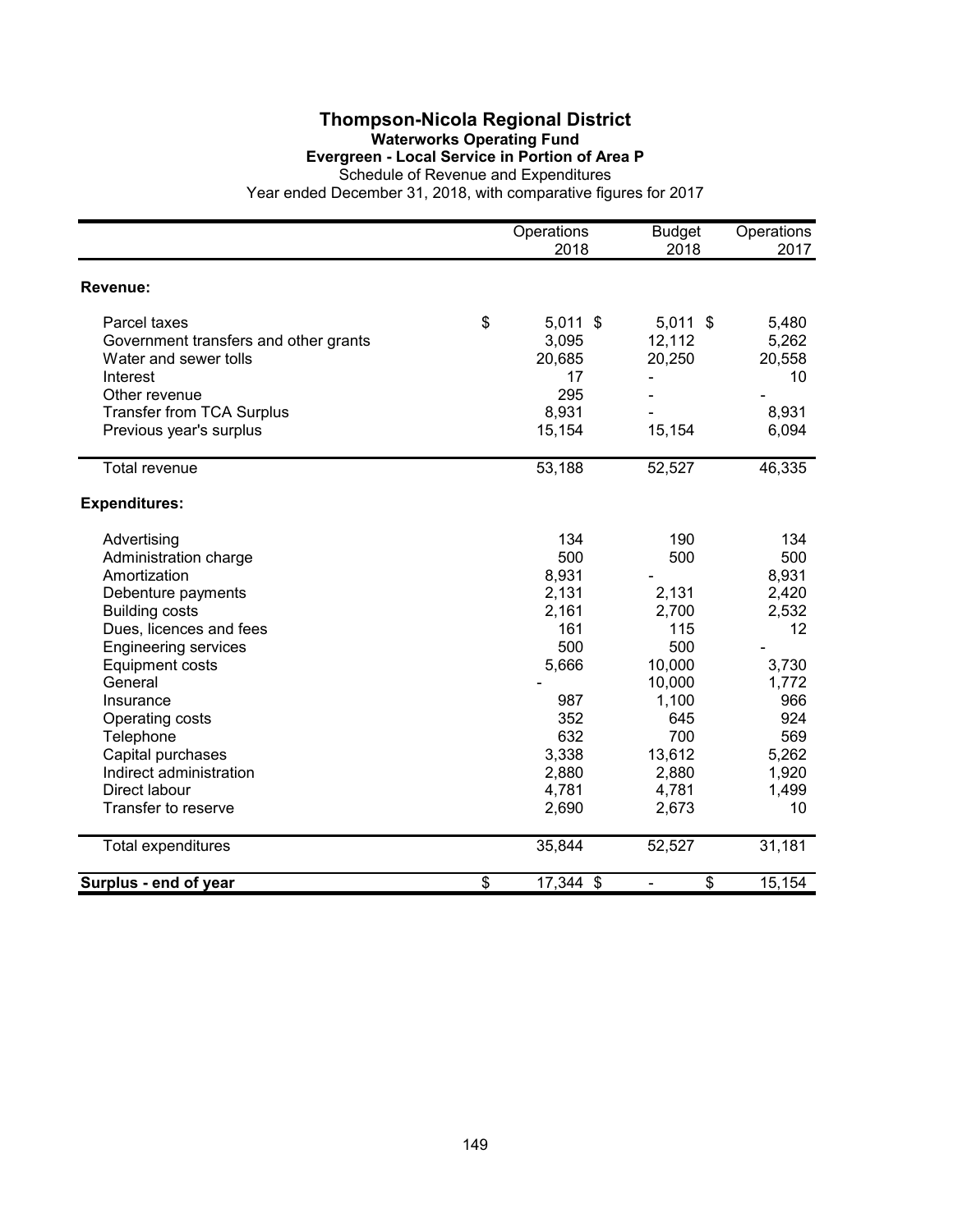# **Thompson-Nicola Regional District Waterworks Operating Fund**

**Loon Lake - Local Service in Portion of Area E** Schedule of Revenue and Expenditures

|                                       |                 | Operations<br>2018       | <b>Budget</b><br>2018 | Operations<br>2017 |
|---------------------------------------|-----------------|--------------------------|-----------------------|--------------------|
| Revenue:                              |                 |                          |                       |                    |
| Parcel taxes                          | \$              | $9,360$ \$               | $9,360$ \$            | 9,360              |
| Government transfers and other grants |                 | 3,095                    | 27,112                | 5,262              |
| Water and sewer tolls                 |                 | 32,535                   | 31,050                | 31,699             |
| Interest                              |                 | 218                      | 500                   | 165                |
| Other revenue                         |                 | 700                      |                       | 550                |
| <b>Transfer from TCA Surplus</b>      |                 | 9,572                    |                       | 15,922             |
| Transfer from reserve                 |                 |                          |                       | 18,177             |
| Previous year's surplus               |                 | 13,154                   | 13,154                | 2,373              |
| <b>Total revenue</b>                  |                 | 68,634                   | 81,176                | 83,508             |
| <b>Expenditures:</b>                  |                 |                          |                       |                    |
| Advertising                           |                 | 210                      | 305                   | 229                |
| Administration charge                 |                 | 1,500                    | 1,500                 | 1,500              |
| Amortization                          |                 | 9,572                    |                       | 15,922             |
| Bank charges                          |                 |                          |                       | 44                 |
| Debenture payments                    |                 |                          |                       | 18,177             |
| <b>Building costs</b>                 |                 | 1,606                    | 1,940                 | 1,740              |
| Dues, licences and fees               |                 | 257                      | 280                   | 182                |
| <b>Engineering services</b>           |                 | 1,500                    | 1,500                 |                    |
| <b>Equipment costs</b>                |                 | 3,889                    | 7,700                 | 4,259              |
| General                               |                 |                          | 6,000                 | 1,770              |
| Insurance                             |                 | 1,762                    | 1,895                 | 1,600              |
| Operating costs                       |                 | 888                      | 1,720                 | 1,654              |
| Telephone                             |                 | 910                      | 925                   | 834                |
| Capital purchases                     |                 | 3,338                    | 28,612                | 5,262              |
| Indirect administration               |                 | 9,360                    | 9,360                 | 6,240              |
| Direct labour                         |                 | 10,458                   | 10,458                | 10,776             |
| Transfer to reserve                   |                 | 9,199                    | 8,981                 | 165                |
| Total expenditures                    |                 | 54,449                   | 81,176                | 70,354             |
| Surplus - end of year                 | $\overline{\$}$ | $\overline{14}$ , 185 \$ | \$                    | 13,154             |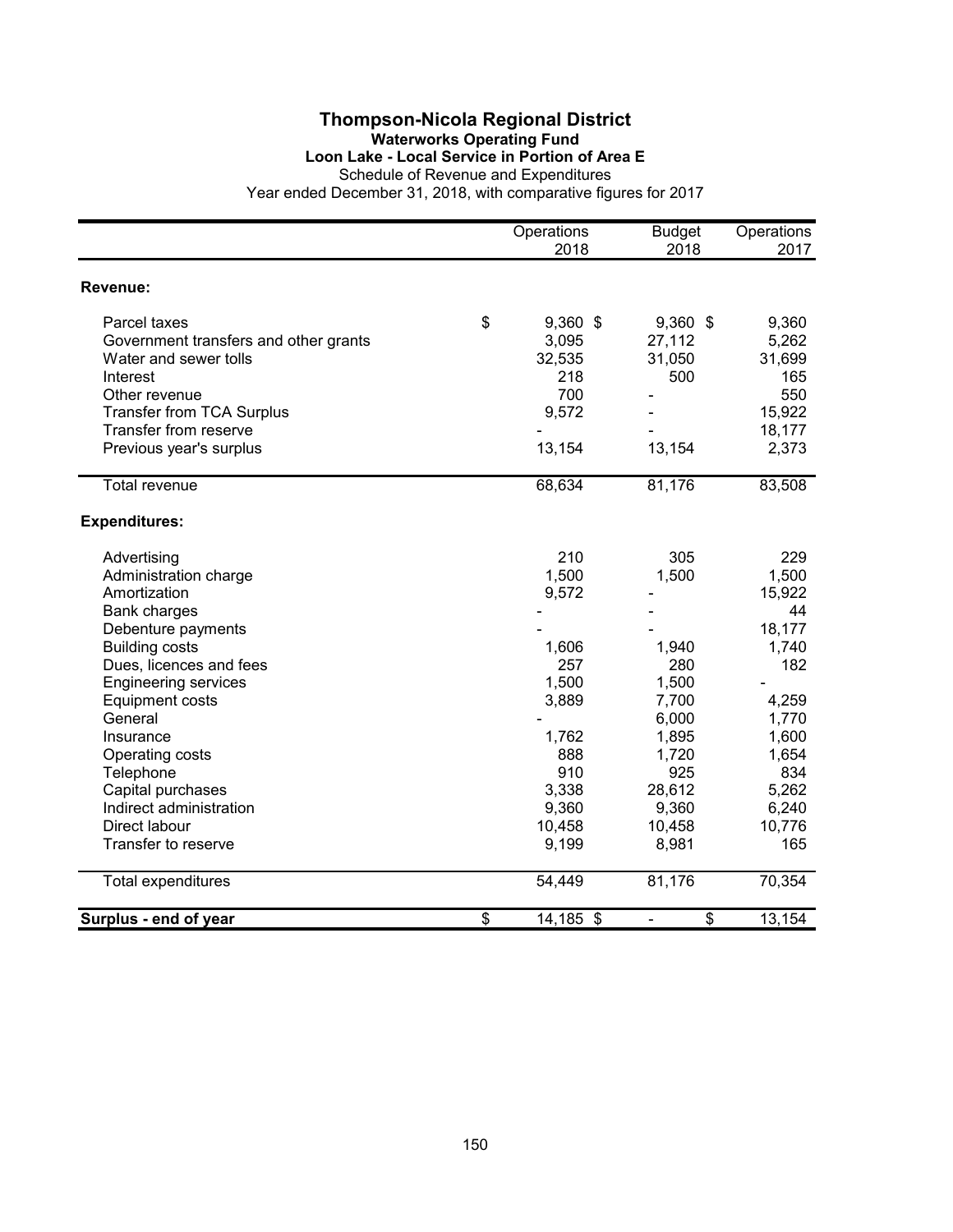# **Thompson-Nicola Regional District Waterworks Operating Fund Maple Mission - Local Service in Portion of Area O**

Schedule of Revenue and Expenditures

|                                       | Operations<br>2018 | <b>Budget</b><br>2018 | Operations<br>2017 |
|---------------------------------------|--------------------|-----------------------|--------------------|
| Revenue:                              |                    |                       |                    |
| Parcel taxes                          | \$<br>6,888 \$     | 6,888 \$              | 6,888              |
| Government transfers and other grants | 2,714              | 16,408                | 3,508              |
| Water and sewer tolls                 | 21,745             | 19,872                | 20,807             |
| Interest                              | 1,266              | 1,000                 | 739                |
| <b>Transfer from TCA Surplus</b>      | 26,980             |                       | 26,980             |
| Previous year's surplus               | 10,705             | 10,705                | 5,885              |
| <b>Total revenue</b>                  | 70,298             | 54,873                | 64,807             |
| <b>Expenditures:</b>                  |                    |                       |                    |
| Advertising                           | 102                | 155                   | 182                |
| Administration charge                 | 500                | 500                   | 500                |
| Amortization                          | 26,980             |                       | 26,980             |
| <b>Building costs</b>                 | 991                | 1,665                 | 1,423              |
| Dues, licences and fees               | 223                | 150                   | 518                |
| <b>Engineering services</b>           | 1,500              | 1,500                 |                    |
| Equipment costs                       | 5,671              | 8,315                 | 7,583              |
| General                               |                    | 6,500                 | 1,506              |
| Insurance                             | 1,203              | 1,355                 | 1,160              |
| Operating costs                       | 97                 | 740                   | 619                |
| Programs                              | 924                | 2,408                 | 3,508              |
| Telephone                             | 878                | 860                   | 790                |
| Capital purchases                     | 1,952              | 15,000                |                    |
| Indirect administration               | 5,040              | 5,040                 | 3,360              |
| Direct labour                         | 5,080              | 5,080                 | 5,234              |
| Transfer to reserve                   | 6,871              | 5,605                 | 739                |
| Total expenditures                    | 58,012             | 54,873                | 54,102             |
| Surplus - end of year                 | \$<br>12,286 \$    | \$                    | 10,705             |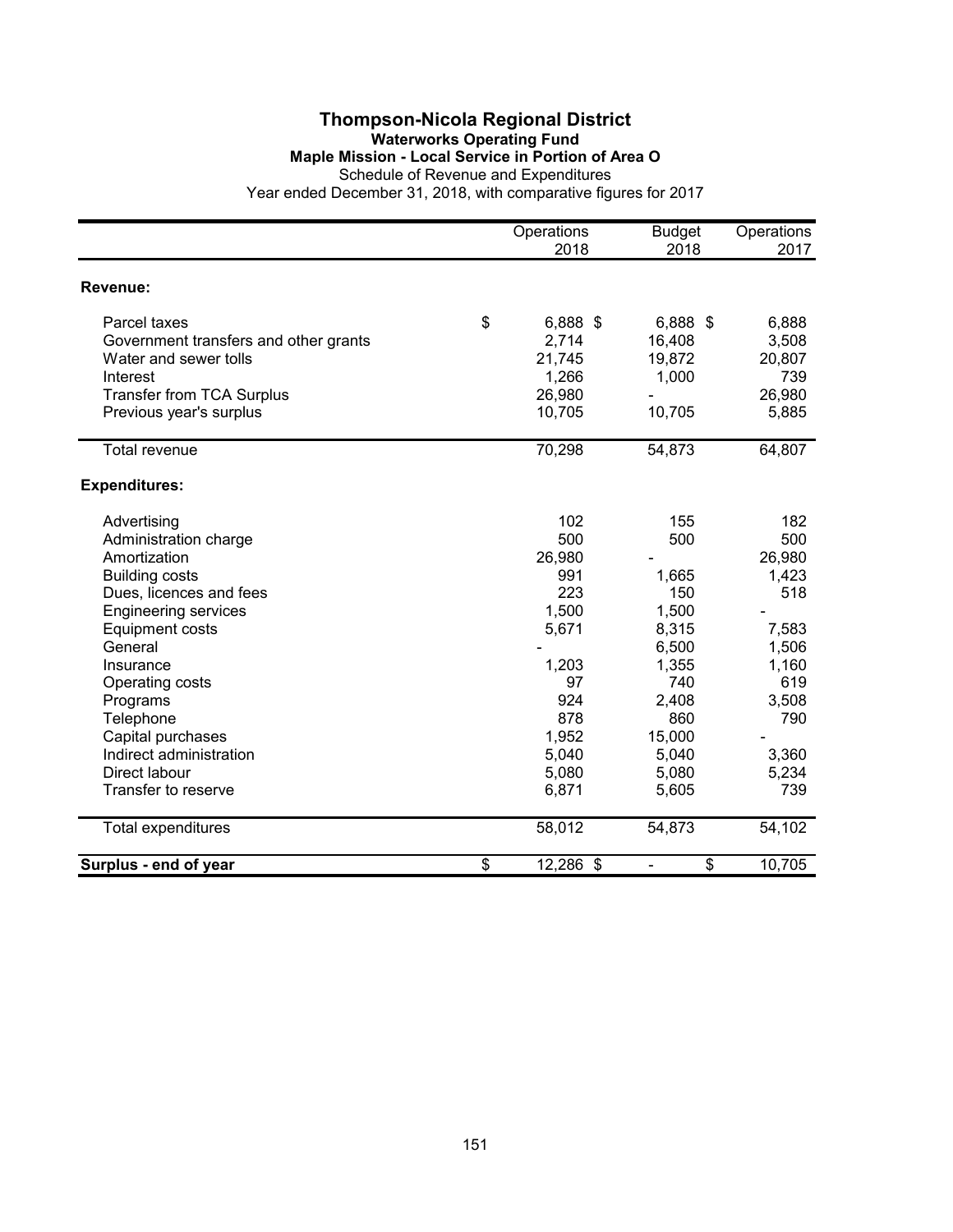### **Thompson-Nicola Regional District Waterworks Operating Fund Pritchard - Local Service in Portion of Area P**

Schedule of Revenue and Expenditures

|                                       | Operations<br>2018 | <b>Budget</b><br>2018 | Operations<br>2017 |
|---------------------------------------|--------------------|-----------------------|--------------------|
| Revenue:                              |                    |                       |                    |
| Parcel taxes                          | \$<br>35,280 \$    | 35,280 \$             | 30,960             |
| Government transfers and other grants | 23,314             | 29,348                | 10,833             |
| Water and sewer tolls                 | 115,302            | 112,320               | 114,170            |
| Interest                              | 1,875              | 350                   | 372                |
| Other revenue                         | 350                |                       | 128                |
| <b>Transfer from TCA Surplus</b>      | 22,343             |                       | 22,304             |
| Previous year's surplus               | 70,521             | 70,521                | 28,851             |
| <b>Total revenue</b>                  | 268,985            | 247,819               | 207,618            |
| <b>Expenditures:</b>                  |                    |                       |                    |
| Advertising                           | 2,518              | 1,530                 | 1,428              |
| Administration charge                 | 5,000              | 5,000                 | 5,000              |
| Amortization                          | 22,343             |                       | 22,304             |
| <b>Building costs</b>                 | 3,213              | 3,555                 | 3,691              |
| Dues, licences and fees               | 394                | 510                   | 288                |
| <b>Engineering services</b>           | 5,000              | 5,000                 |                    |
| <b>Equipment costs</b>                | 37,012             | 46,000                | 9,310              |
| General                               | 5,031              | 34,466                | 3,982              |
| Insurance                             | 1,456              | 1,650                 | 1,410              |
| Operating costs                       | 2,289              | 4,550                 | 2,853              |
| Telephone                             | 1,089              | 1,200                 | 989                |
| Capital purchases                     | 23,805             | 32,448                | 10,833             |
| Indirect administration               | 35,280             | 35,280                | 20,640             |
| Direct labour                         | 47,209             | 47,209                | 48,647             |
| Transfer to reserve                   | 30,147             | 29,421                | 5,722              |
| <b>Total expenditures</b>             | 221,786            | 247,819               | 137,097            |
| Surplus - end of year                 | \$<br>47,199 \$    | \$                    | 70,521             |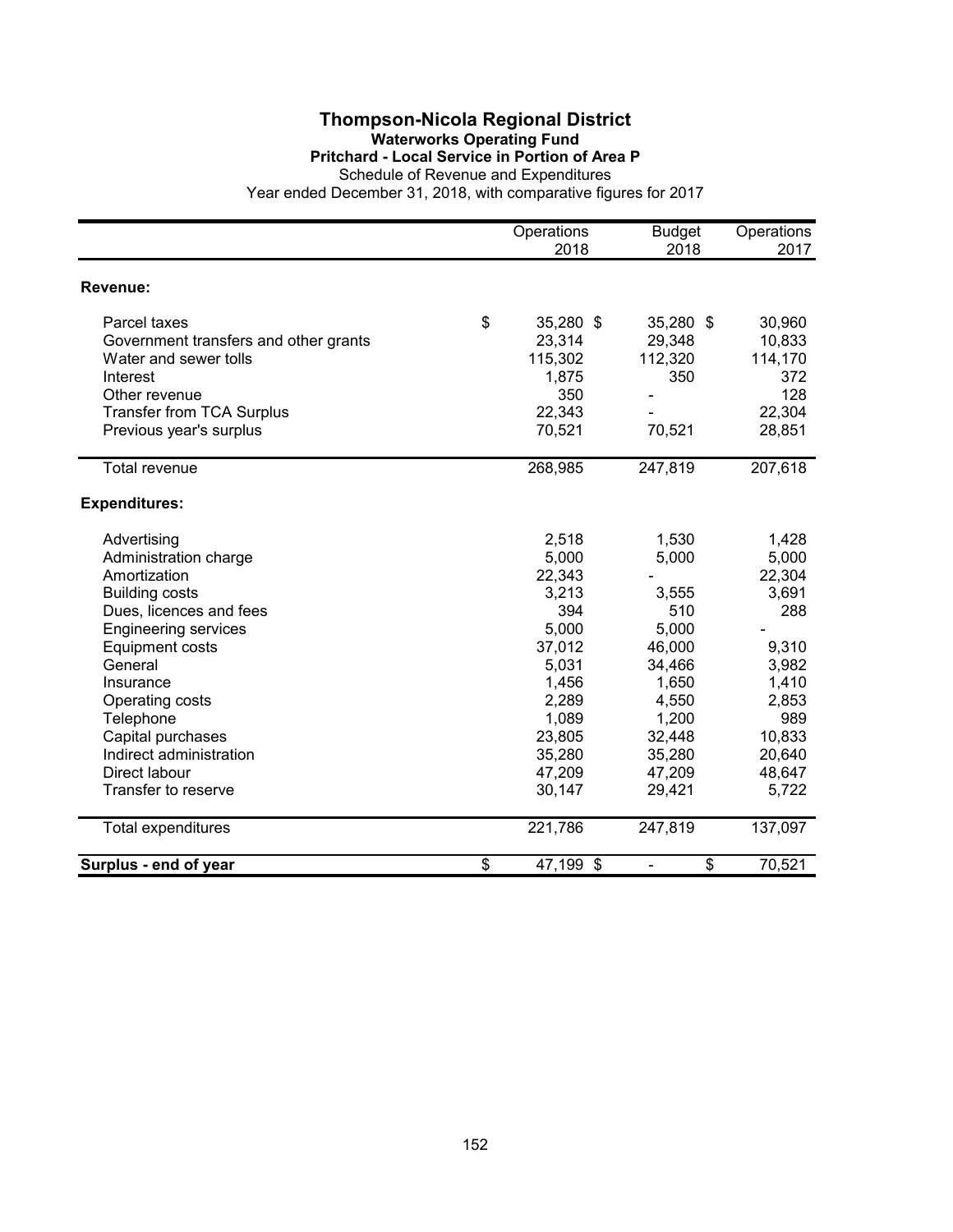## **Thompson-Nicola Regional District Waterworks Operating Fund Savona - Local Service in Portion of Area J**

|                                       | Operations<br>2018 | <b>Budget</b><br>2018 | Operations<br>2017       |
|---------------------------------------|--------------------|-----------------------|--------------------------|
| Revenue:                              |                    |                       |                          |
| Parcel taxes                          | \$<br>62,460 \$    | 59,400 \$             | 78,678                   |
| Government transfers and other grants | 144,845            | 110,696               | 1,086,514                |
| Water and sewer tolls                 | 184,954            | 165,132               | 188,833                  |
| Interest                              | 4,190              | 500                   | 2,130                    |
| Other revenue                         | 848                |                       | 723,232                  |
| <b>Transfer from TCA Surplus</b>      | 88,952             |                       | 50,443                   |
| Previous year's surplus               | 107,445            | 107,445               | 73,412                   |
| Total revenue                         | 593,694            | 443,173               | 2,203,242                |
| <b>Expenditures:</b>                  |                    |                       |                          |
| Advertising                           | 2,307              | 2,500                 | 3,193                    |
| Administration charge                 | 1,500              | 1,500                 | 1,500                    |
| Amortization                          | 88,952             |                       | 50,443                   |
| Bank charges                          | 6,482              |                       | 7,050                    |
| Debenture payments                    | 8,509              |                       |                          |
| <b>Building costs</b>                 | 15,883             | 21,500                | 17,796                   |
| Dues, licences and fees               | 1,004              | 2,500                 | 973                      |
| <b>Engineering services</b>           | 5,000              | 5,000                 | $\overline{\phantom{0}}$ |
| <b>Equipment costs</b>                | 18,592             | 25,500                | 10,194                   |
| General                               | 10,741             | 39,673                | 9,745                    |
| Insurance                             | 3,631              | 4,205                 | 3,467                    |
| Operating costs                       | 10,084             | 11,200                | 10,483                   |
| Telephone                             | 1,179              | 1,200                 | 1,010                    |
| Capital purchases                     | 194,929            | 152,141               | 1,845,509                |
| Indirect administration               | 59,400             | 59,400                | 39,720                   |
| Direct labour                         | 90,534             | 90,354                | 93,291                   |
| Transfer to reserve                   | 28,938             | 26,500                | 1,423                    |
| <b>Total expenditures</b>             | 547,665            | 443,173               | 2,095,797                |
| Surplus - end of year                 | \$<br>46,029 \$    | \$                    | 107,445                  |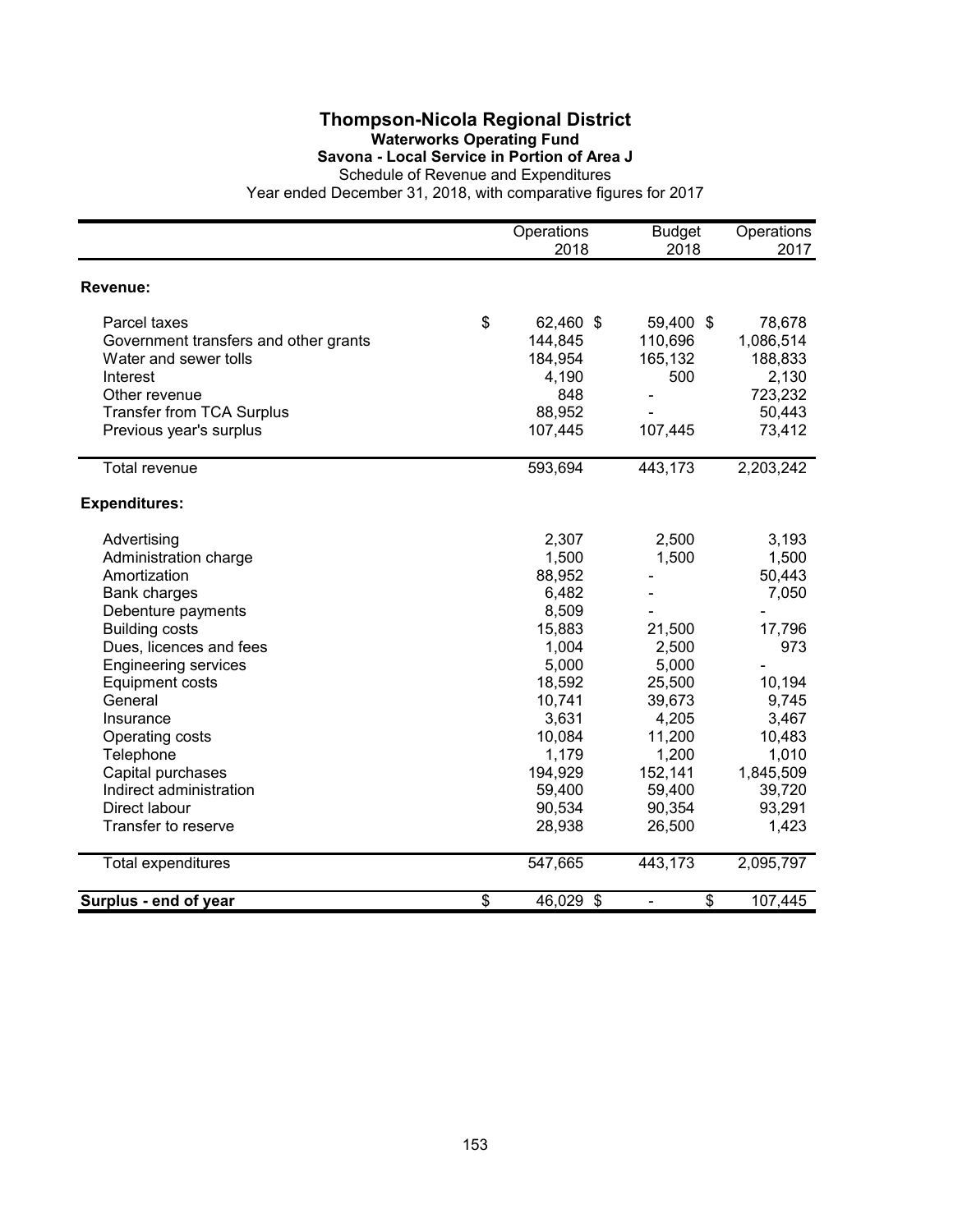### **Thompson-Nicola Regional District Waterworks Operating Fund Spences Bridge - Local Service in Portion of Area I** Schedule of Revenue and Expenditures

|                                       | Operations<br>2018 | <b>Budget</b><br>2018 | Operations<br>2017 |
|---------------------------------------|--------------------|-----------------------|--------------------|
| Revenue:                              |                    |                       |                    |
| Parcel taxes                          | \$<br>74,660 \$    | 74,660 \$             | 74,691             |
| Government transfers and other grants | 1,905              | 3,479                 | 8,667              |
| Water and sewer tolls                 | 80,764             | 79,916                | 76,534             |
| Interest                              | 554                | 500                   | 323                |
| Other revenue                         | 24,930             |                       | 11,137             |
| <b>Transfer from TCA Surplus</b>      | 53,479             |                       | 57,720             |
| Previous year's surplus (deficit)     | 27,684             | 27,684                | (4, 493)           |
| Total revenue                         | 263,976            | 186,239               | 224,579            |
| <b>Expenditures:</b>                  |                    |                       |                    |
| Advertising                           | 271                | 610                   | 377                |
| Administration charge                 | 5,000              | 5,000                 | 5,000              |
| Amortization                          | 53,479             |                       | 57,720             |
| Bank charges                          | 728                |                       | 767                |
| Debenture payments                    | 54,498             | 54,500                | 54,498             |
| <b>Building costs</b>                 | 23,262             | 15,000                | 2,240              |
| Dues, licences and fees               | 4,597              | 3,030                 | 3,404              |
| <b>Engineering services</b>           | 1,500              | 1,500                 |                    |
| <b>Equipment costs</b>                | 4,988              | 15,000                | 12,742             |
| General                               | 30,000             | 26,747                | 1,762              |
| Insurance                             | 1,540              | 1,634                 | 1,385              |
| Operating costs                       | 3,935              | 4,150                 | 3,530              |
| Telephone                             | 1,579              | 2,550                 | 251                |
| Capital purchases                     | 2,282              | 5,979                 | 8,667              |
| Indirect administration               | 20,160             | 20,160                | 13,440             |
| Direct labour                         | 29,879             | 29,879                | 30,789             |
| Transfer to reserve                   | 1,054              | 500                   | 323                |
| Total expenditures                    | 238,752            | 186,239               | 196,895            |
| Surplus - end of year                 | \$<br>25,224 \$    | \$                    | 27,684             |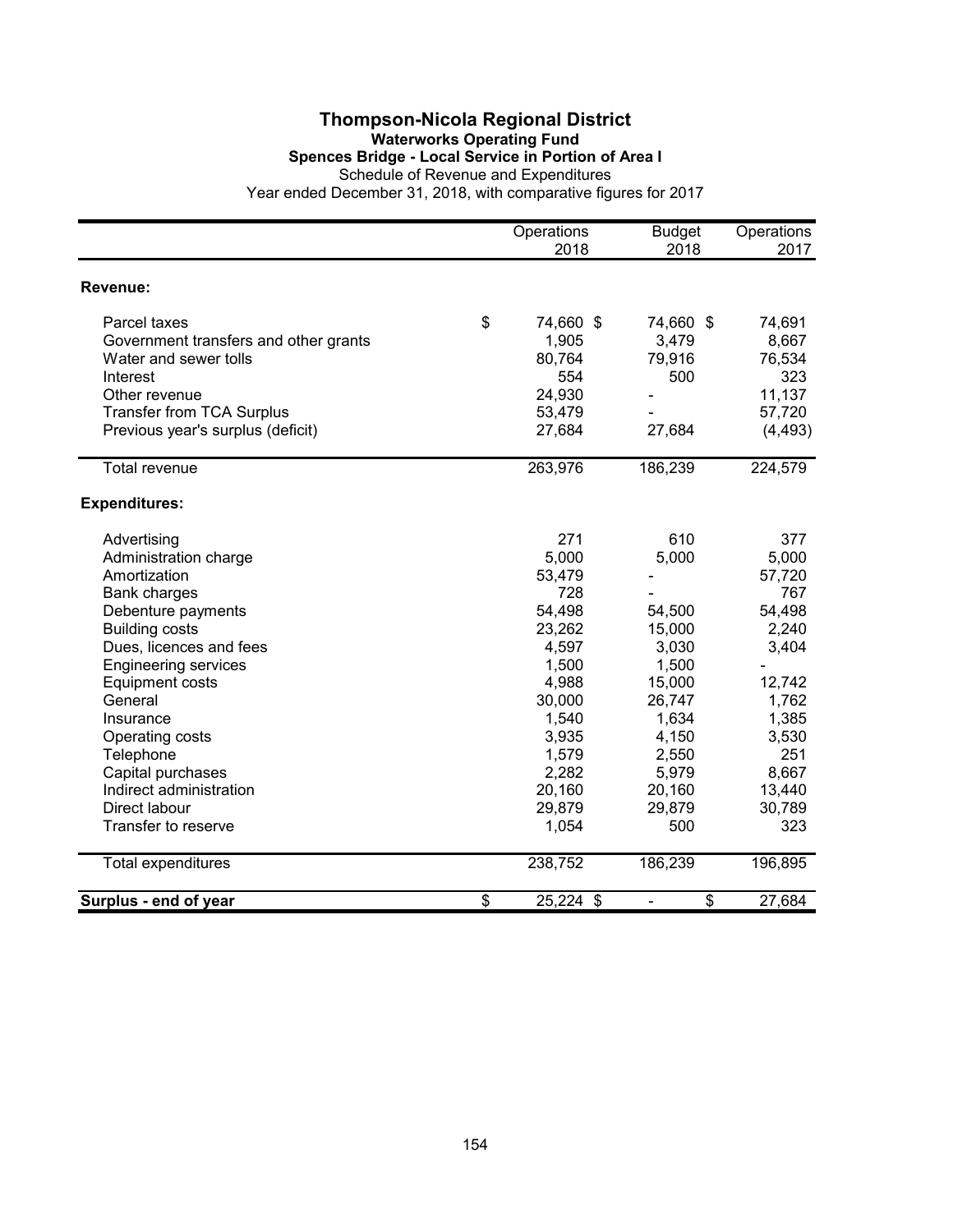### **Thompson-Nicola Regional District Waterworks Operating Fund Vavenby - Local Service in Portion of Area A**

Schedule of Revenue and Expenditures

|                                       | Operations<br>2018 | <b>Budget</b><br>2018 | Operations<br>2017 |
|---------------------------------------|--------------------|-----------------------|--------------------|
| Revenue:                              |                    |                       |                    |
| Parcel taxes                          | \$<br>43,765 \$    | 44,065 \$             | 44,498             |
| Grants in lieu of taxes               | 655                |                       | 960                |
| Government transfers and other grants | 26,628             | 53,887                | 12,174             |
| Water and sewer tolls                 | 98,520             | 108,000               | 108,775            |
| Interest                              | 357                |                       | 17                 |
| Other revenue                         | 200                |                       | 450                |
| <b>Transfer from TCA Surplus</b>      | 26,301             |                       | 26,169             |
| Previous year's surplus               | 10,438             | 10,438                | 26,502             |
| <b>Total revenue</b>                  | 206,864            | 216,390               | 219,545            |
| <b>Expenditures:</b>                  |                    |                       |                    |
| Advertising                           | 2,140              | 1,000                 | 1,956              |
| Administration charge                 | 5,000              | 5,000                 | 5,000              |
| Amortization                          | 26,301             |                       | 26,169             |
| Debenture payments                    | 16,792             | 20,305                | 20,282             |
| <b>Building costs</b>                 | 9,055              | 8,320                 | 6,598              |
| Dues, licences and fees               | 724                | 800                   | 609                |
| <b>Engineering services</b>           | 5,000              | 5,000                 |                    |
| <b>Equipment costs</b>                | 29,943             | 22,072                | 52,005             |
| General                               | 481                | 15,000                | 4,717              |
| Insurance                             | 2,343              | 2,580                 | 2,147              |
| Operating costs                       | 8,564              | 6,600                 | 6,694              |
| Telephone                             | 811                | 900                   | 723                |
| Capital purchases                     | 27,167             | 57,387                | 12,174             |
| Indirect administration               | 23,760             | 23,760                | 15,840             |
| Direct labour                         | 33,166             | 33,166                | 34,176             |
| Transfer to reserve                   | 14,857             | 14,500                | 20,017             |
| Total expenditures                    | 206,104            | 216,390               | 209,107            |
| Surplus - end of year                 | \$<br>760 \$       | \$                    | 10,438             |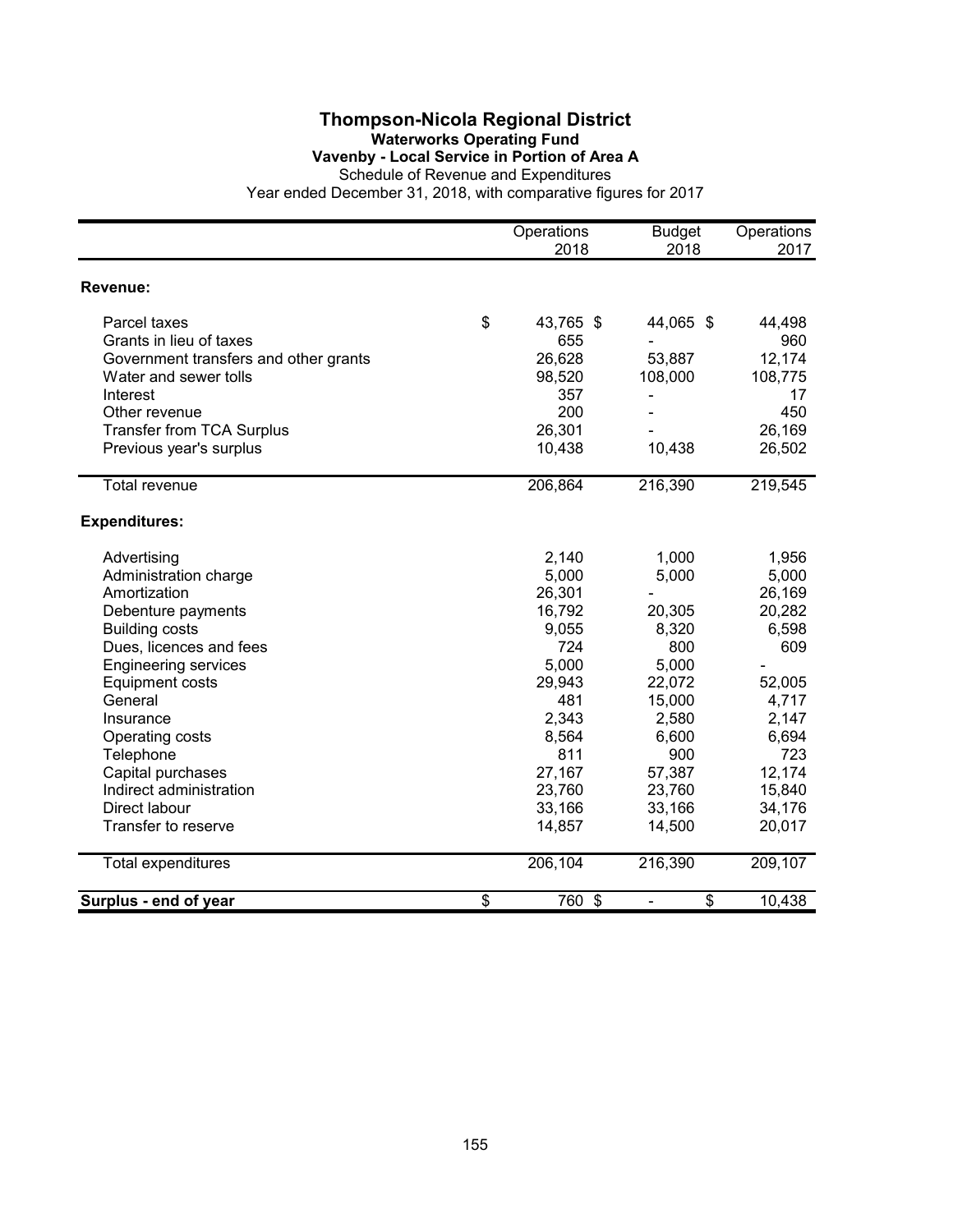## **Thompson-Nicola Regional District Waterworks Operating Fund Walhachin - Specified Area of I**

|                                       | Operations<br>2018 | <b>Budget</b><br>2018 | Operations<br>2017 |
|---------------------------------------|--------------------|-----------------------|--------------------|
| Revenue:                              |                    |                       |                    |
| Parcel taxes                          | \$<br>38,873 \$    | 38,872 \$             | 38,902             |
| Government transfers and other grants | 41,772             | 92,485                | 4,129              |
| Water and sewer tolls                 | 27,408             | 26,784                | 26,351             |
| Interest                              | 200                | 200                   | 117                |
| Other revenue                         | 786                |                       | 350                |
| <b>Transfer from TCA Surplus</b>      | 45,790             |                       | 45,790             |
| Previous year's surplus               | 12,526             | 12,526                | 1,219              |
| <b>Total revenue</b>                  | 167,355            | 170,867               | 116,858            |
| <b>Expenditures:</b>                  |                    |                       |                    |
| Advertising                           | 278                | 1,000                 | 574                |
| Administration charge                 | 1,000              | 1,000                 | 1,000              |
| Amortization                          | 45,790             |                       | 45,790             |
| Bank charges                          | 5,000              | 5,000                 | 1,115              |
| Debenture payments                    | 26,370             | 26,370                | 19,344             |
| <b>Building costs</b>                 | 4,563              | 6,505                 | 6,350              |
| Dues, licences and fees               | 374                | 1,000                 | 682                |
| <b>Engineering services</b>           | 1,000              | 1,000                 |                    |
| <b>Equipment costs</b>                | 6,373              | 12,000                | 7,047              |
| General                               |                    | 3,572                 | 1,033              |
| Insurance                             | 1,555              | 1,770                 | 1,494              |
| Operating costs                       | 493                | 1,700                 | 1,127              |
| Telephone                             | 889                | 900                   | 801                |
| Capital purchases                     | 41,853             | 92,985                | 4,129              |
| Indirect administration               | 7,200              | 7,200                 | 4,800              |
| Direct labour                         | 8,665              | 8,665                 | 8,929              |
| Transfer to reserve                   | 400                | 200                   | 117                |
| Total expenditures                    | 151,803            | 170,867               | 104,332            |
| Surplus - end of year                 | \$<br>15,552 \$    | \$                    | 12,526             |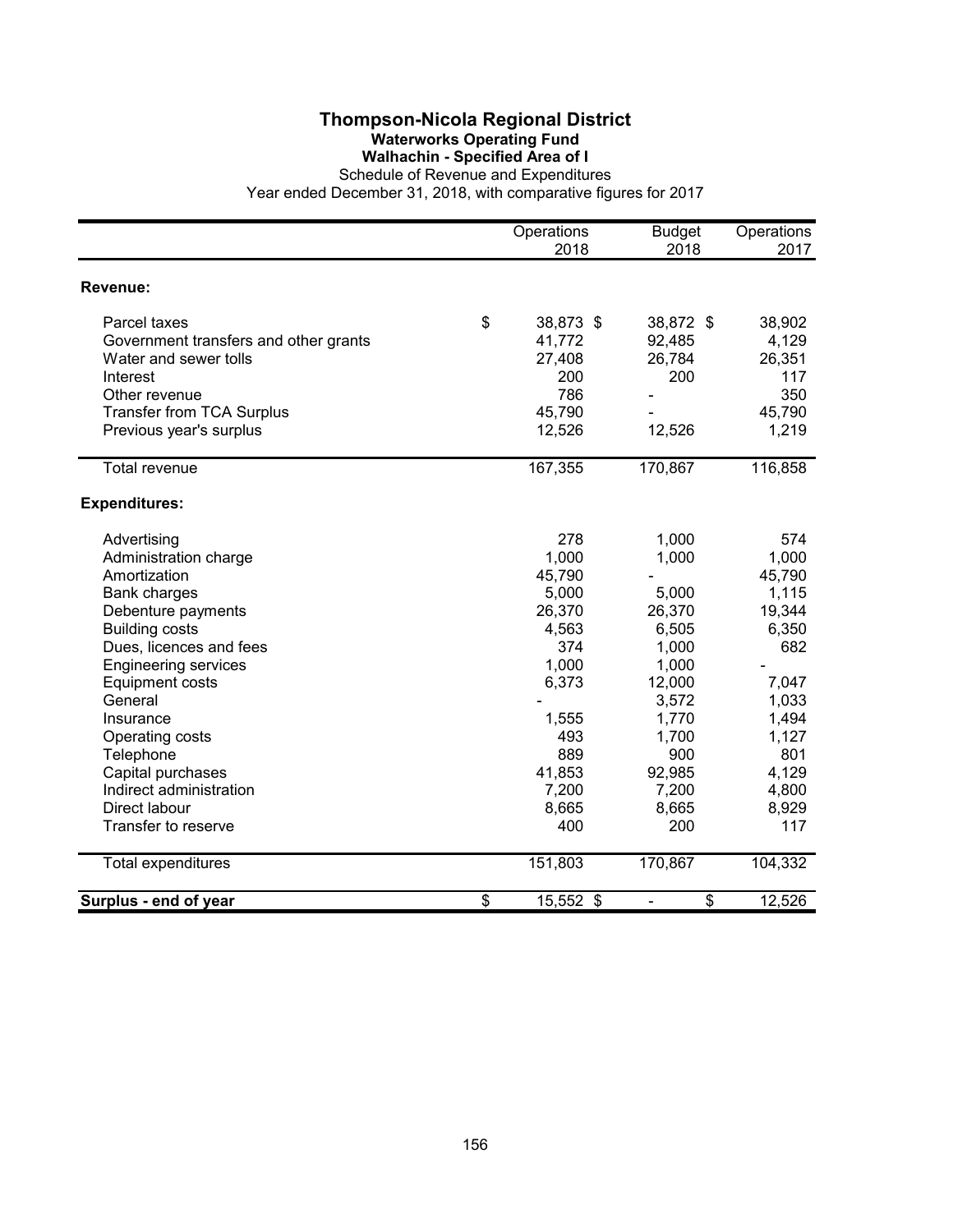# **Thompson-Nicola Regional District**

**Sewerage Operating Fund**

Schedules of Revenue and Expenditures Index Year ended December 31, 2018, with comparative figures for 2017

Sewer Services: Summary **Page 11** 

| Paul Lake - Local Service in Portion of Area P              | Page 158 |
|-------------------------------------------------------------|----------|
| Pritchard - Local Service in Portion of Area P              | Page 159 |
| Septage Disposal - Local Service within a Portion of Area A | Page 160 |
| Septage Disposal - Local Service of Area B                  | Page 161 |
| Septage Disposal - Local Service of Area O                  | Page 162 |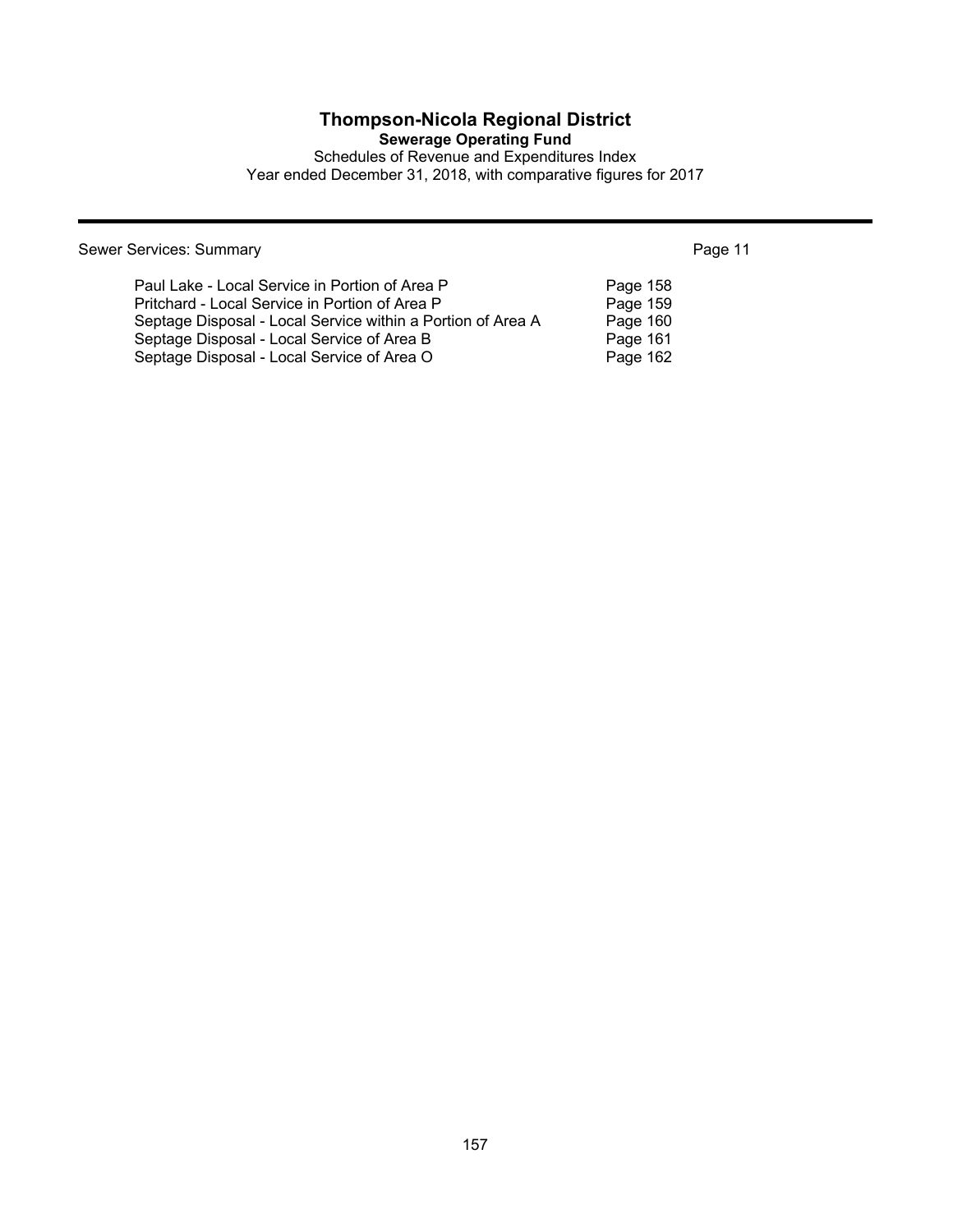### **Thompson-Nicola Regional District Sewerage Operating Fund Paul Lake - Local Service in Portion of Area P**

Schedule of Revenue and Expenditures

|                                                                                                                                                                                                                                                                                                                          | Operations<br>2018                                                                                                         | <b>Budget</b><br>2018                                                                                              | Operations<br>2017                                                                                                      |
|--------------------------------------------------------------------------------------------------------------------------------------------------------------------------------------------------------------------------------------------------------------------------------------------------------------------------|----------------------------------------------------------------------------------------------------------------------------|--------------------------------------------------------------------------------------------------------------------|-------------------------------------------------------------------------------------------------------------------------|
| Revenue:                                                                                                                                                                                                                                                                                                                 |                                                                                                                            |                                                                                                                    |                                                                                                                         |
| Parcel taxes<br>Government transfers and other grants<br>Interest<br>Other revenue<br><b>Transfer from TCA Surplus</b><br>Previous year's surplus                                                                                                                                                                        | \$<br>80,852 \$<br>10,248<br>2,854<br>28,312<br>31,026                                                                     | 80,852 \$<br>34,629<br>1,400<br>31,026                                                                             | 82,890<br>3,508<br>1,665<br>871<br>28,428<br>20,815                                                                     |
| Total revenue                                                                                                                                                                                                                                                                                                            | 153,292                                                                                                                    | 147,907                                                                                                            | 138,177                                                                                                                 |
| <b>Expenditures:</b>                                                                                                                                                                                                                                                                                                     |                                                                                                                            |                                                                                                                    |                                                                                                                         |
| Administration charge<br>Amortization<br>Debenture payments<br><b>Building costs</b><br>Dues, licences and fees<br><b>Engineering services</b><br><b>Equipment costs</b><br>General<br>Insurance<br>Operating costs<br>Telephone<br>Capital purchases<br>Indirect administration<br>Direct labour<br>Transfer to reserve | 1,000<br>28,312<br>4,137<br>1,852<br>4,000<br>3,628<br>170<br>3,236<br>5,481<br>638<br>10,410<br>19,080<br>33,763<br>4,754 | 1,000<br>4,235<br>600<br>4,000<br>17,000<br>6,000<br>3,750<br>20,300<br>650<br>35,629<br>19,080<br>33,763<br>1,900 | 1,000<br>28,428<br>957<br>3,782<br>473<br>5,104<br>4,098<br>3,070<br>6,967<br>587<br>3,508<br>12,720<br>34,792<br>1,665 |
| Total expenditures                                                                                                                                                                                                                                                                                                       | 120,461                                                                                                                    | 147,907                                                                                                            | 107,151                                                                                                                 |
| Surplus - end of year                                                                                                                                                                                                                                                                                                    | \$<br>32,831 \$                                                                                                            | \$                                                                                                                 | 31,026                                                                                                                  |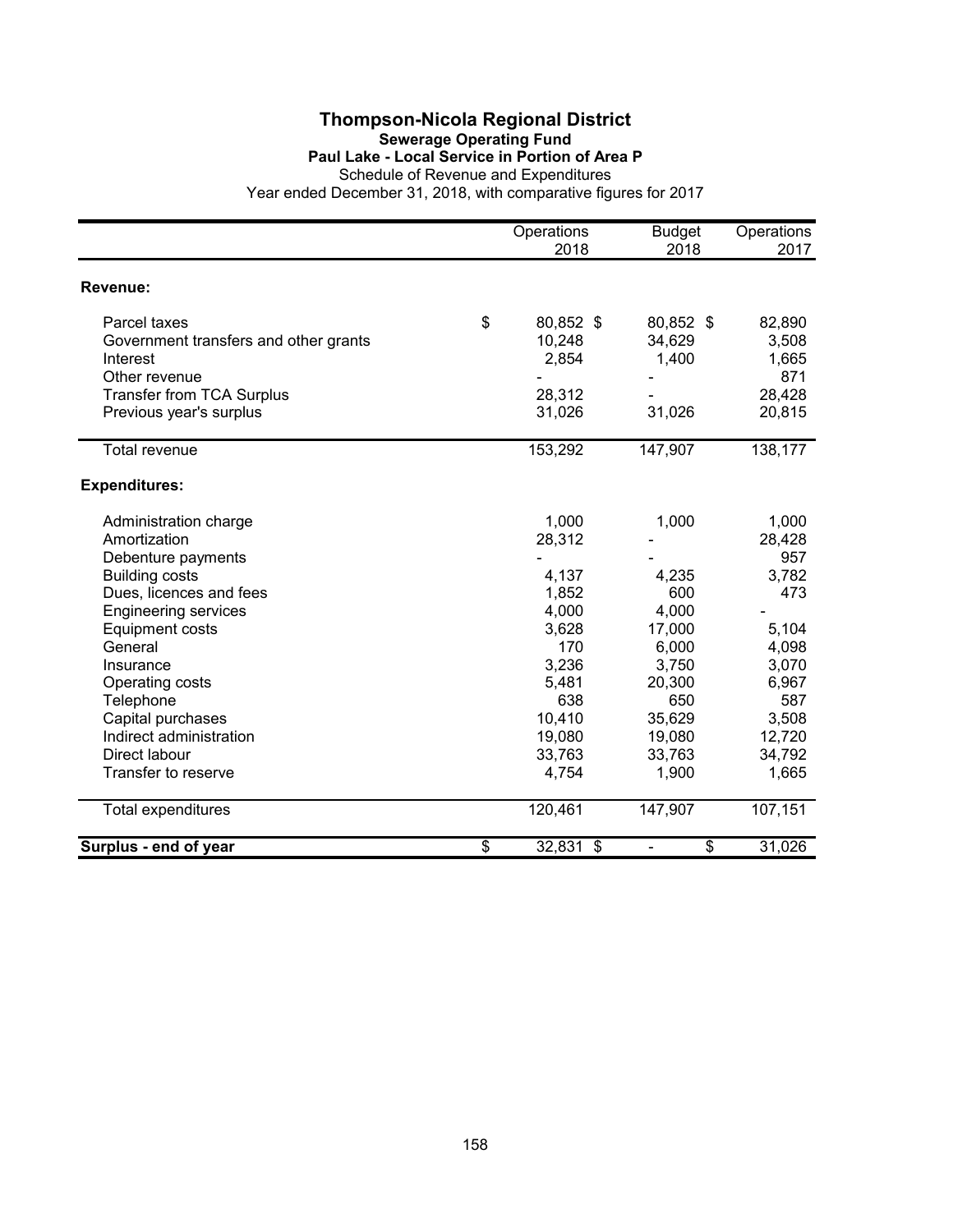### **Thompson-Nicola Regional District Sewerage Operating Fund Pritchard - Local Service in Portion of Area P**

Schedule of Revenue and Expenditures

|                                       | Operations<br>2018 | <b>Budget</b><br>2018 | Operations<br>2017 |
|---------------------------------------|--------------------|-----------------------|--------------------|
|                                       |                    |                       |                    |
| Revenue:                              |                    |                       |                    |
| Parcel taxes                          | \$<br>60,730 \$    | 60,730 \$             | 56,484             |
| Government transfers and other grants | 39,742             | 71,182                | 66,747             |
| Water and sewer tolls                 | 121,565            | 117,936               | 121,643            |
| Interest                              | 1,249              | 500                   | 877                |
| <b>Transfer from TCA Surplus</b>      | 88,243             |                       | 91,275             |
| Transfer from reserve                 |                    |                       | 15,450             |
| Previous year's surplus               | 30,051             | 30,051                | 35,115             |
| <b>Total revenue</b>                  | 341,580            | 280,399               | 387,591            |
|                                       |                    |                       |                    |
| <b>Expenditures:</b>                  |                    |                       |                    |
| Administration charge                 | 4,000              | 4,000                 | 4,000              |
| Amortization                          | 88,243             |                       | 91,275             |
| Debenture payments                    | 25,628             | 25,630                | 25,628             |
| <b>Building costs</b>                 | 16,718             | 14,375                | 18,309             |
| Dues, licences and fees               | 297                | 150                   | 118                |
| <b>Engineering services</b>           | 4,000              | 4,000                 |                    |
| <b>Equipment costs</b>                | 15,786             | 25,750                | 30,474             |
| General                               | 2,246              | 18,583                | 6,025              |
| Insurance                             | 6,754              | 7,555                 | 6,207              |
| Operating costs                       | 27,155             | 23,500                | 22,829             |
| Telephone                             | 909                | 1,010                 | 832                |
| Capital purchases                     | 42,597             | 74,182                | 83,031             |
| Indirect administration               | 35,100             | 35,100                | 20,520             |
| Direct labour                         | 46,014             | 46,014                | 47,415             |
| Transfer to reserve                   | 1,799              | 550                   | 877                |
| Total expenditures                    | 317,246            | 280,399               | 357,540            |
| Surplus - end of year                 | \$<br>24,334 \$    | \$                    | 30,051             |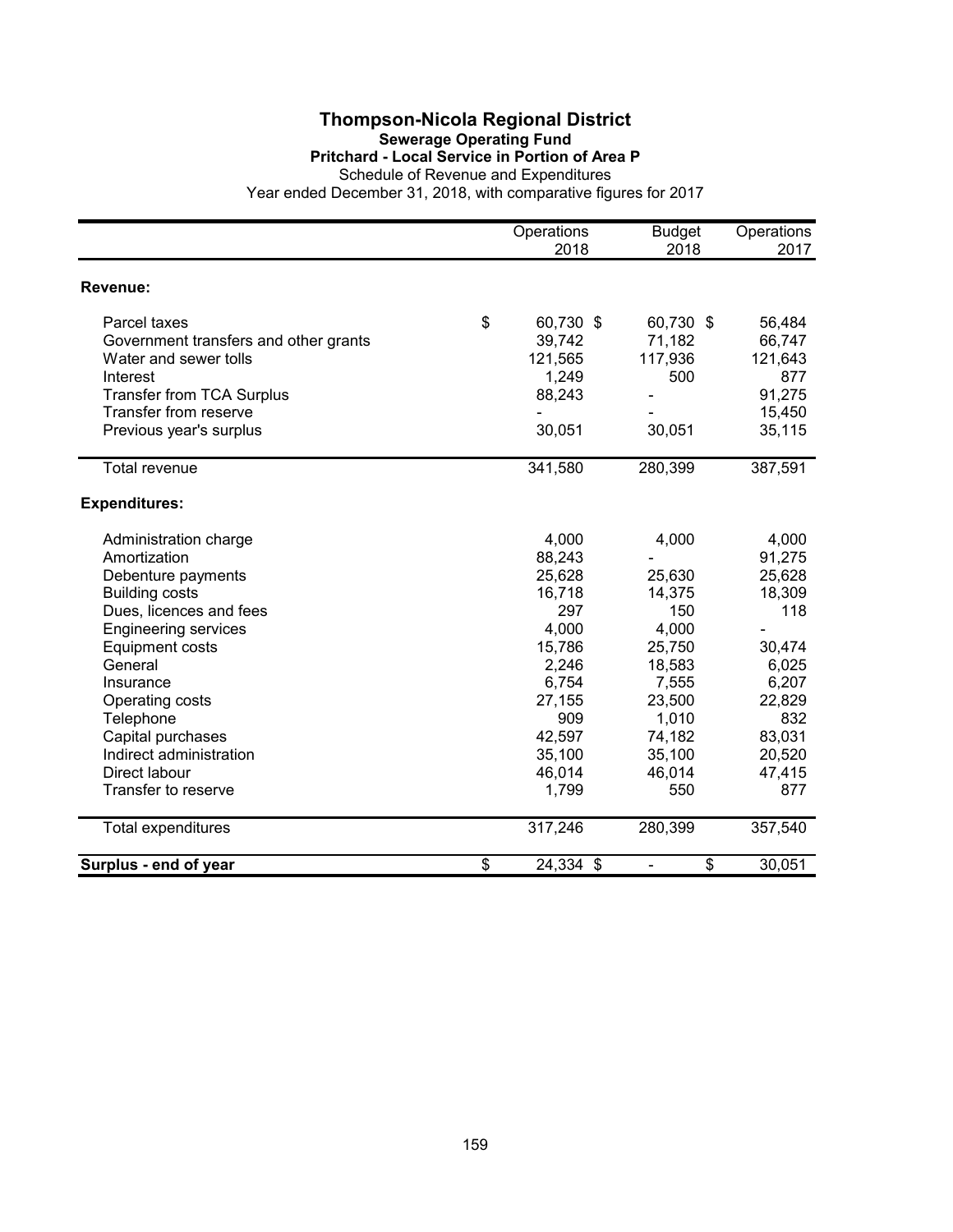## **Thompson-Nicola Regional District Sewerage Operating Fund Septage Disposal - Local Service within a Portion of Area A** Schedule of Revenue and Expenditures

|                                       | Operations<br>2018 | <b>Budget</b><br>2018 | Operations<br>2017 |
|---------------------------------------|--------------------|-----------------------|--------------------|
| Revenue:                              |                    |                       |                    |
| Tax requisition                       | \$<br>$12,215$ \$  | $12,215$ \$           | 10,033             |
| Grants in lieu of taxes               | 8                  |                       |                    |
| Government transfers and other grants | 348,582            | 381,546               | 20,854             |
| Sale of services                      | 3,060              | 7,000                 | 13,260             |
| Other revenue                         | 41,090             | 20,729                |                    |
| Previous year's surplus               | 8,725              | 8,725                 | 11,097             |
| Total revenue                         | 413,680            | 430,215               | 55,244             |
| <b>Expenditures:</b>                  |                    |                       |                    |
| Administration charge                 | 530                | 530                   | 530                |
| Equipment costs                       |                    | 25,000                |                    |
| General                               |                    |                       | 7,020              |
| Insurance                             | 570                | 600                   | 561                |
| Operating costs                       | 10,640             | 10,000                | 13,283             |
| Capital purchases                     | 395,582            | 394,085               | 25,125             |
| Total expenditures                    | 407,322            | 430,215               | 46,519             |
| Surplus - end of year                 | \$<br>6,358 \$     | \$                    | 8,725              |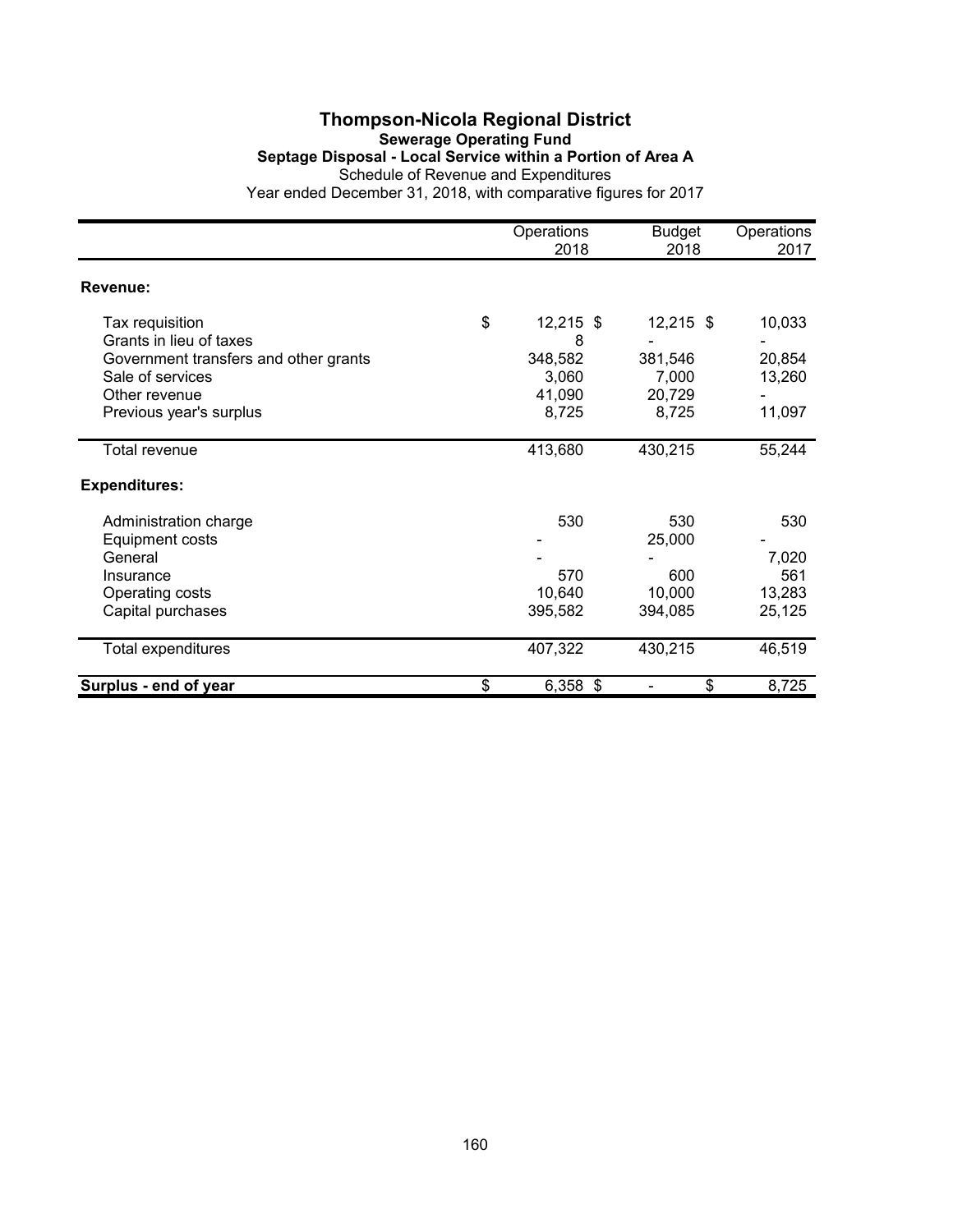# **Thompson-Nicola Regional District Sewerage Operating Fund Septage Disposal - Local Service of Area B**

|                                                                | Operations<br>2018     | <b>Budget</b><br>2018 | Operations<br>2017                         |
|----------------------------------------------------------------|------------------------|-----------------------|--------------------------------------------|
| Revenue:                                                       |                        |                       |                                            |
| Tax requisition<br>Previous year's surplus                     | \$<br>716 \$<br>25,040 | 716 \$<br>25,037      | 716<br>25,038                              |
| Total revenue                                                  | 25,756                 | 25,753                | 25,754                                     |
| <b>Expenditures:</b>                                           |                        |                       |                                            |
| Administration charge<br>Development cost charges<br>Insurance | 153<br>25,033<br>570   | 153<br>25,000<br>600  | 153<br>$\qquad \qquad \blacksquare$<br>561 |
| Total expenditures                                             | 25,756                 | 25,753                | 714                                        |
| Surplus - end of year                                          | \$<br>\$               | \$                    | 25,040                                     |